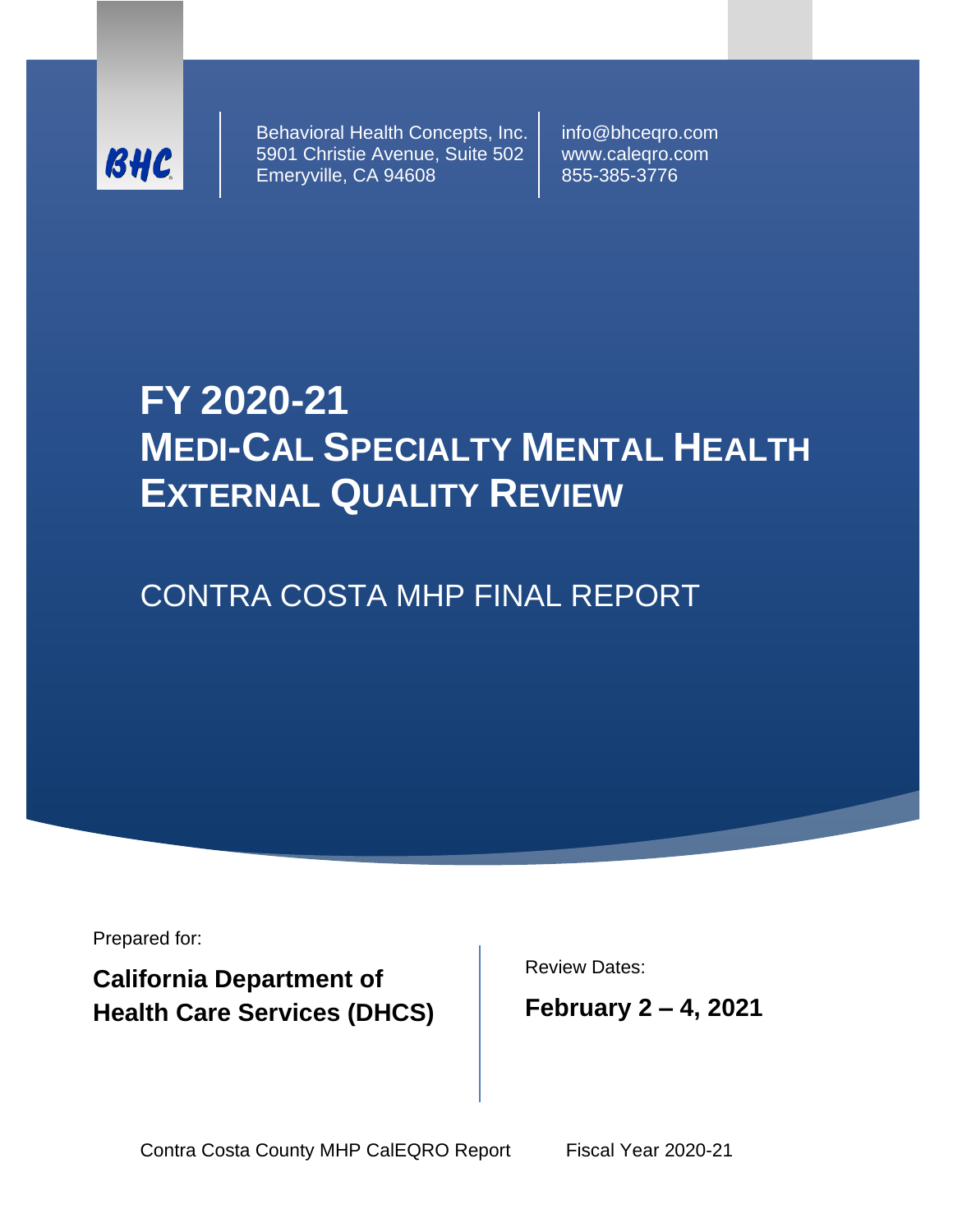# **TABLE OF CONTENTS**

| Validation of State and MHP Beneficiary Satisfaction Surveys 8<br>Review of Recommendations and Assessment of MHP Strengths and                   |  |
|---------------------------------------------------------------------------------------------------------------------------------------------------|--|
|                                                                                                                                                   |  |
| Health Information Portability and Accountability Act Suppression Disclosure  18<br>Post-Psychiatric Inpatient Follow-Up and Rehospitalization 26 |  |
| PERFORMANCE IMPROVEMENT PROJECT VALIDATION27                                                                                                      |  |
|                                                                                                                                                   |  |
| Contra Costa County MHP CalEQRO Report Fiscal Year 2020-21                                                                                        |  |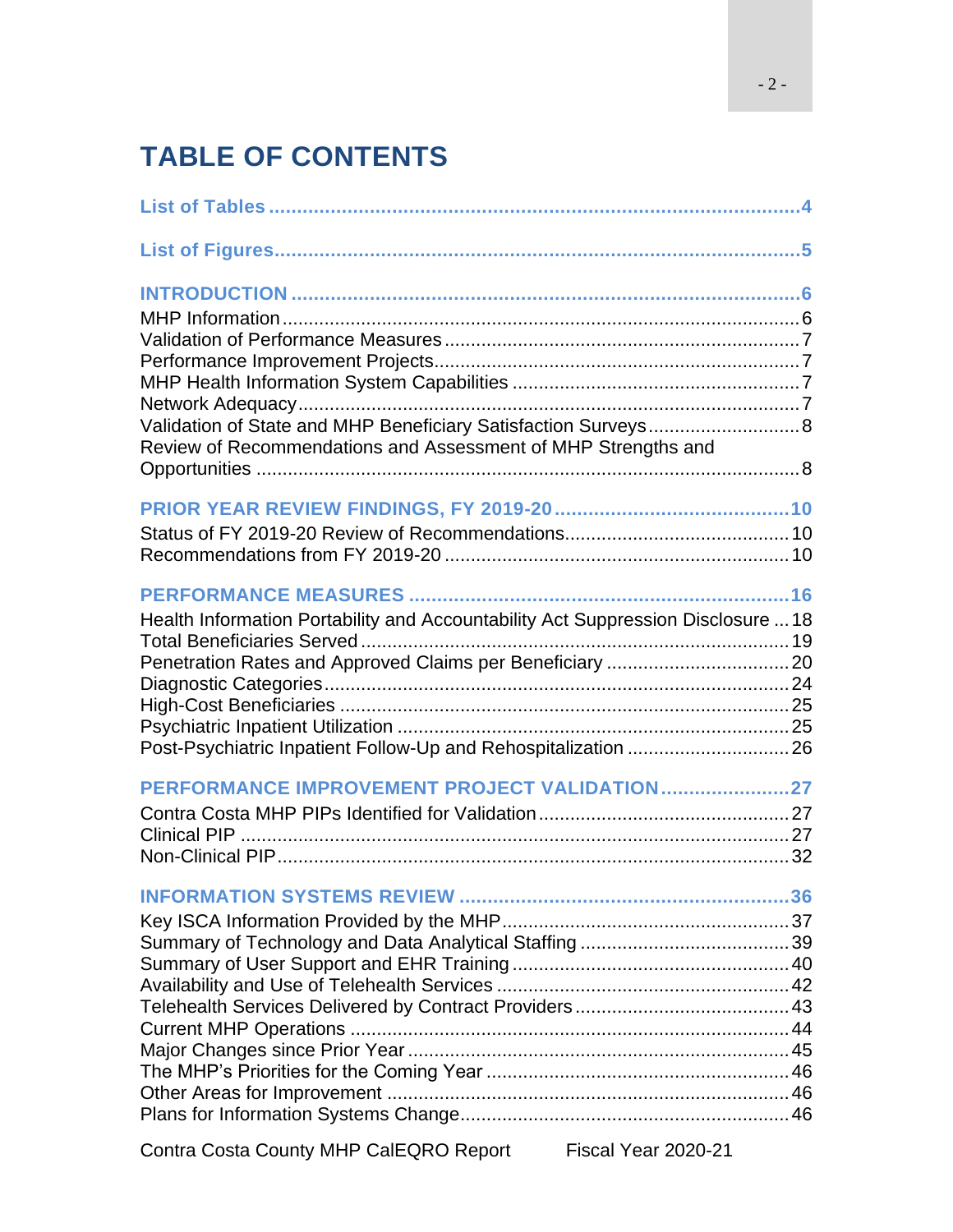| Network Adequacy Certification Tool Data Submitted in April 2020 53    |  |
|------------------------------------------------------------------------|--|
|                                                                        |  |
| Plan of Correction/Improvement by MHP to Meet NA Standards and Enhance |  |
|                                                                        |  |
| Provider NPI and Taxonomy Codes - Technical Assistance54               |  |
| CONSUMER AND FAMILY MEMBER FOCUS GROUP(S)56                            |  |
|                                                                        |  |
| <b>PERFORMANCE AND QUALITY MANAGEMENT KEY COMPONENTS58</b>             |  |
|                                                                        |  |
|                                                                        |  |
|                                                                        |  |
|                                                                        |  |
|                                                                        |  |
|                                                                        |  |
|                                                                        |  |
|                                                                        |  |
|                                                                        |  |
|                                                                        |  |
|                                                                        |  |
|                                                                        |  |
|                                                                        |  |
|                                                                        |  |
|                                                                        |  |
|                                                                        |  |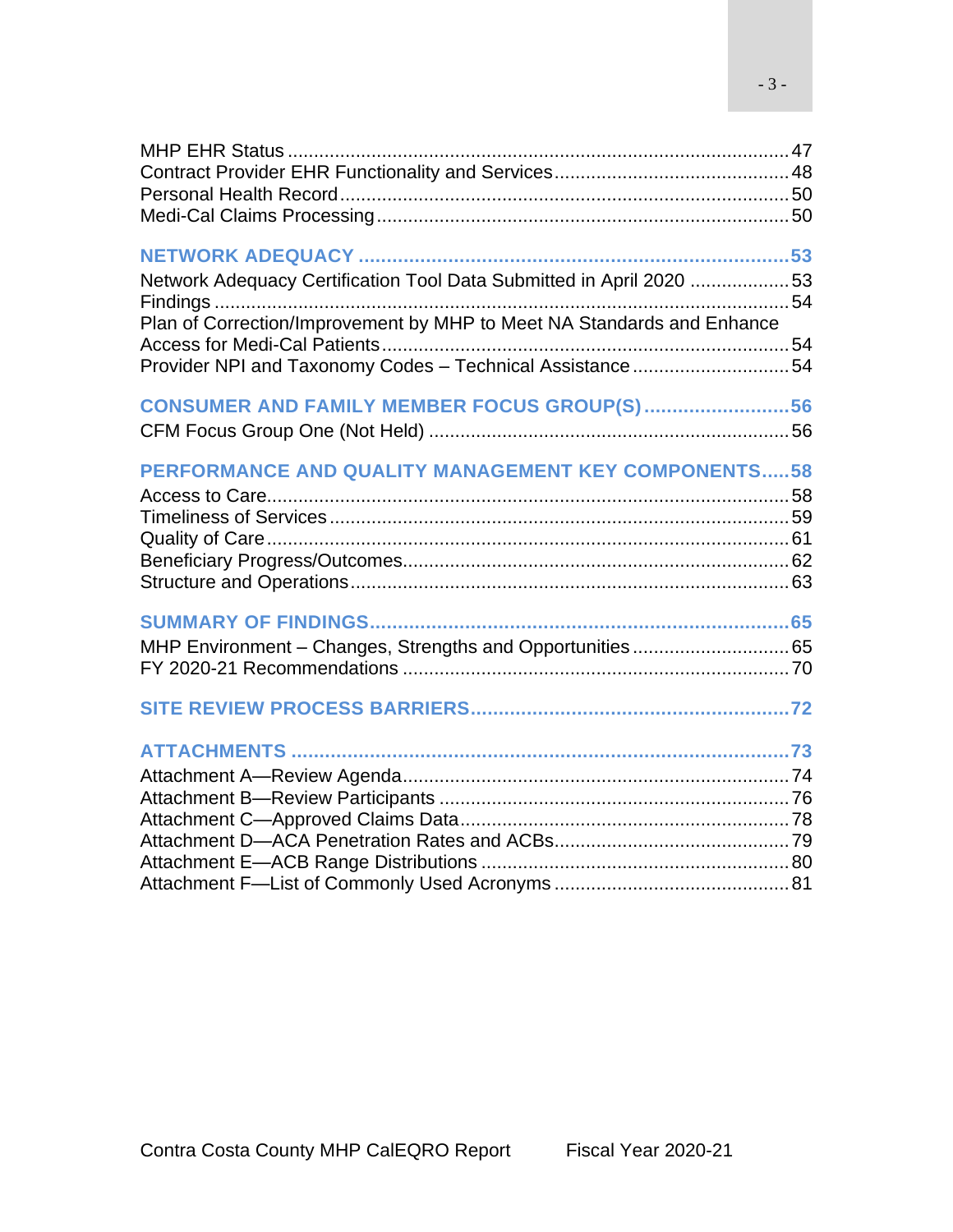# <span id="page-3-0"></span>**LIST OF TABLES**

| Table 1: County Medi-Cal Beneficiaries and Those Served by the MHP in CY     |  |
|------------------------------------------------------------------------------|--|
|                                                                              |  |
| Table 2: Beneficiaries Served by the MHP in CY 2019 by Threshold Language 20 |  |
|                                                                              |  |
|                                                                              |  |
|                                                                              |  |
|                                                                              |  |
| Table 7: Improvement Strategies or Interventions - Clinical PIP 28           |  |
|                                                                              |  |
|                                                                              |  |
| Table 10: Improvement Strategies or Interventions - Non-Clinical PIP 33      |  |
| Table 11: Performance Measures and Results - Non-Clinical PIP33              |  |
| Table 12: Budget Dedicated to Supporting IT Operations37                     |  |
|                                                                              |  |
|                                                                              |  |
|                                                                              |  |
|                                                                              |  |
|                                                                              |  |
| Table 18: Ratio of IT Staff to EHR User with Log-on Authority 41             |  |
|                                                                              |  |
|                                                                              |  |
|                                                                              |  |
|                                                                              |  |
| Table 23: Contract Providers Delivering Telehealth Services44                |  |
|                                                                              |  |
|                                                                              |  |
| Table 26: Contract Providers' Transmission of Beneficiary Information to MHP |  |
|                                                                              |  |
| Table 27: EHR Vendors Supporting Data Transmission from Contract Provider to |  |
|                                                                              |  |
|                                                                              |  |
|                                                                              |  |
| Table 30: Summary of CY 2019 Top Five Reasons for Claim Denial 52            |  |
|                                                                              |  |
| Table 32: Focus Group One Description and Findings (Not Held) 56             |  |
|                                                                              |  |
|                                                                              |  |
|                                                                              |  |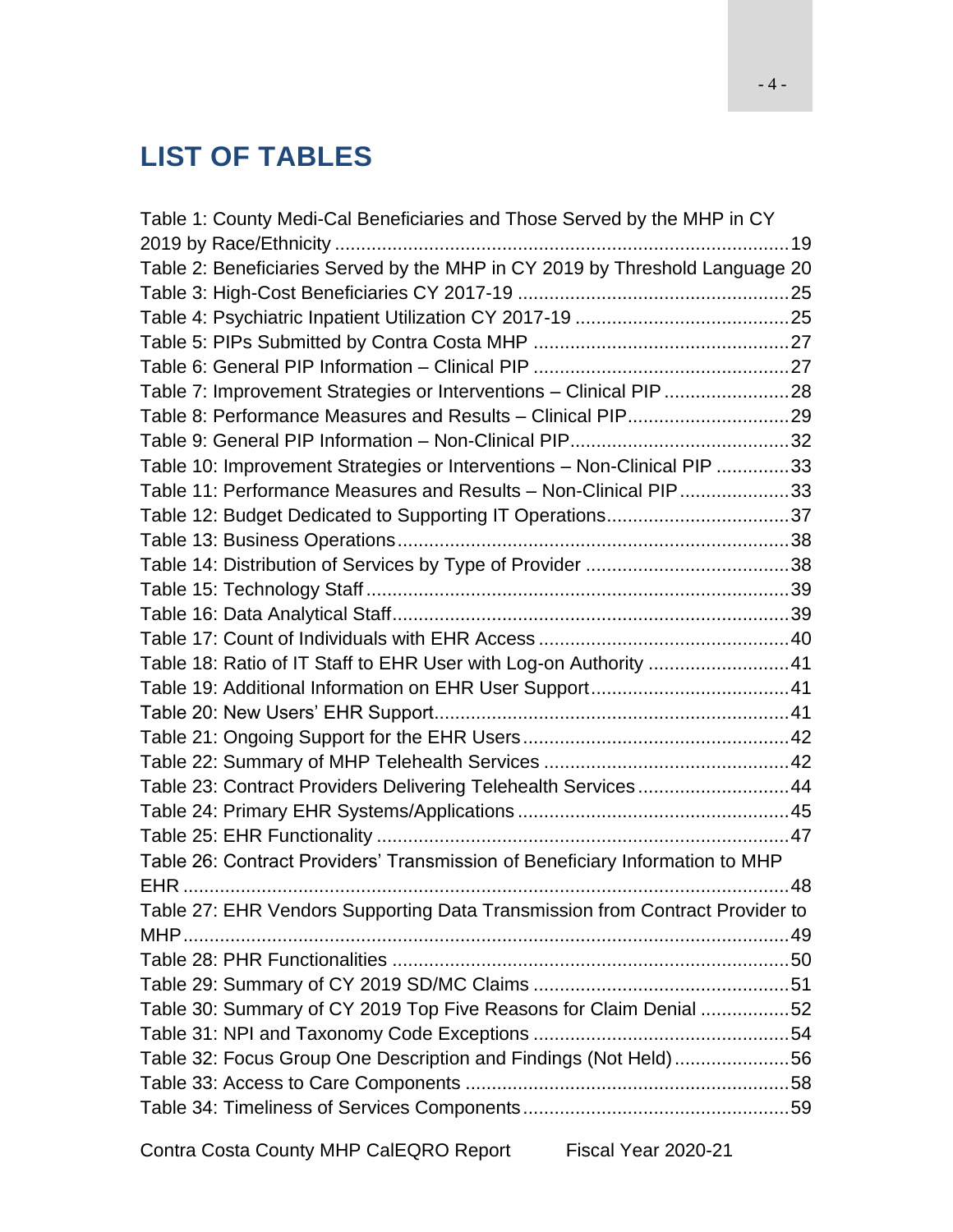| Table D1: CY 2019 Medi-Cal Expansion (ACA) Penetration Rate and ACB79 |  |
|-----------------------------------------------------------------------|--|
|                                                                       |  |
|                                                                       |  |

# <span id="page-4-0"></span>**LIST OF FIGURES**

| Figure 7: Diagnostic Categories by Percentage of Beneficiaries CY 2019 24  |  |
|----------------------------------------------------------------------------|--|
| Figure 8: Diagnostic Categories by Percentage of Approved Claims CY 201924 |  |
| Figure 9: 7-Day Post Psychiatric Inpatient Follow-up CY 2018-19 26         |  |
| Figure 10: 30-Day Post Psychiatric Inpatient Follow-up CY 2018-1926        |  |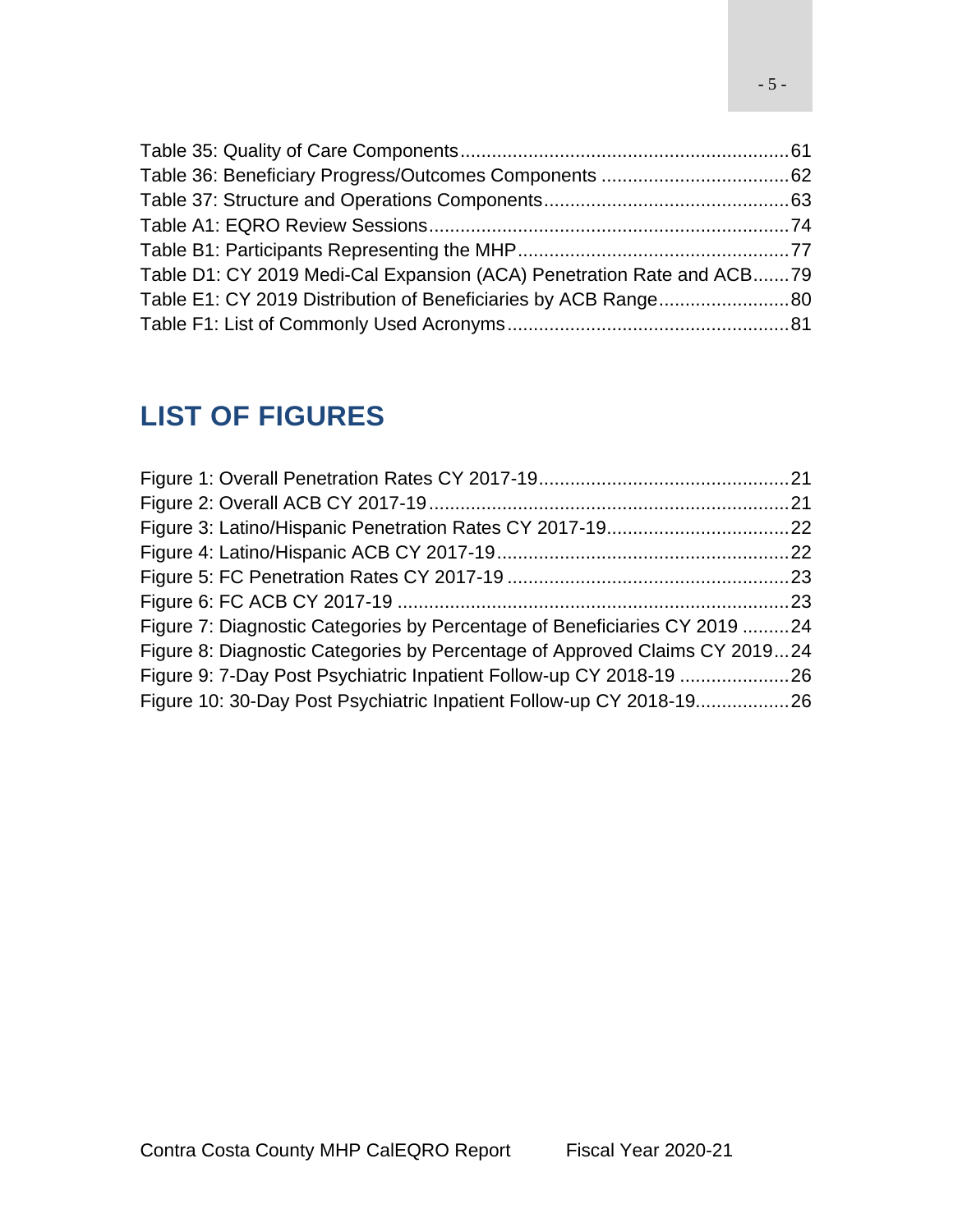# <span id="page-5-0"></span>**INTRODUCTION**

The United States Department of Health and Human Services (HHS), Centers for Medicare and Medicaid Services (CMS) requires an annual, independent external evaluation of State Medicaid Managed Care Organizations (MCOs) by an External Quality Review Organization (EQRO). External Quality Review (EQR) is the analysis and evaluation by an approved EQRO of aggregate information on access, timeliness, and quality of health care services furnished by Prepaid Inpatient Health Plans (PIHPs) and their contractors to recipients of State Medicaid Managed Care Services. The Code of Federal Regulations (CFR) specifies the requirements for evaluation of Medicaid MCOs (42 CFR, Section 438; Medicaid Program, External Quality Review of Medicaid Managed Care Organizations). These rules require an on-site review, or a desk review, of each Medi-Cal Mental Health Plan (MHP).

In addition to the Federal Medicaid EQR requirements, the California External Quality Review Organization (CalEQRO) also considers the State of California requirements for the MHPs. In compliance with California Senate Bill (SB) 1291 (Section 14717.5 of the Welfare and Institutions Code), the Annual EQR includes specific data for Medi-Cal eligible minor and nonminor dependents in foster care (FC).

The State of California Department of Health Care Services (DHCS) contracts with 56 county Medi-Cal MHPs to provide Medi-Cal covered Specialty Mental Health Services (SMHS) to Medi-Cal beneficiaries under the provisions of Title XIX of the federal Social Security Act.

This report presents the fiscal year (FY) 2020-21 findings of an EQR of the Contra Costa MHP by the CalEQRO, Behavioral Health Concepts, Inc. (BHC).

The EQR technical report analyzes and aggregates data from the EQR activities as described below:

## <span id="page-5-1"></span>**MHP Information**

 $MHP$  Size  $\_\$  Large

MHP Region – Bay Area

MHP Location – Martinez

MHP Beneficiaries Served in Calendar Year (CY) 2019 - 14,764

 $MHP$  Threshold Language $(s)$  — Spanish

CalEQRO obtained the MHP threshold language information from the DHCS Behavioral Health Information Notice (BHIN) 20-070.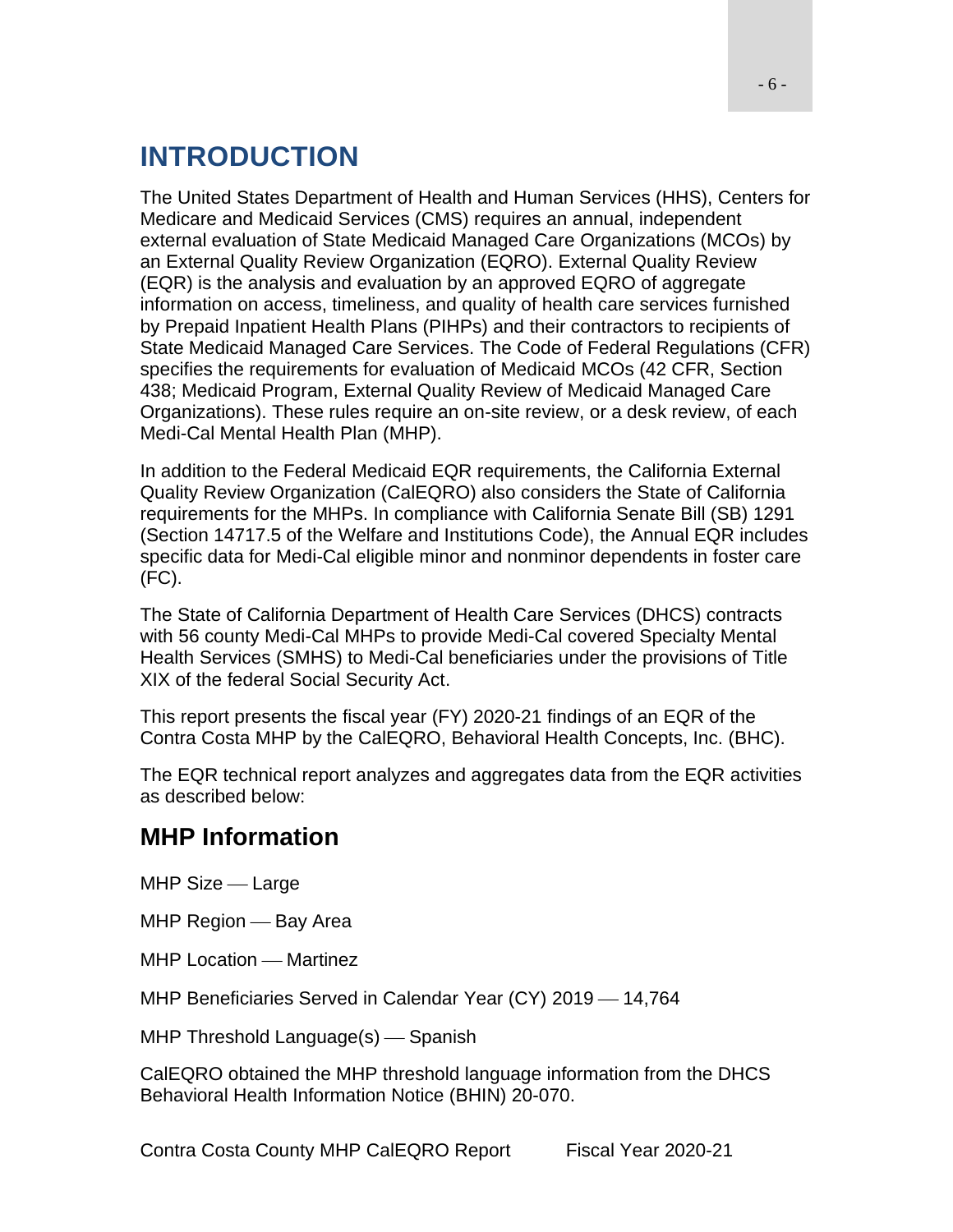# <span id="page-6-0"></span>**Validation of Performance Measures<sup>1</sup>**

Both a statewide annual report and this MHP-specific report present the results of CalEQRO's validation of eight mandatory performance measures (PMs) as defined by DHCS and other additional PMs defined by CalEQRO.

# <span id="page-6-1"></span>**Performance Improvement Projects<sup>2</sup>**

Each MHP is required to conduct two Performance Improvement Projects (PIPs)—one clinical and one non-clinical—during the 12 months preceding the review. The PIPs are reviewed in detail later in this report.

# <span id="page-6-2"></span>**MHP Health Information System Capabilities<sup>3</sup>**

Using the Information Systems Capabilities Assessment (ISCA) protocol, CalEQRO reviewed and analyzed the extent to which the MHP meets federal data integrity requirements for Health Information Systems (HIS), as identified in 42 CFR §438.242. This evaluation included a review of the MHP's Electronic Health Records (EHR), Information Technology (IT), claims, outcomes, and other reporting systems and methodologies for calculating PMs.

# <span id="page-6-3"></span>**Network Adequacy**

CMS has required all states with Managed Care Plans (MCPs) and PIHPs to implement new rules for Network Adequacy (NA) pursuant to Title 42 of the Code of Federal Regulations (CFR) Part 438.68. In addition, the California State Legislature passed Assembly Bill (AB) 205 to specify how the NA requirements must be implemented in California for MCPs and PIHPs, including the MHPs. The legislation and related DHCS policies and BHINs assign responsibility to the EQRO for review and validation of the data collected and processed by DHCS related to NA. DHCS identifies the following three main components for EQRO to review and verify: Out-of-Network-Access (ONA), Alternative Access Standards (AAS), and Rendering Provider National Provider Identifier (NPI) taxonomy as assigned in National Plan and Provider Enumeration System (NPPES).

DHCS produced a detailed description and set of requirements for each type of MCP and MHP related to NA requirements. CalEQRO followed these

<sup>1</sup> Department of Health and Human Services. Centers for Medicare and Medicaid Services (2019). Protocol 2. Validation of Performance Measures: A Mandatory EQR-Related Activity, October 2019. Washington, DC: Author.

<sup>2</sup> Department of Health and Human Services. Centers for Medicare and Medicaid Services (2019). Protocol 1. Validation of Performance Improvement Projects: A Mandatory EQR-Related Activity, October 2019. Washington, DC: Author.

<sup>&</sup>lt;sup>3</sup> Department of Health and Human Services. Centers for Medicare and Medicaid Services (2019). Appendix A. Information Systems Capabilities Assessment, October 2019. Washington, DC: Author.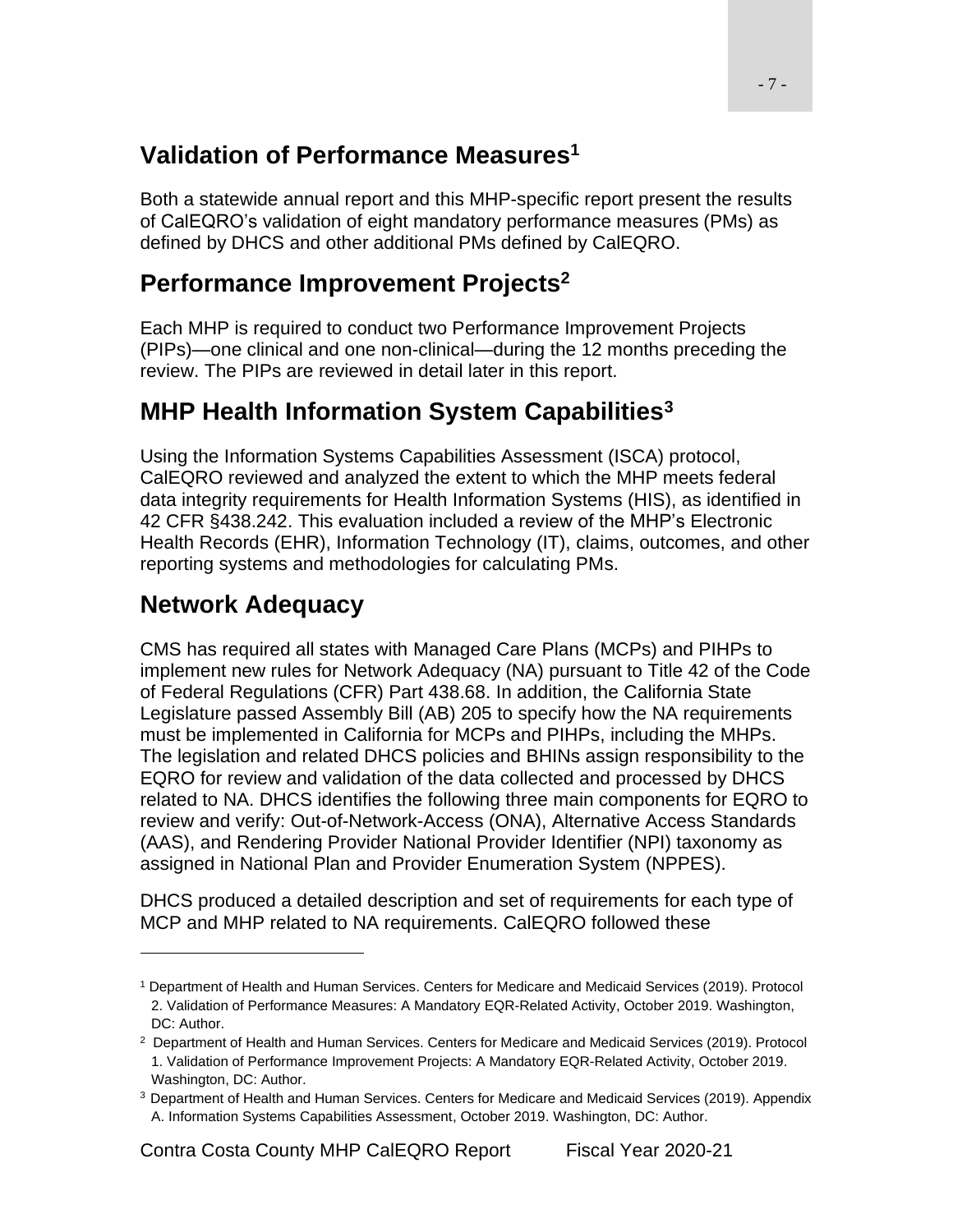requirements in reviewing each of the MHPs. All MHPs submitted detailed information on their provider networks in April of 2020 per the requirements of DHCS BHIN 20-012 on the Network Adequacy Certification Tool (NACT) form. DHCS reviews these forms to determine if the provider networks meet required time and distance standards, as well as timeliness standards, for essential mental health services and psychiatry services for youth and adults. If these standards are not met, DHCS requires the MHP to improve the network to meet the standards or submit an AAS request. If approved by DHCS, CalEQRO will review the AAS and ONA information as part of its annual EQR.

CalEQRO will verify and report if an MHP can meet the time and distance standards with its provider distribution. As part of its scope of work for evaluating the accessibility of services, CalEQRO reviews access-related grievance and complaint log reports; facilitates beneficiary focus groups; reviews claims and other performance data; reviews DHCS-approved corrective action plans; and examines available beneficiary satisfaction surveys conducted by DHCS, the MHP, or its subcontractors.

# <span id="page-7-0"></span>**Validation of State and MHP Beneficiary Satisfaction Surveys**

CalEQRO examined available beneficiary satisfaction surveys conducted by DHCS, the MHP, or its subcontractors.

CalEQRO also conducted 90-minute focus groups with beneficiaries and family members to obtain direct qualitative evidence from beneficiaries.

# <span id="page-7-1"></span>**Review of Recommendations and Assessment of MHP Strengths and Opportunities**

The CalEQRO review draws upon prior years' findings, including sustained strengths, opportunities for improvement, and actions in response to recommendations. Other findings in this report include:

- Changes, progress, or milestones in the MHP's approach to performance management—emphasizing utilization of data, specific reports, and activities designed to manage and improve quality.
- Ratings for key components associated with the following five domains: access to care, timeliness of services, quality of care, beneficiary progress/outcomes, and structure and operations. Submitted documentation as well as interviews with a variety of key staff, contracted providers, advisory groups, beneficiaries, and other stakeholders inform the evaluation of the MHP's performance within these domains. Detailed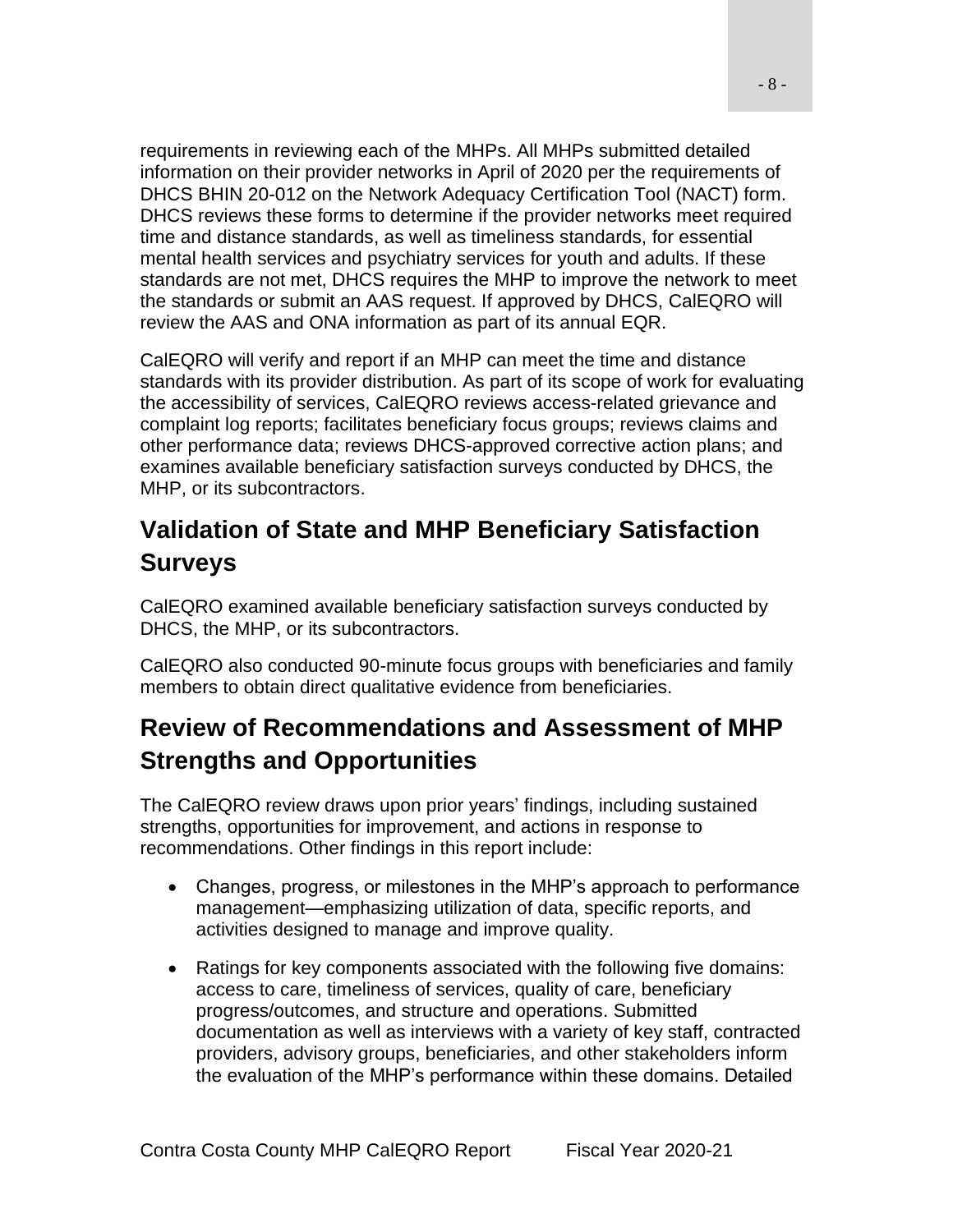definitions for each of the review criteria can be found on the CalEQRO website, www.calegro.com.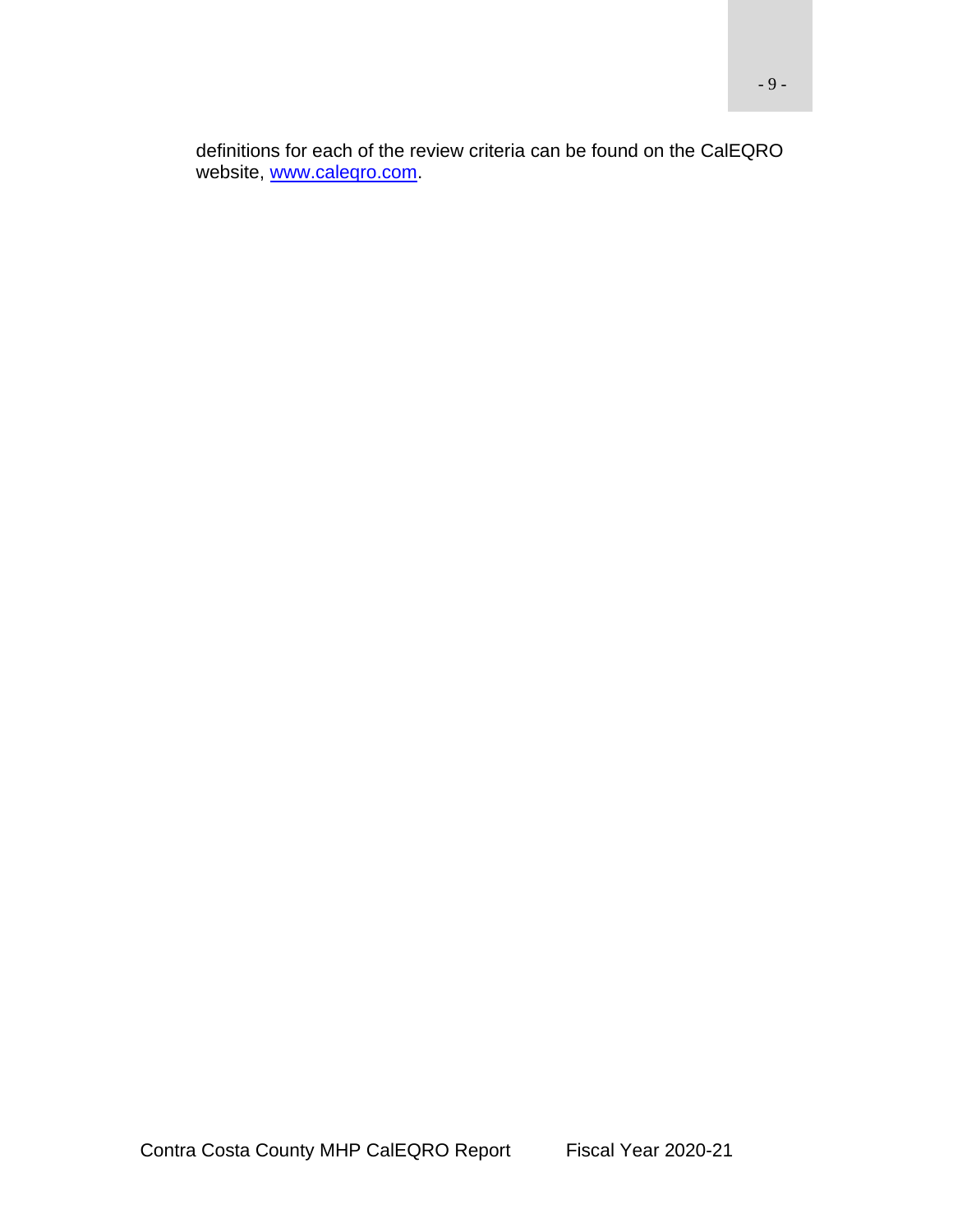# <span id="page-9-0"></span>**PRIOR YEAR REVIEW FINDINGS, FY 2019-20**

In this section, the status of last year's (FY 2019-20) recommendations are presented, as well as changes within the MHP's environment since its last review.

# <span id="page-9-1"></span>**Status of FY 2019-20 Review of Recommendations**

In the FY 2019-20 site review report, the CalEQRO made several recommendations for improvements in the MHP's programmatic and/or operational areas. During the FY 2020-21 site visit, CalEQRO reviewed the status of those FY 2019-20 recommendations. The findings are summarized below.

### **Assignment of Ratings**

**Met** is assigned when the identified issue has been resolved.

**Partially Met** is assigned when the MHP has either:

- Made clear plans and is in the early stages of initiating activities to address the recommendation; or
- Addressed some but not all aspects of the recommendation or related issues.

**Not Met** is assigned when the MHP performed no meaningful activities to address the recommendation or associated issues.

## <span id="page-9-2"></span>**Recommendations from FY 2019-20**

### **PIP Recommendations**

• None.

### **Access Recommendations**

**Recommendation 1:** Include Spanish language translation to the mental health pages of the county website through an embedded browser feature or by providing Spanish language links to services with descriptions and contact information.

Status: Not Met

• The MHP has discussed the embedded browser translation feature with the Contra Costa Health Services (CCHS) Office of the Director's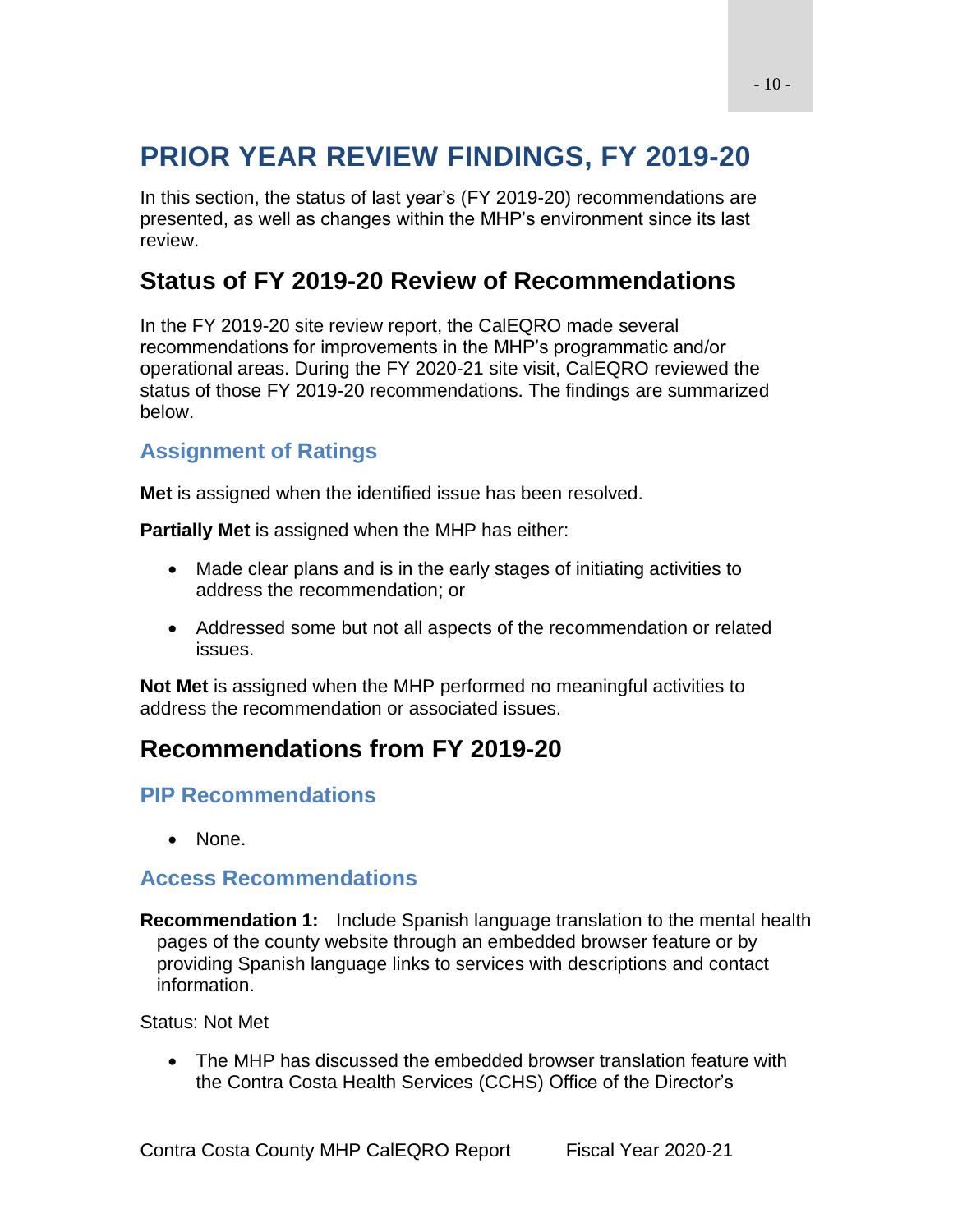Webmaster but has decided that further information is needed before this can be implemented.

• The MHP offers printed translated materials to beneficiaries along with language access services offered through behavioral health staff, the county's language line and interpreter services, and community partner agencies.

**Recommendation 2:** Compare the offered bilingual differential to like-sized counties and adjust upwards to match industry standards.

Status: Met

- The MHP did a comparison with other Bay Area counties finding that Contra Costa County is close to industry standards.
- Bilingual differentials are documented in the memorandums of understanding between the labor unions and the MHP, the rate is not decided at a division or department level.

### **Timeliness Recommendations**

**Recommendation 3:** For children, 64.78 percent of first offered appointments meet the 10-business day standard. The MHP must comply with the DHCS timeliness metric as per BHIN 18-011.

Status: Met

- The MHP adjusted staffing in the regional children's clinics and reorganized staff schedules so that 99.4 percent of beneficiary appointments met the 10-day timeliness requirement.
- Clinic managers receive bi-weekly reports on timeliness and availability of appointment slots allowing them to adjust schedules to meet standards.

**Recommendation 4:** Include contractor data in timeliness reports and demonstrate use of aggregate reporting for capacity management.

Status: Met

• The MHP created a report tracking timeliness of services so that providers can engage in corrective action to improve timeliness standards. The report is used as a performance measure to determine whether funding needs to be adjusted (to create additional capacity) or what other actions need to be taken to improve timely access to care.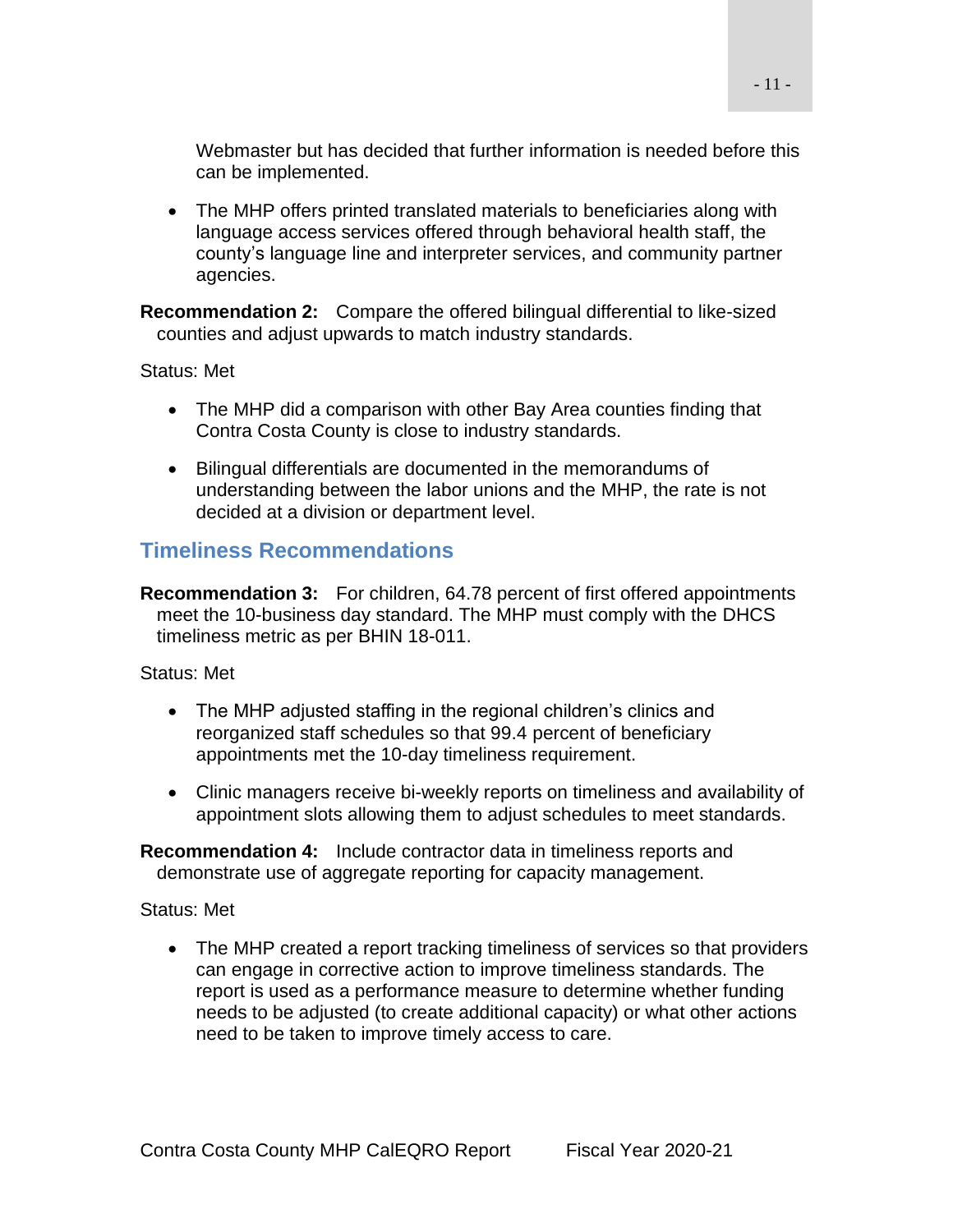**Recommendation 5:** The MHP should improve the FY 2018-19 rate (43.1 percent) of psychiatric appointments offered within 15 business days as per BHIN 18-011.

Status: Met

• The MHP met the standard of timely psychiatric appointments using a variety of interventions: increasing internal capacity and support, shifting and reviewing caseloads by stepping beneficiaries down to make room for new beneficiaries, utilizing tele-psychiatry, establishing a single case agreement with comprehensive psychiatric services to provide on demand psychiatric support to new beneficiaries, and providing a 20 percent compensation increase for independent contractor psychiatrists.

**Recommendation 6:** The MHP should improve the current rate (41.8 percent) of follow-up hospital discharge appointments that are within 7-days.

Status: Not Met

- The MHP analyzed 267 hospital discharges for FY 2019-20 and found inadequacies and gaps within their data.
- The MHP plans to work with IT to develop a mechanism that addresses the data gaps preventing accurate reporting of timeliness of hospital follow-up discharge appointments.

### **Quality Recommendations**

• None noted.

### **Beneficiary Outcomes Recommendations**

**Recommendation 7:** Prioritize and implement aggregate reporting for the Adult Needs and Strengths Assessment (ANSA), Pediatric Symptom Checklist (PSC-35), and Child and Adolescent Needs and Strengths (CANS-50).

- The MHP implemented an electronic data management system called Objective Arts for all contract providers completing the CANS-50 and PSC-35 so that providers now have immediate access to CANS-50 and PSC-35 reports for their programs.
- The MHP combines CANS-50 and PSC-35 data from its EHR (ccLink) with Objective Arts provider data producing a comprehensive report of all CANS-50 and PSC-35 assessments.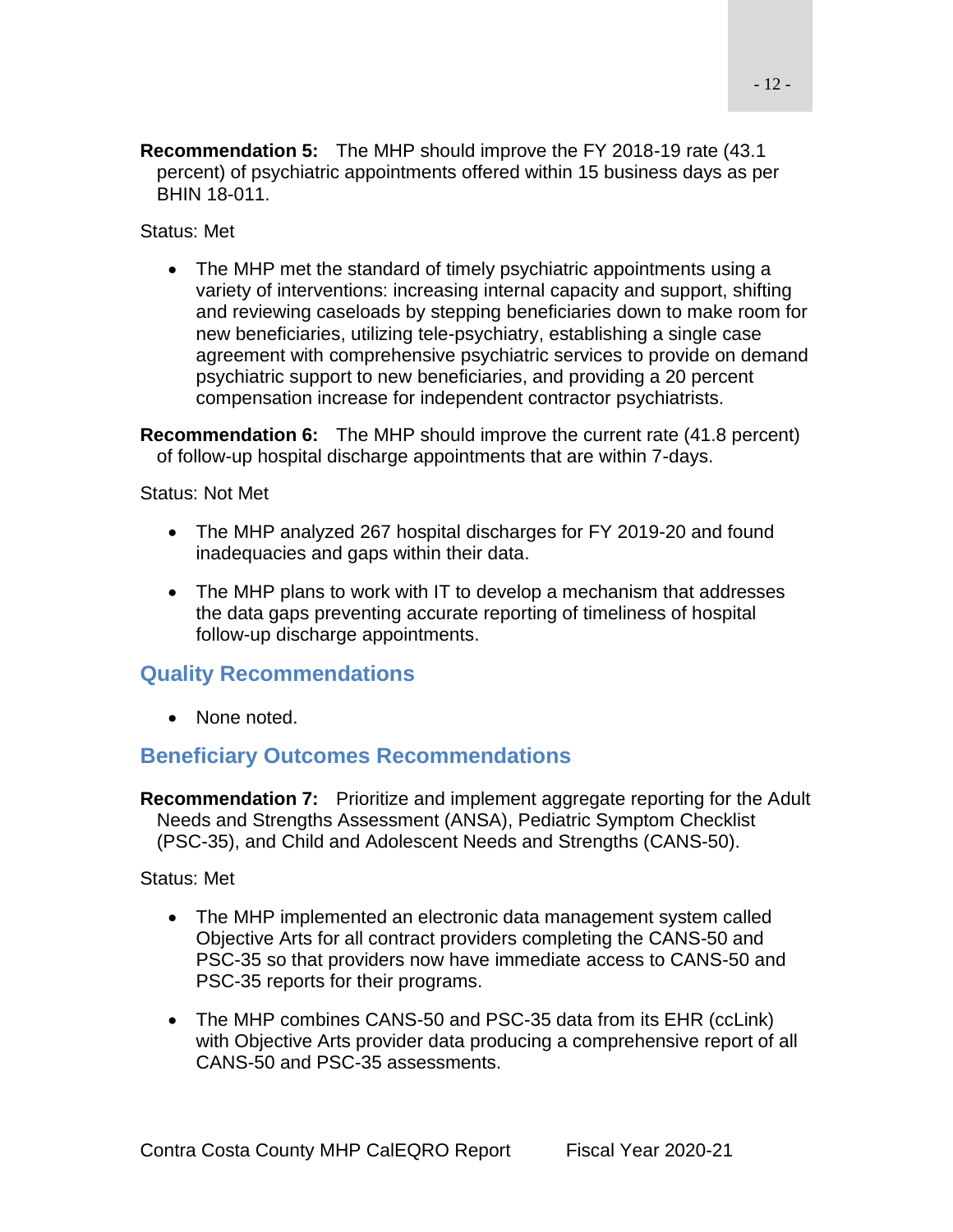• The implementation for ANSA reporting was extended to December 2020 due to COVID-19.

### **Foster Care Recommendations**

**Recommendation 8:** Prioritize credentialing for Community Based Organizations (CBO) offering children's services to allow for expanded access for FC youth.

Status: Partially Met

- The MHP convened a workgroup to address problems with the credentialing process. The workgroup compared the MHP's credentialing application forms with the forms of Alameda County, reviewed obstacles frequently cited by providers, reviewed requests by providers for accommodations due to COVID-19, and addressed some of the identified improvement opportunities.
- Provider Services reviewed application packets submitted between July 2019 and December 2019. Nearly half of all packets were incomplete. The workgroup had planned an intervention and improvement test in Spring 2020; however, shelter-in-place orders interrupted the testing project. Provider Services continued its regular communication practices with providers on best practices.
- **Recommendation 9:** Finalize and implement the draft tool which specifically evaluates the fidelity of Intensive Care Coordination (ICC) and In-home Based Services (IHBS) in accordance with the Integrated Core Practice Model (ICPM).

- The MHP drafted a survey tool for beneficiaries, primary caregivers, and family members participating in Child Family Team (CFT) meetings and receiving ICC and IHBS. The survey is an opportunity to provide subjective feedback and information regarding the effectiveness of ICC services and CFT meetings.
- While responding to this recommendation the MHP reevaluated the survey tool deciding it was too lengthy. The newest version of the ICC/CFT survey tool is being reviewed by stakeholders to ensure that it's user friendly and reflective of the ICPM.
- The new survey tool will be implemented twice per year via mail with return postage. Additionally, an online version will be sent out via email. The initial implementation date is set for February 2021.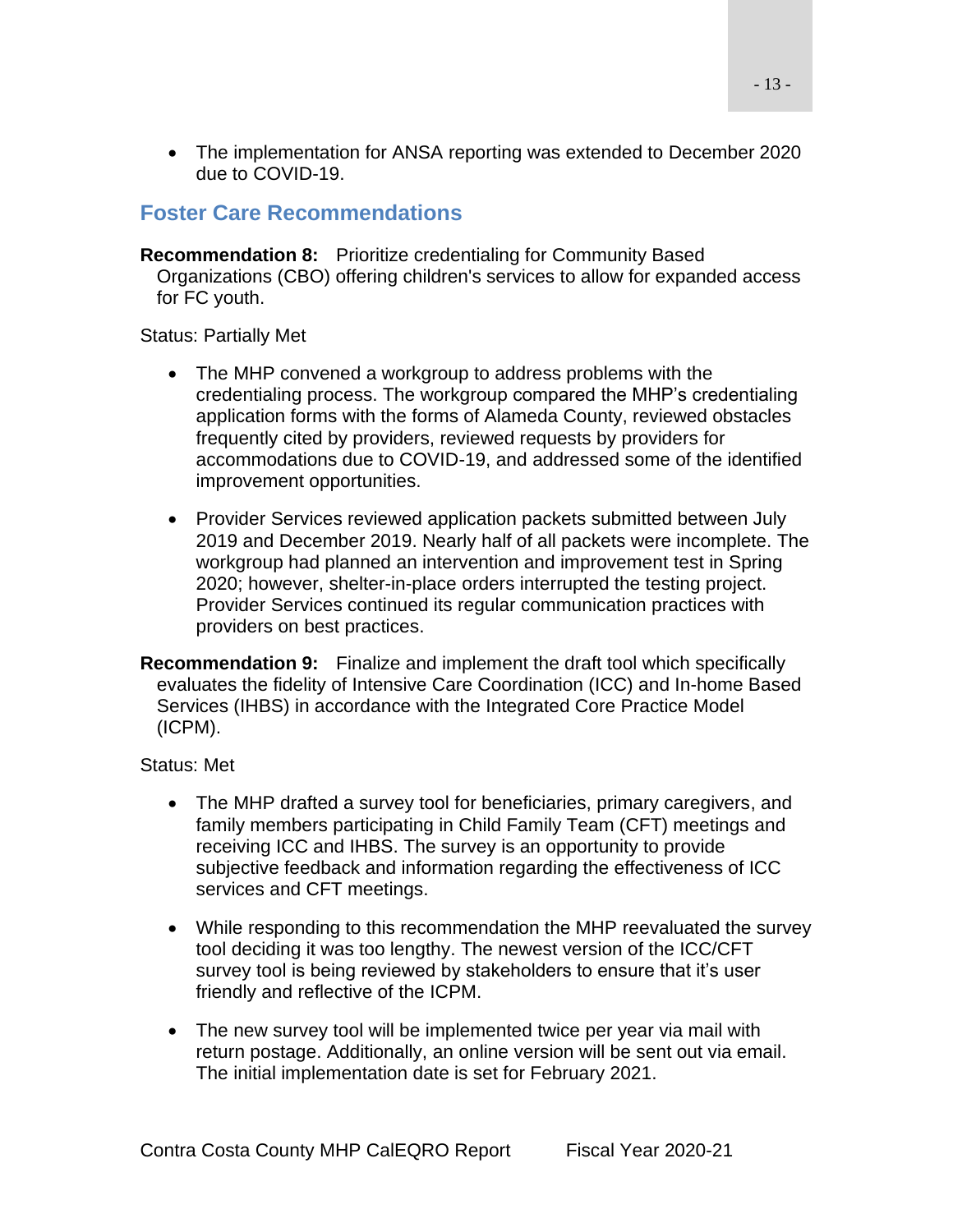### **Information Systems Recommendations**

**Recommendation 10:** Explore options to create interfaces with CBO EHRs to support electronic transmission of service data into ShareCare. This will eliminate the double data entry CBOs have to support to record services in both their own EHRs and the MHP's billing system.

Status: Not Met

- The MHP is pausing efforts on an interface between CBOs and the ShareCare billing system and will reevaluate after further analysis of the anticipated payment reform.
- This goal is closed and will not be carried forward.

**Recommendation 11:** Provide ShareCare training to CBO users on a regular monthly basis to increase their competence level working in the application.

Status: Met

- The MHP offers ShareCare training twice per month for both the MH and Alcohol and Other Drugs Services (AOD) systems of care. Due to the COVID-19 pandemic, trainings are now performed remotely via Zoom sessions. When it is safe to return to in-person trainings, the sessions will be offered at county training rooms with workstations for the end-users.
- **Recommendation 12:** Ensure the CBO Authorizations Work Group reviews the utilization review workflow of approving/denying/pending CBO intake treatment plans for process improvement to reduce the likelihood of services entered by CBOs in ShareCare being flagged as unauthorized.

- The MHP formed a workgroup with CBO representatives to better assess problem areas, devise strategies for improvement, and implement corrective action steps.
- The MHP has created a frequently-asked-questions memo for CBO's to maintain clarity and consistency.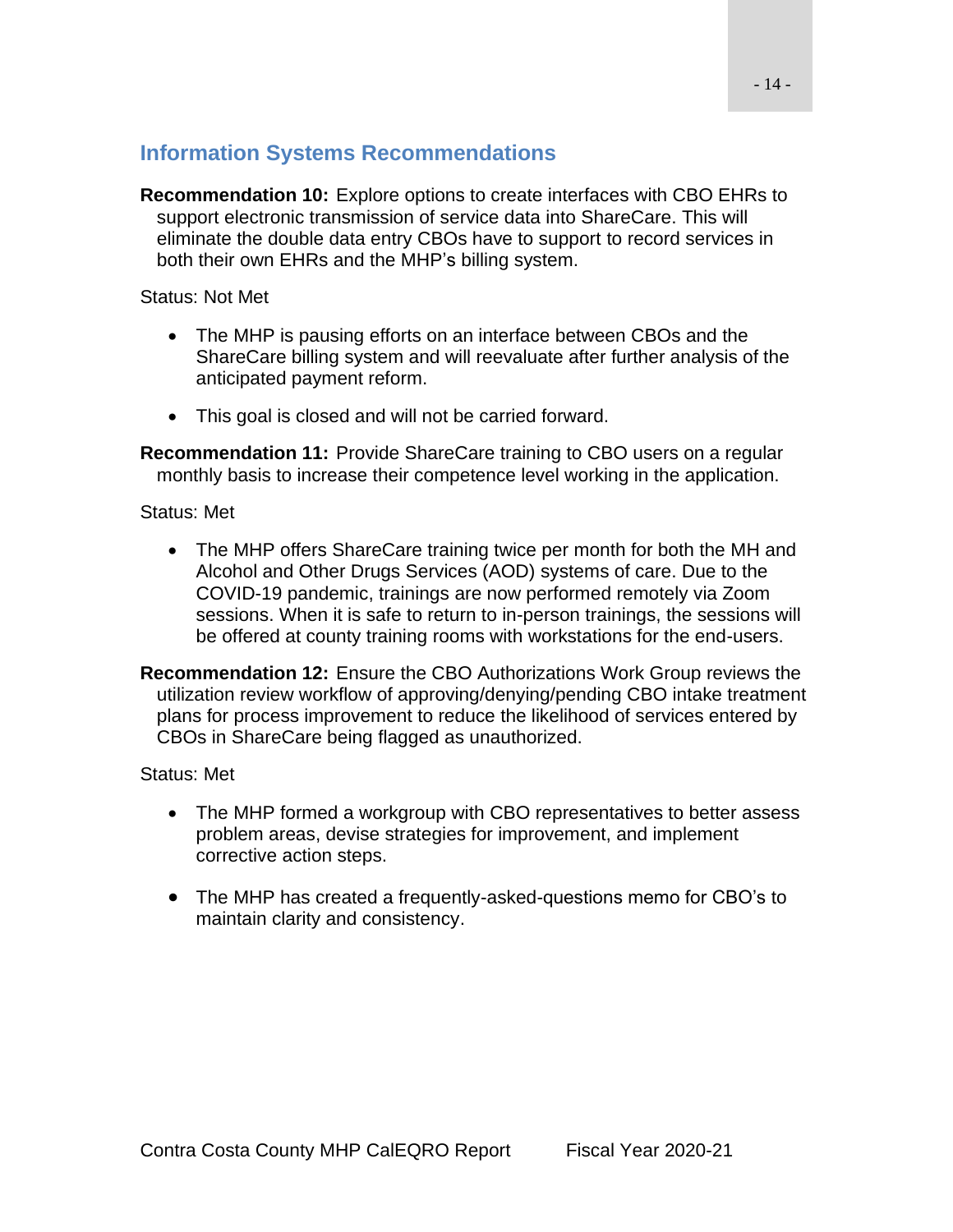### **Structure and Operations Recommendations**

**Recommendation 13:** Strengthen the IT unit by either hiring or appointing an appropriate staff member to an IT leadership position within the MHP. Increase Behavioral Health Systems (BHS) leadership presence and participation on both the IT Steering and Data Governance committees.

#### Status: Met

- The MHP was granted approval to hire a contractor who was hired and reports to the MHP Director. This person is a member of the leadership team and started in February 2021.
- The MHP currently hosts weekly ccLink executive sponsor meetings as well as quarterly steering committee meetings with members of IT and BHS to provide updates on meeting priority targets as well as to prioritize IT projects.
- **Recommendation 14:** Implement a mechanism to track CBO communications and feedback along with MHP responses. Evaluate past attendance at bimonthly contractor meetings and improve attendance and/or increase participation.

Status: Met

• The MHP has weekly virtual meetings with providers to maintain continuity of communication and support. Attendance fluctuates between 40 and 50 participants. Meeting invites are sent via email, along with minutes from the prior meeting.

**Recommendation 15:** Identify and replace antiquated credentialing processes and implement a mechanism which holds credentialing staff accountable to best practices which do not delay direct service staff from providing services to beneficiaries.

- The MHP and a contracted consulting firm, FluidEdge, interviewed prospective individual and organizational candidates to serve as the credentialing software vendor.
- Due to COVID-19, the credentialing project was placed on hold. The MHP has resumed the contracting process expecting to finalize a contract with FluidEdge.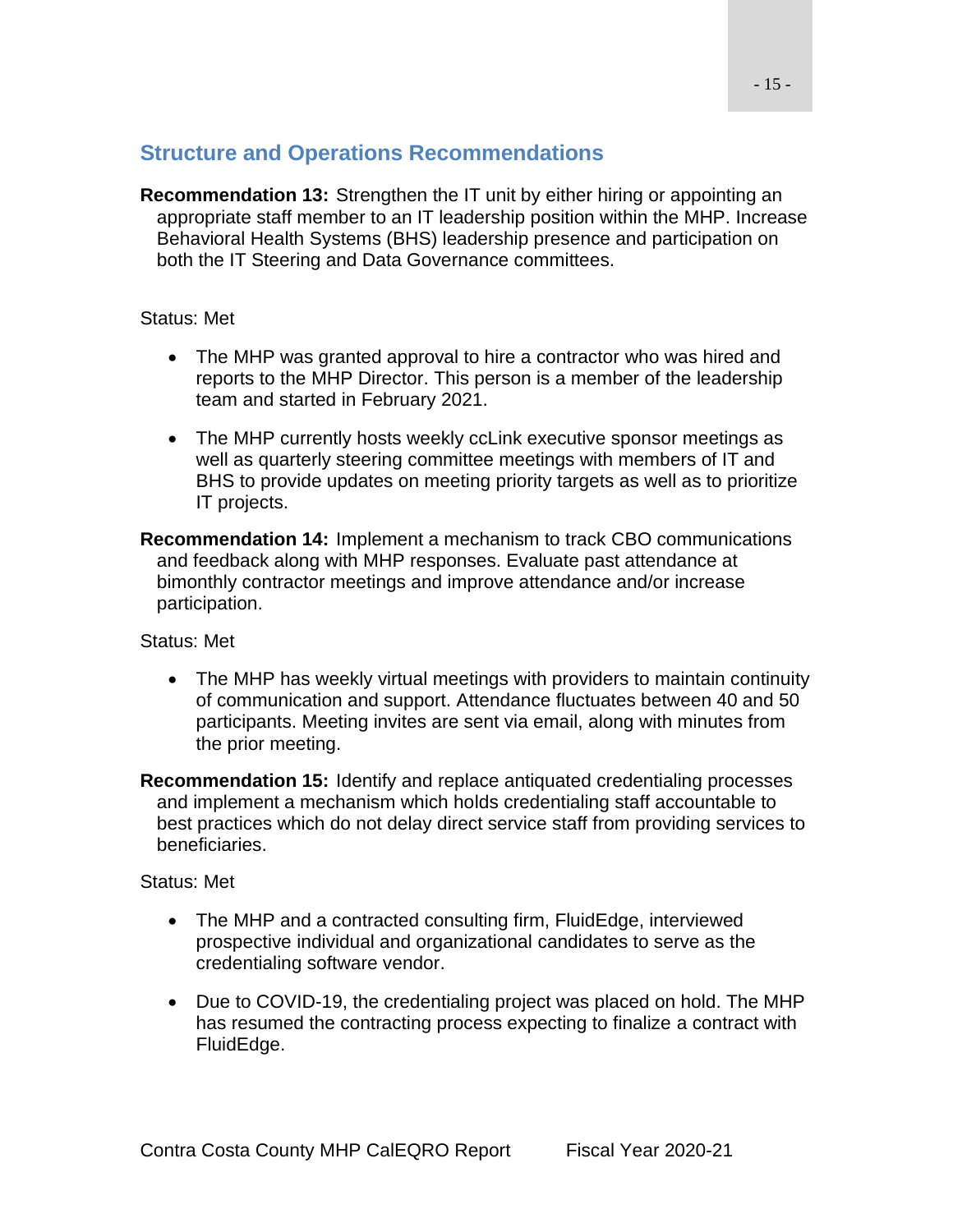# <span id="page-15-0"></span>**PERFORMANCE MEASURES**

CalEQRO is required to validate the following eight mandatory PMs as defined by DHCS:

- Total beneficiaries served by each county MHP.
- Penetration rates in each county MHP.
- Total costs per beneficiary served by each county MHP.
- High-Cost Beneficiaries (HCBs) incurring \$30,000 or higher in approved claims during a CY.
- Count of Therapeutic Behavioral Services (TBS) beneficiaries served compared to the 4 percent Emily Q. Benchmark (not included in MHP reports; this information is included in the Annual Statewide Report submitted to DHCS).
- Total psychiatric inpatient hospital episodes, costs, and average length of stay (LOS).
- Psychiatric inpatient hospital 7-day and 30-day rehospitalization rates.
- Post-psychiatric inpatient hospital 7-day and 30-day SMHS follow-up service rates.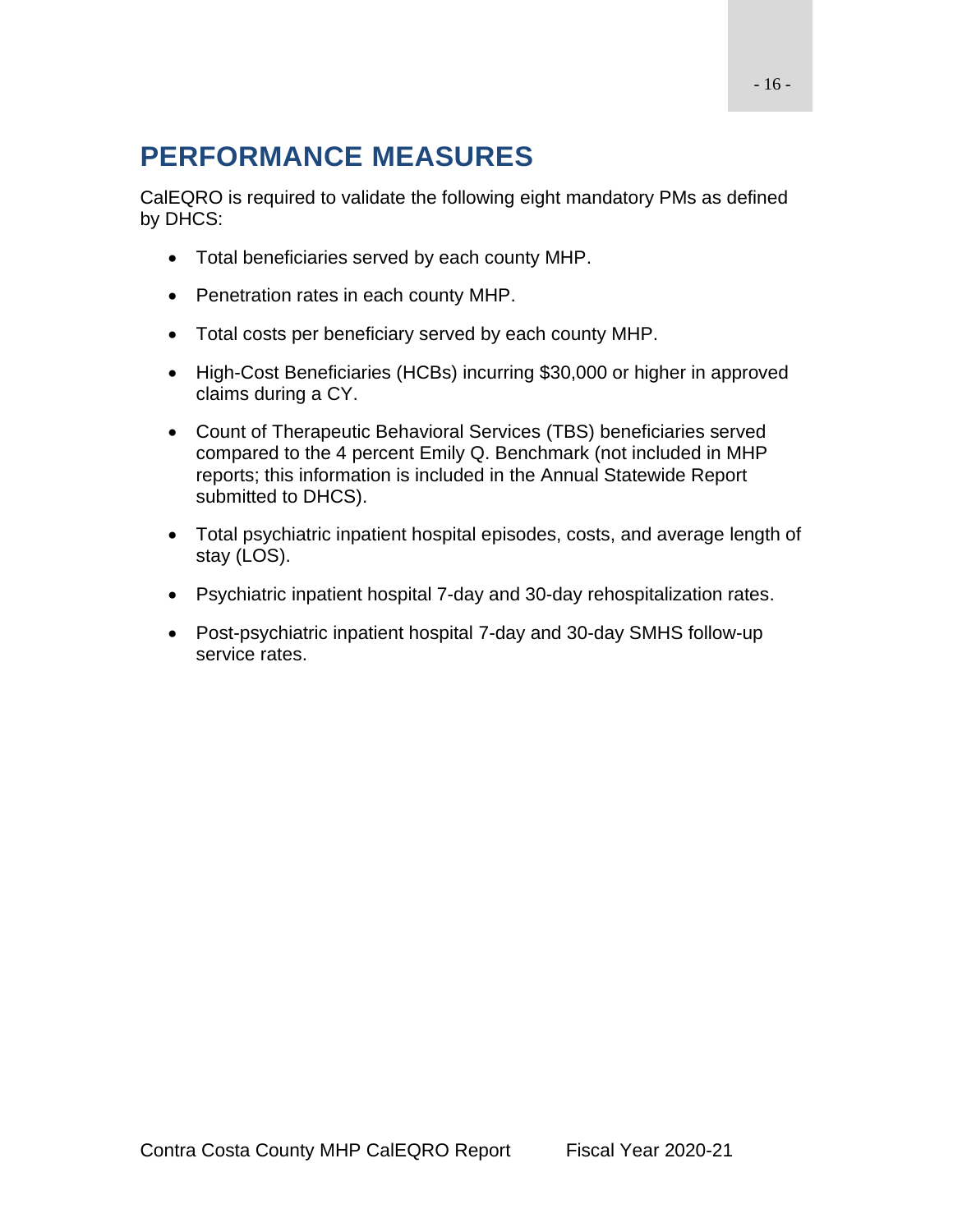In addition, CalEQRO examines the following SB 1291 PMs (Chapter 844; Statutes of 2016) for each MHP:<sup>4</sup>

- The number of Medi-Cal eligible minor and nonminor dependents.
- Types of mental health services provided to children, including prevention and treatment services. These types of services may include, but are not limited to screenings, assessments, home-based mental health services, outpatient services, day treatment, psychiatric hospitalizations, crisis interventions, case management, and psychotropic medication support services.
- Performance data for Medi-Cal eligible minor and nonminor dependents in FC.
- Utilization data for Medi-Cal eligible minor and nonminor dependents in FC.

[http://www.leginfo.ca.gov/pub/15-16/bill/sen/sb\\_1251-1300/sb\\_1291\\_bill\\_20160929\\_chaptered.pdf](http://www.leginfo.ca.gov/pub/15-16/bill/sen/sb_1251-1300/sb_1291_bill_20160929_chaptered.pdf)

2. EPSDT POS Data Dashboards: <https://www.dhcs.ca.gov/provgovpart/pos/Pages/default.aspx>

3. HEDIS Measures and Psychotropic Medication: <http://www.dhcs.ca.gov/dataandstats/Pages/Quality-of-Care-Measures-in-Foster-Care.aspx> and [http://cssr.berkeley.edu/ucb\\_childwelfare/ReportDefault.aspx](http://cssr.berkeley.edu/ucb_childwelfare/ReportDefault.aspx) includes:

- 5A (1&2) Use of Psychotropic Medications
- 5C Use of Multiple Concurrent Psychotropic Medications
- 5D Ongoing Metabolic Monitoring for Children on Antipsychotic Medications New Measure
- 4. AB 1299 (Chapter 603; Statues of 2016). This statute pertains to children and youth in foster care and ensures that foster children who are placed outside of their county of original jurisdiction, are able to access mental health services in a timely manner consistent with their individualized strengths and needs and the requirements of EPSDT program standards and requirements. This process is defined as a presumptive transfer as it transfers the responsibility to provide or arrange for mental health services to a foster child from the county of original jurisdiction to the county in which the foster child resides. More information can be found at

[http://www.leginfo.ca.gov/pub/15-16/bill/asm/ab\\_1251-1300/ab\\_1299\\_bill\\_20160925\\_chaptered.pdf](http://www.leginfo.ca.gov/pub/15-16/bill/asm/ab_1251-1300/ab_1299_bill_20160925_chaptered.pdf) 5. *Katie A. v. Bonta*:

*<sup>4</sup>* Public Information Links to SB 1291 and foster care specific data requirements:

<sup>1.</sup> SB 1291 (Chapter 844). This statute would require annual mental health plan reviews to be conducted by an EQRO and, commencing July 1, 2018, would require those reviews to include specific data for Medi-Cal eligible minor and nonminor dependents in foster care, including the number of Medi-Cal eligible minor and nonminor dependents in foster care served each year. The bill would require the department to share data with county boards of supervisors, including data that will assist in the development of mental health service plans and performance outcome system data and metrics, as specified. More information can be found at

The plaintiffs filed a class action suit on July 18, 2002, alleging violations of federal Medicaid laws, the American with Disabilities Act, Section 504 of the Rehabilitation Act and California Government Code Section 11135. The suit sought to improve the provision of mental health and supportive services for children and youth in, or at imminent risk of placement in, foster care in California. More information can be found at [https://www.cdss.ca.gov/inforesources/foster-care/pathways-to-well-being.](https://www.cdss.ca.gov/inforesources/foster-care/pathways-to-well-being)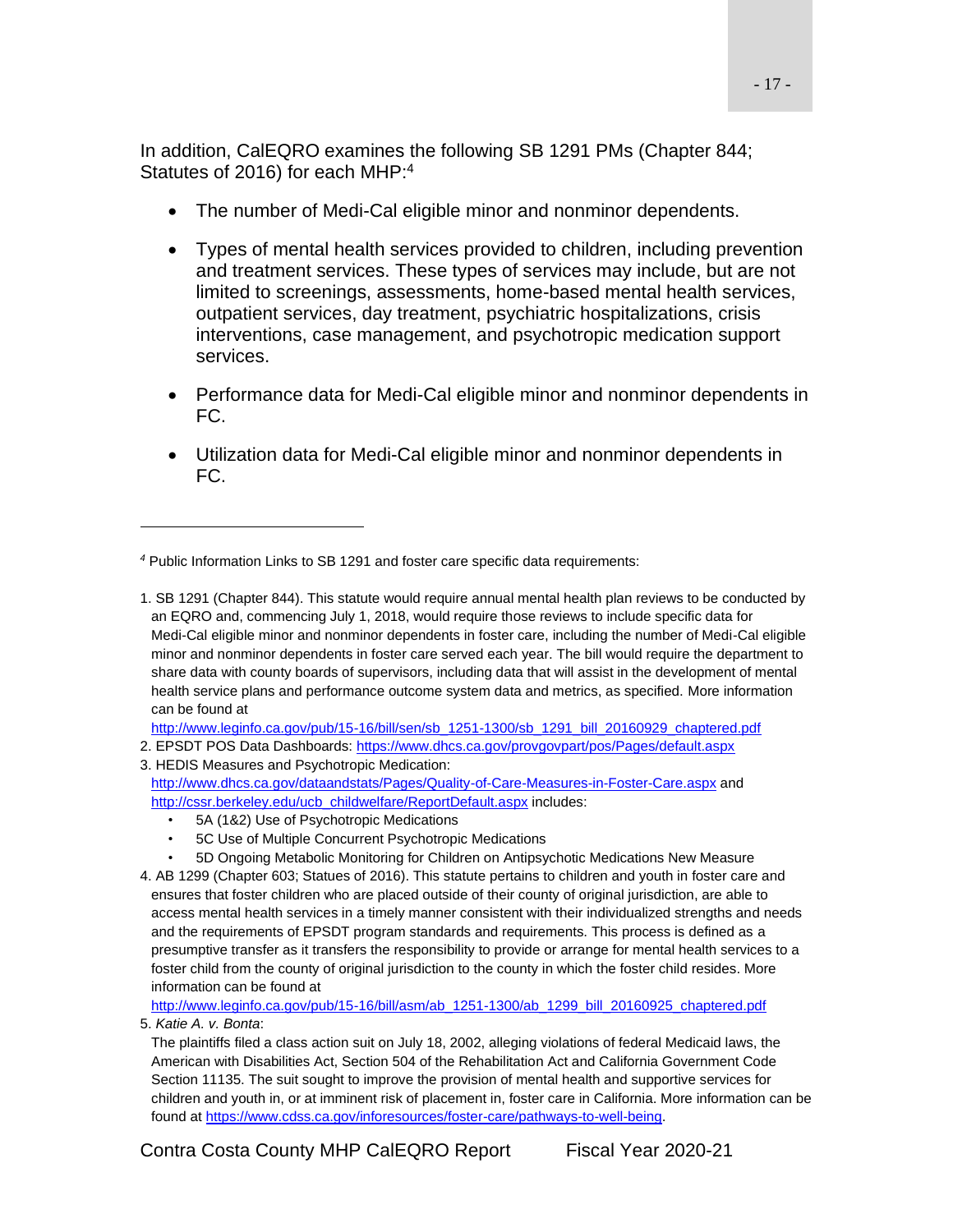- Medication monitoring consistent with the child welfare psychotropic medication measures developed by the State Department of Social Services and any Healthcare Effectiveness Data and Information Set (HEDIS) measures related to psychotropic medications, including, but not limited to, the following:
	- o Follow-Up Care for Children Prescribed Attention Deficit Hyperactivity Disorder Medication (HEDIS ADD).
	- o Use of Multiple Concurrent Antipsychotics in Children and Adolescents (HEDIS APC).
	- o Use of First-Line Psychosocial Care for Children and Adolescents on Antipsychotics (HEDIS APP).
- Metabolic Monitoring for Children and Adolescents on Antipsychotics (HEDIS APM).
- Access to, and timeliness of, mental health services, as described in Sections 1300.67.2, 1300.67.2.1, and 1300.67.2.2 of Title 28 of the California Code of Regulations and consistent with Section 438.206 of Title 42 of the Code of Federal Regulations, available to Medi-Cal eligible minor and nonminor dependents in FC.
- Quality of mental health services available to Medi-Cal eligible minor and nonminor dependents in FC.
- Translation and interpretation services, consistent with Section 438.10(c)(4) and (5) of Title 42 of the Code of Federal Regulations and Section 1810.410 of Title 9 of the California Code of Regulations, available to Medi-Cal eligible minor and nonminor dependents in FC.

# <span id="page-17-0"></span>**Health Information Portability and Accountability Act Suppression Disclosure**

To comply with the Health Information Portability and Accountability Act (HIPAA), and in accordance with DHCS guidelines, CalEQRO suppressed values in the report tables when the count was less than or equal to 11 and replaced it with an asterisk (\*) to protect the confidentiality of MHP beneficiaries. Further suppression was applied, as needed, to prevent calculation of initially suppressed data; corresponding penetration rate percentages (n/a); and cells containing zero, missing data or dollar amounts (-).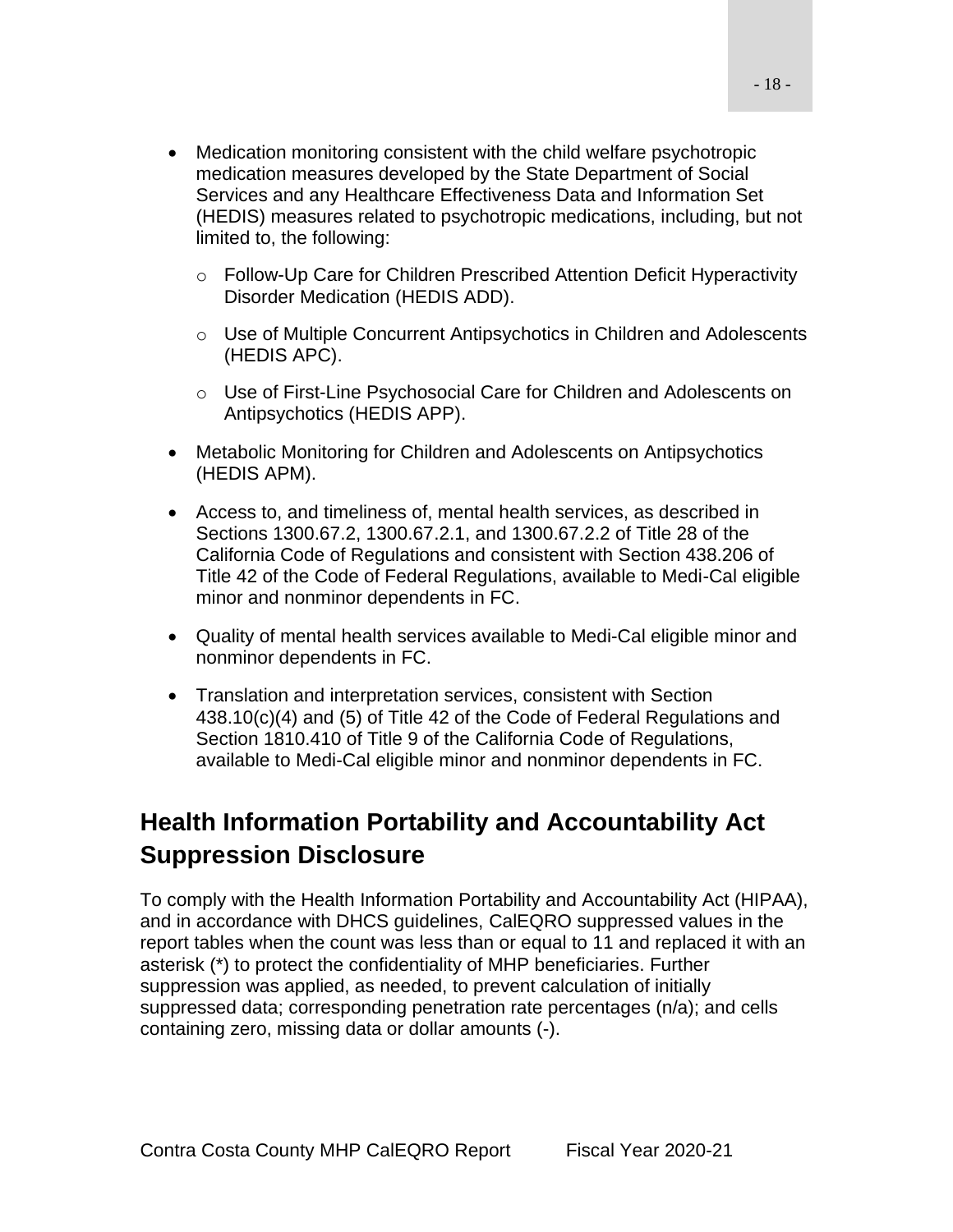# <span id="page-18-0"></span>**Total Beneficiaries Served**

Table 1 provides details on beneficiaries served by race/ethnicity.

<span id="page-18-1"></span>

|                               |  | Table 1: County Medi-Cal Beneficiaries and Those Served by the MHP in CY |  |
|-------------------------------|--|--------------------------------------------------------------------------|--|
| <b>2019 by Race/Ethnicity</b> |  |                                                                          |  |

| <b>Average</b>                              |                      |                                                                                                                                                                  |                                                                      |
|---------------------------------------------|----------------------|------------------------------------------------------------------------------------------------------------------------------------------------------------------|----------------------------------------------------------------------|
| <b>Unduplicated</b><br><b>Beneficiaries</b> | <b>Beneficiaries</b> | <b>Annual Count</b><br>of Beneficiaries<br>Served by the<br><b>MHP</b>                                                                                           | Percentage of<br><b>Beneficiaries</b><br>Served by the<br><b>MHP</b> |
| 45,517                                      | 17.3%                | 3,790                                                                                                                                                            | 25.7%                                                                |
| 92,508                                      | 35.2%                | 3,973                                                                                                                                                            | 26.9%                                                                |
| 36,926                                      | 14.0%                | 2,946                                                                                                                                                            | 20.0%                                                                |
| 29,413                                      | 11.2%                | 684                                                                                                                                                              | 4.6%                                                                 |
| 719                                         | 0.3%                 | 67                                                                                                                                                               | 0.5%                                                                 |
| 57,876                                      | 22.0%                | 3,304                                                                                                                                                            | 22.4%                                                                |
| 262,957                                     | 100%                 | 14,764                                                                                                                                                           | 100%                                                                 |
|                                             |                      | <b>Monthly Percentage of</b><br>Medi-Cal<br>للترميط ومستحسنات والتلو ومسرو فيحسام والمتمرح وحمالوسه المكار المحامل الملاسات الباطنية والمستحسنية المتحل وبالتالي | <b>Unduplicated</b><br><b>Medi-Cal</b>                               |

The total for Average Monthly Unduplicated Medi-Cal Enrollees is not a direct sum of the averages above it. The averages are calculated independently.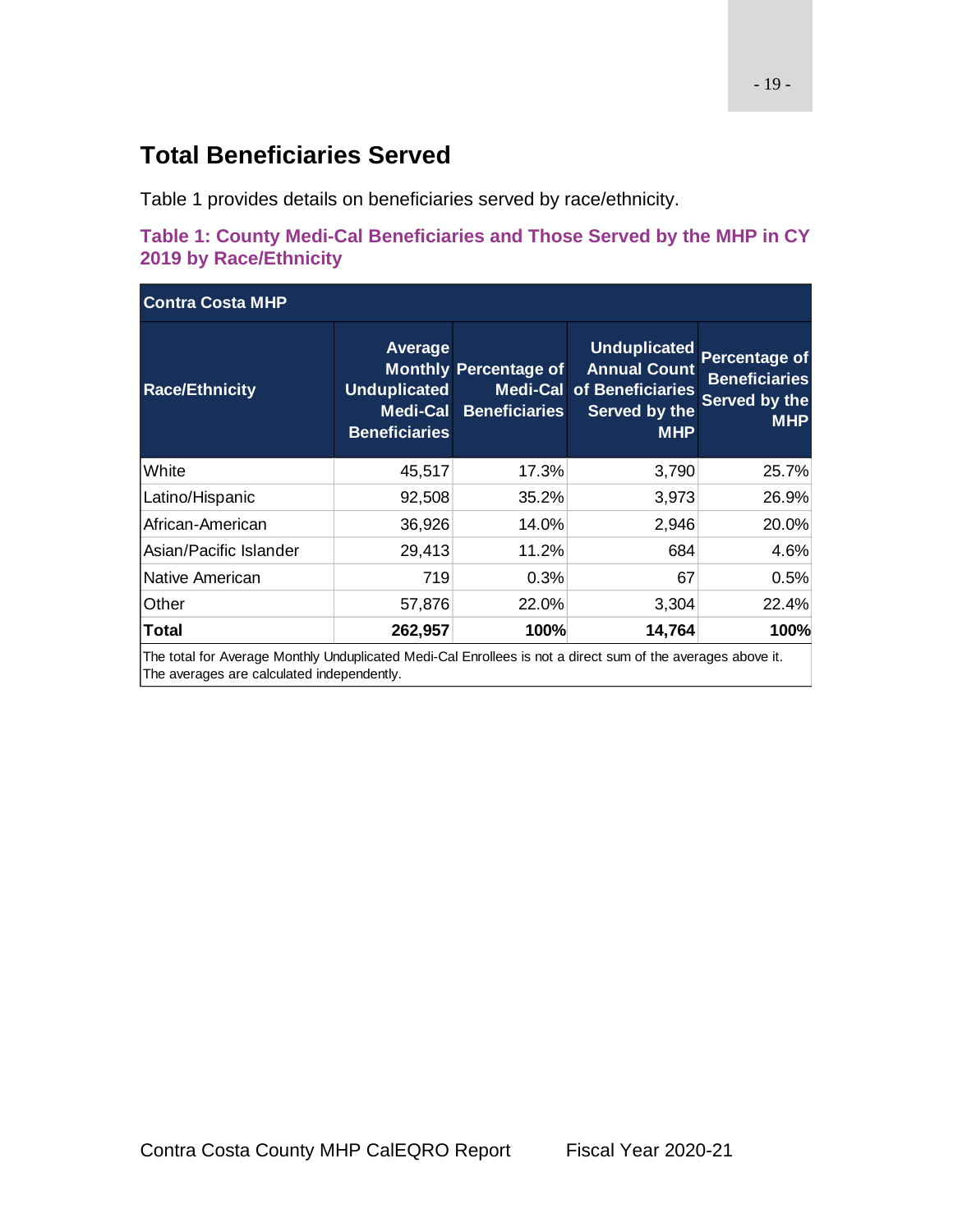Table 2 provides details on beneficiaries served by threshold language identified in DHCS BHIN 20-070.

For FY 2020-21 CalEQRO utilized data from the DHCS Mental Health Services Division Information Notice 13-09, which was considered current policy on threshold languages. On December 14, 2020, DHCS issued BHIN 20-070 which utilizes more current Medi-Cal eligibility data to determine threshold languages. The MHP experienced no change in threshold languages during this period.

| <b>Contra Costa MHP</b>                      |                                                        |                                                                                   |  |  |  |
|----------------------------------------------|--------------------------------------------------------|-----------------------------------------------------------------------------------|--|--|--|
| <b>Threshold Language</b>                    | <b>Unduplicated Annual</b><br><b>Served by the MHP</b> | Percentage of<br><b>Count of Beneficiaries Beneficiaries Served by</b><br>the MHP |  |  |  |
| Spanish                                      | 2,376                                                  | 16.1%                                                                             |  |  |  |
| <b>Other Languages</b>                       | 12,388                                                 | 83.9%                                                                             |  |  |  |
| <b>Total</b>                                 | 14,764                                                 | 100%                                                                              |  |  |  |
| Threshold language source: DHCS BHIN 20-070. |                                                        |                                                                                   |  |  |  |
| Other Languages include English              |                                                        |                                                                                   |  |  |  |

#### <span id="page-19-1"></span>**Table 2: Beneficiaries Served by the MHP in CY 2019 by Threshold Language**

# <span id="page-19-0"></span>**Penetration Rates and Approved Claims per Beneficiary**

The penetration rate is calculated by dividing the number of unduplicated beneficiaries served by the monthly average Medi-Cal enrollee count. The annual average approved claims per beneficiary (ACB) served is calculated by dividing the total annual Medi-Cal approved claim dollars by the unduplicated number of Medi-Cal beneficiaries served during the corresponding year.

CalEQRO has incorporated the Affordable Care Act (ACA) Expansion data in the total Medi-Cal enrollees and beneficiaries served. Attachment C provides further ACA-specific utilization and performance data for CY 2019. See Table D1 for the CY 2019 ACA penetration rate and ACB.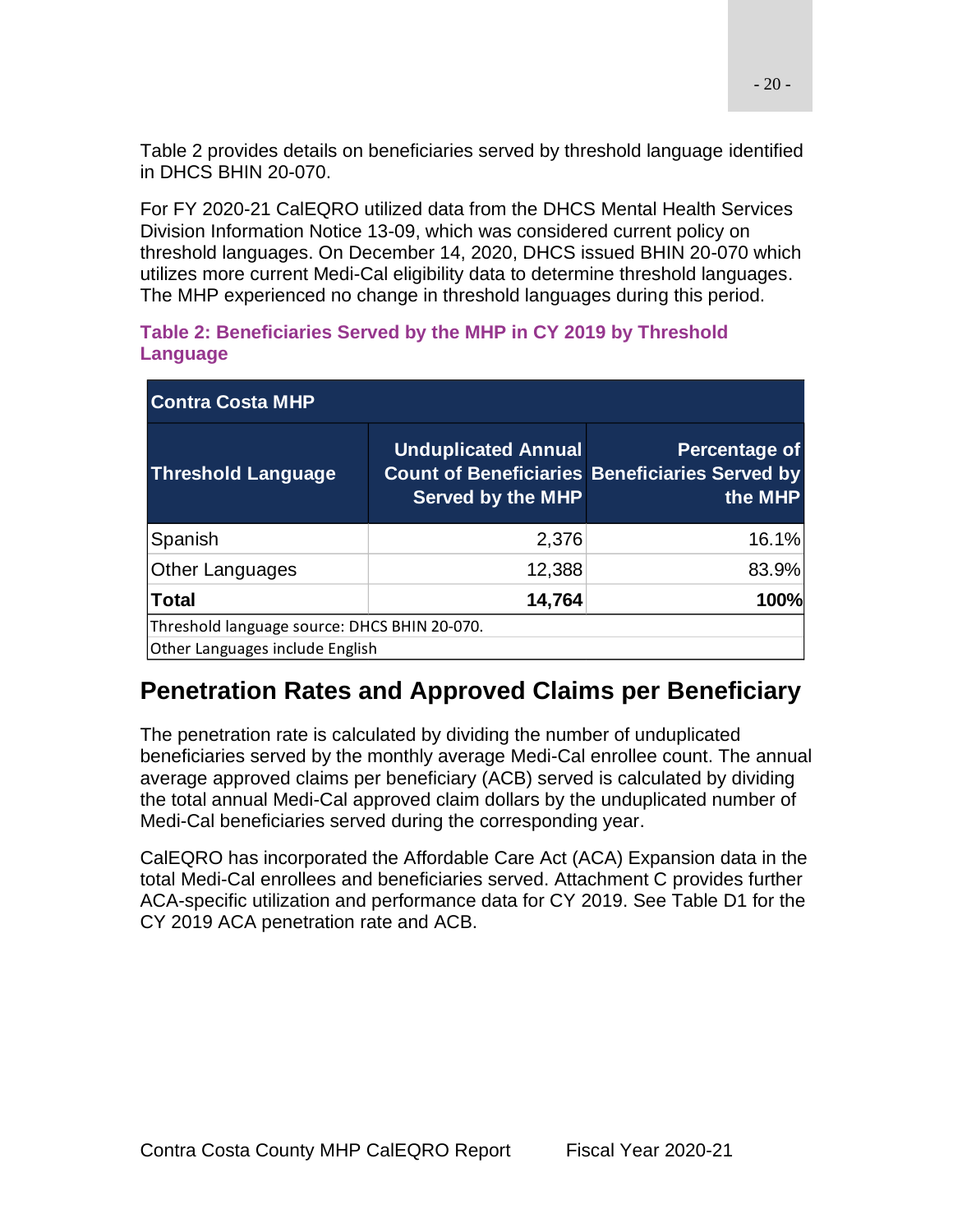Regarding the calculation of penetration rates, the Contra Costa MHP uses the same method used by CalEQRO. Also, the MHP includes unbilled and unapproved claims. Figures 1 and 2 show three-year (CY 2017-19) trends of the MHP's overall penetration rates and ACB, compared to both the statewide average and the average for large MHPs.

#### <span id="page-20-0"></span>**Figure 1: Overall Penetration Rates CY 2017-19**



#### **Contra Costa MHP**

#### <span id="page-20-1"></span>**Figure 2: Overall ACB CY 2017-19**



#### **Contra Costa MHP**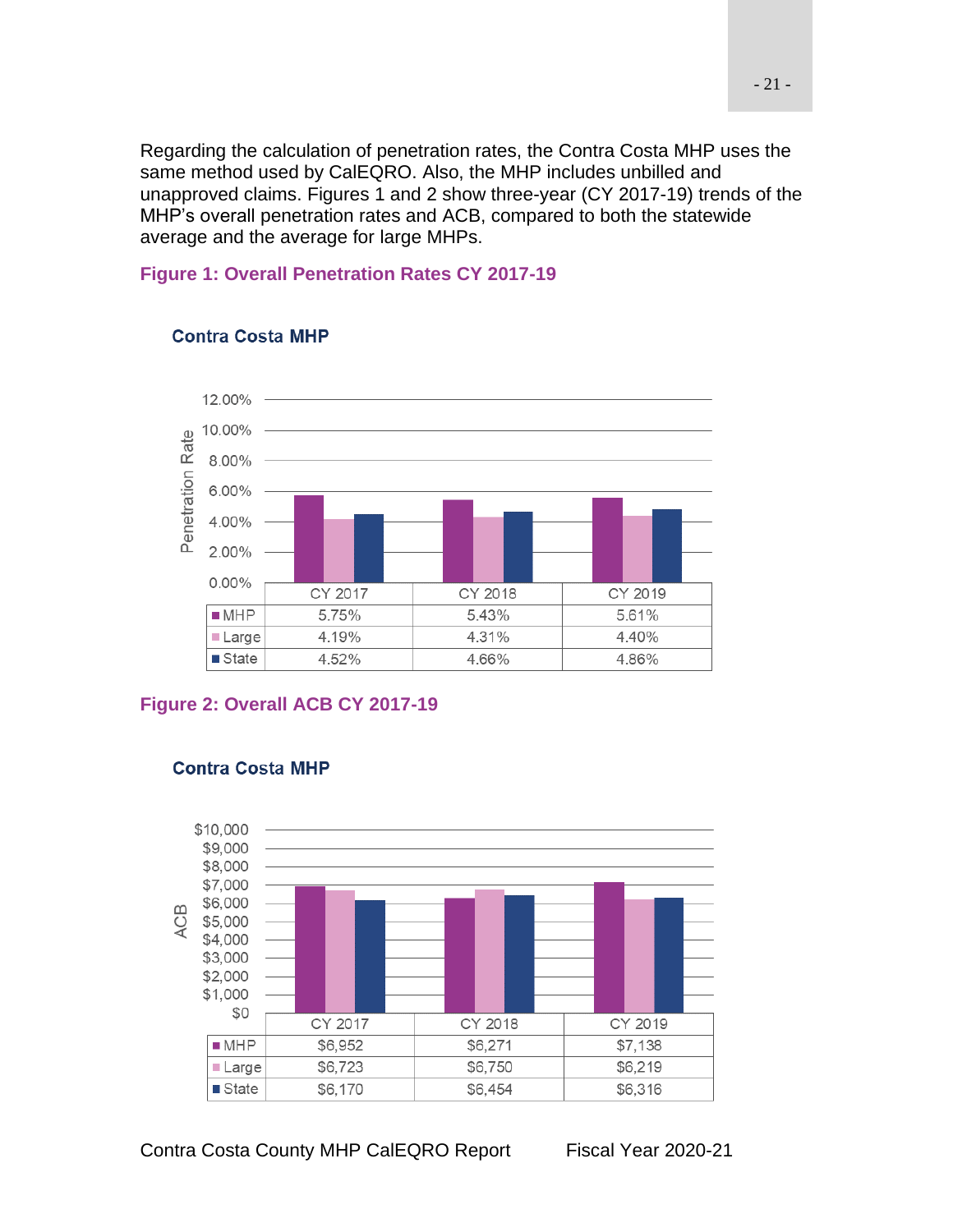Figures 3 and 4 show three-year (CY 2017-19) trends of the MHP's Latino/Hispanic penetration rates and ACB, compared to both the statewide average and the average for large MHPs.

#### <span id="page-21-0"></span>**Figure 3: Latino/Hispanic Penetration Rates CY 2017-19**



#### **Contra Costa MHP**

#### <span id="page-21-1"></span>**Figure 4: Latino/Hispanic ACB CY 2017-19**



#### **Contra Costa MHP**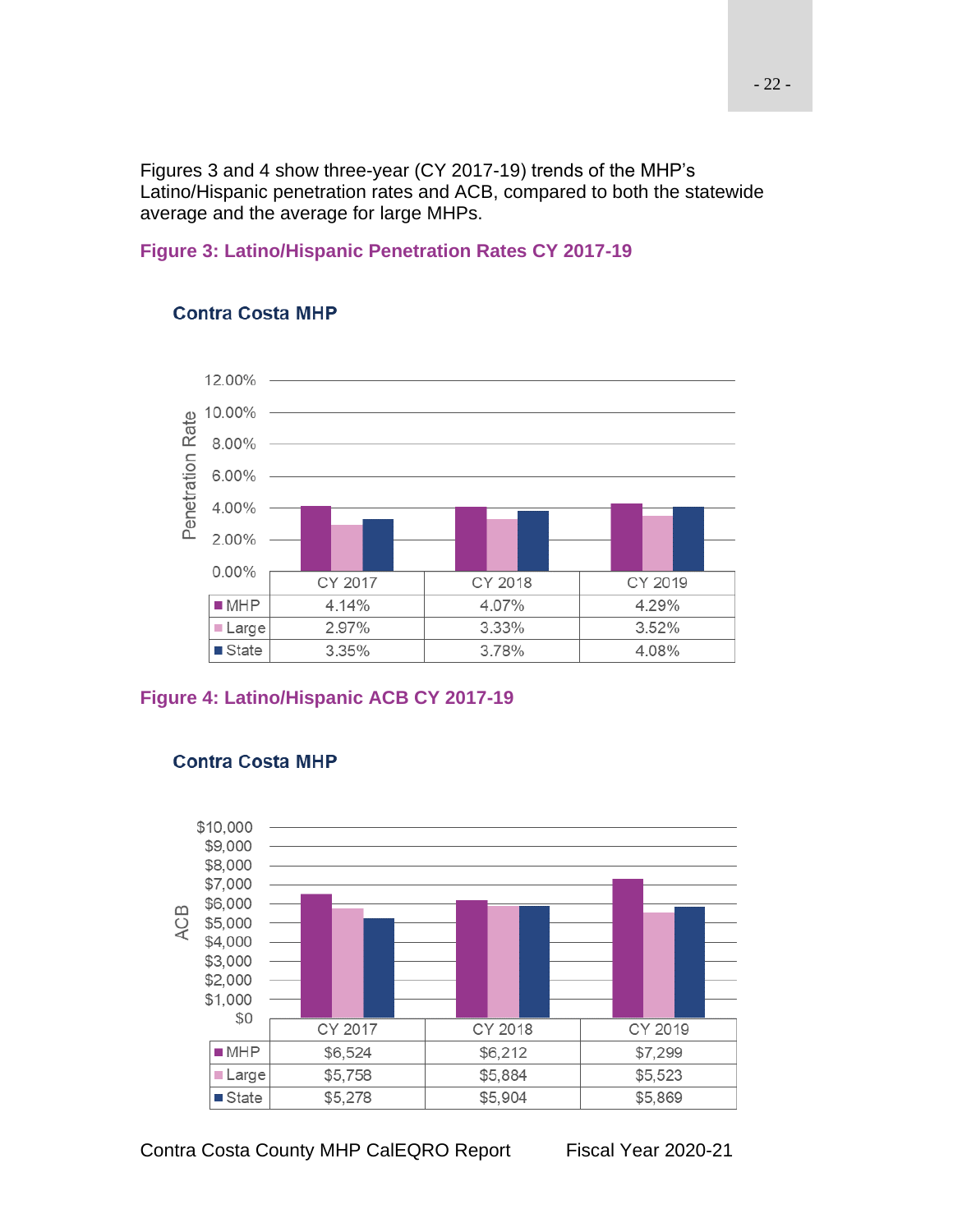Figures 5 and 6 show three-year (CY 2017-19) trends of the MHP's FC penetration rates and ACB, compared to both the statewide average and the average for large MHPs.

#### <span id="page-22-0"></span>**Figure 5: FC Penetration Rates CY 2017-19**



#### **Contra Costa MHP**

#### <span id="page-22-1"></span>**Figure 6: FC ACB CY 2017-19**



#### **Contra Costa MHP**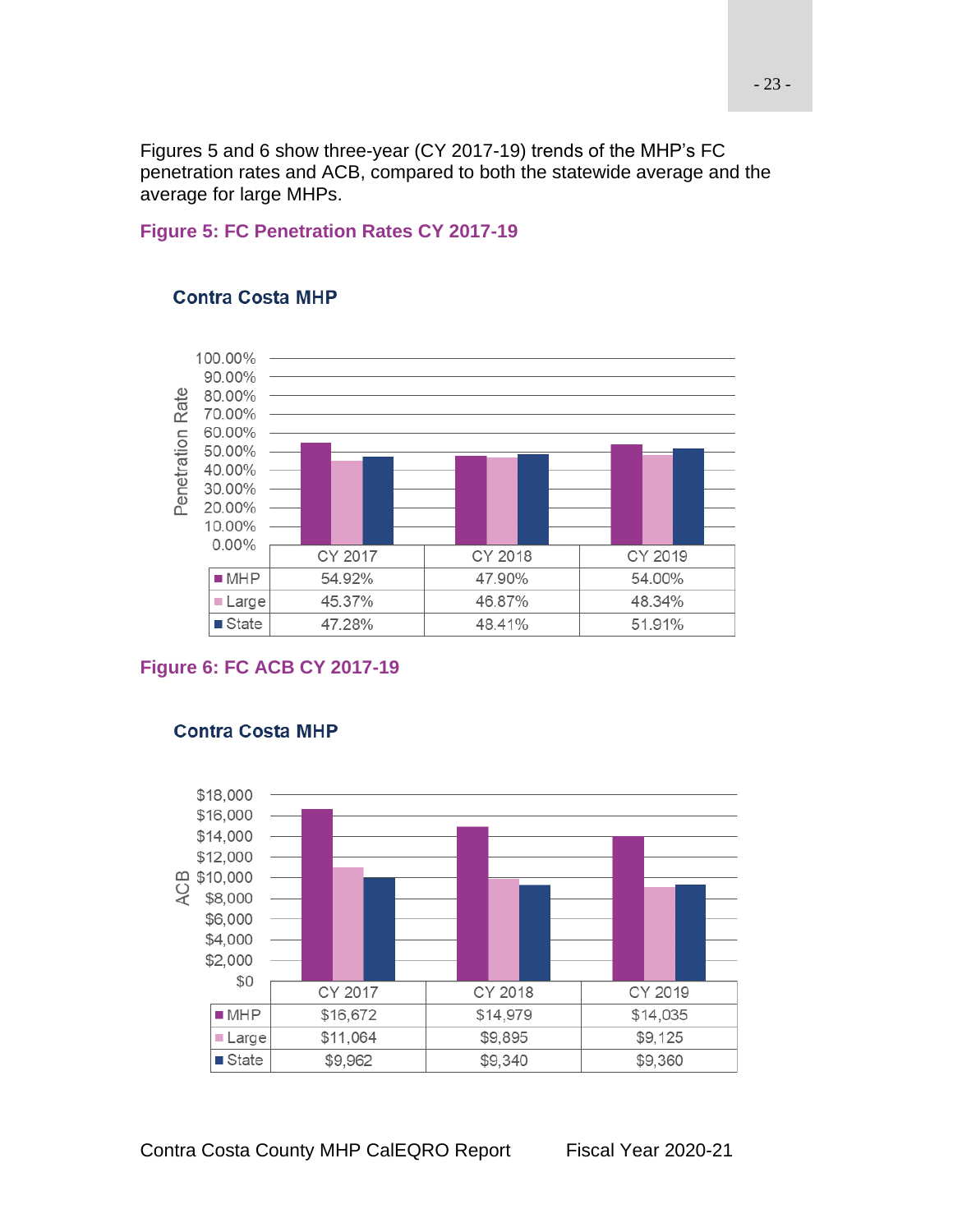# <span id="page-23-0"></span>**Diagnostic Categories**

Figures 7 and 8 compare statewide and MHP diagnostic categories by the number of beneficiaries served and total approved claims, respectively, for CY 2019.

### <span id="page-23-1"></span>**Figure 7: Diagnostic Categories by Percentage of Beneficiaries CY 2019**



#### **Contra Costa MHP**

### <span id="page-23-2"></span>**Figure 8: Diagnostic Categories by Percentage of Approved Claims CY 2019**



#### **Contra Costa MHP**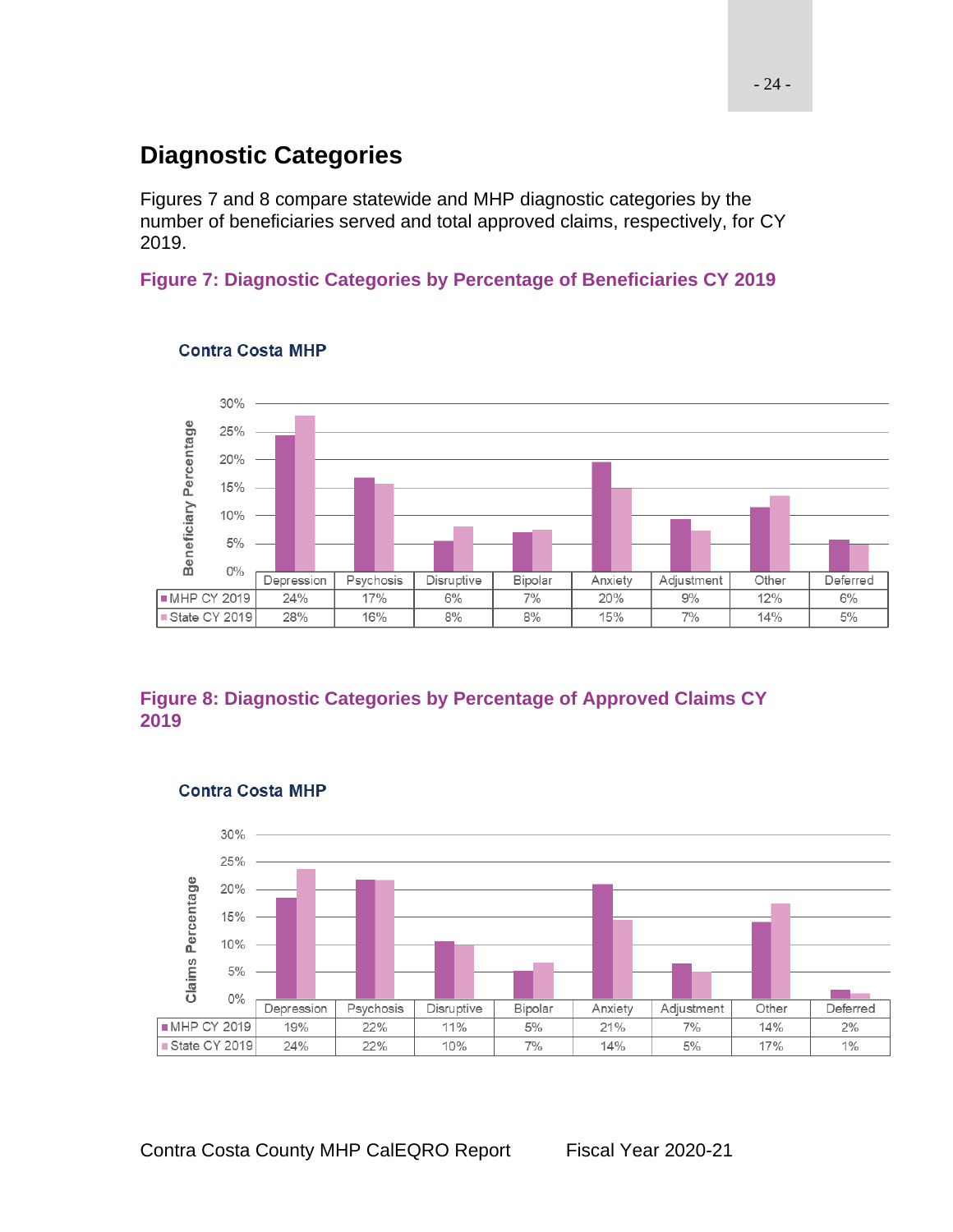# <span id="page-24-0"></span>**High-Cost Beneficiaries**

Table 3 provides a three-year summary (CY 2017-19) of HCB trends for the MHP and compares the MHP's CY 2019 HCB data with the corresponding statewide data. HCBs in this table are identified as those with approved claims of more than \$30,000 in a year.

### <span id="page-24-2"></span>**Table 3: High-Cost Beneficiaries CY 2017-19**

| <b>Contra Costa MHP</b> |         |                            |                                             |                                        |                                                        |                                   |                                           |
|-------------------------|---------|----------------------------|---------------------------------------------|----------------------------------------|--------------------------------------------------------|-----------------------------------|-------------------------------------------|
|                         | Year    | <b>HCB</b><br><b>Count</b> | <b>Total</b><br><b>Beneficiary</b><br>Count | HCB <sub>%</sub><br>by<br><b>Count</b> | Average<br><b>Approved</b><br><b>Claims</b><br>per HCB | <b>HCB</b><br><b>Total Claims</b> | HCB % by<br><b>Total</b><br><b>Claims</b> |
| Statewide               | CY 2019 | 21.904                     | 627,928                                     | 3.49%                                  | \$51,883                                               | \$1,136,453,763                   | 28.65%                                    |
|                         | CY 2019 | 721                        | 14,764                                      | 4.88%                                  | \$60,069                                               | \$43,309,899                      | 41.10%                                    |
| <b>MHP</b>              | CY 2018 | 650                        | 14,645                                      | 4.44%                                  | \$58,112                                               | \$37,772,499                      | 41.13%                                    |
|                         | CY 2017 | 840                        | 15,883                                      | 5.29%                                  | \$56,388                                               | \$47,366,301                      | 42.90%                                    |

See Attachment E, Table E1 for the distribution of the MHP beneficiaries served by ACB range for three cost categories: under \$20,000; \$20,000 to \$30,000; and above \$30,000.

# <span id="page-24-1"></span>**Psychiatric Inpatient Utilization**

Table 4 provides a three-year summary (CY 2017-19) of MHP psychiatric inpatient utilization including beneficiary count, admission count, approved claims, and LOS.

|         | <b>Contra Costa MHP</b>                      |                                                       |                                                |                                                             |                |            |                                                  |
|---------|----------------------------------------------|-------------------------------------------------------|------------------------------------------------|-------------------------------------------------------------|----------------|------------|--------------------------------------------------|
| Year    | <b>Unique</b><br><b>Beneficiary</b><br>Count | <b>Total</b><br><b>Inpatient</b><br><b>Admissions</b> | <b>MHP</b><br>Average<br>LOS in<br><b>Days</b> | <b>Statewide</b><br><b>Average</b><br>LOS in<br><b>Days</b> | <b>MHP ACB</b> | <b>ACB</b> | <b>Statewide Total Approved</b><br><b>Claims</b> |
| CY 2019 | 1.011                                        | 2,133                                                 | 7.39                                           | 7.80                                                        | \$13,115       | \$10,535   | \$13,259,607                                     |
| CY 2018 | 979                                          | 1,561                                                 | 7.36                                           | 7.63                                                        | \$14,497       | \$9,772    | \$14,192,149                                     |
| CY 2017 | 947                                          | 1.941                                                 | 6.23                                           | 7.36                                                        | \$14,090       | \$9,737    | \$13,343,302                                     |

### <span id="page-24-3"></span>**Table 4: Psychiatric Inpatient Utilization CY 2017-19**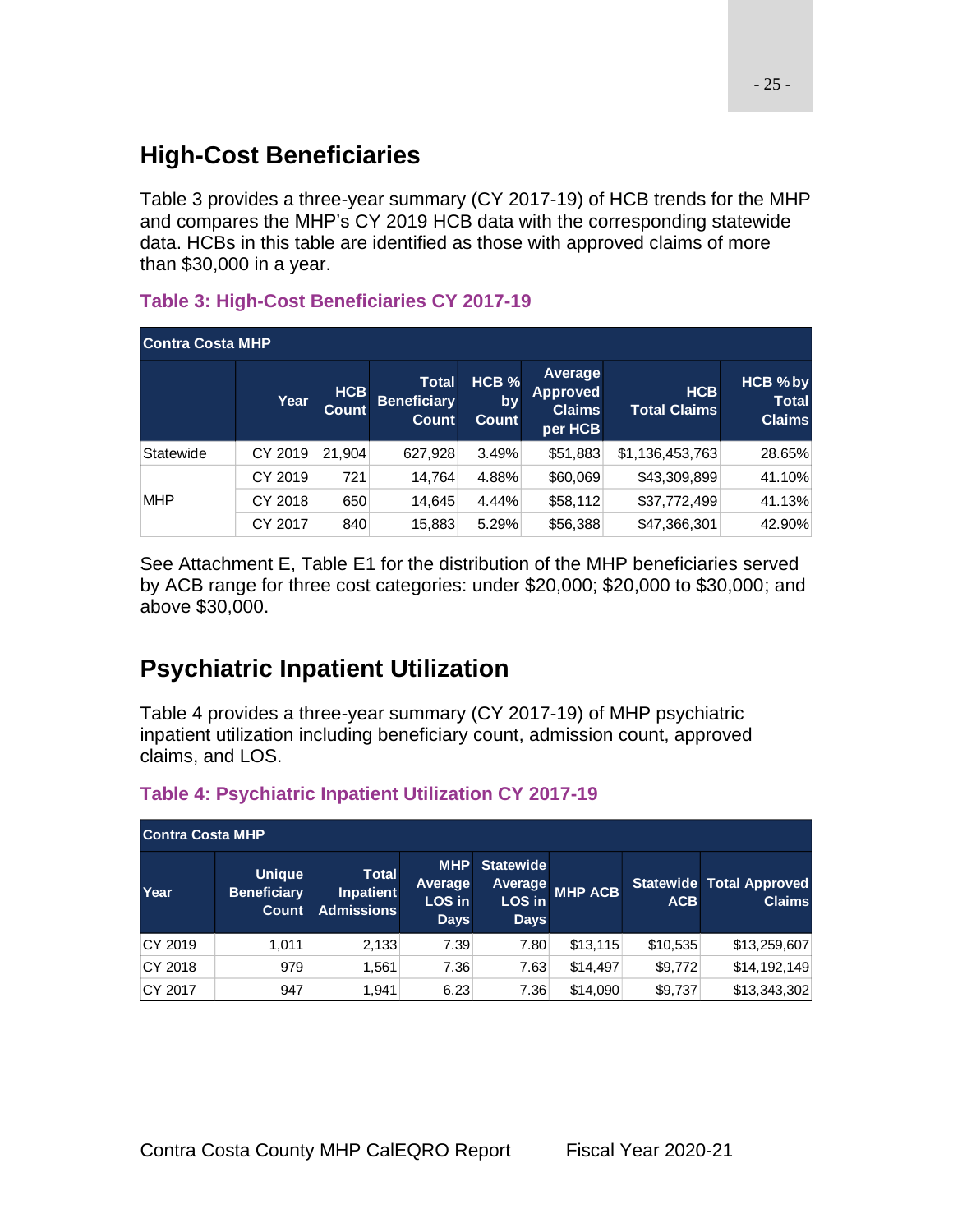# <span id="page-25-0"></span>**Post-Psychiatric Inpatient Follow-Up and Rehospitalization**

Figures 9 and 10 show the statewide and MHP 7-day and 30-day post-psychiatric inpatient follow-up and rehospitalization rates for CY 2018-19.

#### <span id="page-25-1"></span>**Figure 9: 7-Day Post Psychiatric Inpatient Follow-up CY 2018-19**



#### **Contra Costa MHP**

### <span id="page-25-2"></span>**Figure 10: 30-Day Post Psychiatric Inpatient Follow-up CY 2018-19**



### **Contra Costa MHP**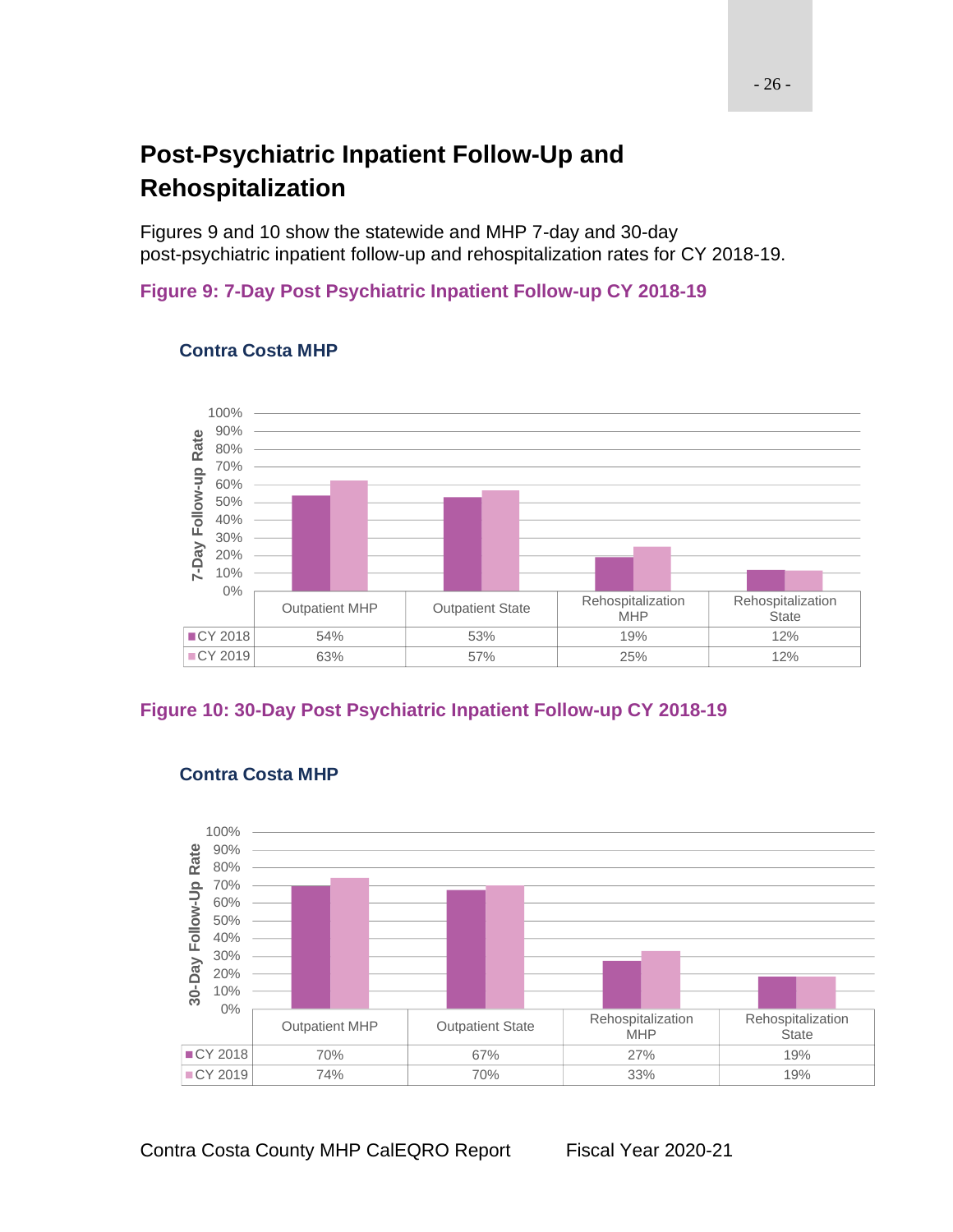# <span id="page-26-0"></span>**PERFORMANCE IMPROVEMENT PROJECT VALIDATION**

CMS' Protocol 1. Validation of Performance Improvement Projects: A mandatory EQR-Related activity defines a PIP as a project conducted by the PIHP (MHP) that is designed to achieve significant improvement, sustained over time, in health outcomes and enrollee satisfaction. A PIP may be designed to change behavior at a member, provider, and/or MHP/system level.

# <span id="page-26-1"></span>**Contra Costa MHP PIPs Identified for Validation**

Each MHP is required to conduct two PIPs during the 12 months preceding the review. CalEQRO reviewed two PIPs and validated two PIPs, as shown below.

| <b>PIPs for</b><br><b>Validation</b> | <b>Number</b><br>of PIPs | <b>PIP Titles</b>                                                            |
|--------------------------------------|--------------------------|------------------------------------------------------------------------------|
| <b>Clinical</b>                      |                          | Addressing Depression and Anxiety Among Youth                                |
| Non-Clinical                         | 1                        | Maintaining Client Services During a Pandemic<br>and Shelter-In-Place Orders |

### <span id="page-26-3"></span>**Table 5: PIPs Submitted by Contra Costa MHP**

# <span id="page-26-2"></span>**Clinical PIP**

### <span id="page-26-4"></span>**Table 6: General PIP Information – Clinical PIP**

| <b>MHP Name</b>             | <b>Contra Costa</b>                                                                                                                                                                                                                                                             |
|-----------------------------|---------------------------------------------------------------------------------------------------------------------------------------------------------------------------------------------------------------------------------------------------------------------------------|
| <b>PIP Title</b>            | Addressing Depression and Anxiety Among Youth                                                                                                                                                                                                                                   |
| PIP Aim<br><b>Statement</b> | Will youth who participate in a Trauma-Focused Cognitive<br>Behavioral Therapy (TF-CBT) group via telehealth see a<br>reduction of depressive symptoms by 15 percent and<br>anxiety symptoms by 15 percent?                                                                     |
| all that apply)             | Was the PIP state-mandated, collaborative, statewide, or MHP choice? (check                                                                                                                                                                                                     |
|                             | $\Box$ State-mandated (state required MHP to conduct PIP on this specific topic)<br>$\Box$ Collaborative (multiple MHPs or MHP and DMC-ODS worked together<br>during planning or implementation phases)<br>$\boxtimes$ MHP choice (state allowed MHP to identify the PIP topic) |
|                             |                                                                                                                                                                                                                                                                                 |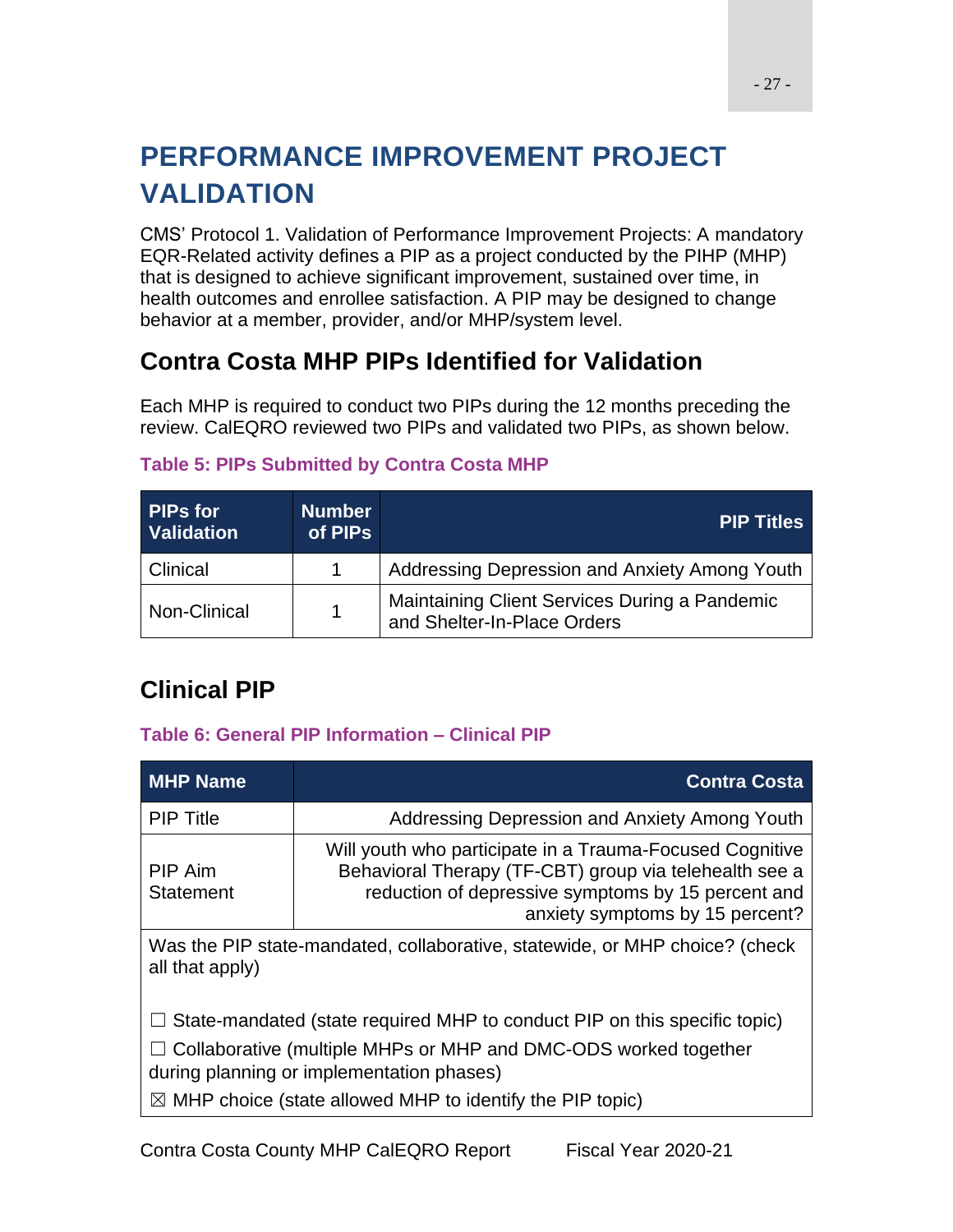#### **MHP Name Contra Costa**

Target age group (check one):

 $\boxtimes$  Children only (ages 0-17)\*

 $\Box$  Adults only (age 18 and above)

□ Both Adults and Children

\*If PIP uses different age threshold for children, specify age range here:

"Target population description, such as specific diagnosis (please specify): This PIP will focus on youth beneficiaries ages 12 to 18 who are receiving specialty mental health services at County operated clinics and have a trauma related diagnosis, such as post-traumatic stress disorder (PTSD), as well as a need in depression or anxiety as indicated by their most recent CANS-50 assessment." The MHP will be using the Patient Health Questionnaire (PHQ-9) and Generalized Anxiety Disorder Assessment (GAD-7) to evaluate depression and anxiety.

### <span id="page-27-0"></span>**Table 7: Improvement Strategies or Interventions – Clinical PIP**

### **PIP Interventions (Changes tested in the PIP)**

Member-focused interventions (member interventions are those aimed at changing member practices or behaviors, such as financial or non-financial incentives, education, and outreach): n/a

Provider-focused interventions (provider interventions are those aimed at changing provider practices or behaviors, such as financial or non-financial incentives, education, and outreach): n/a

MHP/DMC-ODS-focused interventions/system changes (MHP/DMC-ODS/system change interventions are aimed at changing MHP/DMC-ODS operations; they may include new programs, practices, or infrastructure, such as new patient registries or data tools):

TF-CBT Group (03/2021) CANS-50 Tickler Report (11/2020)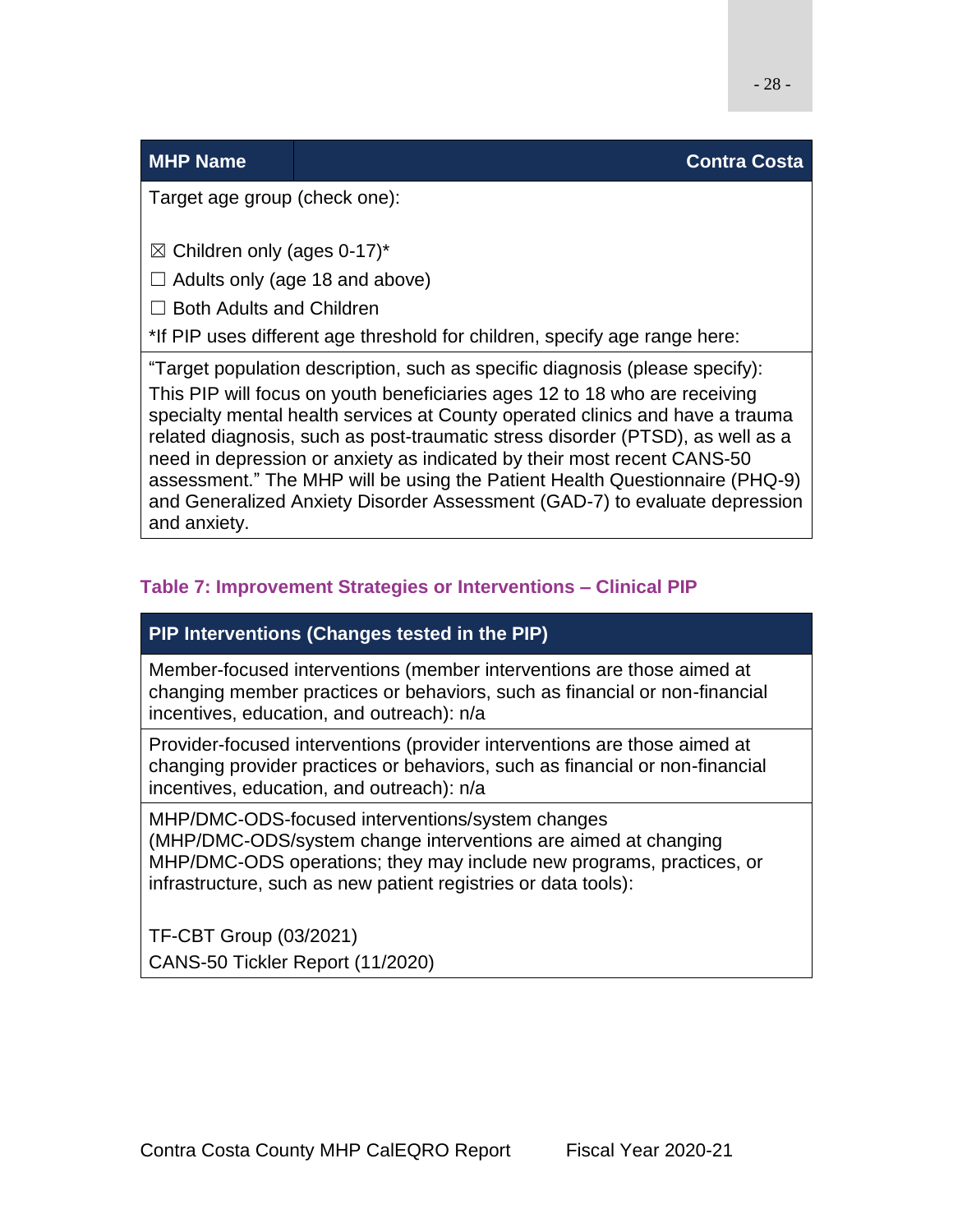| <b>Performance</b><br><b>Measures</b>       | <b>Baseline</b><br>Year | <b>Baseline</b><br><b>Sample Size</b><br>and Rate | <b>Most Recent</b><br>Remeasurement<br>Year | <b>Most Recent</b><br>Remeasurem<br>ent Sample<br><b>Size and Rate</b><br>(if applicable) | <b>Demonstrated</b><br>Performance<br>Improvement | <b>Statistically</b><br>Significant<br>Change in<br>Performance |
|---------------------------------------------|-------------------------|---------------------------------------------------|---------------------------------------------|-------------------------------------------------------------------------------------------|---------------------------------------------------|-----------------------------------------------------------------|
| % of beneficiaries<br>who improve on        | October<br>2018-Oct     | $n = 320$                                         | PIP is in                                   |                                                                                           | $\Box$ Yes                                        | $\Box$ Yes                                                      |
| depression score as<br>indicated by:        | ober<br>2020            | 39.2%                                             | Planning or<br>implementati                 |                                                                                           | $\Box$ No                                         | $\Box$ No                                                       |
| CANS-50                                     |                         |                                                   | on phase,                                   |                                                                                           |                                                   | p-value:                                                        |
| PHQ-9                                       |                         |                                                   | results not<br>available                    |                                                                                           |                                                   | $\Box$ <.01                                                     |
|                                             |                         | 42.4%                                             |                                             |                                                                                           |                                                   | $\Box$ <.05                                                     |
| % of beneficiaries<br>who resolve need in   |                         |                                                   | $\boxtimes$ n/a <sup>5</sup>                |                                                                                           |                                                   | Other<br>(specify):                                             |
| depression at<br>discharge                  |                         |                                                   |                                             |                                                                                           |                                                   |                                                                 |
|                                             |                         |                                                   |                                             |                                                                                           |                                                   | $\Box$ No test of statistical                                   |
|                                             |                         |                                                   |                                             |                                                                                           |                                                   | significance                                                    |
| % of beneficiaries<br>who improve on        | October<br>2018-Oct     | $n = 320$                                         |                                             |                                                                                           | $\Box$ Yes<br>$\Box$ No                           | $\Box$ Yes<br>$\Box$ No                                         |
| anxiety score as                            | ober                    | 34.1%                                             | ⊠ n/a                                       |                                                                                           |                                                   |                                                                 |
| indicated by:<br>CANS-50                    | 2020                    |                                                   |                                             |                                                                                           |                                                   | p-value:                                                        |
| GAD-7                                       |                         |                                                   |                                             |                                                                                           |                                                   | $\Box$ <.01                                                     |
|                                             |                         |                                                   |                                             |                                                                                           |                                                   | $\Box$ <.05                                                     |
| % of beneficiaries                          |                         | 40.7%                                             |                                             |                                                                                           |                                                   | Other                                                           |
| who resolve need in<br>anxiety at discharge |                         |                                                   |                                             |                                                                                           |                                                   | (specify):                                                      |
|                                             |                         |                                                   |                                             |                                                                                           |                                                   | $\Box$ No test of statistical                                   |
|                                             |                         |                                                   |                                             |                                                                                           |                                                   | significance                                                    |
| % of beneficiaries                          | October                 | $n = 320$                                         |                                             |                                                                                           | $\Box$ Yes                                        | $\Box$ Yes                                                      |
| who improve on<br>social functioning        | 2018-Oct<br>ober        |                                                   |                                             |                                                                                           | $\Box$ No                                         | $\Box$ No                                                       |
| score                                       | 2020                    | 25.6%                                             | $\boxtimes$ n/a                             |                                                                                           |                                                   |                                                                 |
|                                             |                         |                                                   |                                             |                                                                                           |                                                   | p-value:                                                        |
| % of beneficiaries<br>who resolve need in   |                         | 23.8%                                             |                                             |                                                                                           |                                                   | $\Box$ <.01<br>$\Box$ <.05                                      |
| social functioning at                       |                         |                                                   |                                             |                                                                                           |                                                   | Other                                                           |
| discharge                                   |                         |                                                   |                                             |                                                                                           |                                                   | (specify):                                                      |
|                                             |                         |                                                   |                                             |                                                                                           |                                                   |                                                                 |

### <span id="page-28-0"></span>**Table 8: Performance Measures and Results – Clinical PIP**

<sup>5</sup> PIP is in planning and implementation phase if n/a is checked for all performance measures.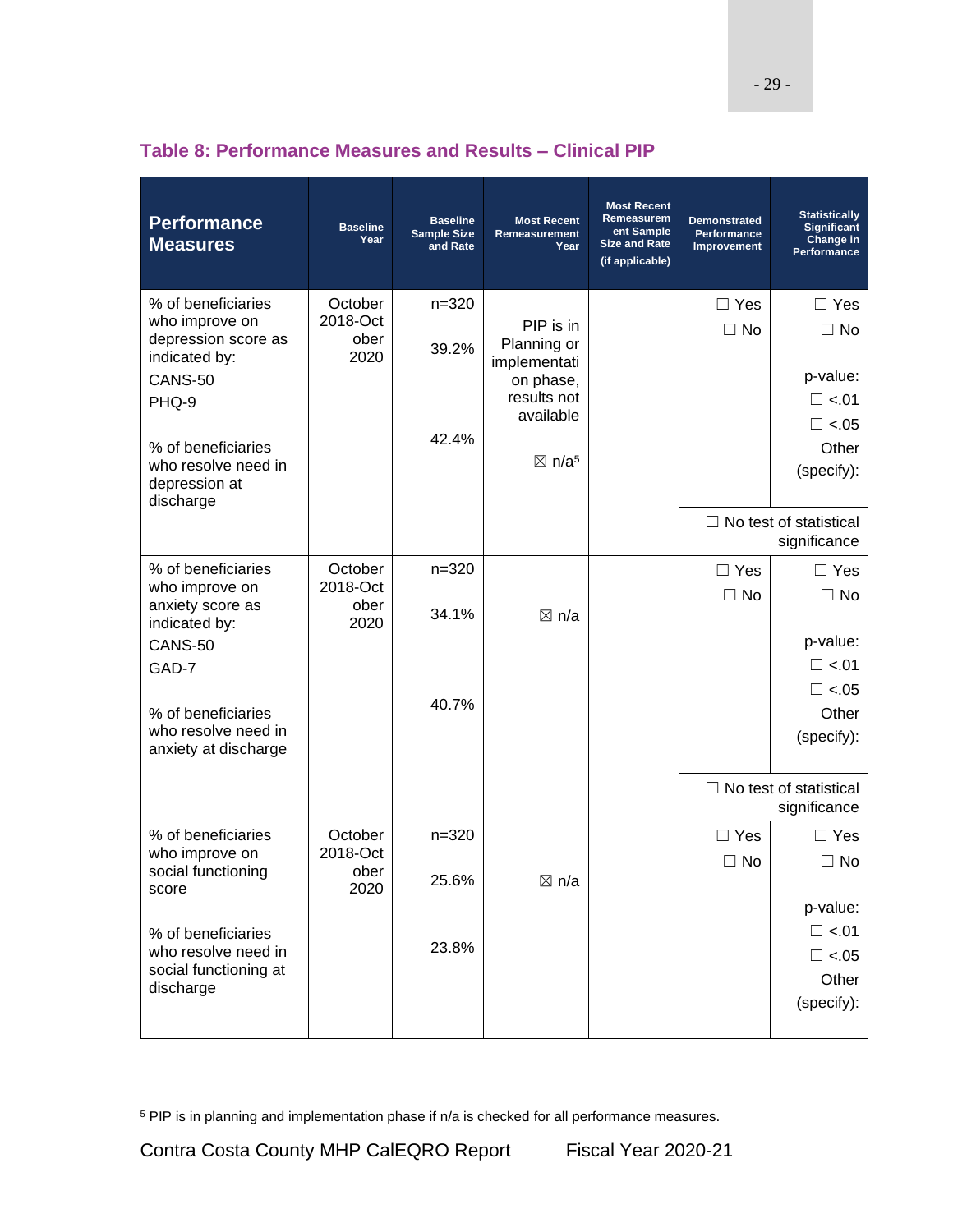| <b>Performance</b><br><b>Measures</b>                                                       | <b>Baseline</b><br>Year             | <b>Baseline</b><br><b>Sample Size</b><br>and Rate | <b>Most Recent</b><br><b>Remeasurement</b><br>Year | <b>Most Recent</b><br>Remeasurem<br>ent Sample<br><b>Size and Rate</b><br>(if applicable) | <b>Demonstrated</b><br>Performance<br><b>Improvement</b> | <b>Statistically</b><br><b>Significant</b><br>Change in<br>Performance |  |
|---------------------------------------------------------------------------------------------|-------------------------------------|---------------------------------------------------|----------------------------------------------------|-------------------------------------------------------------------------------------------|----------------------------------------------------------|------------------------------------------------------------------------|--|
|                                                                                             |                                     |                                                   |                                                    |                                                                                           |                                                          | $\Box$ No test of<br>statistical<br>significance                       |  |
| Average difference<br>between total needs<br>at first CANS-50 and<br>most recent<br>CANS-50 | October<br>2018-Oct<br>ober<br>2020 | 0.58<br>average<br>needs                          | $\boxtimes$ n/a                                    |                                                                                           | $\Box$ Yes<br>$\Box$ No                                  | $\Box$ Yes<br>$\Box$ No<br>p-value:                                    |  |
|                                                                                             |                                     |                                                   |                                                    |                                                                                           |                                                          | $\square$ <.01                                                         |  |
|                                                                                             |                                     |                                                   |                                                    |                                                                                           |                                                          | $\Box$ <.05                                                            |  |
|                                                                                             |                                     |                                                   |                                                    |                                                                                           |                                                          | Other                                                                  |  |
|                                                                                             |                                     |                                                   |                                                    |                                                                                           |                                                          | (specify):                                                             |  |
|                                                                                             |                                     |                                                   |                                                    |                                                                                           |                                                          | $\Box$ No test of                                                      |  |
|                                                                                             |                                     |                                                   |                                                    |                                                                                           |                                                          | statistical                                                            |  |
|                                                                                             |                                     |                                                   |                                                    |                                                                                           |                                                          | significance                                                           |  |
| Was the PIP validated?                                                                      |                                     | $\boxtimes$ Yes                                   | $\Box$ No                                          |                                                                                           |                                                          |                                                                        |  |
|                                                                                             |                                     |                                                   |                                                    |                                                                                           |                                                          |                                                                        |  |
| Validation phase:                                                                           |                                     |                                                   |                                                    |                                                                                           | PIP status (per DHCS requirement):                       |                                                                        |  |
| Implementation phase                                                                        |                                     |                                                   |                                                    | <b>Active and Ongoing</b>                                                                 |                                                          |                                                                        |  |
| Baseline year                                                                               |                                     |                                                   |                                                    |                                                                                           |                                                          |                                                                        |  |
| $\boxtimes$ First remeasurement                                                             |                                     |                                                   |                                                    |                                                                                           |                                                          |                                                                        |  |
| Second remeasurement                                                                        |                                     |                                                   |                                                    |                                                                                           |                                                          |                                                                        |  |
| Other, completed in __ months prior to<br>the current EQR                                   |                                     |                                                   |                                                    | Completed                                                                                 |                                                          |                                                                        |  |
| PIP submitted for approval                                                                  |                                     |                                                   |                                                    | Concept only, Not Yet Active                                                              |                                                          |                                                                        |  |
| Planning phase                                                                              |                                     |                                                   |                                                    |                                                                                           |                                                          |                                                                        |  |
| Other, inactive                                                                             |                                     |                                                   |                                                    | Inactive, Developed in a Prior Year                                                       |                                                          |                                                                        |  |
|                                                                                             |                                     |                                                   |                                                    |                                                                                           |                                                          |                                                                        |  |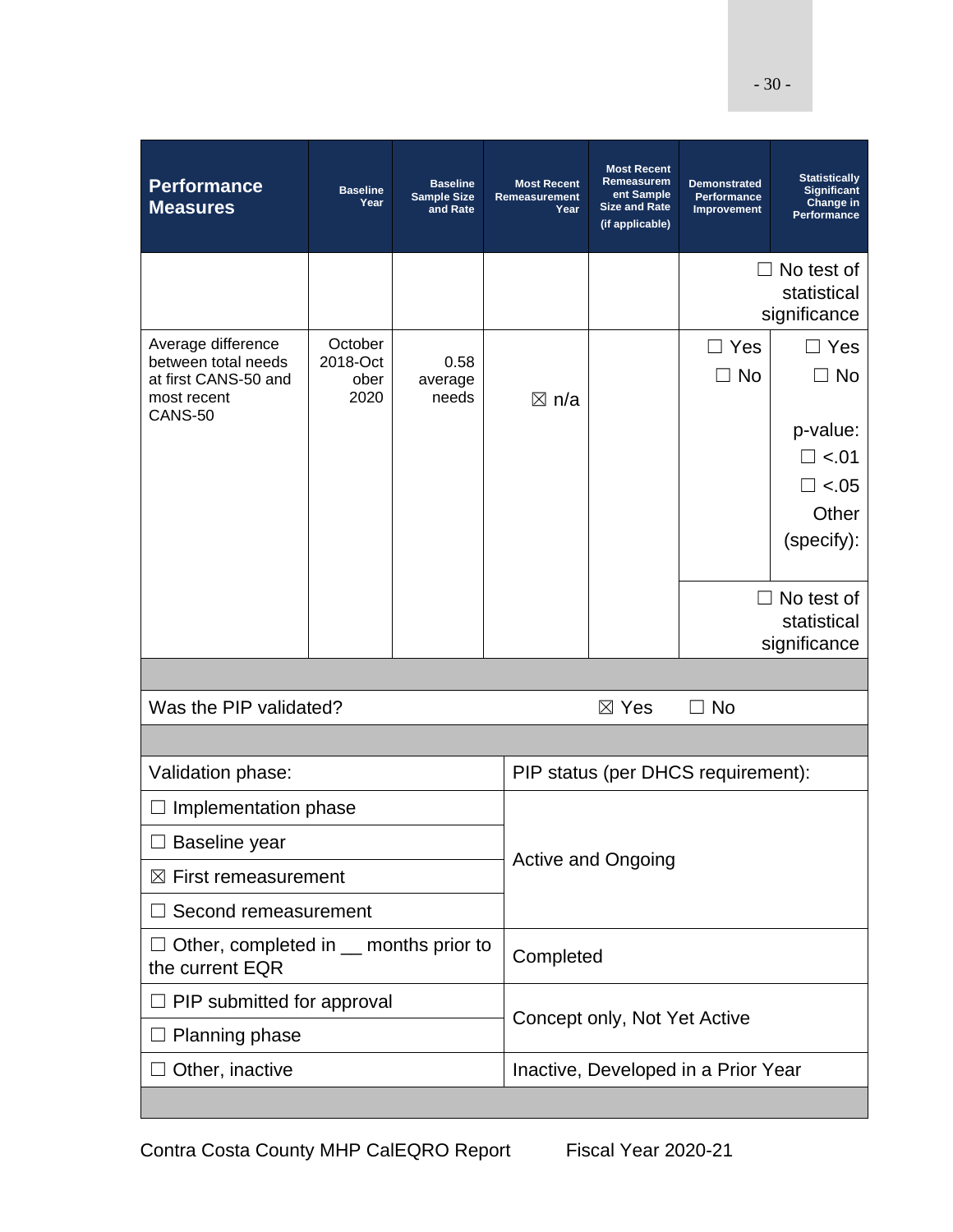<span id="page-30-3"></span><span id="page-30-2"></span><span id="page-30-1"></span><span id="page-30-0"></span>

| <b>Performance</b><br><b>Measures</b>                                                                                                                                                                                                                                                                                                                                                                                                                                                                                                                                                                                        | <b>Baseline</b><br>Year | <b>Baseline</b><br><b>Sample Size</b><br>and Rate | <b>Most Recent</b><br><b>Remeasurement</b><br>Year | <b>Most Recent</b><br>Remeasurem<br>ent Sample<br><b>Size and Rate</b><br>(if applicable) | <b>Demonstrated</b><br>Performance<br><b>Improvement</b> | <b>Statistically</b><br><b>Significant</b><br>Change in<br>Performance |
|------------------------------------------------------------------------------------------------------------------------------------------------------------------------------------------------------------------------------------------------------------------------------------------------------------------------------------------------------------------------------------------------------------------------------------------------------------------------------------------------------------------------------------------------------------------------------------------------------------------------------|-------------------------|---------------------------------------------------|----------------------------------------------------|-------------------------------------------------------------------------------------------|----------------------------------------------------------|------------------------------------------------------------------------|
| Validation rating:                                                                                                                                                                                                                                                                                                                                                                                                                                                                                                                                                                                                           |                         |                                                   |                                                    |                                                                                           |                                                          |                                                                        |
| $\Box$ High confidence <sup>6</sup>                                                                                                                                                                                                                                                                                                                                                                                                                                                                                                                                                                                          |                         |                                                   |                                                    |                                                                                           |                                                          |                                                                        |
| $\boxtimes$ Moderate confidence <sup>7</sup>                                                                                                                                                                                                                                                                                                                                                                                                                                                                                                                                                                                 |                         |                                                   |                                                    |                                                                                           |                                                          |                                                                        |
| $\Box$ Low confidence <sup>8</sup>                                                                                                                                                                                                                                                                                                                                                                                                                                                                                                                                                                                           |                         |                                                   |                                                    |                                                                                           |                                                          |                                                                        |
| No confidence <sup>9</sup>                                                                                                                                                                                                                                                                                                                                                                                                                                                                                                                                                                                                   |                         |                                                   |                                                    |                                                                                           |                                                          |                                                                        |
| Justification for validation rating:<br>The PIP adheres to acceptable methodology; however, the parameters for beneficiary<br>inclusion in groups is prohibitive if the beneficiary does not identify their experience(s)<br>as trauma. Group members are required to have a trauma diagnosis. Also, long wait<br>times for youth to gain access to group services and long periods of time between<br>CANS-50 assessment may not yield a large sample size. The number of planned<br>groups over the PIP's lifetime remains unclear.<br>"Validation rating" refers to the EQRO's overall confidence that the PIP adhered to |                         |                                                   |                                                    |                                                                                           |                                                          |                                                                        |
| acceptable methodology for all phases of design and data collection, conducted<br>accurate data analysis and interpretation of PIP results, and produced significant<br>evidence of improvement.                                                                                                                                                                                                                                                                                                                                                                                                                             |                         |                                                   |                                                    |                                                                                           |                                                          |                                                                        |
|                                                                                                                                                                                                                                                                                                                                                                                                                                                                                                                                                                                                                              |                         |                                                   |                                                    |                                                                                           |                                                          |                                                                        |

EQRO recommendations for improvement of PIP:

- Broaden the parameters of the group to include beneficiaries who may not have a trauma-related diagnosis, but still experience mood or trauma related symptoms.
- Specify and set goals for the number of groups held to achieve a representative population size.

The technical assistance (TA) provided to the MHP by CalEQRO consisted of: CalEQRO is in the process of scheduling a TA session to provide feedback on the submitted PIPs. As this was a desk review, a live session for PIP review was not held.

 $6$  Credible, reliable, and valid methods for the PIP were documented.

<sup>&</sup>lt;sup>7</sup> Credible, reliable, or valid methods were implied or able to be established for part of the PIP.

<sup>&</sup>lt;sup>8</sup> Errors in logic were noted or contradictory information was presented or interpreted erroneously.

<sup>&</sup>lt;sup>9</sup> The study did not provide enough documentation to determine whether credible, reliable, and valid methods were employed.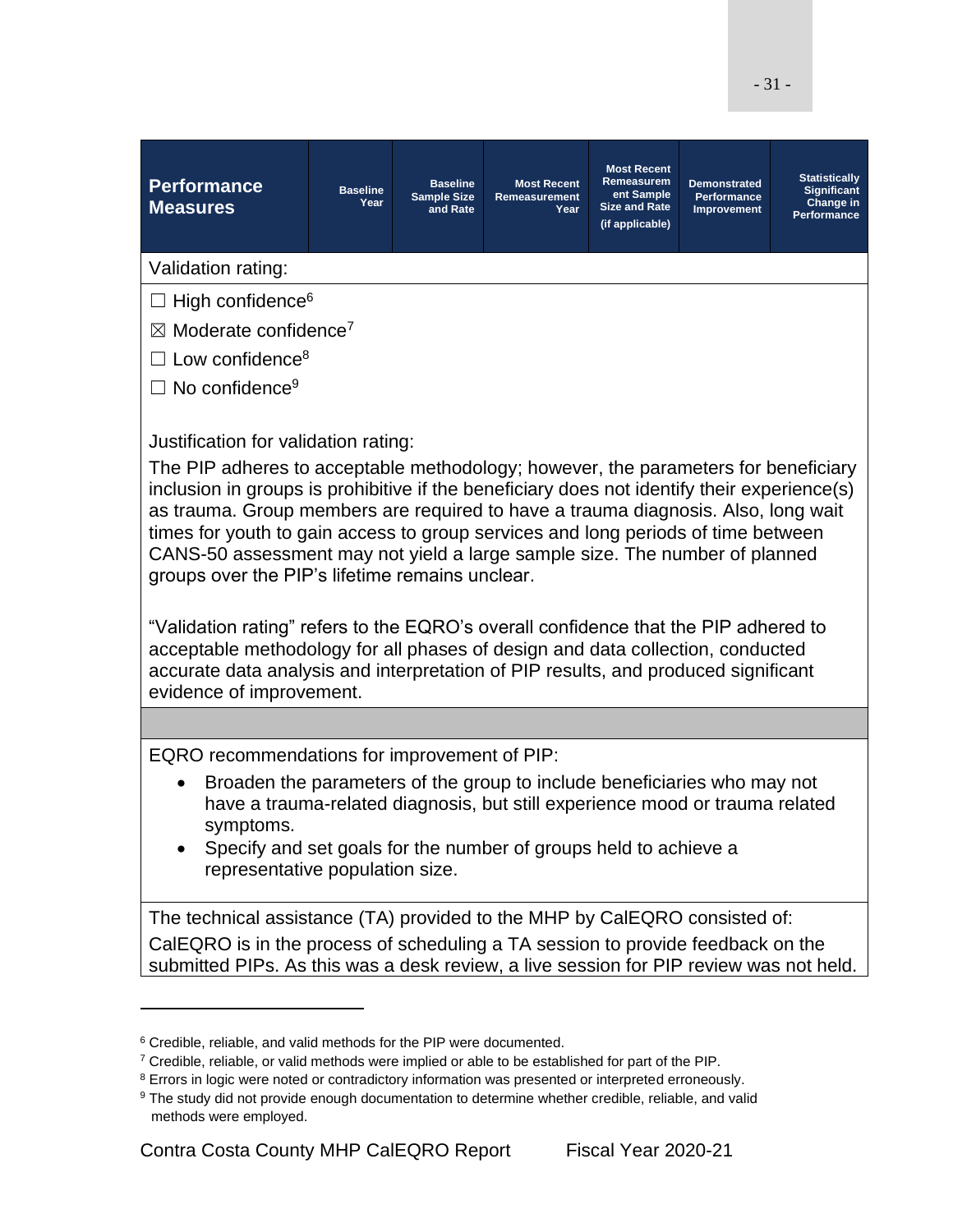# <span id="page-31-0"></span>**Non-Clinical PIP**

### <span id="page-31-1"></span>**Table 9: General PIP Information – Non-Clinical PIP**

<span id="page-31-2"></span>

| <b>MHP Name</b>                                                                                                                                                                                               | <b>Contra Costa</b>                                                                                                                                                          |  |  |  |  |  |
|---------------------------------------------------------------------------------------------------------------------------------------------------------------------------------------------------------------|------------------------------------------------------------------------------------------------------------------------------------------------------------------------------|--|--|--|--|--|
| <b>PIP Title</b>                                                                                                                                                                                              | Maintaining Client Services During a Pandemic and<br><b>Shelter-In-Place Orders</b>                                                                                          |  |  |  |  |  |
| <b>PIP Aim</b><br>Statement                                                                                                                                                                                   | The aim of this PIP is to maintain the overall number of<br>appointments (139,813scheduled appointments in 2019)<br>at County-operated clinics during the COVID-19 pandemic. |  |  |  |  |  |
| all that apply)                                                                                                                                                                                               | Was the PIP state-mandated, collaborative, statewide, or MHP choice? (check                                                                                                  |  |  |  |  |  |
|                                                                                                                                                                                                               | State-mandated (state required MHP to conduct PIP on this specific topic)                                                                                                    |  |  |  |  |  |
|                                                                                                                                                                                                               | $\Box$ Collaborative (multiple MHPs or MHP and DMC-ODS worked together<br>during planning or implementation phases)                                                          |  |  |  |  |  |
| $\boxtimes$ MHP choice (state allowed MHP to identify the PIP topic)                                                                                                                                          |                                                                                                                                                                              |  |  |  |  |  |
| Target age group (check one):<br>$\Box$ Children only (ages 0-17)*                                                                                                                                            |                                                                                                                                                                              |  |  |  |  |  |
|                                                                                                                                                                                                               | Adults only (age 18 and above)                                                                                                                                               |  |  |  |  |  |
| $\boxtimes$ Both Adults and Children                                                                                                                                                                          |                                                                                                                                                                              |  |  |  |  |  |
| *If PIP uses different age threshold for children, specify age range here:                                                                                                                                    |                                                                                                                                                                              |  |  |  |  |  |
| Target population description, such as specific diagnosis (please specify):<br>This PIP focuses on the entire population of the MHP. All beneficiaries will be<br>offered their choice of appointment format. |                                                                                                                                                                              |  |  |  |  |  |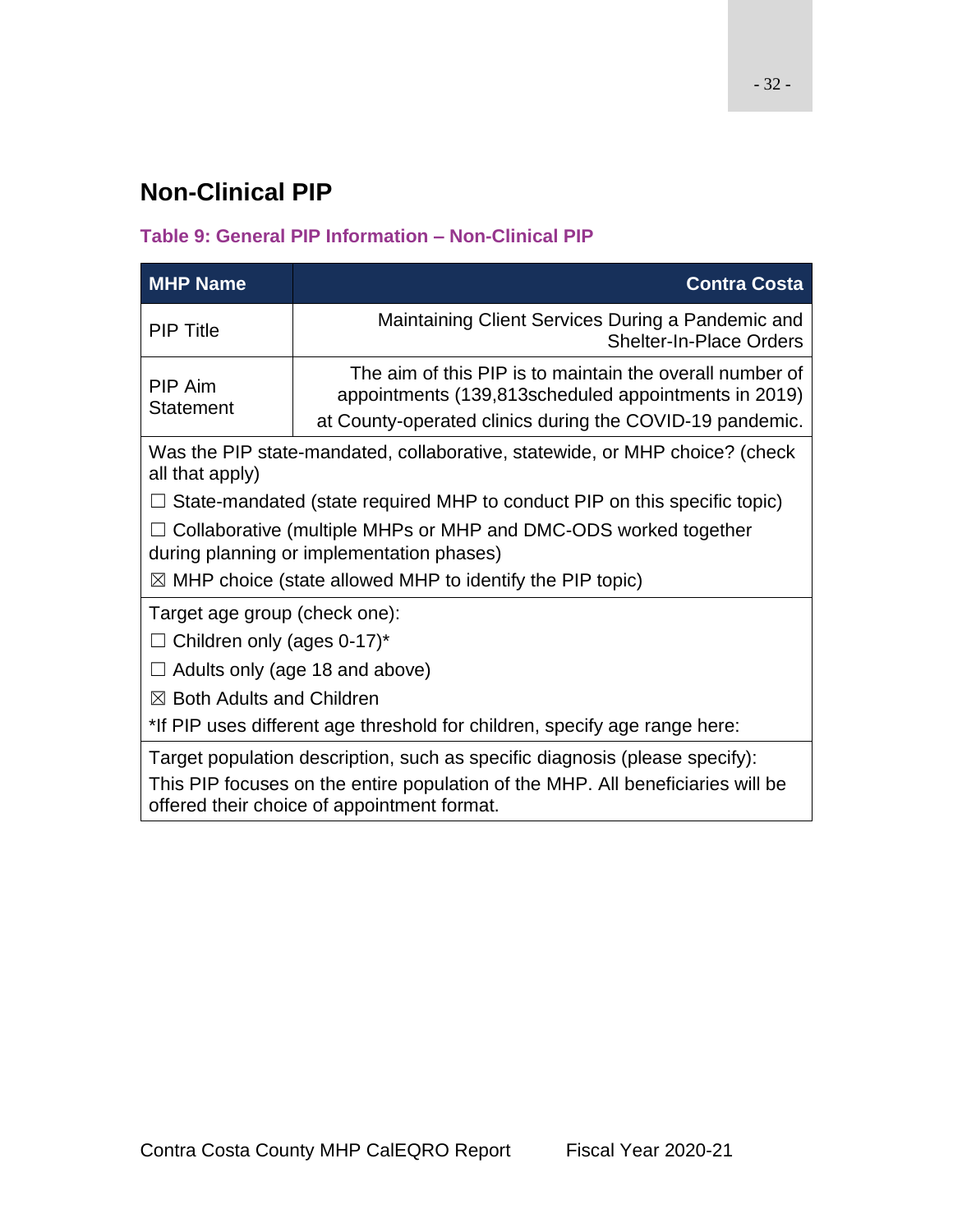### **Table 10: Improvement Strategies or Interventions – Non-Clinical PIP**

### **PIP Interventions (Changes tested in the PIP)**

Member-focused interventions (member interventions are those aimed at changing member practices or behaviors, such as financial or non-financial incentives, education, and outreach): n/a

Provider-focused interventions (provider interventions are those aimed at changing provider practices or behaviors, such as financial or non-financial incentives, education, and outreach): n/a

MHP/DMC-ODS-focused interventions/system changes (MHP/DMC-ODS/system change interventions are aimed at changing MHP/DMC-ODS operations; they may include new programs, practices, or infrastructure, such as new patient registries or data tools):

Telehealth expansion 03/2020

Staff survey 7/2020

Beneficiary survey 7/2020

CCHS Vaccination Clinics 12/2020

All beneficiaries who receive services at County-operated clinics will be given the choice of having an in-person visit, a telephone appointment, or a video appointment via Zoom.

| <b>Performance</b><br><b>Measures</b> | <b>Baseline</b><br>Year | <b>Baseline Sample</b><br><b>Size and Rate</b> | <b>Most Recent</b><br>Remeasurement<br>Year | <b>Most Recent</b><br>Remeasurement<br>Sample Size and<br>Rate<br>(if applicable) | <b>Demonstrated</b><br><b>Performance</b><br>Improvement | <b>Statistically</b><br>Significant<br>Change in<br>Performance |
|---------------------------------------|-------------------------|------------------------------------------------|---------------------------------------------|-----------------------------------------------------------------------------------|----------------------------------------------------------|-----------------------------------------------------------------|
| Appointment                           | 2019                    | Q <sub>1</sub>                                 | 2020                                        | Q1                                                                                | $\Box$ Yes                                               | $\Box$ Yes                                                      |
| volume                                |                         | 33,885                                         |                                             | 34,511                                                                            | $\boxtimes$ No                                           | $\Box$ No                                                       |
|                                       |                         | Q <sub>2</sub>                                 | n/a<br>$\Box$                               | Q2                                                                                |                                                          |                                                                 |
|                                       |                         | 36,146                                         |                                             | 29,515                                                                            |                                                          | p-value:                                                        |
|                                       |                         | Q3                                             |                                             | Q3                                                                                | $-7.5%$                                                  | $\Box$ <.01                                                     |
|                                       |                         | 35,363                                         |                                             | 32,819                                                                            |                                                          | $\Box$ <.05                                                     |
|                                       |                         | Q4                                             |                                             | Q4                                                                                |                                                          | Other                                                           |
|                                       |                         | 34,419                                         |                                             | 32,460                                                                            |                                                          | (specify):                                                      |
|                                       |                         |                                                |                                             |                                                                                   |                                                          | $\boxtimes$ No test of statistical<br>significance              |

### <span id="page-32-0"></span>**Table 11: Performance Measures and Results – Non-Clinical PIP**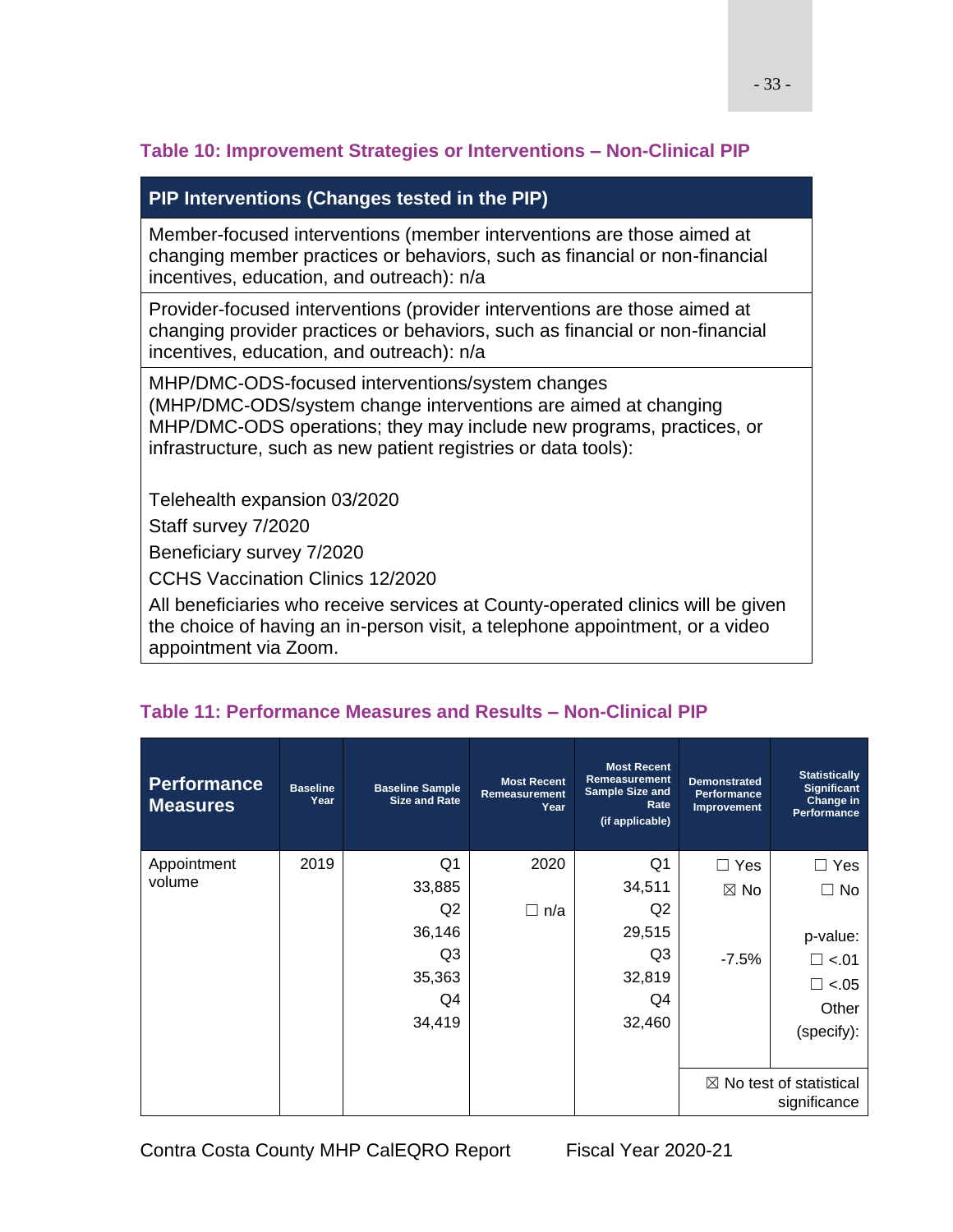| Appointment | 2019 | Youth       | 2020       | Youth                | $\boxtimes$ Yes      | $\Box$ Yes                         |
|-------------|------|-------------|------------|----------------------|----------------------|------------------------------------|
| adherence   |      | Canceled    |            | Canceled             | $\square$ No         | $\Box$ No                          |
|             |      | 14.80%      | $\Box$ n/a | 13.7%                | Youth $-$            |                                    |
|             |      | No-show     |            | No-show              | number of            | p-value:                           |
|             |      | 16.40%      |            | 16%                  | completed            | $\Box$ <.01                        |
|             |      | Completed   |            | Completed            | appt $-0.4$<br>%     | $\Box$ <.05                        |
|             |      | 68.80%      |            | 70.3%                | Youth $-$            | Other                              |
|             |      | Adult       |            | Adult                | completed            | (specify):                         |
|             |      | Canceled    |            | Canceled             | appointme            |                                    |
|             |      | 19.20%      |            | 14.3%                | nt rate              |                                    |
|             |      | No-show     |            | No-show              | percent              |                                    |
|             |      | 21.90%      |            | 17.5%                | difference           |                                    |
|             |      | Completed   |            | Completed            | $+2.2%$              |                                    |
|             |      | 58.80%      |            | 68.1%<br>Older adult | Adult-               |                                    |
|             |      | Older adult |            | Canceled             | number of            |                                    |
|             |      | Canceled    |            | 13.5%                | completed            |                                    |
|             |      | 17.80%      |            | No-show              | appt                 |                                    |
|             |      | No-show     |            | 10%                  | $+3.9%$              |                                    |
|             |      | 13.40%      |            | Completed            | Adult-               |                                    |
|             |      | Completed   |            | 76.4%                | completed            |                                    |
|             |      | 68.80%      |            |                      | appointme            |                                    |
|             |      |             |            |                      | nt rate              |                                    |
|             |      |             |            |                      | percent              |                                    |
|             |      |             |            |                      | difference           |                                    |
|             |      |             |            |                      | $+15.8%$             |                                    |
|             |      |             |            |                      | Older                |                                    |
|             |      |             |            |                      | Adult-               |                                    |
|             |      |             |            |                      | number of            |                                    |
|             |      |             |            |                      | completed            |                                    |
|             |      |             |            |                      | appt                 |                                    |
|             |      |             |            |                      | $+1.6%$              |                                    |
|             |      |             |            |                      | Older                |                                    |
|             |      |             |            |                      | Adult-               |                                    |
|             |      |             |            |                      | completed            |                                    |
|             |      |             |            |                      | appointme<br>nt rate |                                    |
|             |      |             |            |                      | percent              |                                    |
|             |      |             |            |                      | difference           |                                    |
|             |      |             |            |                      | $+11.0%$             |                                    |
|             |      |             |            |                      |                      | $\boxtimes$ No test of statistical |
|             |      |             |            |                      |                      | significance                       |
|             |      |             |            |                      |                      |                                    |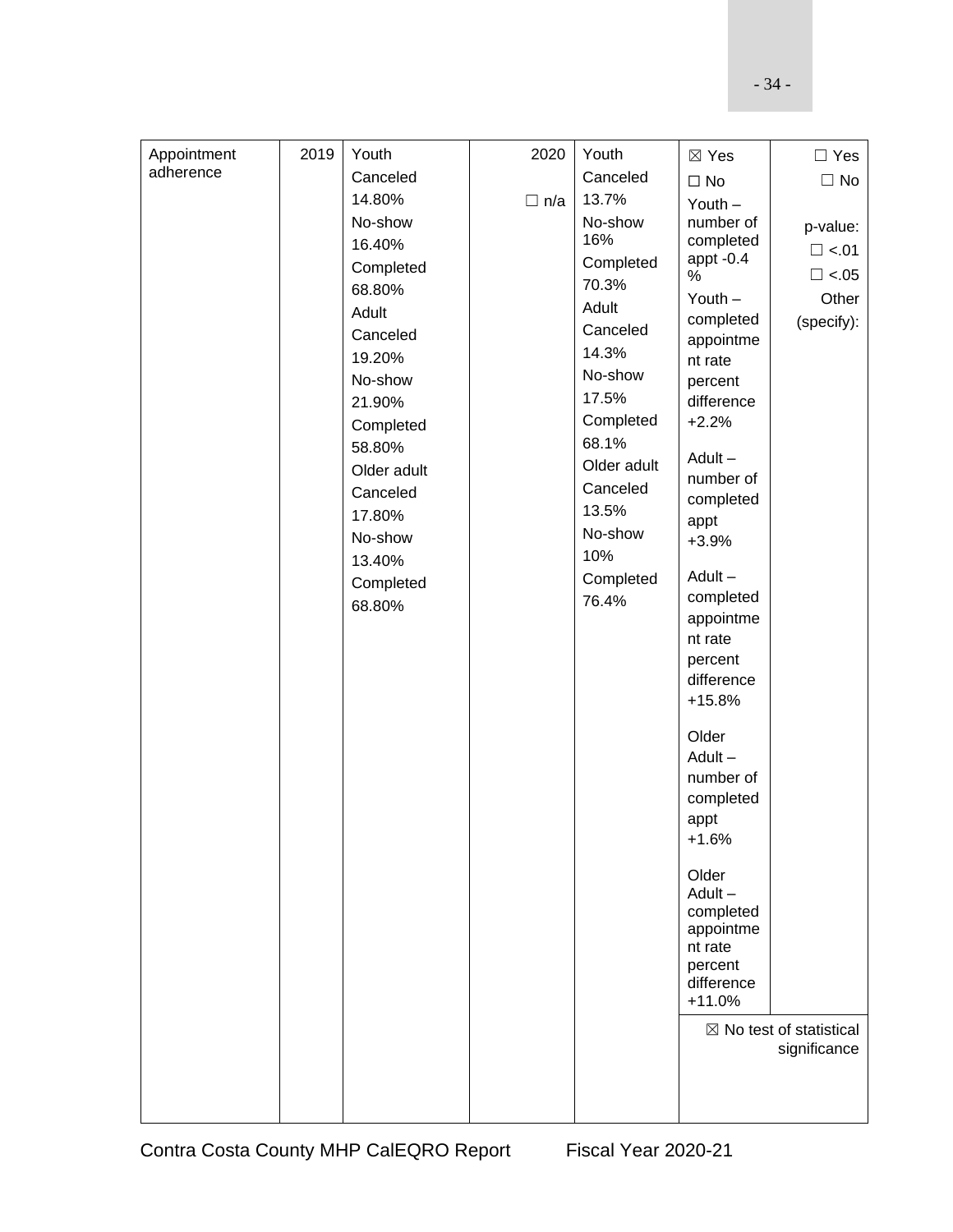- 35 -

| $\boxtimes$ Yes<br>$\Box$ No                                                                                                                                                                                                                                                                                                                                                                                                            |  |  |  |  |  |  |  |
|-----------------------------------------------------------------------------------------------------------------------------------------------------------------------------------------------------------------------------------------------------------------------------------------------------------------------------------------------------------------------------------------------------------------------------------------|--|--|--|--|--|--|--|
|                                                                                                                                                                                                                                                                                                                                                                                                                                         |  |  |  |  |  |  |  |
| PIP status (per DHCS requirement):                                                                                                                                                                                                                                                                                                                                                                                                      |  |  |  |  |  |  |  |
|                                                                                                                                                                                                                                                                                                                                                                                                                                         |  |  |  |  |  |  |  |
|                                                                                                                                                                                                                                                                                                                                                                                                                                         |  |  |  |  |  |  |  |
| <b>Active and Ongoing</b>                                                                                                                                                                                                                                                                                                                                                                                                               |  |  |  |  |  |  |  |
|                                                                                                                                                                                                                                                                                                                                                                                                                                         |  |  |  |  |  |  |  |
| Completed                                                                                                                                                                                                                                                                                                                                                                                                                               |  |  |  |  |  |  |  |
| Concept only, Not Yet Active                                                                                                                                                                                                                                                                                                                                                                                                            |  |  |  |  |  |  |  |
|                                                                                                                                                                                                                                                                                                                                                                                                                                         |  |  |  |  |  |  |  |
| Inactive, Developed in a Prior Year                                                                                                                                                                                                                                                                                                                                                                                                     |  |  |  |  |  |  |  |
|                                                                                                                                                                                                                                                                                                                                                                                                                                         |  |  |  |  |  |  |  |
|                                                                                                                                                                                                                                                                                                                                                                                                                                         |  |  |  |  |  |  |  |
|                                                                                                                                                                                                                                                                                                                                                                                                                                         |  |  |  |  |  |  |  |
|                                                                                                                                                                                                                                                                                                                                                                                                                                         |  |  |  |  |  |  |  |
|                                                                                                                                                                                                                                                                                                                                                                                                                                         |  |  |  |  |  |  |  |
| $\Box$ No confidence <sup>9</sup>                                                                                                                                                                                                                                                                                                                                                                                                       |  |  |  |  |  |  |  |
| Justification for validation rating: PIP methodology was acceptable. A comparison of<br>beneficiary choice in treatment modality would provide additional information on<br>"Validation rating" refers to the EQRO's overall confidence that the PIP adhered to<br>acceptable methodology for all phases of design and data collection, conducted<br>accurate data analysis and interpretation of PIP results, and produced significant |  |  |  |  |  |  |  |
|                                                                                                                                                                                                                                                                                                                                                                                                                                         |  |  |  |  |  |  |  |
| EQRO recommendations for improvement of PIP:<br>Track and report fidelity of appointment offer. Is this truly a beneficiary choice<br>or is it impacted by staff preference, tool availability, or other factors?<br>Track, report and analyze cultural, gender and age choice differences.                                                                                                                                             |  |  |  |  |  |  |  |
| Contra Costa County MHP CalEQRO Report                                                                                                                                                                                                                                                                                                                                                                                                  |  |  |  |  |  |  |  |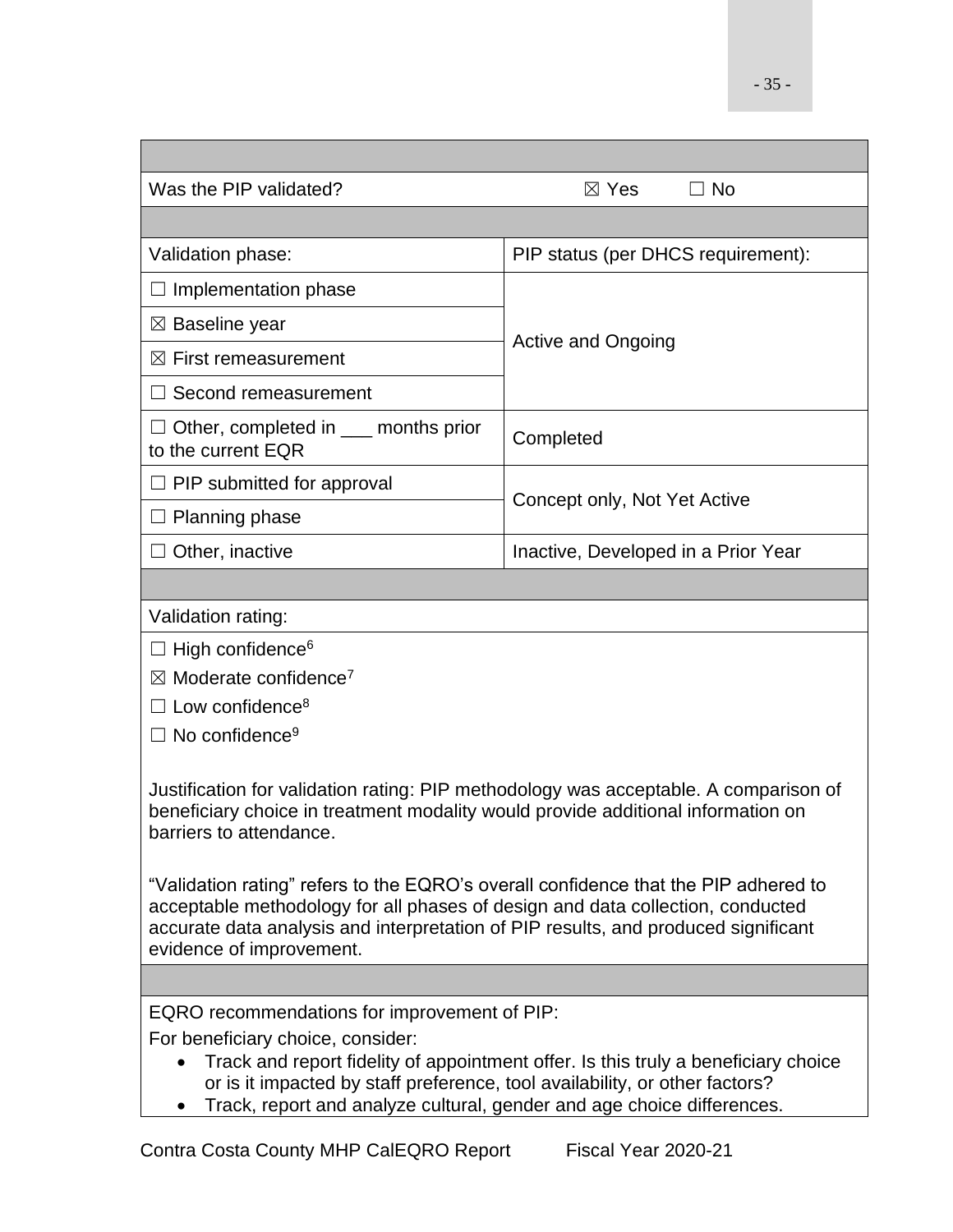• Track choice by diagnostic group.

• Track if beneficiaries are stable in appointment type preference.

For service duration and frequency, consider:

• Consider tracking if service duration changes from baseline across the choice options.

For clinical outcomes, consider:

- Incorporate thematic feedback from surveys in Plan Do Study Act (PDSA) quality approach or other processes.
- Compare clinical outcomes such as psychiatric hospitalization, suicide risk factors and rates, and psychosis with appointment type.

The TA provided to the MHP by CalEQRO consisted of:

<span id="page-35-0"></span>• CalEQRO is in the process of scheduling a TA session to provide feedback on the submitted PIPs. As this was a desk review, a live session for PIP review was not held.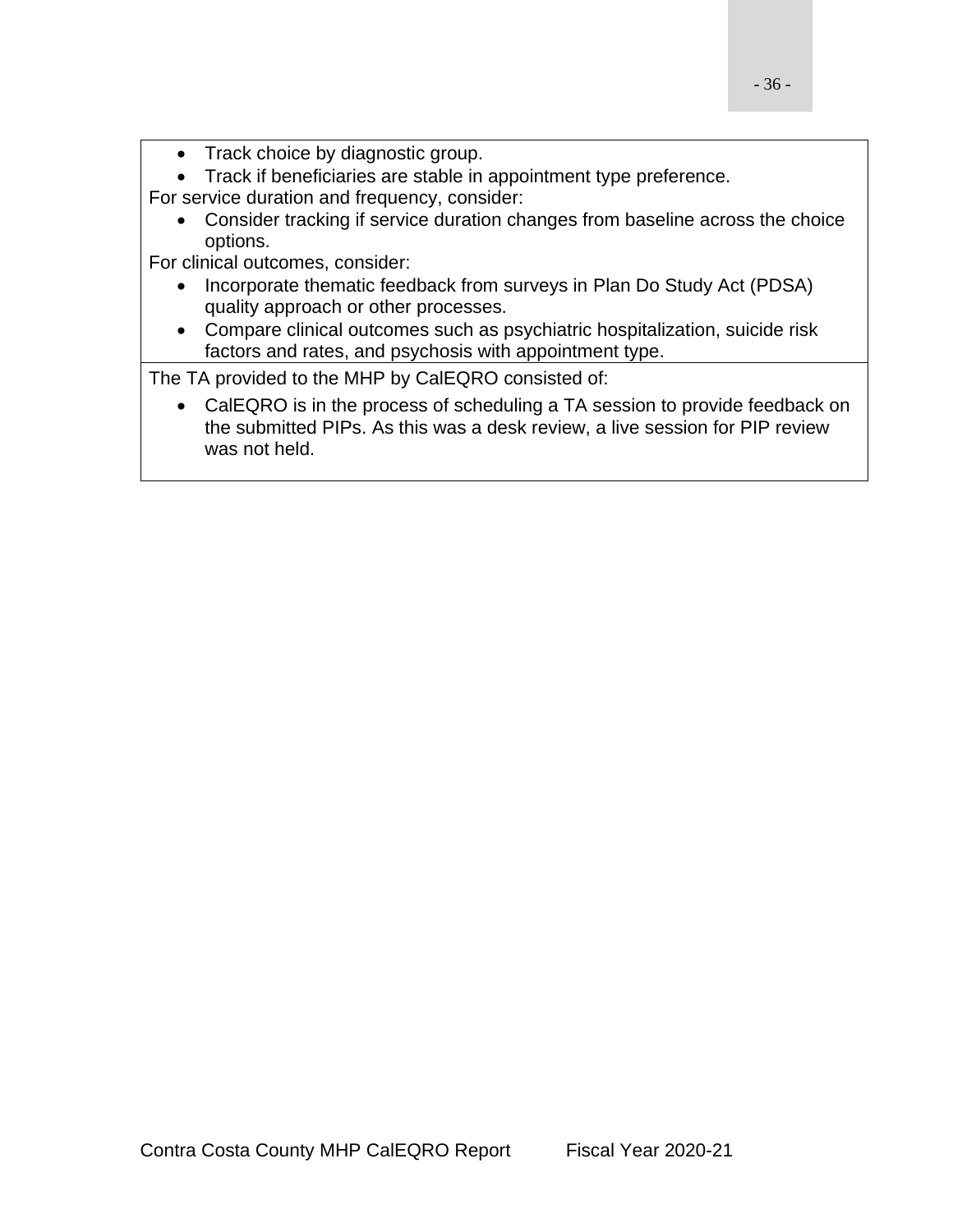# **INFORMATION SYSTEMS REVIEW**

Understanding the capabilities of an MHP's information system (IS) is essential to evaluating its capacity to manage the health care of its beneficiaries. CalEQRO used the written responses to standard questions posed in the California-specific ISCA, additional documents submitted by the MHP, and information gathered in interviews to complete the information systems evaluation.

# **Key ISCA Information Provided by the MHP**

The following information is self-reported by the MHP through the ISCA and/or the site review.

Table 12 shows the percentage of MHP budget dedicated to supporting IT operations, including hardware, network, software licenses, consultants, and IT staff for the current and the previous three-year period, as well as the corresponding similar-size MHP and statewide averages.

| <b>Entity</b>    | FY 2020-21 | FY 2019-20 | FY 2018-19 | FY 2017-18 |
|------------------|------------|------------|------------|------------|
| Contra Costa     | 2.00%      | 0.20%      | 0.10%      | 1.10%      |
| Large MHP Group  | n/a        | 2.81%      | 2.59%      | 2.88%      |
| <b>Statewide</b> | n/a        | 3.58%      | 3.35%      | 3.34%      |

#### **Table 12: Budget Dedicated to Supporting IT Operations**

- Oversights in the FY 2019-20 report which listed the IT budget as 0.20 percent, and in the FY 2018-19 report as 0.10 percent when they should have been listed as 2 percent and 1 percent, respectively.
- The MHP's IT budget at 2 percent is lower than last year's Statewide average of 3.58 percent. This level of funding is an impediment to utilizing the IS systems in a manner that may provide robust data governance for management.

The budget determination process for information system operations is:

- ☐ Under MHP control
- $\boxtimes$  Allocated to or managed by another county department
- $\Box$  Combination of MHP control and another county department or agency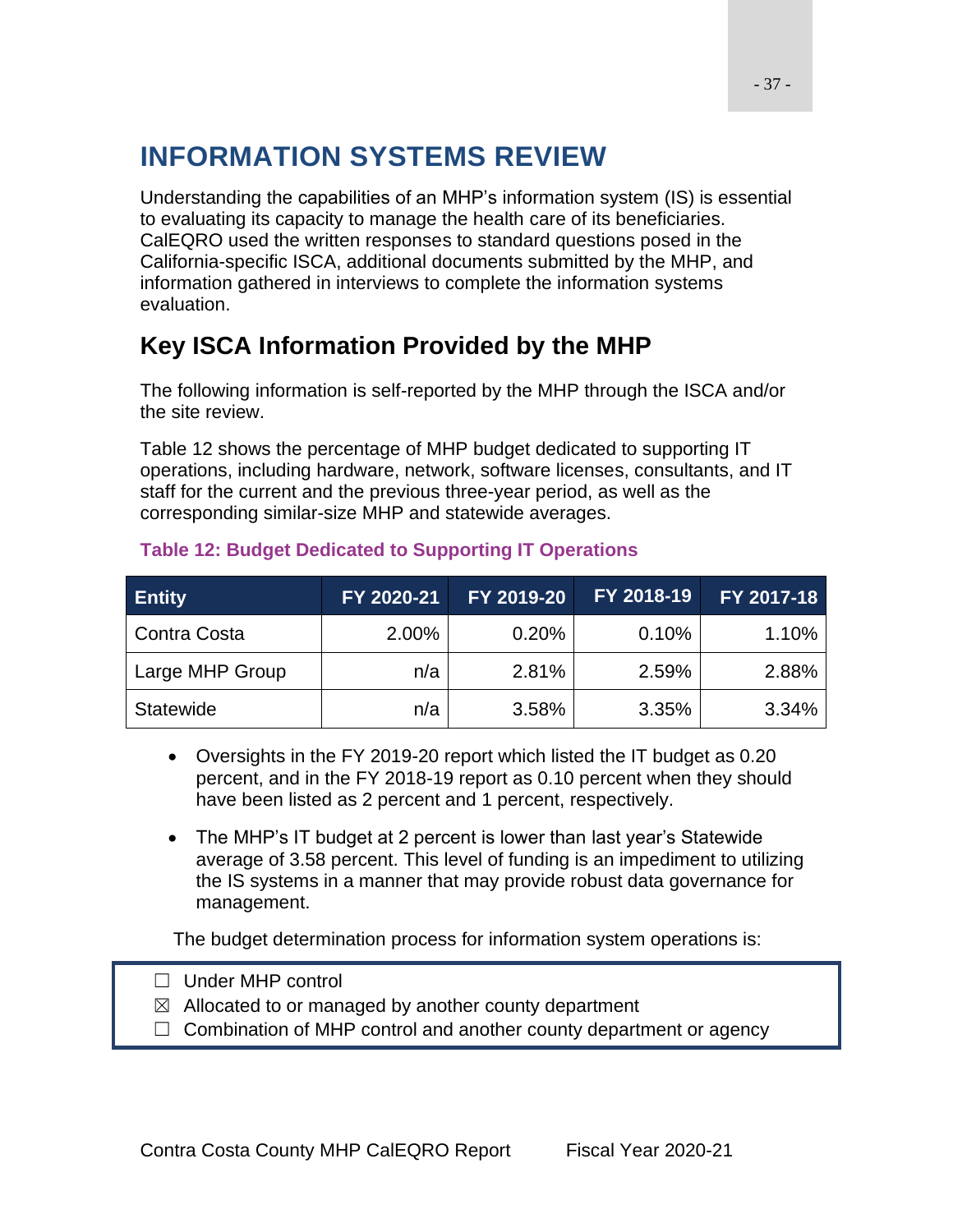The following business operations information was self-reported in the ISCA tool and validated through interviews with key MHP staff by CalEQRO.

### **Table 13: Business Operations**

| <b>Business Operations</b>                                                                                                                                                                   |                 | <b>Status</b>  |
|----------------------------------------------------------------------------------------------------------------------------------------------------------------------------------------------|-----------------|----------------|
| There is a written business strategic plan for IS.                                                                                                                                           | $\boxtimes$ Yes | $\Box$ No      |
| There is a Business Continuity Plan (BCP) for critical business<br>functions that is compiled and maintained in readiness for use in the<br>event of a cyber-attack, emergency, or disaster. | $\boxtimes$ Yes | $\Box$ No      |
| If the BCP status is "No," the MHP uses an Application Service<br>Provider (ASP) model to host the EHR system, which provides<br>24-hour operational support.                                | $\Box$ Yes      | $\boxtimes$ No |
| If the BCP status is "Yes," it is tested at least annually.                                                                                                                                  | $\boxtimes$ Yes | $\Box$ No      |
| There is at least one person within the MHP clearly identified as<br>having responsibility for information security.                                                                         | $\boxtimes$ Yes | $\Box$ No      |
| If no one within the MHP is identified as having responsibility for<br>information security, the parent agency or county IT assumes<br>responsibility and control of information security.   | $\Box$ Yes      | $\boxtimes$ No |
| The MHP performs cyber resiliency staff training on potential<br>compromise situations.                                                                                                      | $\Box$ Yes      | $\boxtimes$ No |

Table 14 shows the percentage of services provided by type of service provider.

### **Table 14: Distribution of Services by Type of Provider**

| <b>Type of Provider</b>         | <b>Distribution</b>  |
|---------------------------------|----------------------|
| County-operated/staffed clinics | 29%                  |
| Contract providers              | 58%                  |
| Network providers               | 13%                  |
| Total                           | $100\%$ <sup>*</sup> |

\*Percentages may not add up to 100 percent due to rounding.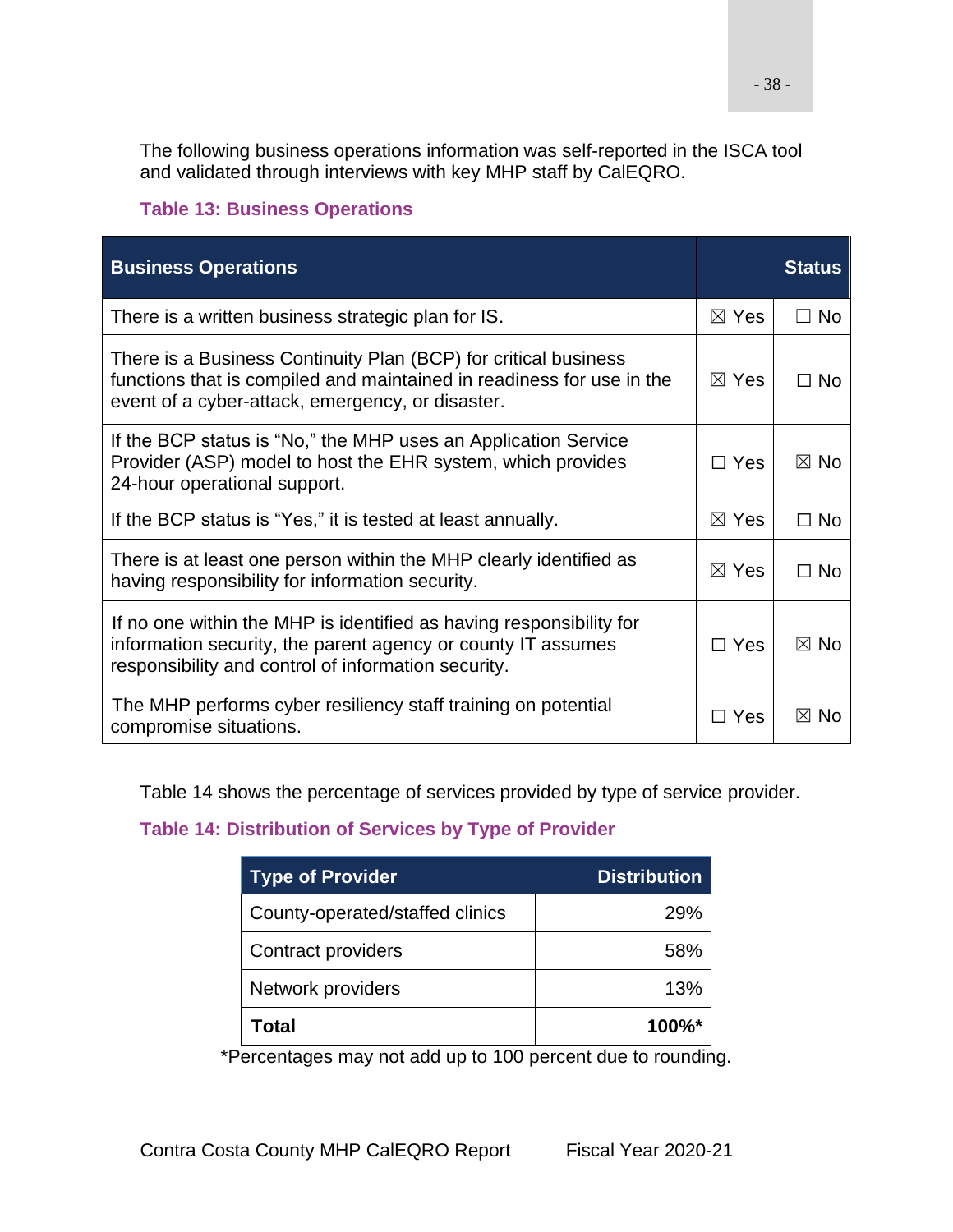# **Summary of Technology and Data Analytical Staffing**

MHP self-reported IT staff changes by full-time equivalents (FTE) since the previous CalEQRO review are shown in Table 15.

#### **Table 15: Technology Staff**

| <b>Fiscal Year</b> | <b>Total FTEs</b><br>(Include)<br><b>Employees</b><br>and<br><b>Contractors</b> ) | <b>Number of</b><br><b>New FTEs</b> | <b>Employees /</b><br><b>Contractors</b><br>Retired,<br>Transferred,<br><b>Terminated</b><br>(FTEs) | <b>Currently</b><br><b>Unfilled</b><br><b>Positions</b><br>(FTEs) |
|--------------------|-----------------------------------------------------------------------------------|-------------------------------------|-----------------------------------------------------------------------------------------------------|-------------------------------------------------------------------|
| 2020-21            | 14                                                                                | 3                                   | 3                                                                                                   |                                                                   |
| 2019-20            | 15                                                                                |                                     | っ                                                                                                   | ⌒                                                                 |
| 2018-19            | 22                                                                                |                                     |                                                                                                     |                                                                   |

MHP self-reported data analytical staff changes by FTEs since the previous CalEQRO review are shown in Table 16.

### **Table 16: Data Analytical Staff**

| <b>Fiscal Year</b> | <b>Total FTEs</b><br>(Include<br><b>Employees</b><br>and<br><b>Contractors)</b> | <b>Number of</b><br><b>New FTEs</b> | <b>Employees /</b><br><b>Contractors</b><br>Retired,<br>Transferred,<br><b>Terminated</b><br>(FTEs) | <b>Currently</b><br><b>Unfilled</b><br><b>Positions</b><br>(FTEs) |
|--------------------|---------------------------------------------------------------------------------|-------------------------------------|-----------------------------------------------------------------------------------------------------|-------------------------------------------------------------------|
| 2020-21            | 8                                                                               | 0                                   |                                                                                                     |                                                                   |
| 2019-20            | 8                                                                               | 0                                   | 2                                                                                                   |                                                                   |
| 2018-19            | 20.50                                                                           | 5                                   | ⌒                                                                                                   | 4.50                                                              |

The following should be noted regarding the above information:

- The MHP org chart indicates that while there was a vacant Informatics position that would report to the BHS Director, an independent contractor has been hired who will start half-time in February 2021 and will transition to full-time later.
- There has been no change in IT and analytical staff staffing patterns.

Contra Costa County MHP CalEQRO Report Fiscal Year 2020-21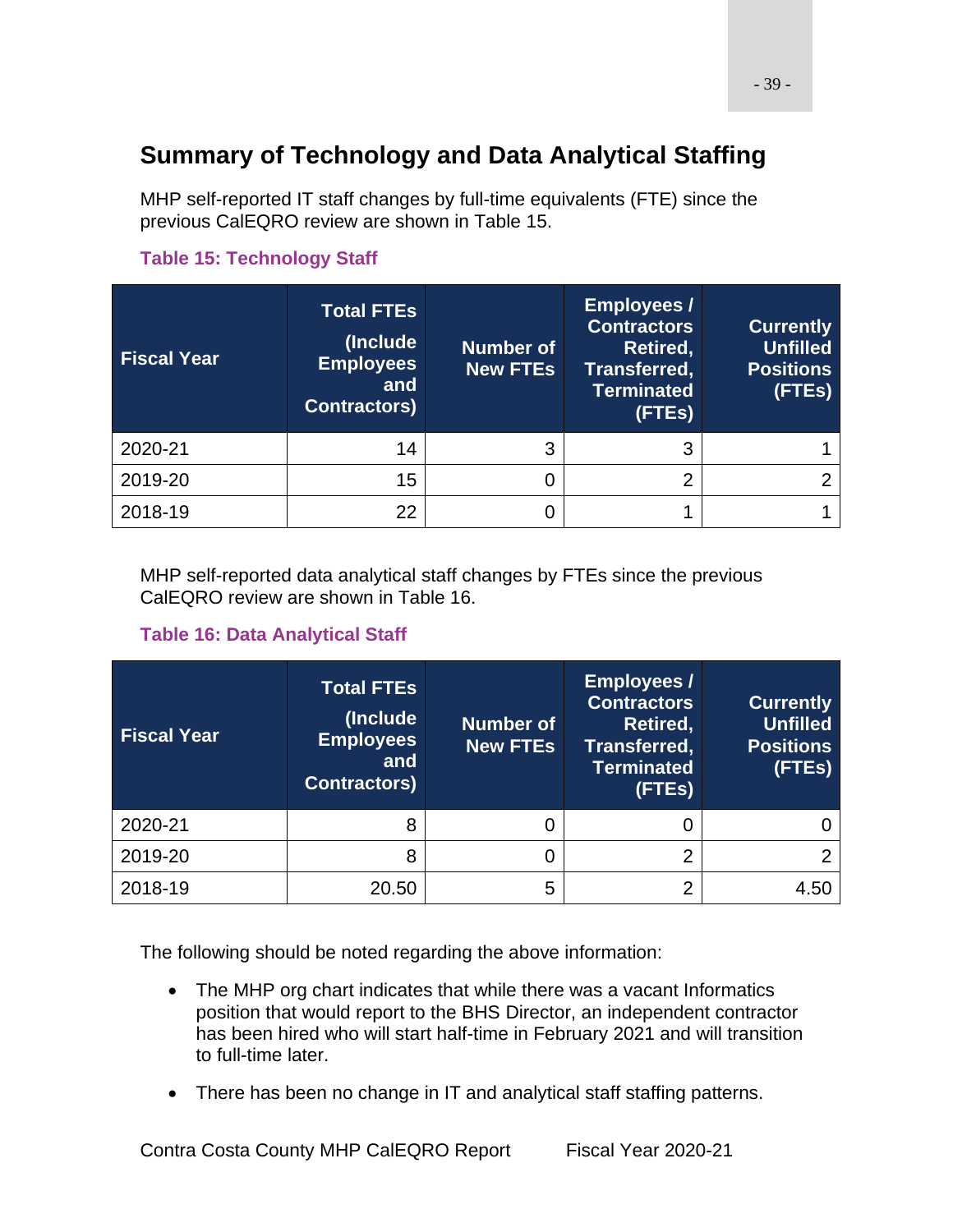# **Summary of User Support and EHR Training**

Table 17 provides the number of individuals with log-on authority to the MHP's EHR. The information was self-reported by the MHP and does not account for users' log-on frequency or time spent daily, weekly, or monthly using EHR.

| <b>Type of Staff</b>                       | <b>Count of MHP</b><br><b>Staff with EHR</b><br><b>Log-on Account</b> | <b>Count of Contract</b><br><b>Provider Staff</b><br>with EHR Log-on<br><b>Account</b> | <b>Total EHR</b><br>Log-on<br><b>Accounts</b> |
|--------------------------------------------|-----------------------------------------------------------------------|----------------------------------------------------------------------------------------|-----------------------------------------------|
| Administrative and<br>Clerical             | 108                                                                   | 100                                                                                    | 208                                           |
| <b>Clinical Healthcare</b><br>Professional | 516                                                                   | 87                                                                                     | 603                                           |
| <b>Clinical Peer</b><br><b>Specialist</b>  | 39                                                                    | ∩                                                                                      | 39                                            |
| Quality<br>Improvement                     | 11                                                                    | 0                                                                                      | 11                                            |
| Total                                      | 674                                                                   | 187                                                                                    | 861                                           |

### **Table 17: Count of Individuals with EHR Access**

• The MHP is unable to differentiate CBO quality improvement staff from administrative staff; therefore, the numbers for administrative staff may include quality improvement staff.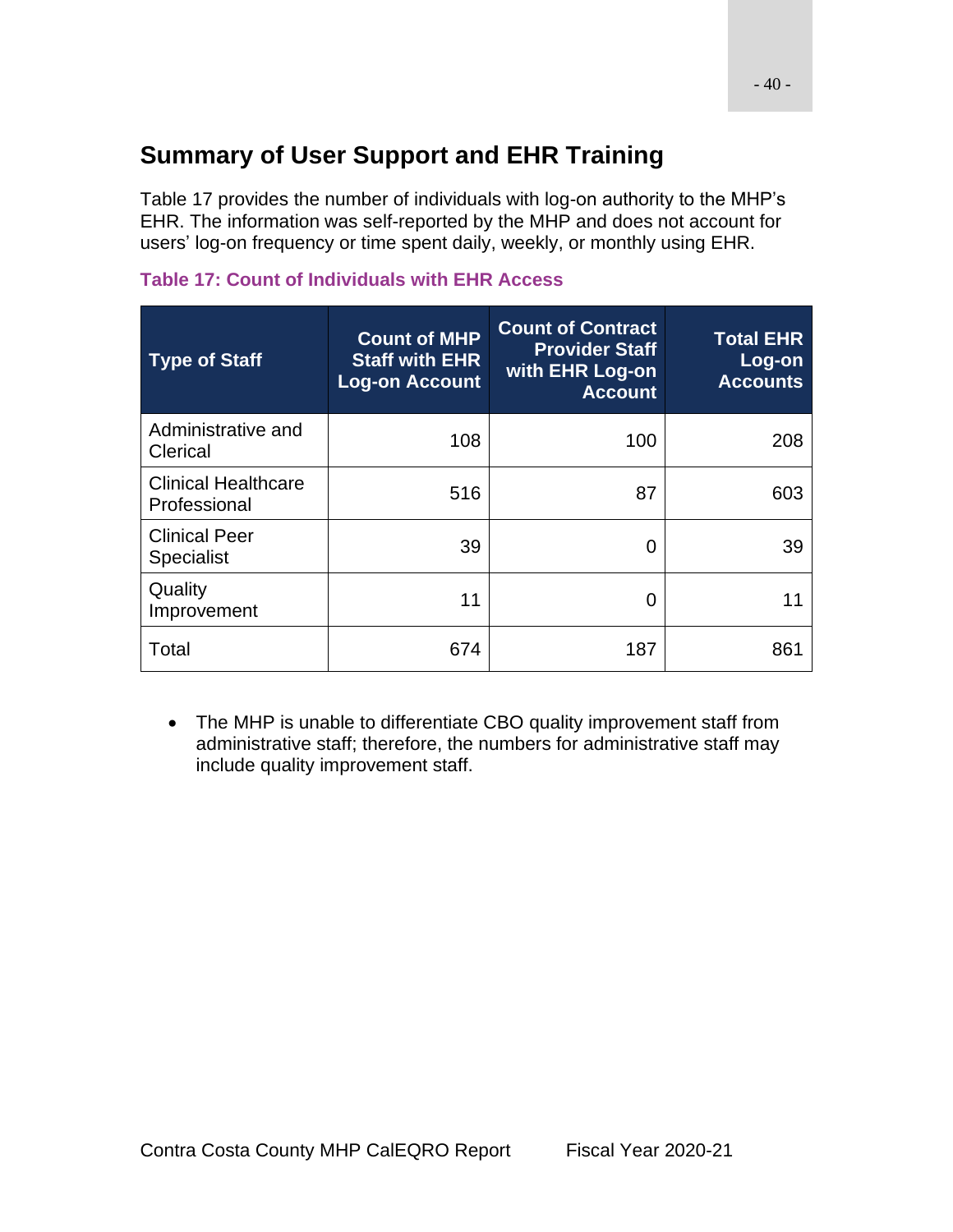While there is no standard ratio of IT staff to support EHR users, the following information was self-reported by MHPs or compiled by CalEQRO from the FY 2019-20 ISCA. The results below reflect staffing-level resources; they do not include IT staff time spent on end user support, infrastructure maintenance, training, and other activities.

| <b>Type of Staff</b>                               | <b>MHP</b><br>FY 2020-21 | <b>Large MHP</b><br>Average<br>FY 2019-20 |
|----------------------------------------------------|--------------------------|-------------------------------------------|
| Number of IT Staff FTEs (Source: Table 15)         | 14                       | 37.85                                     |
| Total EHR Users Supported by IT (Source: Table 17) | 861                      | 2084.00                                   |
| Ratio of IT Staff to EHR Users                     | 1:62                     | 1:55                                      |

### **Table 18: Ratio of IT Staff to EHR User with Log-on Authority**

#### **Table 19: Additional Information on EHR User Support**

| <b>EHR User Support</b>                                                                     |                 | <b>Status</b>  |
|---------------------------------------------------------------------------------------------|-----------------|----------------|
| The MHP maintains a local Data Center to support EHR operations.                            | $\boxtimes$ Yes | $\Box$ No      |
| The MHP utilizes an ASP model to support EHR operations.                                    | Yes             | $\boxtimes$ No |
| The MHP also utilizes Quality Improvement (QI) staff to directly<br>support EHR operations. | $\boxtimes$ Yes | $\Box$ No      |
| The MHP also utilizes Local Super Users to support EHR operations.                          | ⊠ Yes           | N٥             |

### **Table 20: New Users' EHR Support**

| <b>Support Category</b>        | Ql | lΤ          | <b>ASP</b> | <b>Local</b><br><b>Super</b><br><b>Users</b> |
|--------------------------------|----|-------------|------------|----------------------------------------------|
| Initial network log-on access  | ⋉  | ⋉           |            |                                              |
| User profile and access setup  |    | $\boxtimes$ |            |                                              |
| Screen workflow and navigation |    | $\boxtimes$ |            |                                              |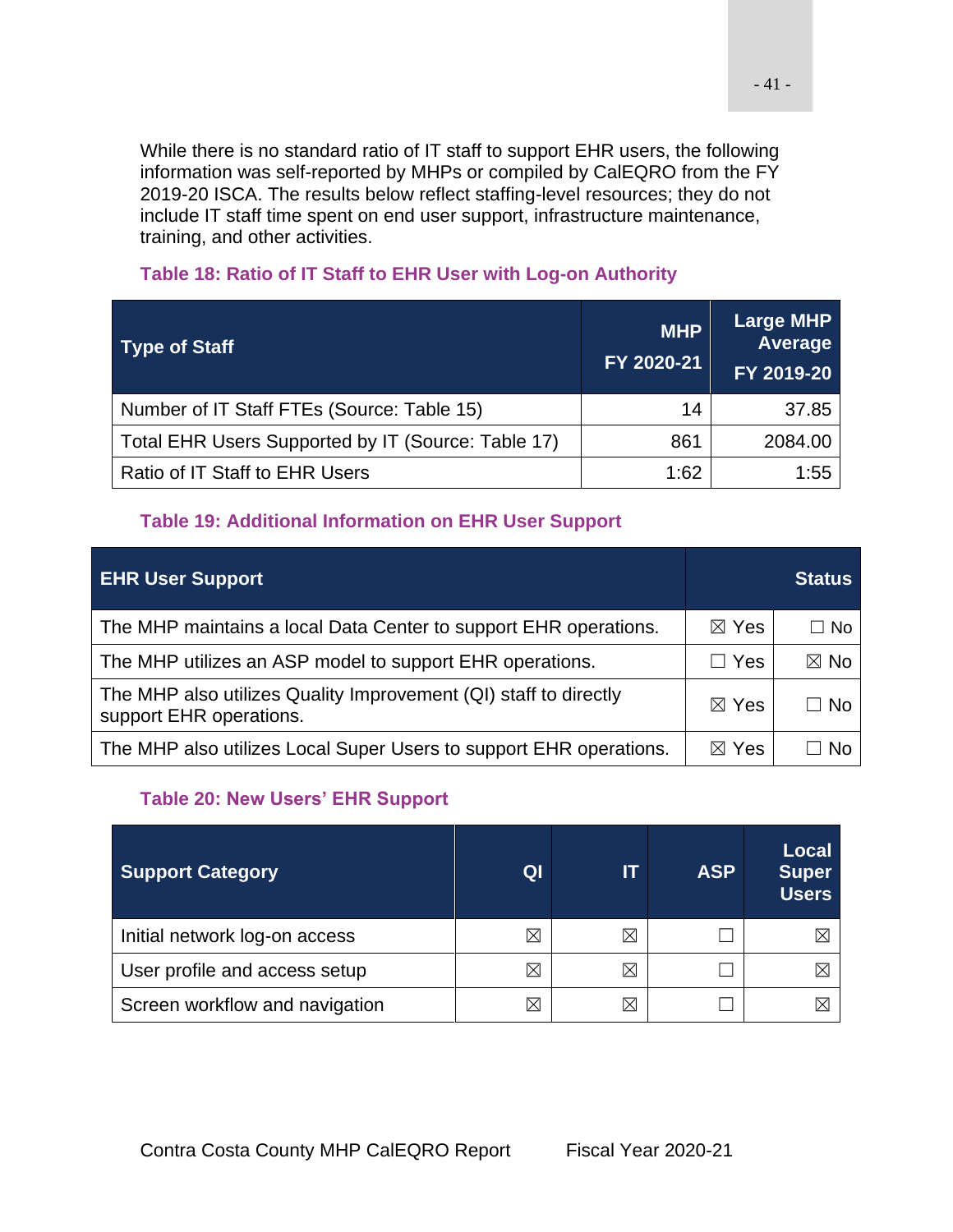### **Table 21: Ongoing Support for the EHR Users**

| <b>Ongoing EHR Training and Support</b>                                                                             |                 | <b>Status</b>  |
|---------------------------------------------------------------------------------------------------------------------|-----------------|----------------|
| The MHP routinely administers EHR competency tests for users to<br>evaluate training effectiveness.                 | $\Box$ Yes      | $\boxtimes$ No |
| The MHP maintains a formal record or attendance log of EHR<br>training activities.                                  | $\boxtimes$ Yes | $\Box$ No      |
| The MHP maintains a formal record of HIPAA and 42 CFR Security<br>and Privacy trainings along with attendance logs. | $\boxtimes$ Yes | .No            |

# **Availability and Use of Telehealth Services**

The MHP currently provides services to beneficiaries using a telehealth application:

 $\boxtimes$  Yes  $\Box$  No  $\Box$  Implementation Phase

The rest of this section is applicable:  $\boxtimes$  Yes  $\Box$  No

### **Table 22: Summary of MHP Telehealth Services**

| <b>Telehealth Services</b>                                                              | Count |
|-----------------------------------------------------------------------------------------|-------|
| Total number of sites currently operational                                             | 136   |
| Number of county-operated telehealth sites                                              | 10    |
| Number of contract providers' telehealth sites                                          | 126   |
| Total number of beneficiaries served via telehealth<br>during the last 12 months        | 1,854 |
| Adults                                                                                  | 1,012 |
| Children/Youth                                                                          | 691   |
| <b>Older Adults</b>                                                                     | 151   |
| Total number of telehealth encounters (services)<br>provided during the last 12 months: | 5.905 |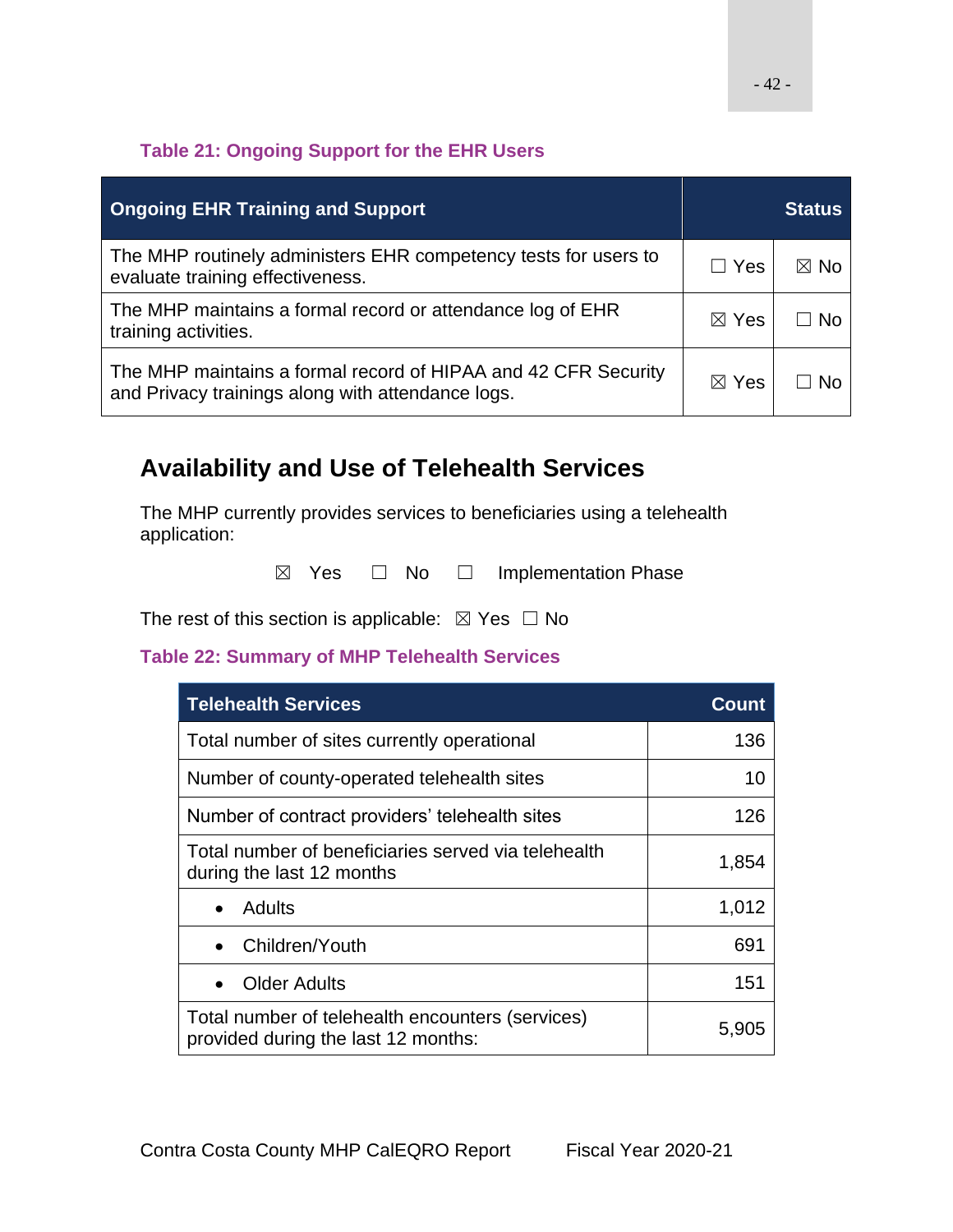• There were 866 telehealth services in languages other than English provided in the last 12 months.

Identify primary reason(s) for using telehealth as a service extender (check all that apply):

|  | $\boxtimes$ Hiring healthcare professional staff locally is difficult     |
|--|---------------------------------------------------------------------------|
|  | $\Box$ For linguistic capacity or expansion                               |
|  | $\Box$ To serve outlying areas within the county                          |
|  | $\Box$ To serve beneficiaries temporarily residing outside the county     |
|  | $\Box$ To serve special populations (i.e., children/youth or older adult) |
|  | $\Box$ To reduce travel time for healthcare professional staff            |
|  | $\Box$ To reduce travel time for beneficiaries                            |
|  | $\Box$ To support NA time and distance standards                          |
|  | $\boxtimes$ To address and support Corona Virus Disease-2019              |
|  | (COVID-19) contact restrictions                                           |
|  |                                                                           |

Identify from the following list of California-recognized threshold languages the ones that were directly supported by the MHP or by contract providers during the past year. Do not include language line capacity or interpreter services. (Check all that apply)

| Arabic     |           | Armenian | Cambodian            |
|------------|-----------|----------|----------------------|
| Cantonese  |           | Farsi    | Hmong                |
| Korean     |           | Mandarin | <b>Other Chinese</b> |
| Russian    | $\bowtie$ | Spanish  | Tagalog              |
| Vietnamese |           | n/a      |                      |

## **Telehealth Services Delivered by Contract Providers**

Contract providers use telehealth services as a service extender:

☒ Yes ☐ No ☐ Implementation Phase

The rest of this section is applicable:  $\boxtimes$  Yes  $\Box$  No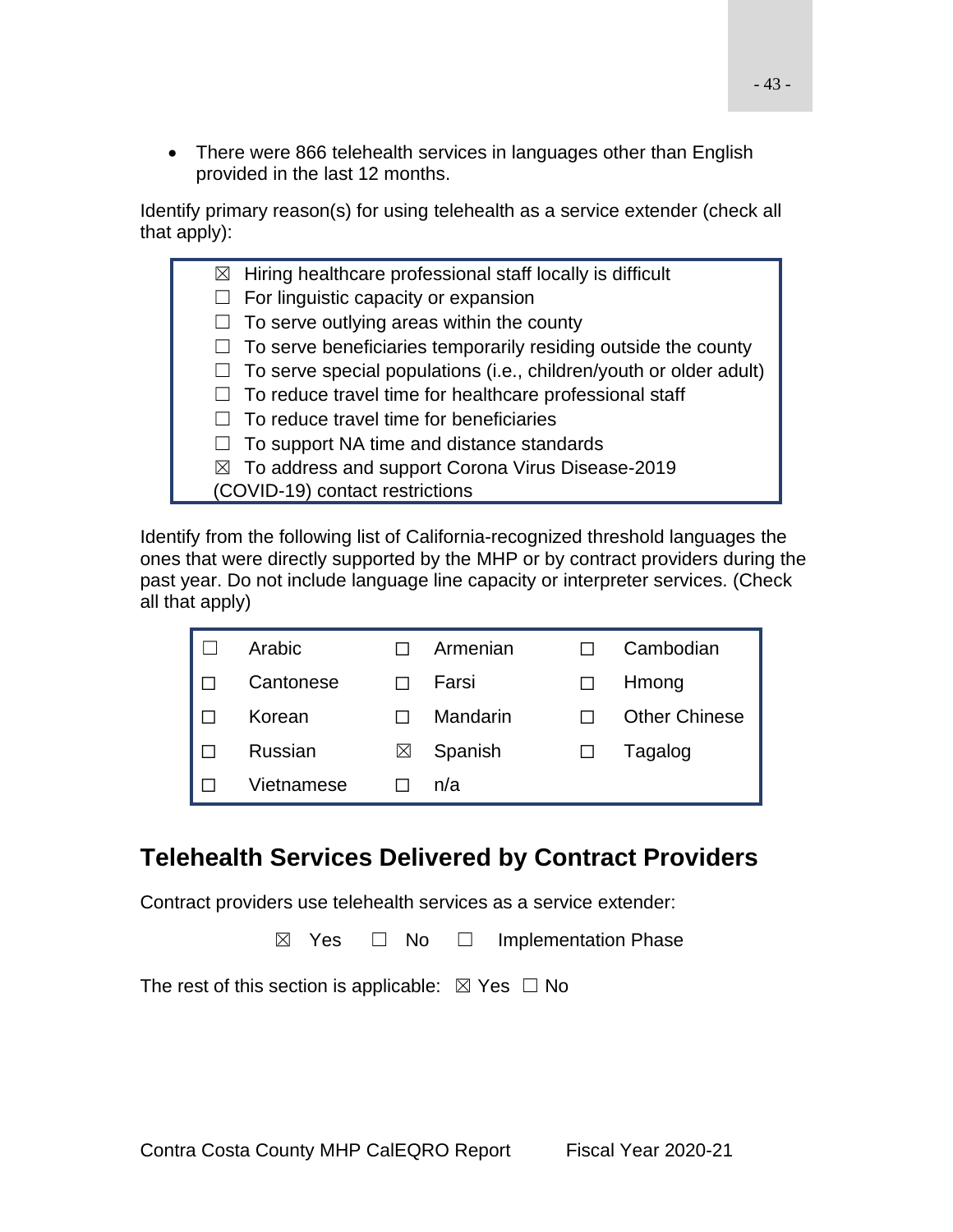Table 23 provides telehealth information self-reported by the MHP in the ISCA tool and reviewed by CalEQRO.

### **Table 23: Contract Providers Delivering Telehealth Services**

| <b>Contract Provider</b>        | <b>Count of Sites</b> |
|---------------------------------|-----------------------|
| <b>Children and Adolescents</b> | 105                   |
| <b>Adults and Older Adults</b>  |                       |
| All Age Groups                  |                       |

# **Current MHP Operations**

- Contra Costa uses a hybrid of ShareCare, Epic/ccLink hosted by CCHS IT. The MHP's CBOs use their own distinct EHRs.
- The MHP's EHR is Epic/ccLink for clinical documentation. It uses both Epic/ccLink and ShareCare for billing and state reports.
- The planning branch developed real-time dashboards to track in-person and virtual staffing, and personal protective equipment supplies being provided and used at BHS sites around the county.
- In September 2020, the MHP began a weekly Information Blocking Committee to develop a plan and timeline to meet the November 2020 deadline of sharing electronic health information with beneficiaries per the 21st Century Cures Act Final Rule and the Office of the National Coordinator (ONC) Health IT Certification Program regulations.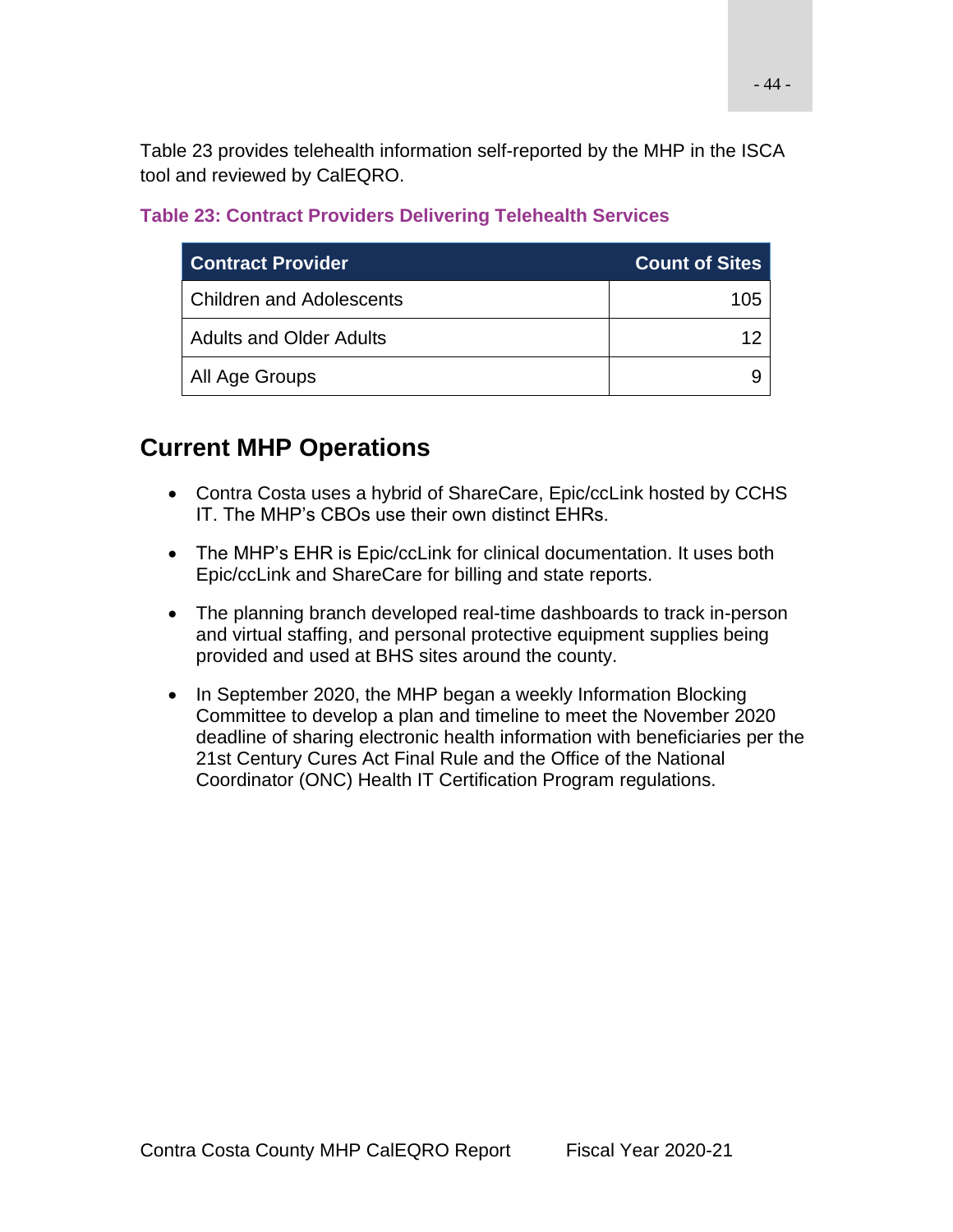Table 24 lists the primary systems and applications the MHP uses to conduct business and manage operations. These systems support data collection and storage; provide EHR functionality; produce Short-Doyle Medi-Cal (SD/MC) and other third-party claims; track revenue; perform managed care activities; and provide information for analyses and reporting.

### **Table 24: Primary EHR Systems/Applications**

| <b>System/Application</b> | <b>Function</b>                                                                         | <b>Vendor/Supplier</b> | <b>Years</b><br><b>Used</b> | <b>Hosted By</b> |
|---------------------------|-----------------------------------------------------------------------------------------|------------------------|-----------------------------|------------------|
|                           |                                                                                         |                        |                             |                  |
| Epic/ccLink/Tapestry      | Epic EHR and<br><b>Tapestry Managed</b><br>Care module                                  | Epic                   | 5                           | <b>CCHS IT</b>   |
| <b>ShareCare</b>          | <b>BHS System of</b><br>Care claims billing<br>and payment<br>posting for MH and<br>AOD | The Echo<br>Group      | 2                           | <b>CCHS IT</b>   |

• The MHP ended its support of The Echo Group's legacy product, Insyst/PSP, as it successfully transitioned to their ShareCare product to process billing.

## **Major Changes since Prior Year**

- Implemented Provider Portal for all MH and AODS CBOs.
- Began sharing medical information and MH partnership plans with beneficiaries through MyChart in support of ONC 21st Century Cures Act.
- Implemented ANSA in ccLink and Objective Arts.
- Implemented Zoom telehealth video conferencing, same day assessment tools and screening in response to COVID-19.
- Completed CANS-50 improvements.
- Implemented physician navigation and assessment documentation improvements and utilization review checklist improvements.
- Implemented ccLink production upgrade to three times a year.
- Upgraded to current ShareCare production version 8.15.5.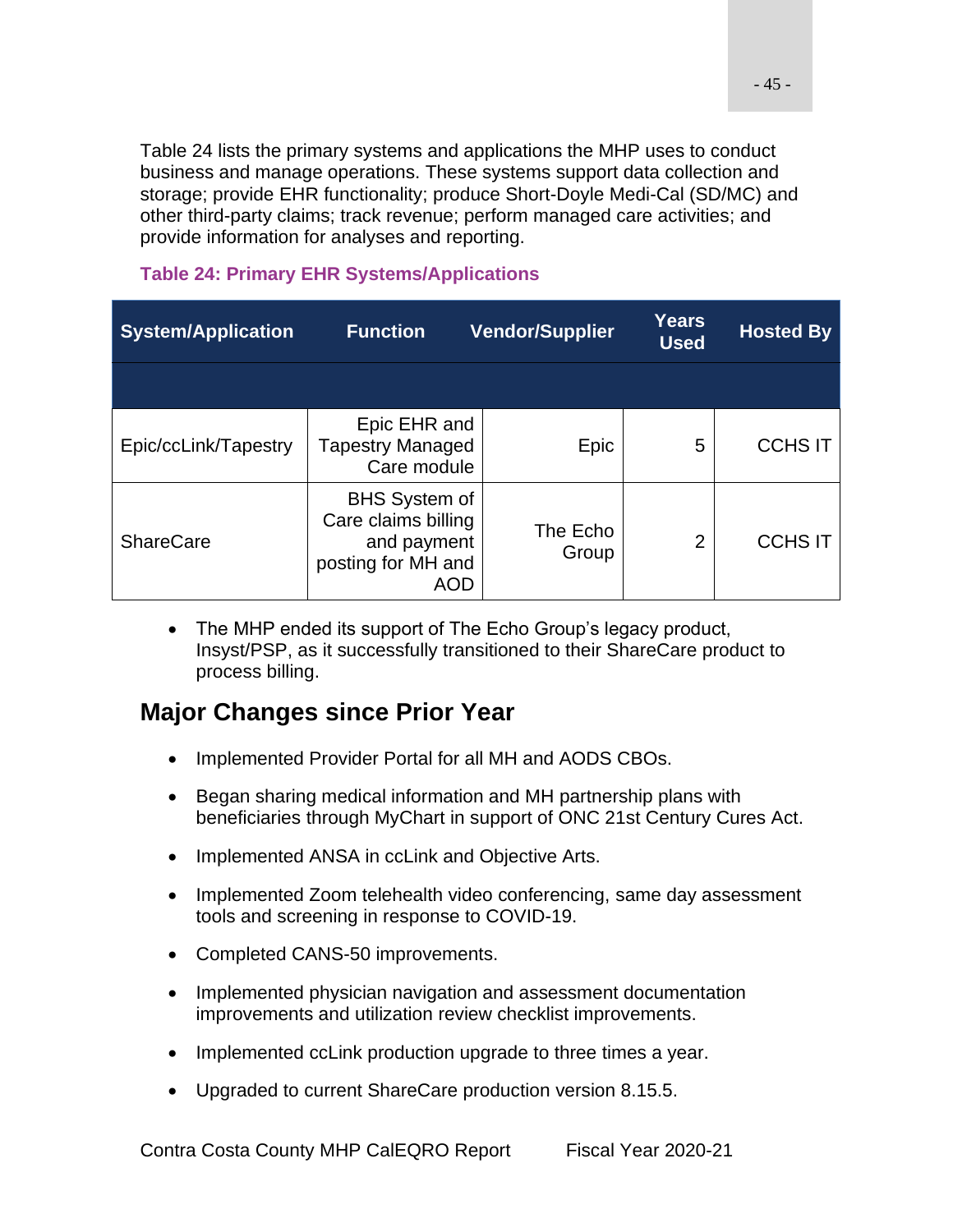• Implemented clinician-facing productivity dashboards.

# **The MHP's Priorities for the Coming Year**

- Client Services Information (CSI) timeliness documentation and reporting.
- Timely production upgrades for ccLink three times a year.
- Maintain current ShareCare upgrades.
- Information blocking ONC 21st Century Cures Act.

# **Other Areas for Improvement**

- Provide sufficient resources to improve recruitment and retention of informatics and technology staff.
- Complete implementation of BH dashboards and the migration of custom databases.
- Display prominently the crisis/suicide hotline phone number on the MHP's main webpage.
- Improve access for beneficiaries by assuring that the webpage is presented in threshold languages (Spanish).

# **Plans for Information Systems Change**

• A new system is in place (systems installed in past five years).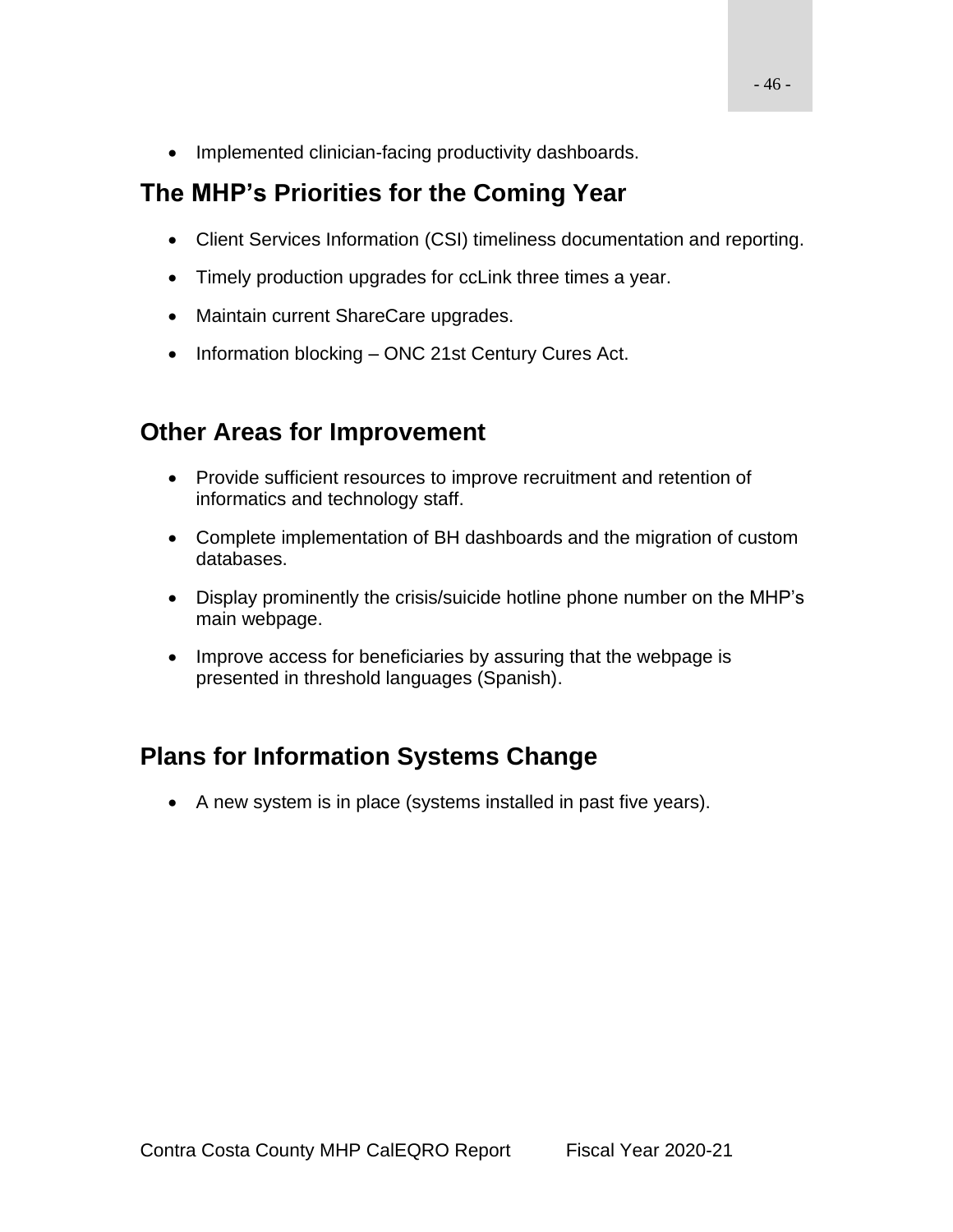# **MHP EHR Status**

Table 25 summarizes the ratings given to the MHP for EHR functionality.

### **Table 25: EHR Functionality**

|                                                     |                                                 |                | <b>Rating</b>                      |                                                                                                                                               |                            |
|-----------------------------------------------------|-------------------------------------------------|----------------|------------------------------------|-----------------------------------------------------------------------------------------------------------------------------------------------|----------------------------|
| <b>Function</b>                                     | System/<br><b>Application</b>                   | <b>Present</b> | <b>Partially</b><br><b>Present</b> | <b>Not</b><br><b>Present</b><br>П<br>П<br>$\boxtimes$<br>$\vert \ \ \vert$<br>П<br>$\vert \ \ \vert$<br>$\mathbf{L}$<br>$\Box$<br>1<br>1<br>1 | <b>Not</b><br><b>Rated</b> |
| <b>Alerts</b>                                       | ccLink                                          | $\boxtimes$    | $\vert \ \ \vert$                  |                                                                                                                                               |                            |
| Assessments                                         | ccLink                                          | $\boxtimes$    | П                                  |                                                                                                                                               | $\mathbf{L}$               |
| <b>Care Coordination</b>                            | ccLink                                          | $\boxtimes$    | $\Box$                             |                                                                                                                                               |                            |
| Document Imaging/Storage                            | OnBase/<br>Hyland and<br>Epic are<br>Integrated | $\boxtimes$    | $\Box$                             |                                                                                                                                               |                            |
| Electronic Signature-MHP<br>Beneficiary             | ccLink                                          |                | ΓI                                 |                                                                                                                                               |                            |
| Laboratory results (eLab)                           | ccLink                                          | $\boxtimes$    | $\perp$                            |                                                                                                                                               |                            |
| Level of Care/Level of Service                      | ccLink                                          | $\boxtimes$    | П                                  |                                                                                                                                               |                            |
| <b>Outcomes</b>                                     | ccLink                                          | $\boxtimes$    | П                                  |                                                                                                                                               |                            |
| Prescriptions (eRx)                                 | ccLink                                          | $\boxtimes$    | $\Box$                             |                                                                                                                                               |                            |
| <b>Progress Notes</b>                               | ccLink                                          | $\boxtimes$    | П                                  |                                                                                                                                               |                            |
| <b>Referral Management</b>                          | ccLink                                          | $\boxtimes$    | ГΙ                                 |                                                                                                                                               |                            |
| <b>Treatment Plans</b>                              | ccLink                                          | $\boxtimes$    | $\Box$                             |                                                                                                                                               | $\Box$                     |
| Summary Totals for EHR Functionality:               |                                                 |                |                                    |                                                                                                                                               |                            |
| FY 2020-21 Summary Totals for EHR<br>Functionality: |                                                 | 11             | $\overline{0}$                     |                                                                                                                                               | $\mathbf{0}$               |
| FY 2019-20 Summary Totals for EHR<br>Functionality: |                                                 | 11             | $\overline{0}$                     |                                                                                                                                               | $\Omega$                   |
| FY 2018-19 Summary Totals for EHR<br>Functionality: |                                                 | 11             | $\overline{0}$                     |                                                                                                                                               | $\mathbf 0$                |

- 47 -

Contra Costa County MHP CalEQRO Report Fiscal Year 2020-21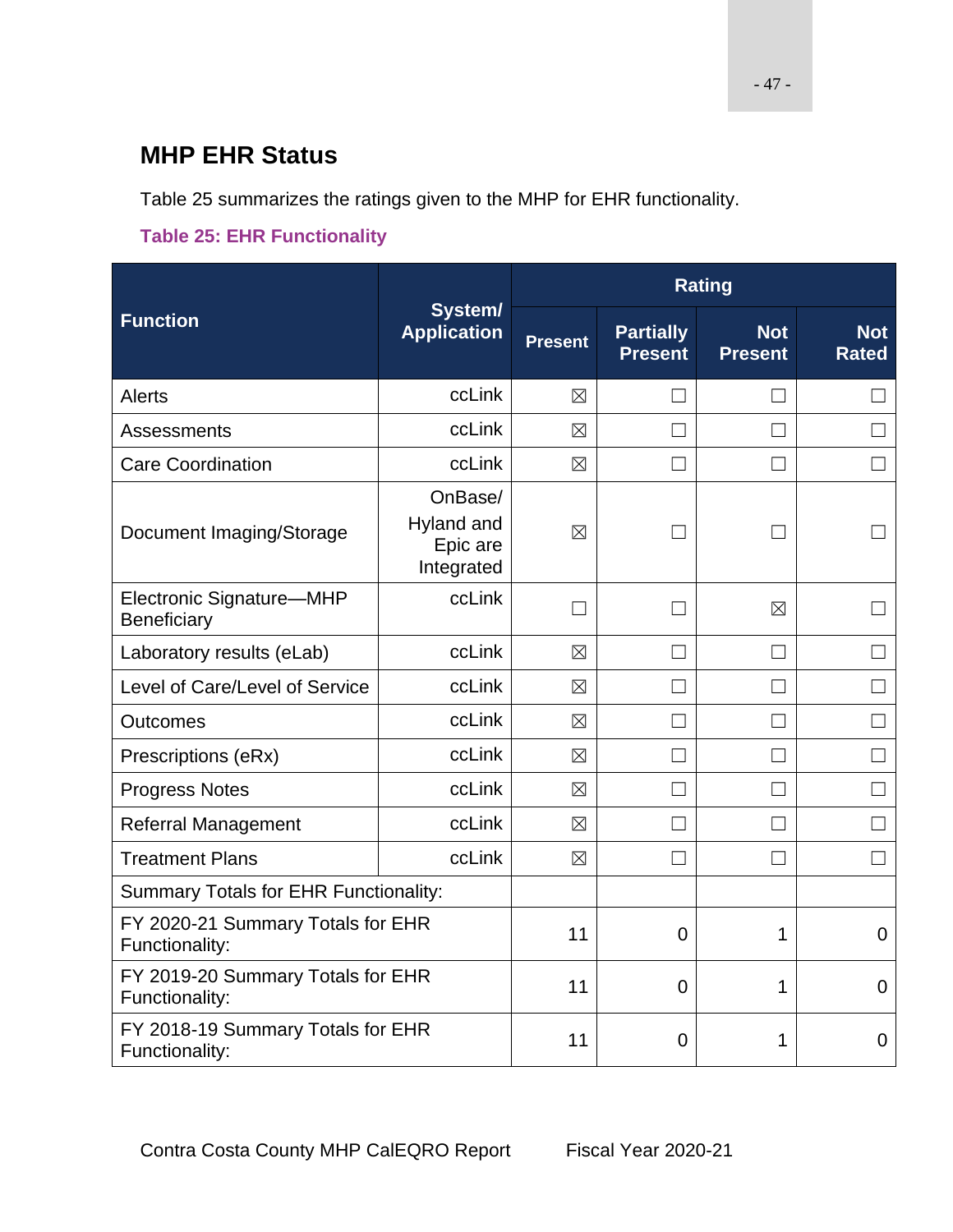Progress and issues associated with implementing an EHR over the past year are summarized below:

- The MHP is working to add components to the EHR: coordinated care management, care plans and beneficiary goals.
- The MHP will integrate CANS-50 and ANSA from Objective Arts into ccLink.
- The MHP continues to rely on a hybrid (paper and electronic) medical record model.

# **Contract Provider EHR Functionality and Services**

The MHP currently uses local contract providers:

 $\boxtimes$  Yes  $\Box$  No  $\Box$  Implementation Phase

Table 26 identifies methods available for contract providers to submit beneficiary clinical and demographic data; practice management and service information; and transactions to the MHP's EHR system, by type of input methods.

#### **Table 26: Contract Providers' Transmission of Beneficiary Information to MHP EHR**

| <b>Type of Input Method</b>                                                                                                                                                                   | <b>Percent</b><br><b>Used</b> | <b>Frequency</b> |
|-----------------------------------------------------------------------------------------------------------------------------------------------------------------------------------------------|-------------------------------|------------------|
| Health Information Exchange securely shares<br>beneficiary medical information from contractor EHR<br>system to MHP EHR system and return message or<br>medical information to contractor EHR | $0\%$                         | Not used         |
| Electronic data interchange uses standardized<br>electronic message format to exchange beneficiary<br>information between contract provider EHR systems<br>and MHP EHR system                 | $0\%$                         | Not used         |
| Electronic batch files submitted to MHP for further<br>processing and uploaded into MHP EHR system                                                                                            | 12%                           | Weekly           |
| Direct data entry into MHP EHR system by contract<br>provider staff                                                                                                                           | 88%                           | Daily            |
| Electronic files/documents securely emailed to MHP<br>for processing or data entry input into EHR system                                                                                      | 0%                            | Not used         |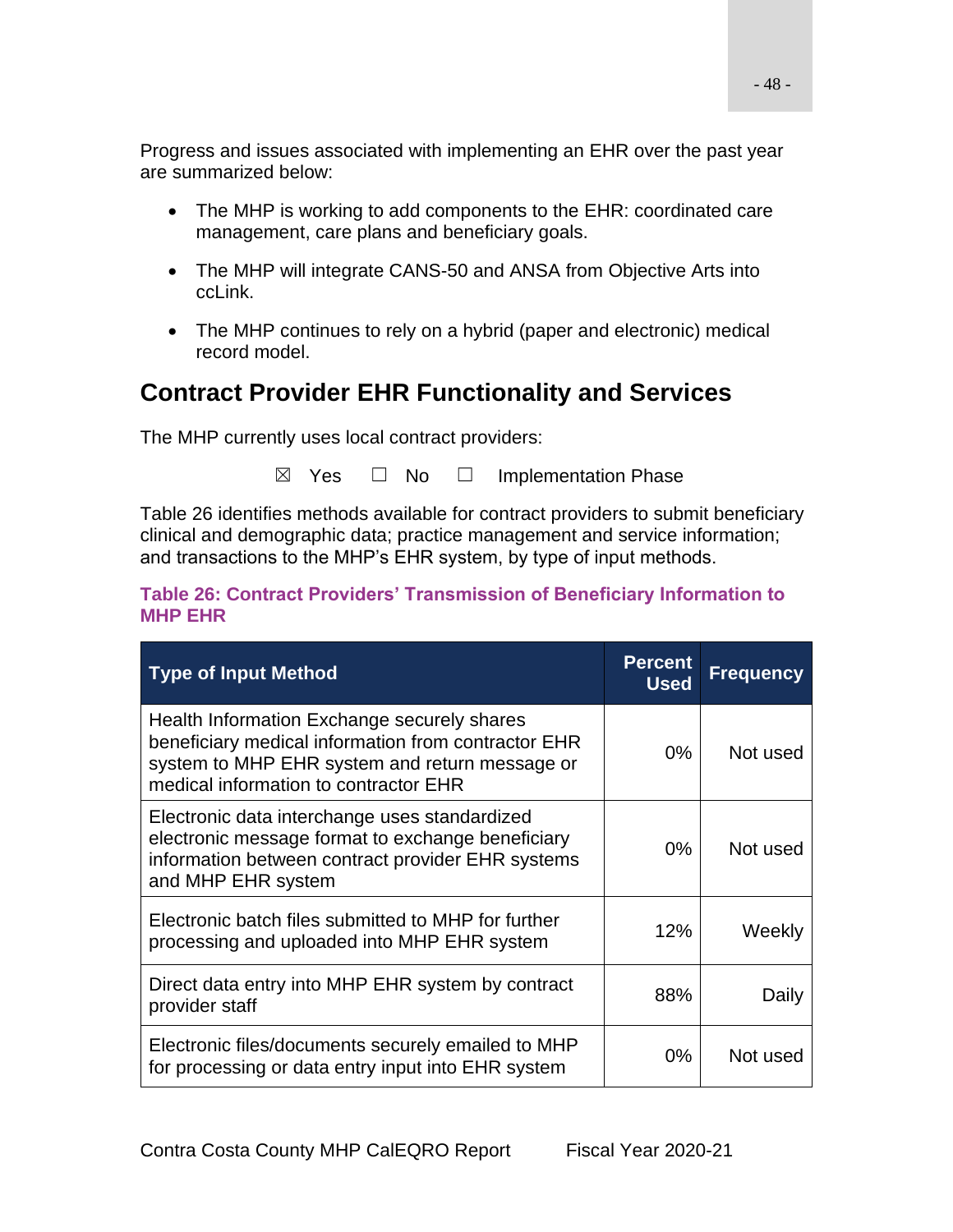| <b>Type of Input Method</b>                                                           |       | <b>Percent Frequency</b> |
|---------------------------------------------------------------------------------------|-------|--------------------------|
| Paper documents submitted to MHP for data entry<br>input by MHP staff into EHR system | $0\%$ | Not used                 |

- Network Provider claims are processed through the ccLink Tapestry application and then services are interfaced to ShareCare for billing.
- CBO's do direct data entry (CSI demographic data) into the ShareCare billing system via a secure virtual private network connection.

The rest of this section is applicable:  $\boxtimes$  Yes  $\Box$  No

Some contract providers have EHR systems, which they rely on as their primary system to support operations. Table 27 lists the IS vendors currently in place to support transmission of beneficiary and services information from contract providers to the MHP.

#### **Table 27: EHR Vendors Supporting Data Transmission from Contract Provider to MHP**

| <b>EHR Vendor</b>                                                      | <b>Product</b>                     | <b>Count of Providers</b><br><b>Supported</b> |
|------------------------------------------------------------------------|------------------------------------|-----------------------------------------------|
| Azalea Health Harmony                                                  | Azalea EHR                         |                                               |
| Clinivate                                                              | Clinitrack                         |                                               |
| <b>Oregon Community</b><br><b>Health Information</b><br><b>Network</b> | Epic                               |                                               |
| Exym                                                                   | Exym                               |                                               |
| Formstack                                                              | Formstack                          |                                               |
| Seneca Family of<br>Agencies                                           | Seneca Intranet                    |                                               |
| Seneca Center                                                          | <b>Beneficiary</b><br>Database EHR |                                               |
| Welligent                                                              | Welligent                          | З                                             |

• Some primary care providers within CCHS share the same EHR as the MHP: Epic. Medical information is exchanged between CCHS and other

- 49 -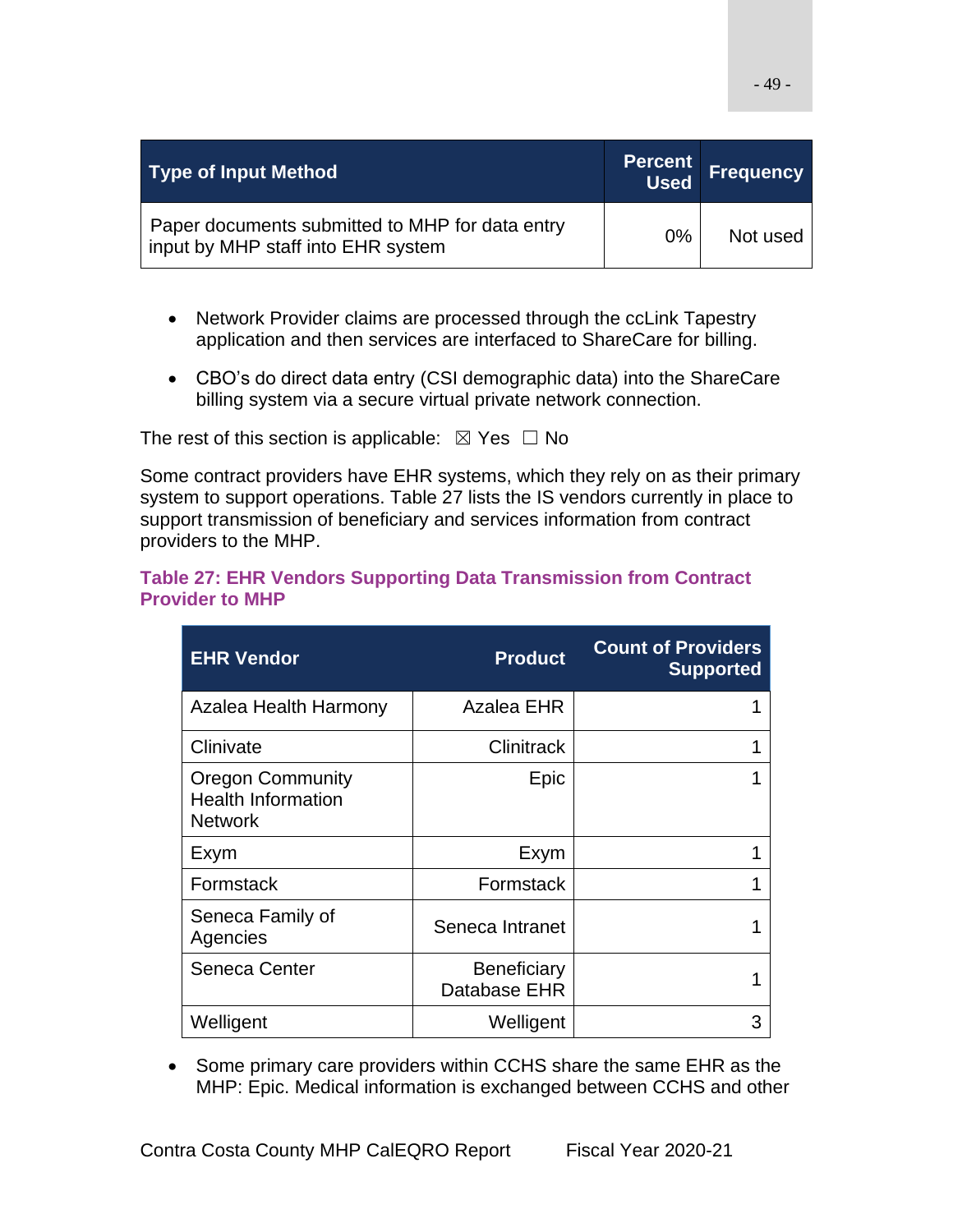Epic customers through CareEverywhere; however, MH information is not exchanged.

# **Personal Health Record**

The beneficiaries have online access to their health records through a personal health record (PHR) feature provided within the EHR, a beneficiary portal, or a third-party PHR.

 $\boxtimes$  Yes  $\Box$  No  $\Box$  Implementation Phase

Table 28 lists the PHR functionalities available to beneficiaries (if already in place):

### **Table 28: PHR Functionalities**

| <b>PHR Functionality</b>                                                                           |                 | <b>Status</b>  |
|----------------------------------------------------------------------------------------------------|-----------------|----------------|
| View current, future, and prior appointments through portal.                                       | $\boxtimes$ Yes | ⊟ No           |
| Initiate appointment requests to provider/team.                                                    | Yes<br>$\Box$   | $\boxtimes$ No |
| Receive appointment reminders and/or other health-related alerts<br>from provider team via portal. | $\boxtimes$ Yes | -No            |
| View list of current medications through portal.                                                   | $\boxtimes$ Yes | $\Box$ No      |
| Have ability to both send/receive secure text messages with<br>provider team.                      | Yes             | ⊠ No           |

- The MHP reports that 4,281 beneficiaries have access to their PHR: MyChart, which is an Epic product.
- The PHR is a web-based application, so beneficiaries may access it both from all CCHS sites and by using their personal smartphone, tablet, or computer.
- The PHR has a feature that sends text messages to beneficiaries upon checking in for their appointment so they may more easily sign up for MyChart accounts.

## **Medi-Cal Claims Processing**

MHP performs end-to-end (837/835) claim transaction reconciliations:

 $\boxtimes$  Yes  $\Box$  No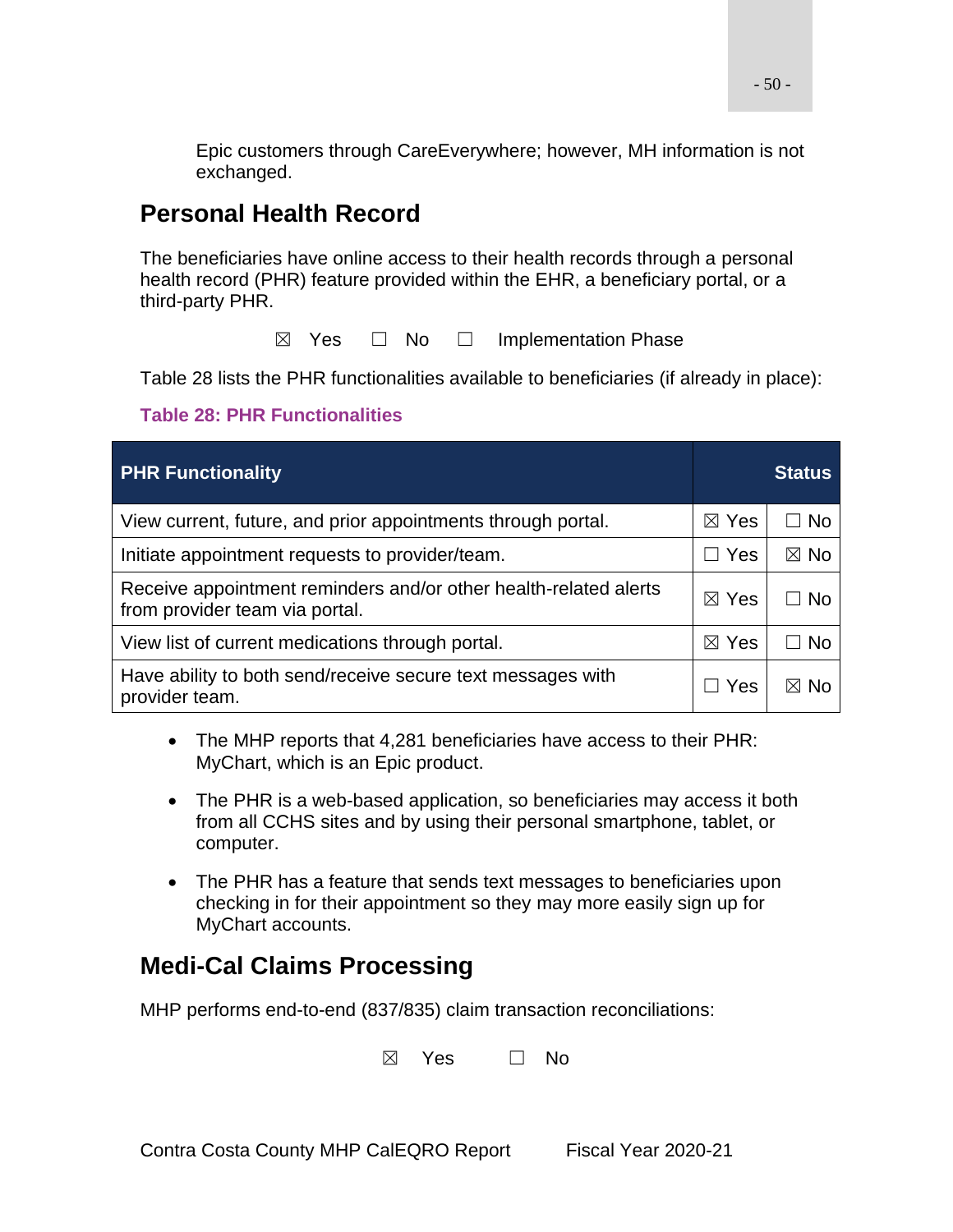If yes, product or application:



Method used to submit Medicare Part B claims:

□ Paper  $\boxtimes$  Electronic  $\boxtimes$  Clearinghouse

Table 29 summarizes the MHP's SD/MC claims.

#### **Table 29: Summary of CY 2019 SD/MC Claims**

| <b>Contra Costa MHP</b>        |                                   |                                 |                                |                                 |                                 |                               |                                   |  |
|--------------------------------|-----------------------------------|---------------------------------|--------------------------------|---------------------------------|---------------------------------|-------------------------------|-----------------------------------|--|
| <b>Service</b><br><b>Month</b> | <b>Number</b><br><b>Submitted</b> | <b>Dollars</b><br><b>Billed</b> | <b>Number</b><br><b>Denied</b> | <b>Dollars</b><br><b>Denied</b> | <b>Percent</b><br><b>Denied</b> | <b>Dollars</b><br>Adjudicated | <b>Dollars</b><br><b>Approved</b> |  |
| <b>TOTAL</b>                   | 373,251                           | \$120,620,813                   | 17,229                         | \$5,194,927                     | 4.13%                           | \$115,425,886                 | \$99,966,515                      |  |
| JAN19                          | 33,783                            | \$10,540,206                    | 1,113                          | \$390,269                       | 3.57%                           | \$10,149,937                  | \$8,801,144                       |  |
| FEB <sub>19</sub>              | 31,234                            | \$9,820,897                     | 1,045                          | \$315,425                       | 3.11%                           | \$9,505,472                   | \$8,228,436                       |  |
| MAR <sub>19</sub>              | 35,530                            | \$10,681,436                    | 1,237                          | \$345,585                       | 3.13%                           | \$10,335,851                  | \$9,150,874                       |  |
| APR <sub>19</sub>              | 30,106                            | \$9,570,771                     | 1,100                          | \$304,326                       | 3.08%                           | \$9,266,445                   | \$8,059,258                       |  |
| <b>MAY19</b>                   | 37,031                            | \$11,644,360                    | 1,212                          | \$414,709                       | 3.44%                           | \$11,229,651                  | \$9,638,144                       |  |
| <b>JUN19</b>                   | 28,392                            | \$9,623,059                     | 1,343                          | \$447,157                       | 4.44%                           | \$9,175,902                   | \$7,743,550                       |  |
| <b>JUL19</b>                   | 26,551                            | \$8,702,960                     | 780                            | \$260,618                       | 2.91%                           | \$8,442,342                   | \$7,466,661                       |  |
| AUG19                          | 27,847                            | \$9,296,352                     | 1,523                          | \$467,326                       | 4.79%                           | \$8,829,026                   | \$7,648,069                       |  |
| SEP <sub>19</sub>              | 34,627                            | \$12,140,661                    | 5,173                          | \$1,455,968                     | 10.71%                          | \$10,684,693                  | \$8,436,035                       |  |
| OCT <sub>19</sub>              | 34,543                            | \$10,917,165                    | 1,460                          | \$368,848                       | 3.27%                           | \$10,548,317                  | \$9,350,817                       |  |
| <b>NOV19</b>                   | 27,127                            | \$8,875,179                     | 656                            | \$223,519                       | 2.46%                           | \$8,651,660                   | \$7,739,067                       |  |
| DEC <sub>19</sub>              | 26,480                            | \$8,807,767                     | 587                            | \$201,176                       | 2.23%                           | \$8,606,591                   | \$7,704,461                       |  |

The difference between Dollars Adjudicated and Dollars Approved column results does not reflect payments from Medicare and OHC plans, or state adjustments for maximum allowed reimbursement.

Includes services provided during CY 2019 with the most recent DHCS claim processing date of **June 23, 2020**. Only reports Short-Doyle/Medi-Cal claim transactions, does not include Inpatient Consolidated IPC hospital claims. Statewide denial rate for CY 2019 was **2.99 percent.**

• The MHP's denial rate of 4.13 percent is 1.14 percent greater than the state's average of 2.99 percent.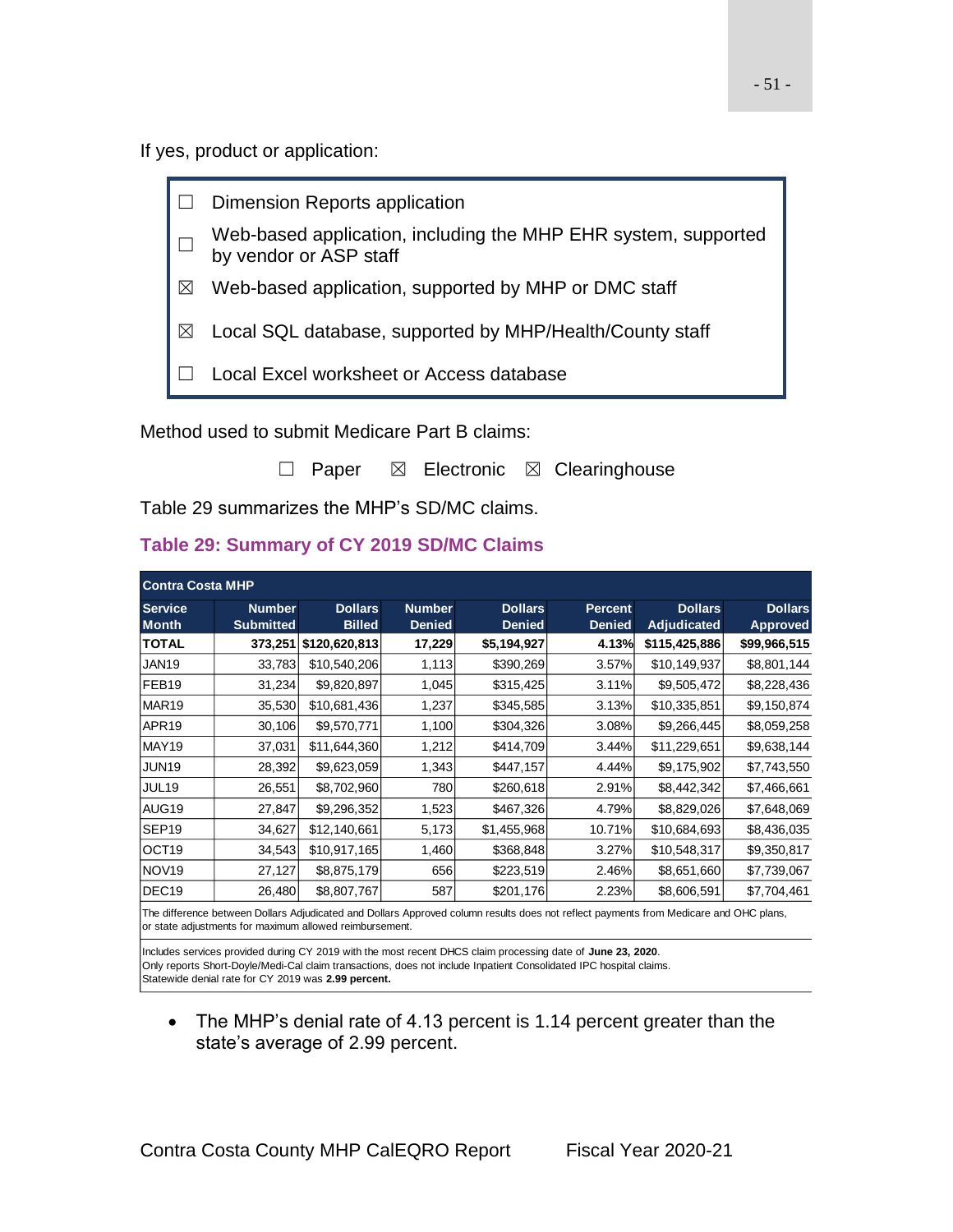Table 30 summarizes the top five reasons for claim denial.

### **Table 30: Summary of CY 2019 Top Five Reasons for Claim Denial**

| <b>Contra Costa MHP</b>                                                                                                       |                                |                                 |                                                              |  |  |  |
|-------------------------------------------------------------------------------------------------------------------------------|--------------------------------|---------------------------------|--------------------------------------------------------------|--|--|--|
| <b>Denial Reason Description</b>                                                                                              | <b>Number</b><br><b>Denied</b> | <b>Dollars</b><br><b>Denied</b> | <b>Percent</b><br><b>of</b><br><b>Total</b><br><b>Denied</b> |  |  |  |
| Beneficiary not eligible or non-covered charges.                                                                              | 5,328                          | \$1,557,387                     | 30%                                                          |  |  |  |
| Medicare or Other Health Coverage must be billed before submission<br>of claim.                                               | 4.405                          | \$1,395,059                     | 27%                                                          |  |  |  |
| Beneficiary not eligible.                                                                                                     | 2,468                          | \$1,033,043                     | 20%                                                          |  |  |  |
| ICD-10 diagnoses code or beneficiary demographic data or rendering<br>provider identifier is missing, incomplete, or invalid. | 1.961                          | \$607,992                       | 12%                                                          |  |  |  |
| Service line is a duplicate and a repeat service procedure code<br>modifier not present.                                      | 1,272                          | \$304,558                       | 6%                                                           |  |  |  |
| <b>Total</b>                                                                                                                  | 17.229                         | \$5,194,927                     | <b>NA</b>                                                    |  |  |  |
| The total denied claims information does not represent a sum of the top five reasons. It is a sum of all denials.             |                                |                                 |                                                              |  |  |  |

• Denied claim transactions with reasons "Medicare or Other Health Coverage must be billed before submission of claim." and "Service line is a duplicate and a repeat service procedure code modifier not present." are generally re-billable within the State guidelines.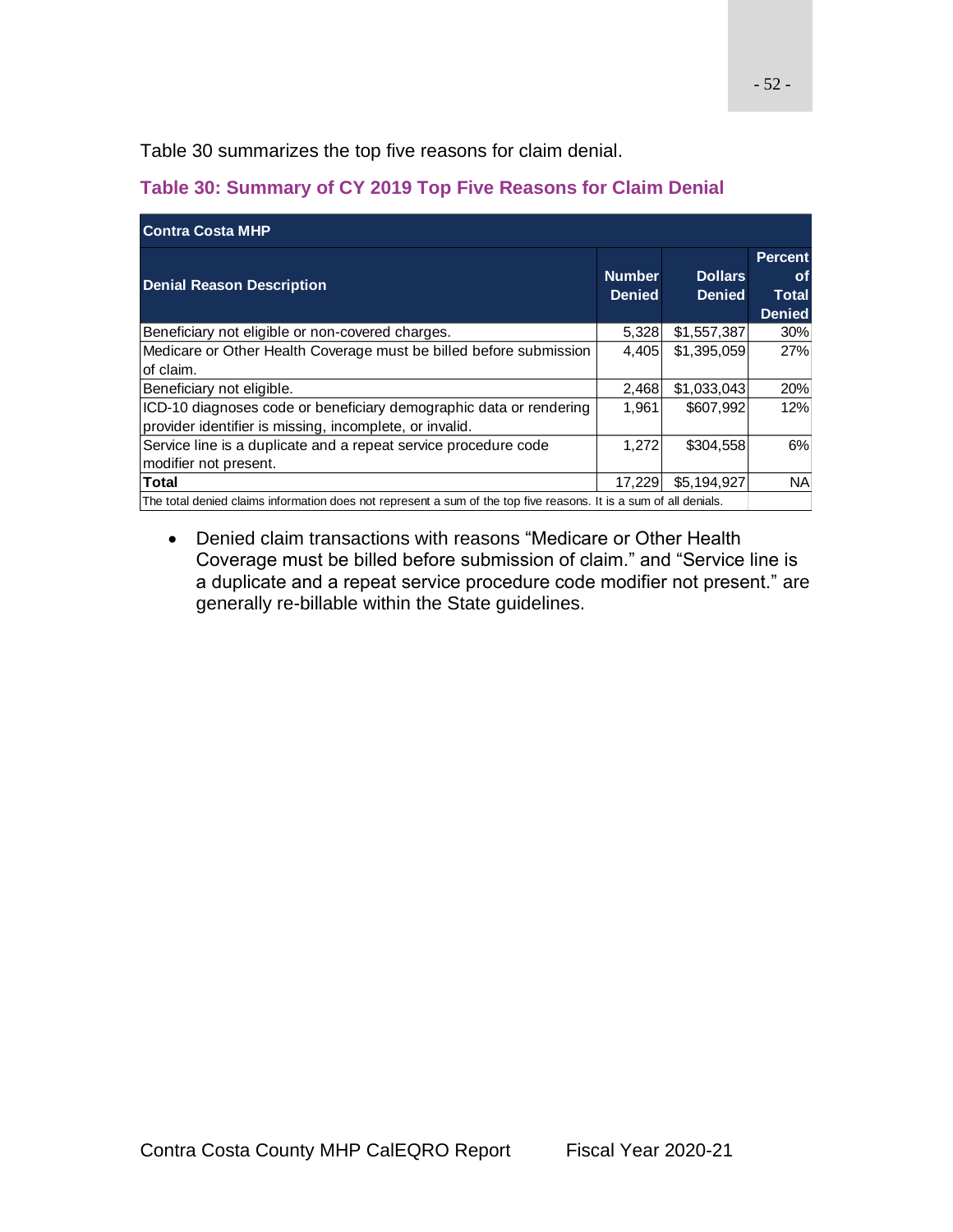# **NETWORK ADEQUACY**

In accordance with the CMS rules and DHCS directives on NA, CalEQRO has reviewed and verified the following three areas: ONA, AAS, and Rendering Provider NPI taxonomy codes as assigned in the NPPES. DHCS produced a detailed description and a set of NA requirements for the MHPs. CalEQRO followed these requirements in reviewing each MHP's adherence to the NA rules.

# **Network Adequacy Certification Tool Data Submitted in April 2020**

As described in the CalEQRO responsibilities, key documents were reviewed to validate NA as required by state law. The first document to be reviewed is the NACT that outlines in detail the MHP provider network by location, service provided, population served, and language capacity of the providers. The NACT also provides details of the rendering provider's NPI number as well as the professional taxonomy used to describe the individual providing the service. As previously stated, CalEQRO will be providing technical assistance in this area if there are problems with consistency with the federal register linked to these different types of important designations.

If DHCS found that the existing provider network did not meet required time and distance standards for all zip codes, an AAS request would be submitted for approval by DHCS.

The travel time to the nearest provider for a required service level depends upon a county's size and the population density of its geographic areas. For Contra Costa, the time and distance requirements are 30 minutes and 15 miles for mental health services, and 30 minutes and 15 miles for psychiatry services. The two types of care that are measured for MHP NA compliance with these requirements are mental health services and psychiatry services. These services are separately measured for time and distance in relation to two age groups-youth (0-20) and adults (21 and over).

### **Review of Documents**

CalEQRO reviewed all relevant documents and maps related to NA issues for their Medi-Cal beneficiaries. CalEQRO also reviewed the special NA form created by CalEQRO for AAS zip codes, out-of-network providers, efforts to resolve these access issues, services to other disabled populations, use of technology and transportation to assist with access, and other NA related issues.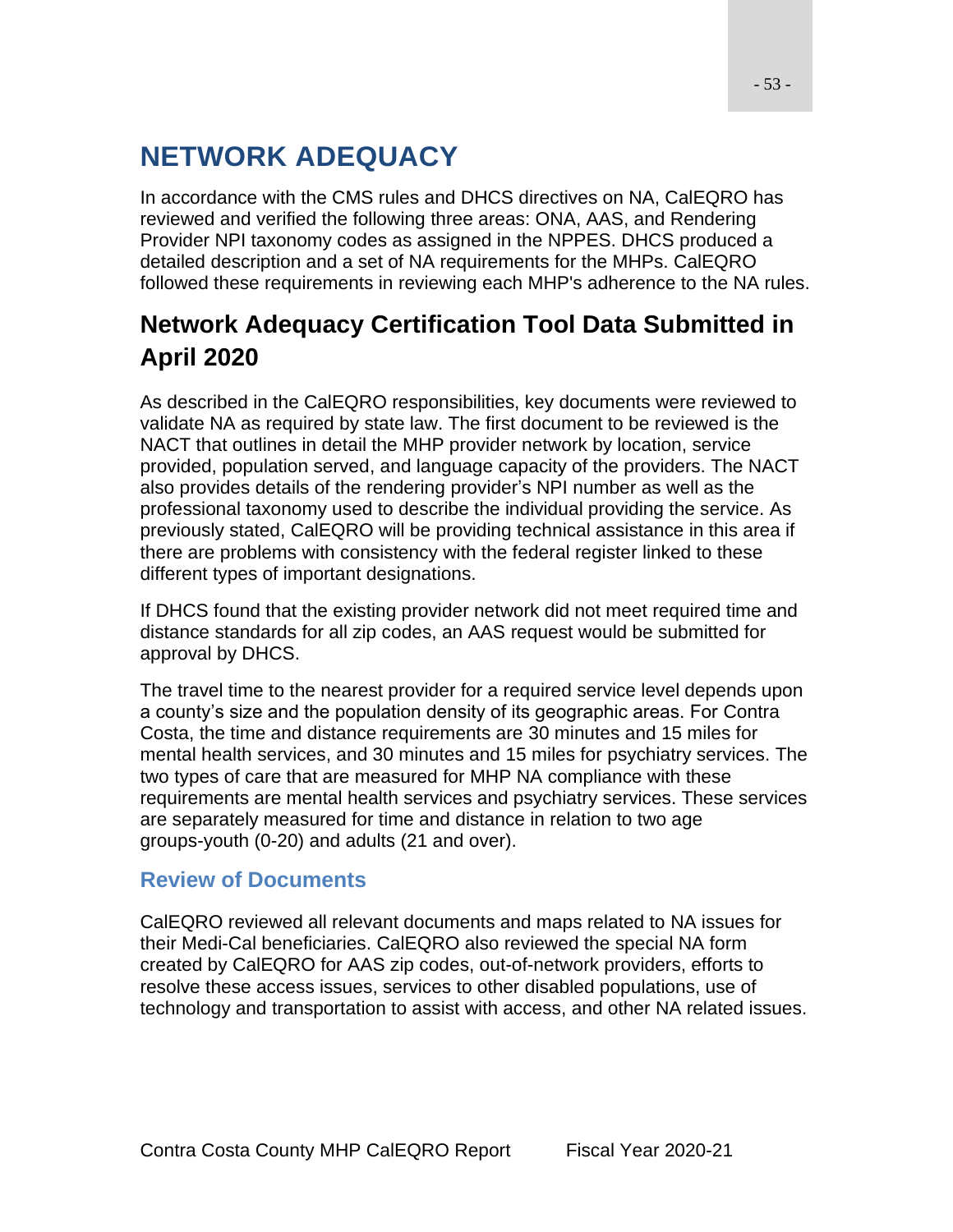## **Review Sessions**

CalEQRO was not able to conduct key informant interviews during the desk review process due to the Covid-19 pandemic.

# **Findings**

The county MHP met all time and distance standards and did not require an AAS or out-of-network providers to enhance access to services for specific zip codes for their Medi-Cal beneficiaries.

# **Plan of Correction/Improvement by MHP to Meet NA Standards and Enhance Access for Medi-Cal Patients**

Not Applicable.

# **Provider NPI and Taxonomy Codes – Technical Assistance**

CalEQRO provided the MHP a detailed list of its rendering provider's NPI, Type 1 number and associated taxonomy code and description. The data came from disparate sources. The primary source is the MHP's NA rendering service provider data submitted to DHCS. This data is linked to the NPPES using the rendering service provider's NPI, Type 1 number.

Table 31 below provides a summary of any NPI Type 1, NPI Type 2, or taxonomy code exceptions noted by CalEQRO.

| <b>Description of NPI Exceptions</b>                                                                                 | <b>Number of</b><br><b>Exceptions</b> |
|----------------------------------------------------------------------------------------------------------------------|---------------------------------------|
| NPI Type 1 number not found in NPPES                                                                                 |                                       |
| NPI Type 1 and 2 numbers are the same                                                                                |                                       |
| NPI Type 1 number was reported by two or more MHPs and<br>FTE percentages when combined are greater than 100 percent | 52                                    |
| NPI Type 1 number reported is associated with two or more<br>providers                                               |                                       |
| NPI Type 1 number found in NPPES as Type 2 number<br>associated with non-individual (facility) taxonomy codes        |                                       |

## **Table 31: NPI and Taxonomy Code Exceptions**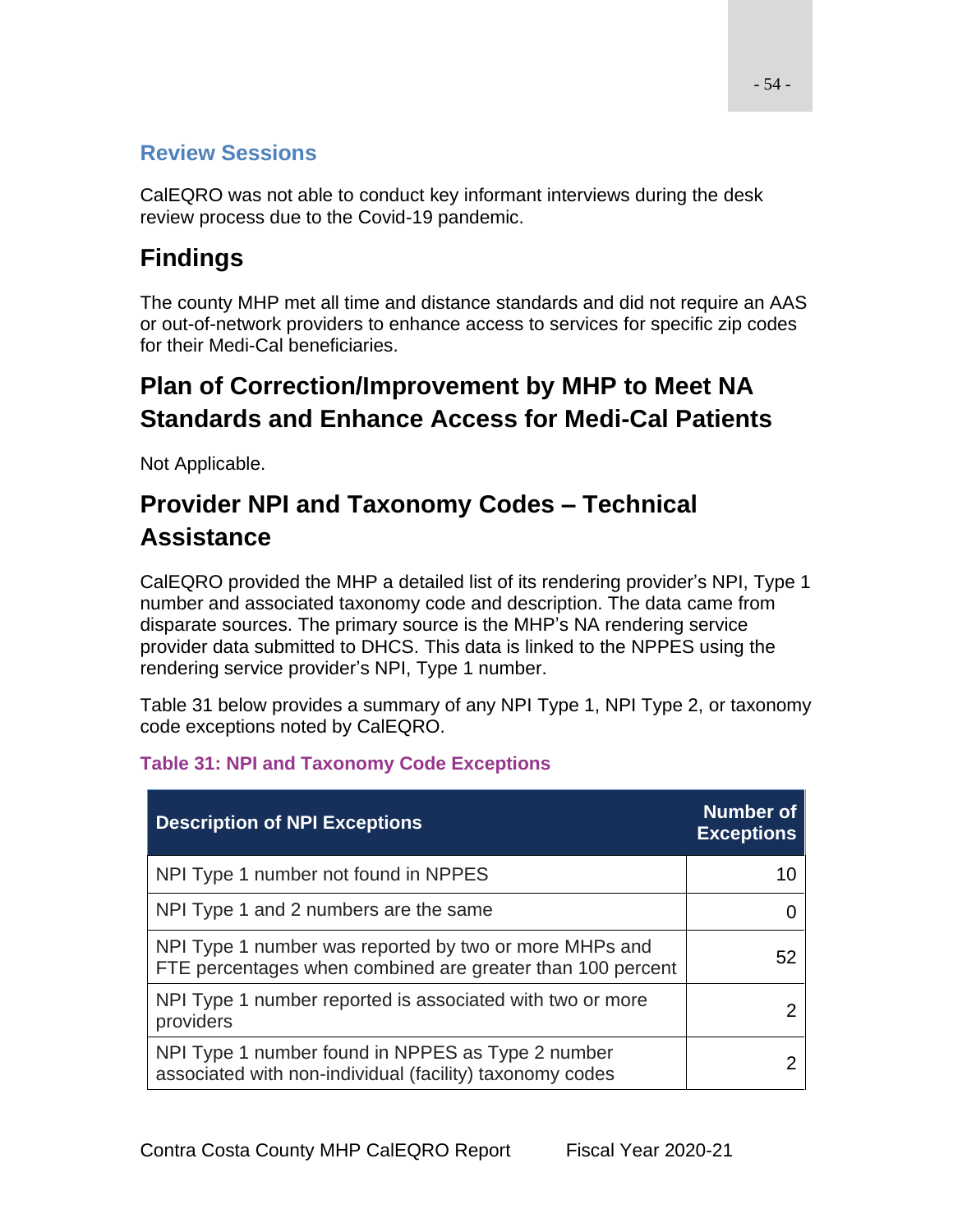| <b>Description of NPI Exceptions</b>                                                                                                                                                                                        | Number of<br><b>Exceptions</b> |
|-----------------------------------------------------------------------------------------------------------------------------------------------------------------------------------------------------------------------------|--------------------------------|
| NPI Type 1 number found in NPPES and is associated with<br>individual service provider taxonomy codes; however, that<br>taxonomy code is generally not associated with providers who<br>deliver behavioral health services. |                                |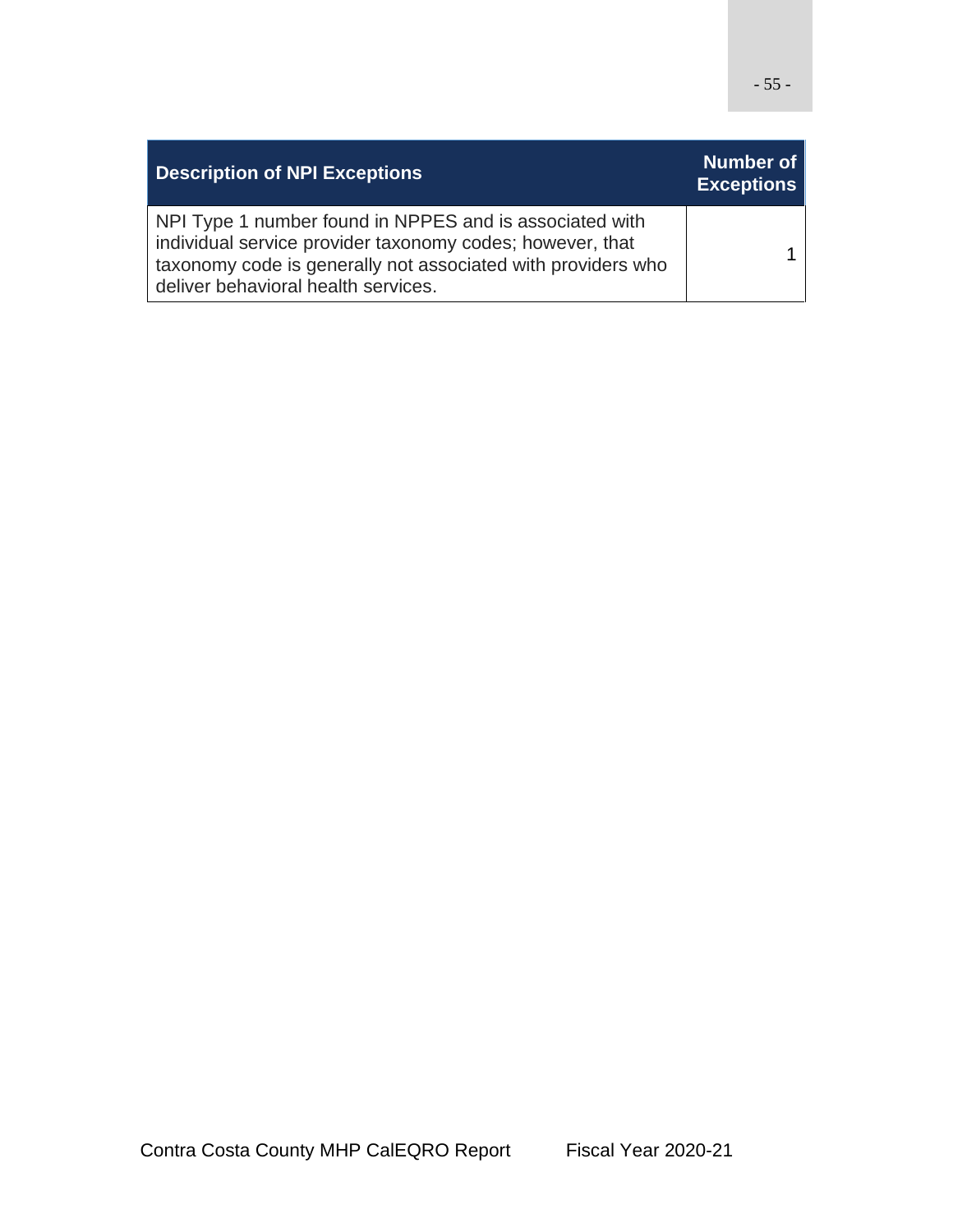# **CONSUMER AND FAMILY MEMBER FOCUS GROUP(S)**

Due to COVID-19, for FY 2020-21 CalEQRO did not conduct any focus groups with consumers (MHP beneficiaries) and/or their family members as this was a desk review of the MHP due to staff reassignments and shortages.

The consumer and family member (CFM) focus group is an important component of the CalEQRO review process. Feedback from those who are receiving services provides important information regarding quality, access, timeliness, and outcomes. The focus group questions emphasize the availability of timely access to care, recovery, peer support, cultural competence, improved outcomes, and CFM involvement. CalEQRO provides gift cards to thank the CFM focus group participants.

# **CFM Focus Group One (Not Held)**

| <b>Topic</b>                                                                         | <b>Description</b>                                                |
|--------------------------------------------------------------------------------------|-------------------------------------------------------------------|
| Focus group type                                                                     | n/a                                                               |
| Total number of<br>participants                                                      | n/a                                                               |
| Number of participants<br>who initiated services<br>during the previous 12<br>months | n/a                                                               |
| Interpreter used                                                                     | n/a<br>If yes, specify language: Click or tap here to enter text. |
|                                                                                      | Summary of the main findings of the focus group:                  |
| Access - new<br>beneficiaries                                                        | n/a                                                               |
| Access – overall                                                                     | n/a                                                               |
| <b>Timeliness</b>                                                                    | n/a                                                               |
| Urgent care and<br>resource support                                                  | n/a                                                               |
| Quality                                                                              | n/a                                                               |

### **Table 32: Focus Group One Description and Findings (Not Held)**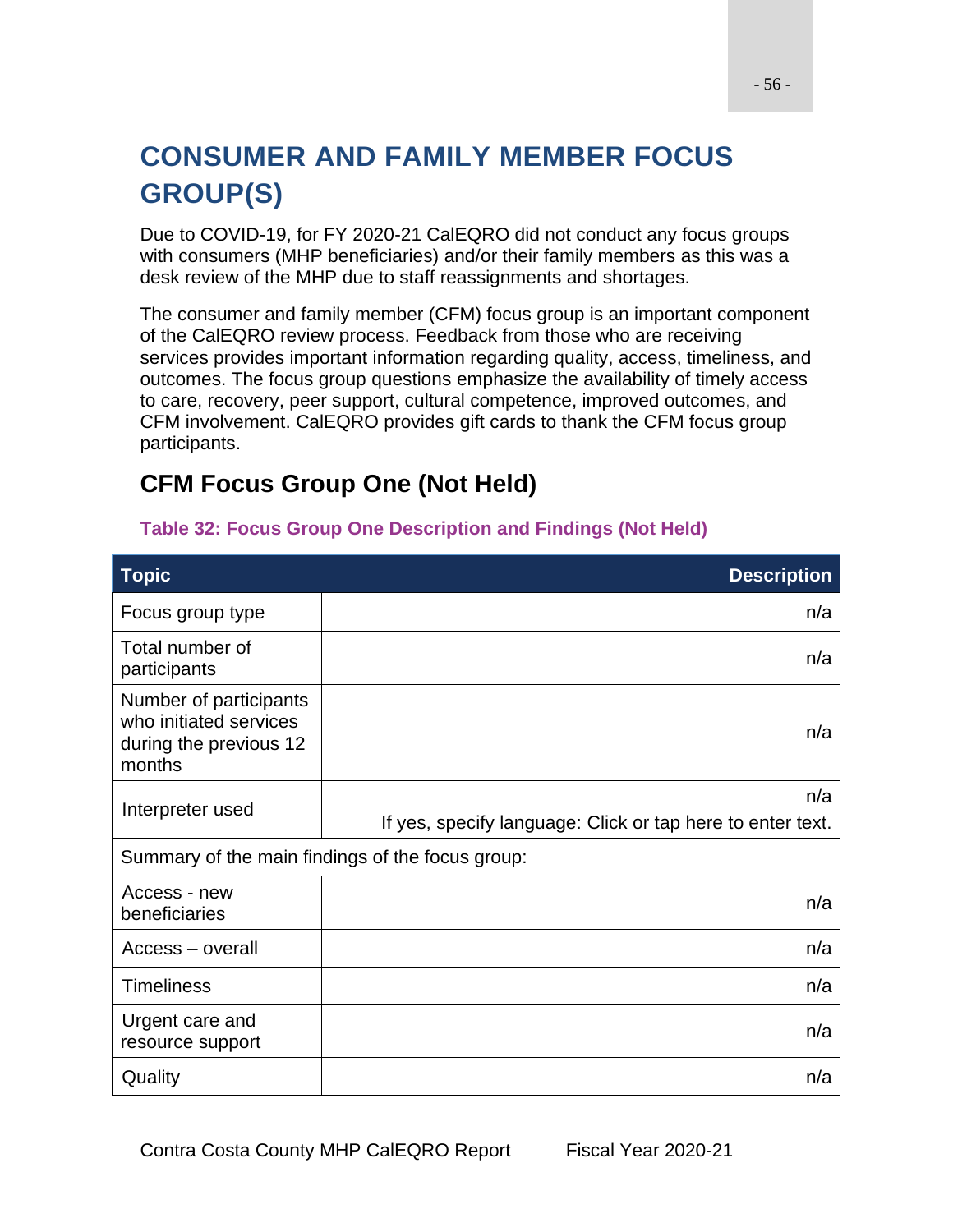| <b>Topic</b>                                    | <b>Description</b> |
|-------------------------------------------------|--------------------|
| Peer employment                                 | n/a                |
| Structure and<br>operations                     | n/a                |
| Recommendations<br>from this focus group        | n/a                |
| Any best practices or<br>innovations (optional) | n/a                |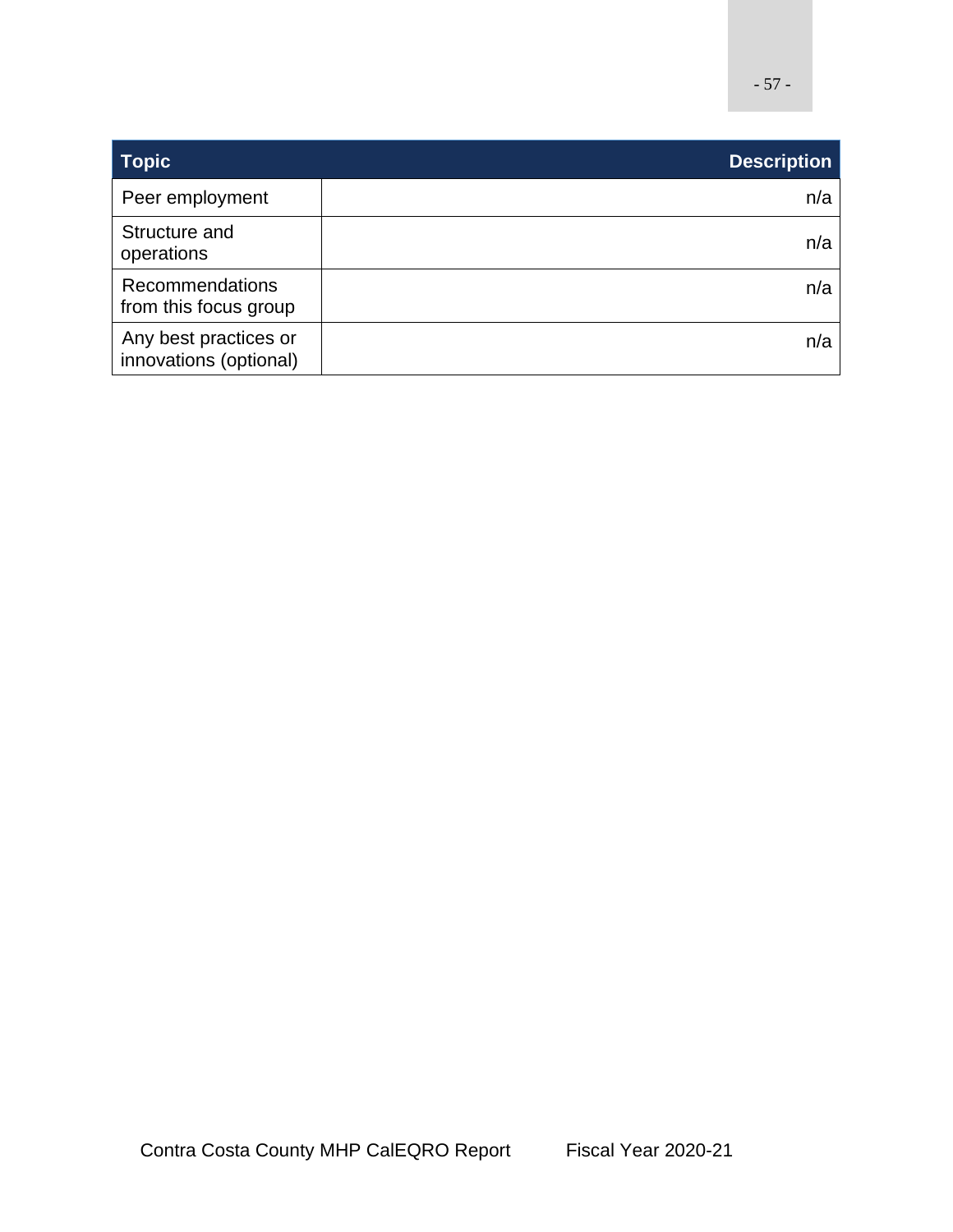# **PERFORMANCE AND QUALITY MANAGEMENT KEY COMPONENTS**

CalEQRO emphasizes the MHP's use of data to promote quality and improve performance. Components widely recognized as critical to successful performance management include Access to Care, Timeliness of Services, Quality of Care, Beneficiary Progress/Outcomes, and Structure and Operations. The following tables in this section summarize CalEQRO's findings in each of these areas.

The MHPs are assigned a score using the Key Components Tool available on CalEQRO website. Each table also provides the maximum possible score for each component.

# **Access to Care**

Table 33 lists the components that CalEQRO considers representative of a broad service delivery system in providing access to beneficiaries and family members. An examination of capacity, penetration rates, cultural competency, integration, and collaboration of services with other providers forms the foundation of access to and delivery of quality services.

### **Table 33: Access to Care Components**

| <b>Component</b>                                                                                                                                                                                                                                                                                   |                                                                                                                                                                                                                                                                                                                                                                                                                                                                                                                                                | <b>Maximum</b><br><b>Possible</b> | <b>MHP Score</b> |  |
|----------------------------------------------------------------------------------------------------------------------------------------------------------------------------------------------------------------------------------------------------------------------------------------------------|------------------------------------------------------------------------------------------------------------------------------------------------------------------------------------------------------------------------------------------------------------------------------------------------------------------------------------------------------------------------------------------------------------------------------------------------------------------------------------------------------------------------------------------------|-----------------------------------|------------------|--|
| 1A                                                                                                                                                                                                                                                                                                 | Service Access and Availability                                                                                                                                                                                                                                                                                                                                                                                                                                                                                                                | 14                                | 10               |  |
|                                                                                                                                                                                                                                                                                                    | The MHP's website is functional and user friendly and has an updated provider<br>directory in both English and Spanish; however, language translation is not available<br>on the website. The website has a surplus of information and links to resources.<br>The MHP has a variety of informing materials available on its website, e.g., regarding<br>transportation; moreover, efforts included the implementation of the "Overcoming"<br>Transportation Barriers" initiative to increase access by improving public transit<br>navigation. |                                   |                  |  |
| For FY 2020-21, service provision was focused on increasing and maintaining<br>beneficiary access to behavioral health services during COVID-19. The MHP rapidly<br>increased its use of telehealth to provide beneficiaries phone, Zoom video<br>conference, and traditional telehealth services. |                                                                                                                                                                                                                                                                                                                                                                                                                                                                                                                                                |                                   |                  |  |
|                                                                                                                                                                                                                                                                                                    | For beneficiaries experiencing homelessness and those housed in hotels/motels<br>throughout the county, staff provided mental health support and linkages to resources<br>and a referral hotline.                                                                                                                                                                                                                                                                                                                                              |                                   |                  |  |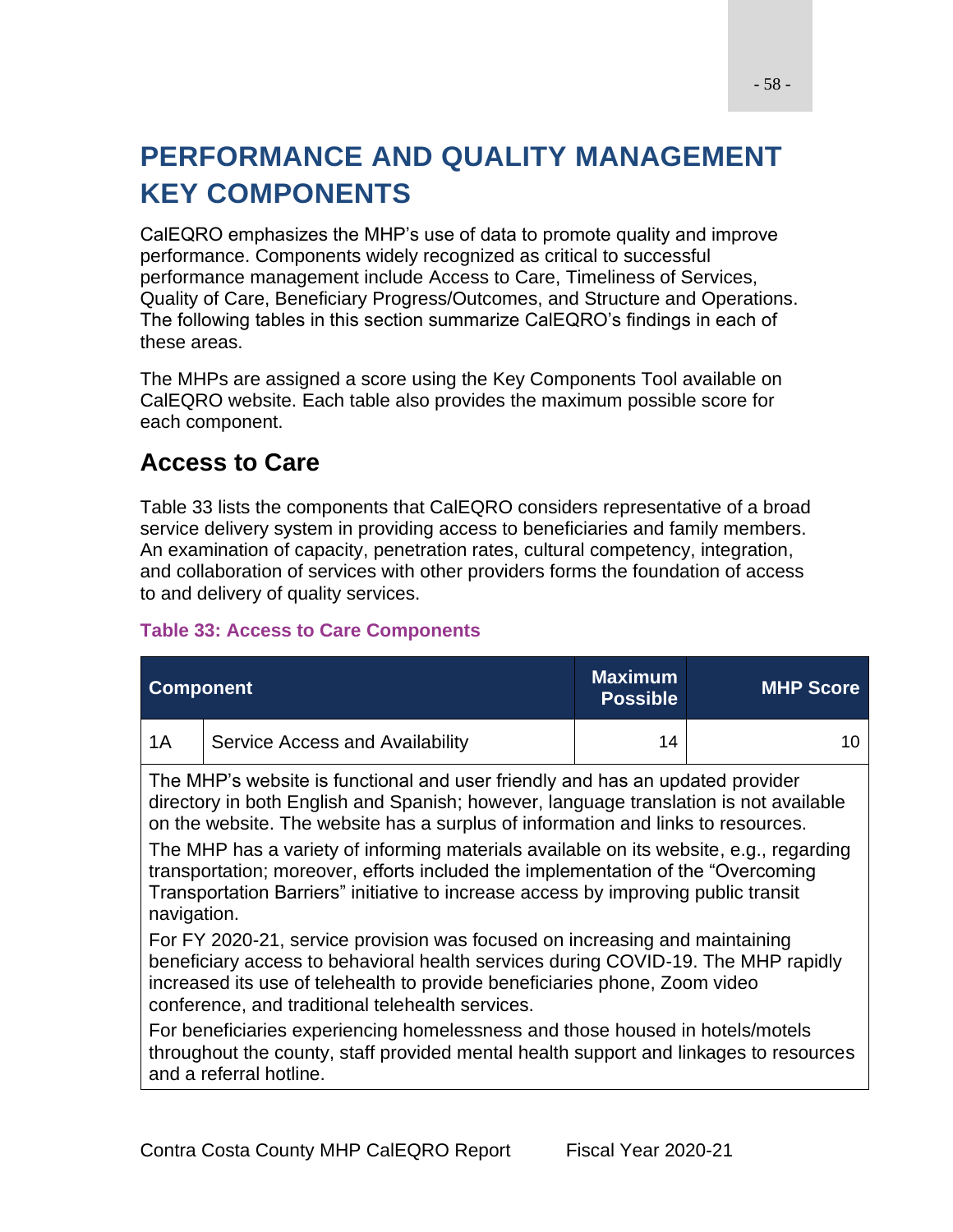| <b>Component</b>                                                                                                                                                                                                                                                                                                                                                                                                                                                                                                                                                                                                                                                                                                     |                                                                                                                                                                                                                                                         | <b>Maximum</b><br><b>Possible</b> | <b>MHP Score</b> |
|----------------------------------------------------------------------------------------------------------------------------------------------------------------------------------------------------------------------------------------------------------------------------------------------------------------------------------------------------------------------------------------------------------------------------------------------------------------------------------------------------------------------------------------------------------------------------------------------------------------------------------------------------------------------------------------------------------------------|---------------------------------------------------------------------------------------------------------------------------------------------------------------------------------------------------------------------------------------------------------|-----------------------------------|------------------|
| The MHP also focused on expanding crisis services and improving ease of access to<br>medications through mobile crisis and prescription delivery, respectively. To decrease<br>overcrowding and wait times for hospital admissions for adults, a new acute in-patient<br>ward was opened to increase access to acute services while improving infection<br>prevention practices.                                                                                                                                                                                                                                                                                                                                     |                                                                                                                                                                                                                                                         |                                   |                  |
| 1B                                                                                                                                                                                                                                                                                                                                                                                                                                                                                                                                                                                                                                                                                                                   | <b>Capacity Management</b>                                                                                                                                                                                                                              | 10                                | 10               |
| The MHP assesses cultural, ethnic, racial, and linguistic needs through the initial CSI<br>which tracks demographics. Additional information is gathered on an ongoing basis,<br>during initial assessment, and subsequent services. The MHP has several bilingual<br>clinicians and pays an additional stipend for bilingual services. The MHP monitors<br>caseloads and productivity. Beginning in early Spring 2020, service delivery for all<br>types of services shifted to telehealth, while some in-person services remained<br>available for beneficiaries who were not able to access telehealth-type services. The<br>MHP implemented a supportive transportation program as part of its non-clinical PIP. |                                                                                                                                                                                                                                                         |                                   |                  |
| 1 <sup>C</sup>                                                                                                                                                                                                                                                                                                                                                                                                                                                                                                                                                                                                                                                                                                       | Integration and Collaboration                                                                                                                                                                                                                           | 24                                | 24               |
| Health.                                                                                                                                                                                                                                                                                                                                                                                                                                                                                                                                                                                                                                                                                                              | The MHP collaborates with several community-based providers and has an active<br>Mental Health Services Act (MHSA) stakeholder process. The MHP also collaborates<br>with the National Alliance on Mental Illness, law enforcement, schools, and Public |                                   |                  |

# **Timeliness of Services**

As shown in Table 34, CalEQRO identifies the following components as necessary for timely access to comprehensive specialty mental health services.

### **Table 34: Timeliness of Services Components**

| <b>Component</b> |                                                                                                                                                                                                                                                                                                                                                                                                                                                                                                      | <b>Maximum</b><br><b>Possible</b> | <b>MHP Score</b> |
|------------------|------------------------------------------------------------------------------------------------------------------------------------------------------------------------------------------------------------------------------------------------------------------------------------------------------------------------------------------------------------------------------------------------------------------------------------------------------------------------------------------------------|-----------------------------------|------------------|
| 2A               | <b>First Offered Appointment</b>                                                                                                                                                                                                                                                                                                                                                                                                                                                                     | 16                                |                  |
|                  | First offered appointments are defined as those offered by the Access Line to a new<br>beneficiary for an initial assessment. Reported data includes the entire system of<br>care. For first offered appointments, 92.3 percent overall met the 10-business day<br>standard, with 95.3 percent for adults, 87.7 percent for children, and 73.5 percent for<br>FC. Average timeliness overall was reported as 5.79 days, with 4.81 days for adults,<br>7.31 days for children, and 12.56 days for FC. |                                   |                  |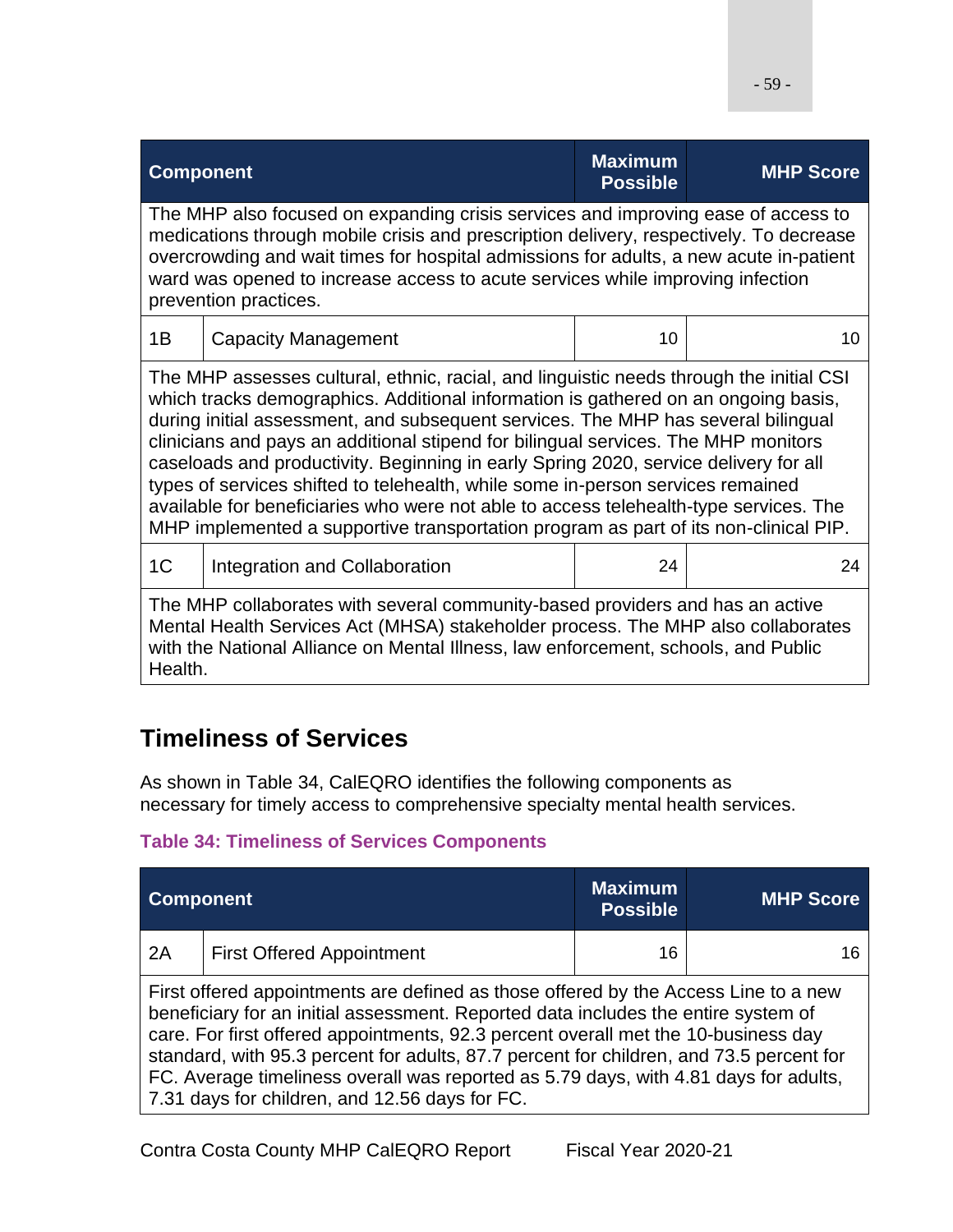| <b>Component</b>                                                                                                                                                                                                                                                                                                                     |                                                                                                                                                                                                                                                                                                                                                                                                                                                                                                                                                                                                                                      | <b>Maximum</b><br><b>Possible</b> | <b>MHP Score</b> |  |  |
|--------------------------------------------------------------------------------------------------------------------------------------------------------------------------------------------------------------------------------------------------------------------------------------------------------------------------------------|--------------------------------------------------------------------------------------------------------------------------------------------------------------------------------------------------------------------------------------------------------------------------------------------------------------------------------------------------------------------------------------------------------------------------------------------------------------------------------------------------------------------------------------------------------------------------------------------------------------------------------------|-----------------------------------|------------------|--|--|
| 2B                                                                                                                                                                                                                                                                                                                                   | <b>First Offered Psychiatry Appointment</b>                                                                                                                                                                                                                                                                                                                                                                                                                                                                                                                                                                                          | 12                                | 11               |  |  |
|                                                                                                                                                                                                                                                                                                                                      | First offered psychiatry appointments are defined as the earliest of a first offered or<br>first scheduled appointment with a psychiatrist following the date that medical<br>necessity was established and a psychiatry referral was made. Reported data is<br>limited to county operated clinics. For first offered psychiatry appointments, 89.1<br>percent overall met the 15-business day standard, with 92.6 percent for adults, 69.1<br>percent for children and 80 percent for FC. Average timeliness overall was reported<br>as 8.12 days, with 6.70 days for adults, 16.36 days for children, and 12.8 days for FC.        |                                   |                  |  |  |
| 2C                                                                                                                                                                                                                                                                                                                                   | <b>Timely Appointments for Urgent</b><br>Conditions                                                                                                                                                                                                                                                                                                                                                                                                                                                                                                                                                                                  | 18                                | 13               |  |  |
|                                                                                                                                                                                                                                                                                                                                      | The MHP believes that its urgent appointments appear to be inflated due to clinics not<br>always changing referral priority after assessing beneficiaries who are initially<br>assessed as "urgent." During summer of 2019, the MHP developed a procedure for<br>referring children with urgent needs to the County Clinics and added this procedure to<br>Access Line Policy 750. For adult urgent services, 94.6 percent of appointments meet<br>the standard of 48 hours, with an average of 1.57 days. The MHP currently measures<br>in days, not hours. The MHP does not have appointments that require prior<br>authorization. |                                   |                  |  |  |
| 2D                                                                                                                                                                                                                                                                                                                                   | Timely Access to Follow-up Appointments<br>after Hospitalization                                                                                                                                                                                                                                                                                                                                                                                                                                                                                                                                                                     | 10                                | 8                |  |  |
| Of the 565 hospital discharges overall, 219 (38.8 percent) had follow-up appointments<br>within seven days. The average length of time for follow-up was eight days for adults<br>and seven days for children. For adults and children, 38.3 and 57.1 percent<br>respectively met the 10-day standard.                               |                                                                                                                                                                                                                                                                                                                                                                                                                                                                                                                                                                                                                                      |                                   |                  |  |  |
| 2E                                                                                                                                                                                                                                                                                                                                   | <b>Psychiatric Inpatient Rehospitalizations</b>                                                                                                                                                                                                                                                                                                                                                                                                                                                                                                                                                                                      | 6                                 | 6                |  |  |
| Of the 565 hospital discharges, 36 were readmitted within 30 days equaling a<br>readmission rate of 6.5 percent for adults. No children were readmitted.                                                                                                                                                                             |                                                                                                                                                                                                                                                                                                                                                                                                                                                                                                                                                                                                                                      |                                   |                  |  |  |
| 2F                                                                                                                                                                                                                                                                                                                                   | <b>Tracks and Trends No-Shows</b>                                                                                                                                                                                                                                                                                                                                                                                                                                                                                                                                                                                                    | 10                                | 6                |  |  |
| For county operated services, the MHP reports the average no-show rate for<br>psychiatrists as 16.5 percent, 16.7 percent for adults, and 15.1 percent for children.<br>The average no-show rate for clinicians is 19.9 percent overall, 20.5 percent for<br>adults, and 18.9 percent for children. The goal is 10 percent for both. |                                                                                                                                                                                                                                                                                                                                                                                                                                                                                                                                                                                                                                      |                                   |                  |  |  |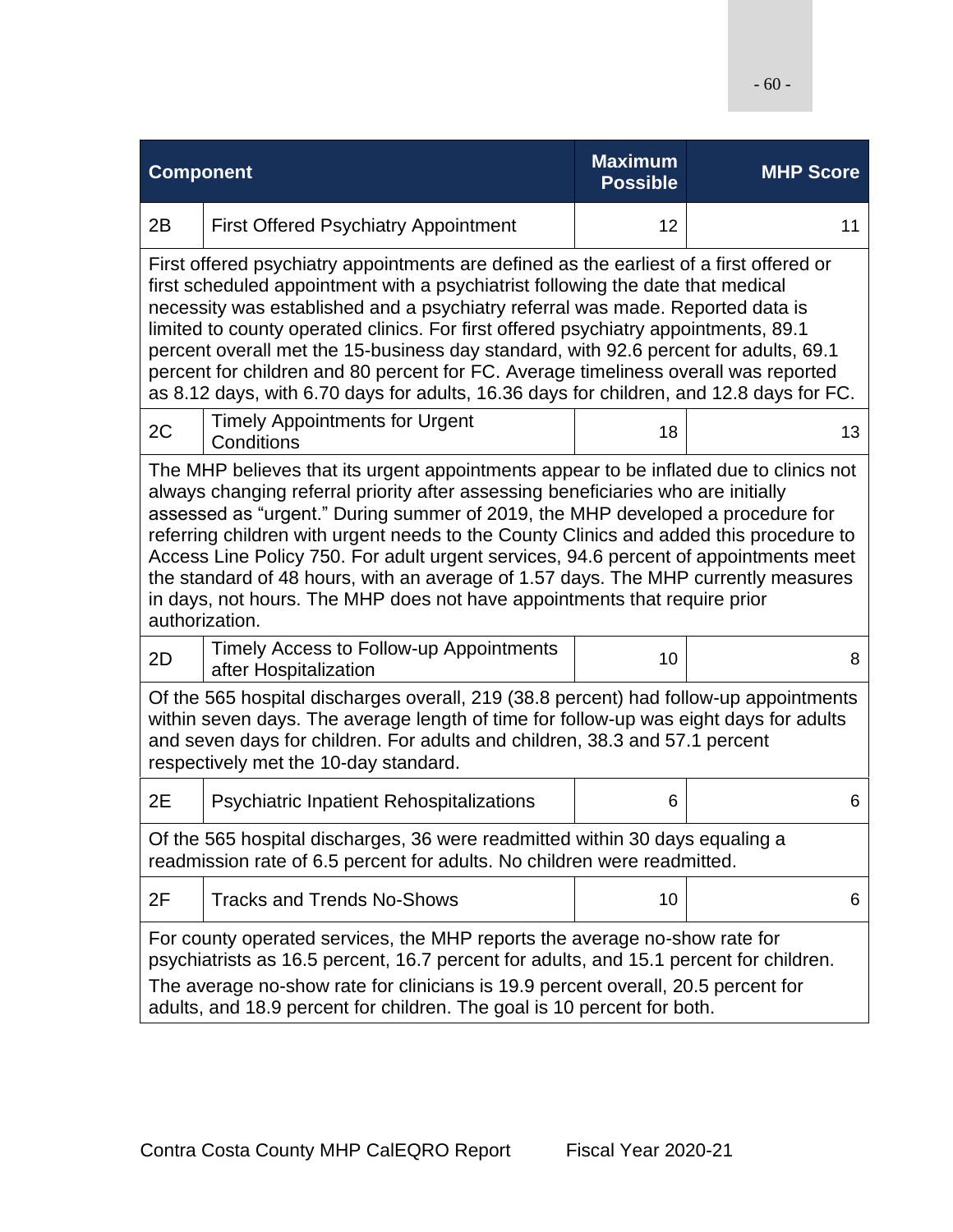# **Quality of Care**

In Table 35, CalEQRO identifies the components of an organization that are dedicated to the overall quality of care. These components ensure that the quality improvement efforts are aligned with the system's objectives and contributes to meaningful changes in the system to improve beneficiary care characteristics.

### **Table 35: Quality of Care Components**

| <b>Component</b>                                                                                                                                                                                                                                                                                                                                                                                                                                                                               |                                                                                                                                                                                                                                                                                                                                                                                                                                                                                                                                                                                                                                                                                        | <b>Maximum</b><br><b>Possible</b> | <b>MHP Score</b> |  |
|------------------------------------------------------------------------------------------------------------------------------------------------------------------------------------------------------------------------------------------------------------------------------------------------------------------------------------------------------------------------------------------------------------------------------------------------------------------------------------------------|----------------------------------------------------------------------------------------------------------------------------------------------------------------------------------------------------------------------------------------------------------------------------------------------------------------------------------------------------------------------------------------------------------------------------------------------------------------------------------------------------------------------------------------------------------------------------------------------------------------------------------------------------------------------------------------|-----------------------------------|------------------|--|
| 3A                                                                                                                                                                                                                                                                                                                                                                                                                                                                                             | <b>Cultural Competence</b>                                                                                                                                                                                                                                                                                                                                                                                                                                                                                                                                                                                                                                                             | 12                                | 12               |  |
|                                                                                                                                                                                                                                                                                                                                                                                                                                                                                                | The MHP has a comprehensive Cultural Competence Plan which includes both goals<br>and strategies to identify and increase access for underserved populations. The MHP<br>has programs focused on serving immigrant communities, communities of color,<br>young children, the Lesbian, Gay, Bisexual, Transgender or Questioning population<br>and the elderly. The MHP collaborates with its community partners, the African<br>American Health Conductors, and Promotores, to outreach to African American and<br>LatinX beneficiaries. For evaluation, the MHP developed reporting requirements that<br>include outcomes, surveys, the PHQ-9, and program specific evaluation tools. |                                   |                  |  |
| 3B                                                                                                                                                                                                                                                                                                                                                                                                                                                                                             | Beneficiary Needs are Matched to the<br><b>Continuum of Care</b>                                                                                                                                                                                                                                                                                                                                                                                                                                                                                                                                                                                                                       | 12                                | 12 <sup>2</sup>  |  |
|                                                                                                                                                                                                                                                                                                                                                                                                                                                                                                | The MHP uses the ANSA and CANS-50, among others, to assign beneficiaries to an<br>appropriate level of care. Program managers and clinicians meet monthly to review<br>and evaluate level of care for beneficiaries. The MHP is using CSI reports, as well, to<br>determine appropriate care options. Capacity management is accomplished through<br>staffing adjustments to allow for expanded appointment slots.                                                                                                                                                                                                                                                                     |                                   |                  |  |
| 3C                                                                                                                                                                                                                                                                                                                                                                                                                                                                                             | <b>Quality Improvement Plan</b>                                                                                                                                                                                                                                                                                                                                                                                                                                                                                                                                                                                                                                                        | 10                                | 10               |  |
| The QI unit produces an annual work plan including measurable goals. Monthly<br>Quality Improvement Committee (QIC) meeting minutes document progress towards<br>goals and tasks. QI efforts are supported by a research manager and planner<br>evaluators for data analysis. Projects include preparation for the triennial review,<br>PIPs, timeliness and NACT reporting, compliance, policies and procedures. The MHP<br>generates quarterly penetration rates based on services provided. |                                                                                                                                                                                                                                                                                                                                                                                                                                                                                                                                                                                                                                                                                        |                                   |                  |  |
| 3D                                                                                                                                                                                                                                                                                                                                                                                                                                                                                             | <b>Quality Management Structure</b>                                                                                                                                                                                                                                                                                                                                                                                                                                                                                                                                                                                                                                                    | 14                                | 14               |  |
| The QI unit includes a research manager and planner evaluators for data analysis and<br>MHP analytics staff assigned for support. Important regulatory changes and mandates<br>are disseminated and communicated by QI to management and the executive team.                                                                                                                                                                                                                                   |                                                                                                                                                                                                                                                                                                                                                                                                                                                                                                                                                                                                                                                                                        |                                   |                  |  |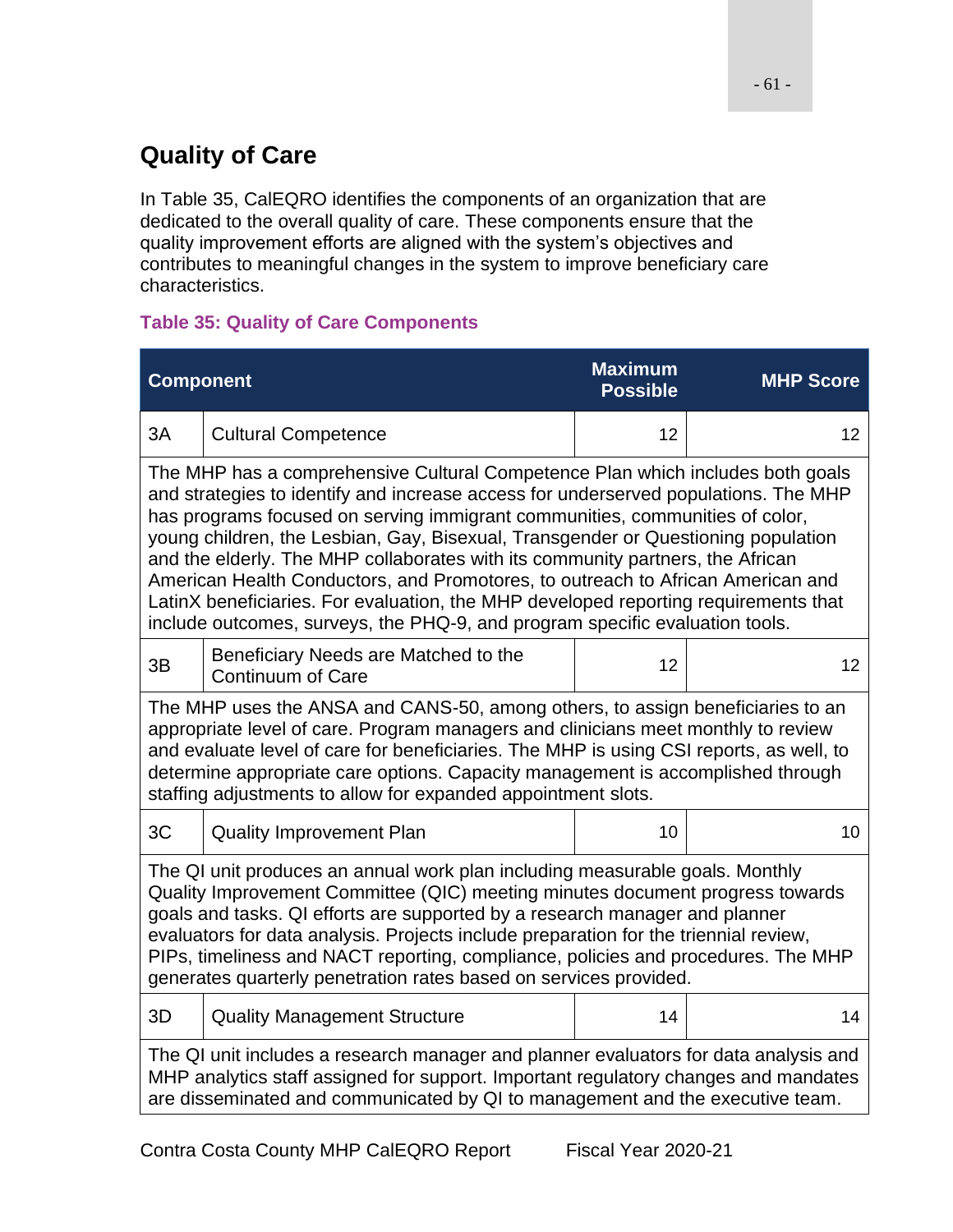| <b>Component</b>                                                                                                                                                                                                                                                                                                                                                                                                                                                                                                                                                                                                                                                                                                                             |                                                                   | <b>Maximum</b><br><b>Possible</b> | <b>MHP Score</b> |
|----------------------------------------------------------------------------------------------------------------------------------------------------------------------------------------------------------------------------------------------------------------------------------------------------------------------------------------------------------------------------------------------------------------------------------------------------------------------------------------------------------------------------------------------------------------------------------------------------------------------------------------------------------------------------------------------------------------------------------------------|-------------------------------------------------------------------|-----------------------------------|------------------|
| 3E                                                                                                                                                                                                                                                                                                                                                                                                                                                                                                                                                                                                                                                                                                                                           | Quality Management Reports Act as a<br>Change Agent in the System | 10                                | 10               |
| Claims data, timeliness data, outcome data, productivity data, fiscal data, and clinical<br>data are used by the leadership, management, IS, and QIC to evaluate systems'<br>operations. Additionally, the MHP utilizes both the Plan Do Study Act and Lean Six<br>change management approaches.                                                                                                                                                                                                                                                                                                                                                                                                                                             |                                                                   |                                   |                  |
| 3F                                                                                                                                                                                                                                                                                                                                                                                                                                                                                                                                                                                                                                                                                                                                           | <b>Medication Management</b>                                      | 12                                | 12               |
| The pharmacist conducts weekly chart reviews for each medical caseload in a<br>random sample using the Medication Monitoring Tool. The pharmacist then presents<br>the results to the medical director for evaluation; furthermore, once a month the<br>pharmacist, the medical director, the lead psychiatrist, and selected line staff review<br>charts together to conduct peer reviews. The MHP also monitors beneficiaries who<br>have been on an antipsychotic medication for one year, the physician who prescribed<br>the medication, and whether the beneficiary has had the recommended cholesterol<br>and glucose screenings. If the patient has not had the recommended labs, the<br>psychiatrist ensures that labs are ordered. |                                                                   |                                   |                  |

## **Beneficiary Progress/Outcomes**

In Table 36, CalEQRO identifies the components of an organization that are dedicated to beneficiary progress and outcomes as a result of the treatment. These components also include beneficiary perception or satisfaction with treatment and any resulting improvement in beneficiary conditions, as well as capture the MHP's efforts in supporting its beneficiaries through wellness and recovery.

| <b>Component</b> |                                                                                                                                                                                                                                                                                                                                                                                                                                                                                                      | <b>Maximum</b><br><b>Possible</b> | <b>MHP Score</b> |
|------------------|------------------------------------------------------------------------------------------------------------------------------------------------------------------------------------------------------------------------------------------------------------------------------------------------------------------------------------------------------------------------------------------------------------------------------------------------------------------------------------------------------|-----------------------------------|------------------|
| 4A               | <b>Beneficiary Progress</b>                                                                                                                                                                                                                                                                                                                                                                                                                                                                          | 16                                |                  |
|                  | The MHP chose the ANSA to measure beneficiary functioning and outcomes. Weekly<br>training was slated to begin February 2020. The implementation deadline for the<br>ANSA in the Adult System of Care was extended to December 2020 due to<br>COVID-19. County providers will complete the ANSA in ccLink while contract<br>providers will use Objective Arts. The MHP has already drafted an aggregated ANSA<br>report that will merge data from both systems and be deployed after providers begin |                                   |                  |

### **Table 36: Beneficiary Progress/Outcomes Components**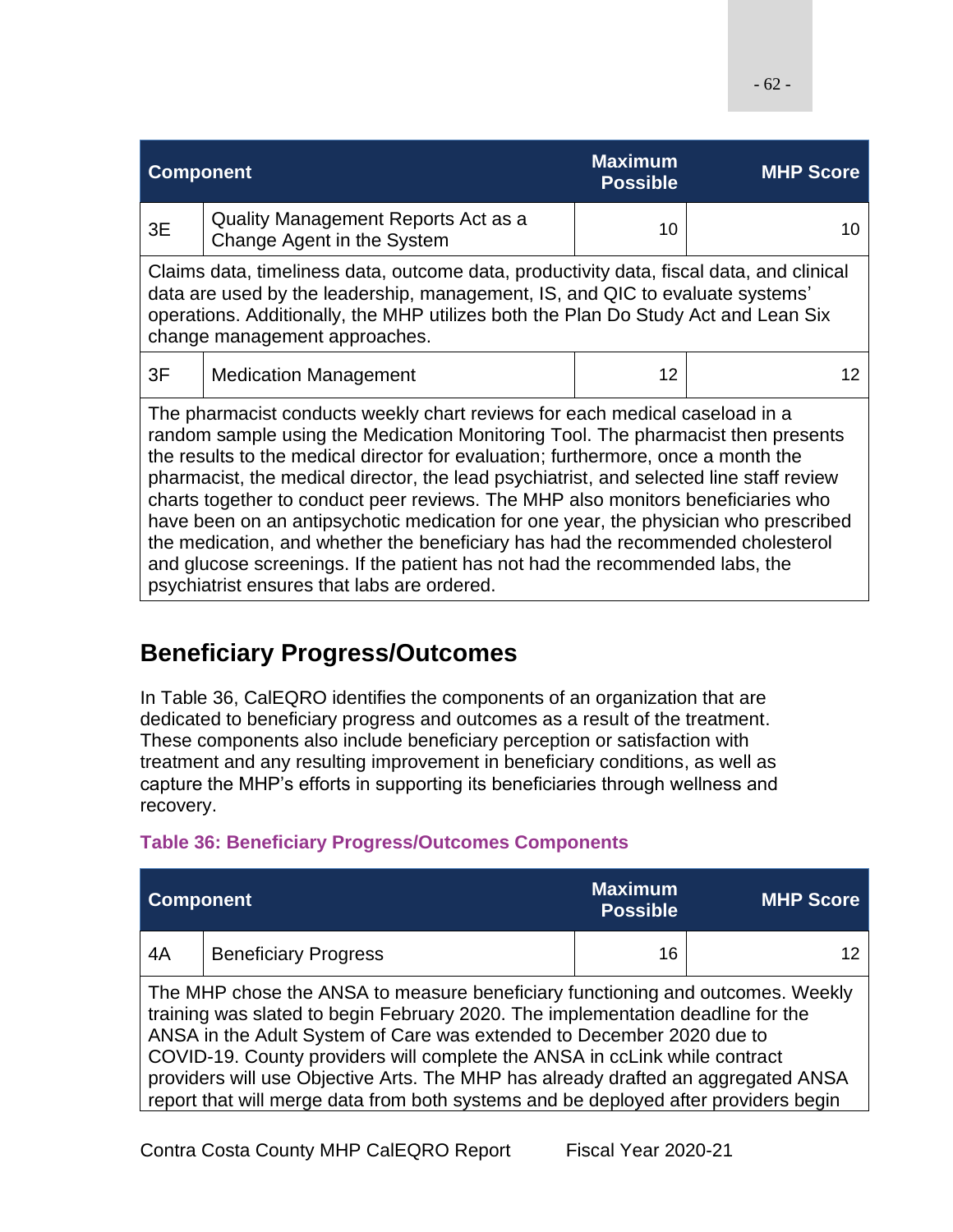| <b>Component</b>                                                                                                                                                                                                                                                                                                                                                                                                        |                                                                                                                                                                                                                                                                                                                                                                                                                               | <b>Maximum</b><br><b>Possible</b> | <b>MHP Score</b> |
|-------------------------------------------------------------------------------------------------------------------------------------------------------------------------------------------------------------------------------------------------------------------------------------------------------------------------------------------------------------------------------------------------------------------------|-------------------------------------------------------------------------------------------------------------------------------------------------------------------------------------------------------------------------------------------------------------------------------------------------------------------------------------------------------------------------------------------------------------------------------|-----------------------------------|------------------|
| submitting data in December 2020. For children's services, the MHP rolled out a new<br>electronic data management system called Objective Arts to all contract providers<br>completing the CANS-50 and PSC-35 in May 2020. Through Objective Arts, providers<br>now have immediate access to CANS-50 and PSC-35 reports for their programs, as<br>well as the ability to export raw data for their own reporting needs. |                                                                                                                                                                                                                                                                                                                                                                                                                               |                                   |                  |
| 4B                                                                                                                                                                                                                                                                                                                                                                                                                      | <b>Beneficiary Perceptions</b>                                                                                                                                                                                                                                                                                                                                                                                                | 10                                | 10               |
| The MHP administers the Client Perception Survey biannually. The MHP regularly<br>reviews and compares data to prior surveys. The MHP is addressing an identified<br>transportation problem through its non-clinical PIP. Progress and results are shared<br>with staff at various meetings.                                                                                                                            |                                                                                                                                                                                                                                                                                                                                                                                                                               |                                   |                  |
| 4C                                                                                                                                                                                                                                                                                                                                                                                                                      | <b>Supporting Beneficiaries through Wellness</b><br>and Recovery                                                                                                                                                                                                                                                                                                                                                              | 12                                | 10               |
|                                                                                                                                                                                                                                                                                                                                                                                                                         | The MHP's wellness centers are run by its contractor RI International and are in each<br>of the three county regions. Wellness centers are staffed by beneficiary employees.<br>Beneficiaries are informed about the wellness centers via the website and directory of<br>services for each of the three regions. In 2020, wellness centers saw a 12 percent<br>decrease from 2019 in numbers of unduplicated clients served. |                                   |                  |

# **Structure and Operations**

In Table 37, CalEQRO identifies the structural and operational components of an organization that facilitate access, timeliness, quality, and beneficiary outcomes.

### **Table 37: Structure and Operations Components**

| <b>Component</b>                                                                                                                                                                                                                                        |                                                                                                                                                                       | <b>Maximum</b><br><b>Possible</b> | <b>MHP Score</b> |  |
|---------------------------------------------------------------------------------------------------------------------------------------------------------------------------------------------------------------------------------------------------------|-----------------------------------------------------------------------------------------------------------------------------------------------------------------------|-----------------------------------|------------------|--|
| 5A                                                                                                                                                                                                                                                      | Capability and Capacity of the MHP                                                                                                                                    | 30                                | 26               |  |
| The MHP offers the standard array of mental health services, medication support,<br>case management, and crisis intervention. The MHP also pair clinicians with law<br>enforcement for mobile crisis response. Day treatment and rehab are not present. |                                                                                                                                                                       |                                   |                  |  |
| 5B                                                                                                                                                                                                                                                      | <b>Network Enhancements</b>                                                                                                                                           | 18                                | 18               |  |
|                                                                                                                                                                                                                                                         | The MHP has several psychiatrists. In response to COVID-19, telehealth was expanded<br>to include clinical therapy, case management, and medication support services. |                                   |                  |  |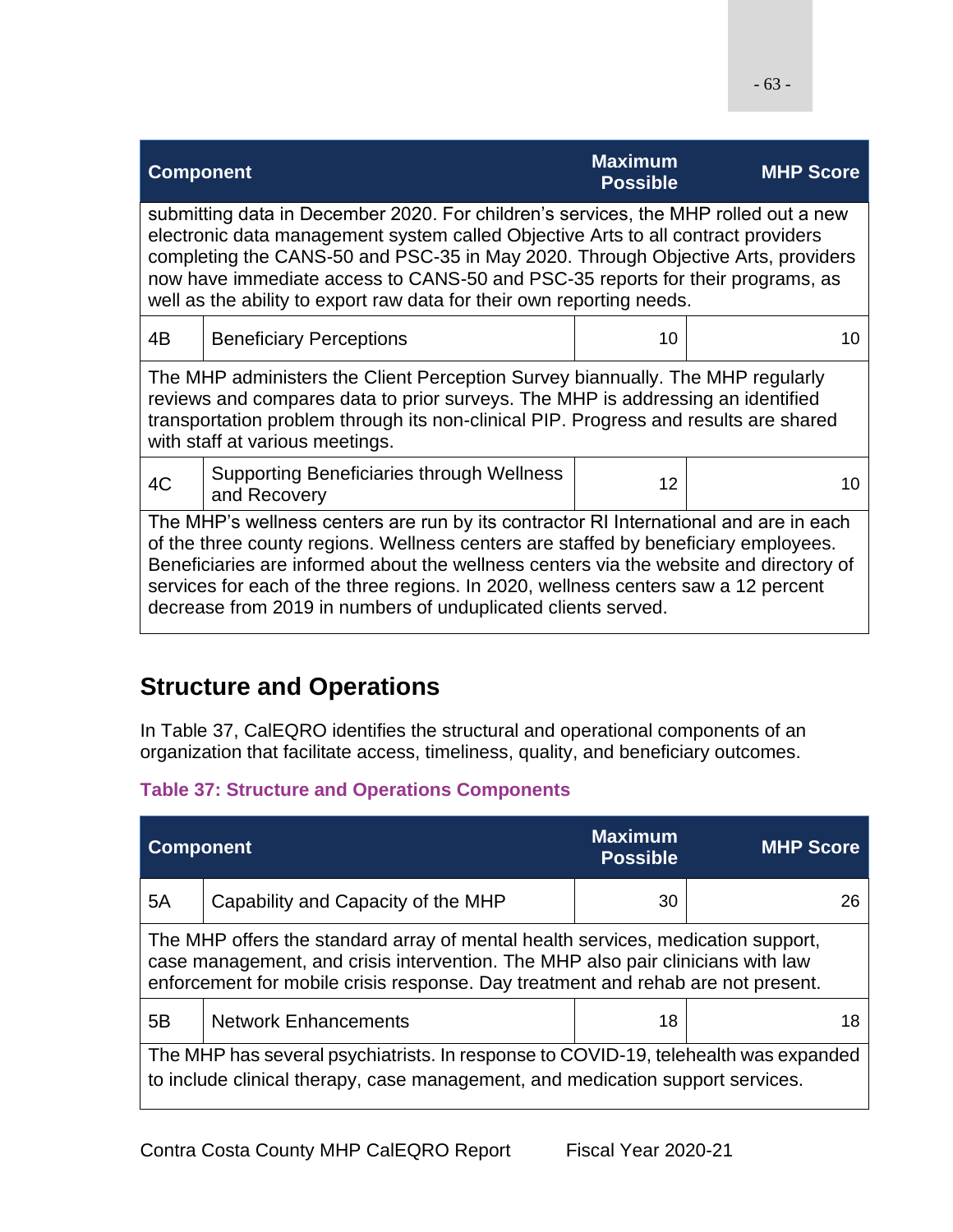| <b>Component</b>                                                                                                                                                                                                                                                                                                                                                                                                                                                                                                                                                                                                                                                                                                                                                      |                                                                                                                                                                                                                                                                                                                                                                                                                                                                                                                                                                                                                                                                                                           | <b>Maximum</b><br><b>Possible</b> | <b>MHP Score</b> |  |
|-----------------------------------------------------------------------------------------------------------------------------------------------------------------------------------------------------------------------------------------------------------------------------------------------------------------------------------------------------------------------------------------------------------------------------------------------------------------------------------------------------------------------------------------------------------------------------------------------------------------------------------------------------------------------------------------------------------------------------------------------------------------------|-----------------------------------------------------------------------------------------------------------------------------------------------------------------------------------------------------------------------------------------------------------------------------------------------------------------------------------------------------------------------------------------------------------------------------------------------------------------------------------------------------------------------------------------------------------------------------------------------------------------------------------------------------------------------------------------------------------|-----------------------------------|------------------|--|
| 5C                                                                                                                                                                                                                                                                                                                                                                                                                                                                                                                                                                                                                                                                                                                                                                    | <b>Subcontracts/Contract Providers</b>                                                                                                                                                                                                                                                                                                                                                                                                                                                                                                                                                                                                                                                                    | 16                                | 12               |  |
| The MHP implemented weekly virtual meetings with contract providers to support<br>ongoing collaboration and address challenges related to COVID-19 and service<br>delivery. The weekly meetings have been attended by representatives from CBOs<br>and MHP administration. Attendance fluctuates between 40 and 50 participants. The<br>MHP provides updates regarding a variety of topics including administrative updates,<br>Utilization Review Unit updates, Provider Services Unit Updates, CBO portal,<br>ShareCare/IT, and Quality Improvement/Quality Assurance Unit updates such as<br>CANS-50, ANSA, beneficiary feedback, and HIPAA regulatory procedures pertaining<br>to breaches, and providing time for contract agency staff to raise their concerns. |                                                                                                                                                                                                                                                                                                                                                                                                                                                                                                                                                                                                                                                                                                           |                                   |                  |  |
| 5D                                                                                                                                                                                                                                                                                                                                                                                                                                                                                                                                                                                                                                                                                                                                                                    | Stakeholder Engagement                                                                                                                                                                                                                                                                                                                                                                                                                                                                                                                                                                                                                                                                                    | 12                                | 12               |  |
| While beneficiaries and family members are mentioned in planning activities (MHSA,<br>Cultural Competency Plan, Strategic Plan), CalEQRO was unable to validate actual<br>involvement; however, the MHP's Office of Consumer Empowerment Manager is part<br>of the Executive leadership and is charged with providing lead support to staff on a<br>variety of different initiatives. All its staff are beneficiaries. Under the restrictions and<br>challenges of the pandemic, Zoom meetings have taken the place of those meetings<br>formerly held on-site. As a desk review, CalEQRO was unable to validate the quality<br>of communication with stakeholders.                                                                                                   |                                                                                                                                                                                                                                                                                                                                                                                                                                                                                                                                                                                                                                                                                                           |                                   |                  |  |
| 5E                                                                                                                                                                                                                                                                                                                                                                                                                                                                                                                                                                                                                                                                                                                                                                    | Peer Employment                                                                                                                                                                                                                                                                                                                                                                                                                                                                                                                                                                                                                                                                                           | 8                                 | 8                |  |
| assistance.                                                                                                                                                                                                                                                                                                                                                                                                                                                                                                                                                                                                                                                                                                                                                           | For FY 2020-21, the current organizational chart serves as validation that county<br>positions are peer-designated with some being imbedded in programs, clinics, and at<br>contract agencies. There are roughly 60 peer positions within the County including at<br>contractor agencies. There are only two levels of Community Support Workers, I and<br>II. There is a 9-unit vocational program at Contra Costa College, Service Provider<br>Individualized Recovery Intensive Training (SPIRIT), that prepares people with lived<br>experience for careers as service providers. The SPIRIT Vocational Program also<br>assists SPIRIT graduates with job retention activities and career development |                                   |                  |  |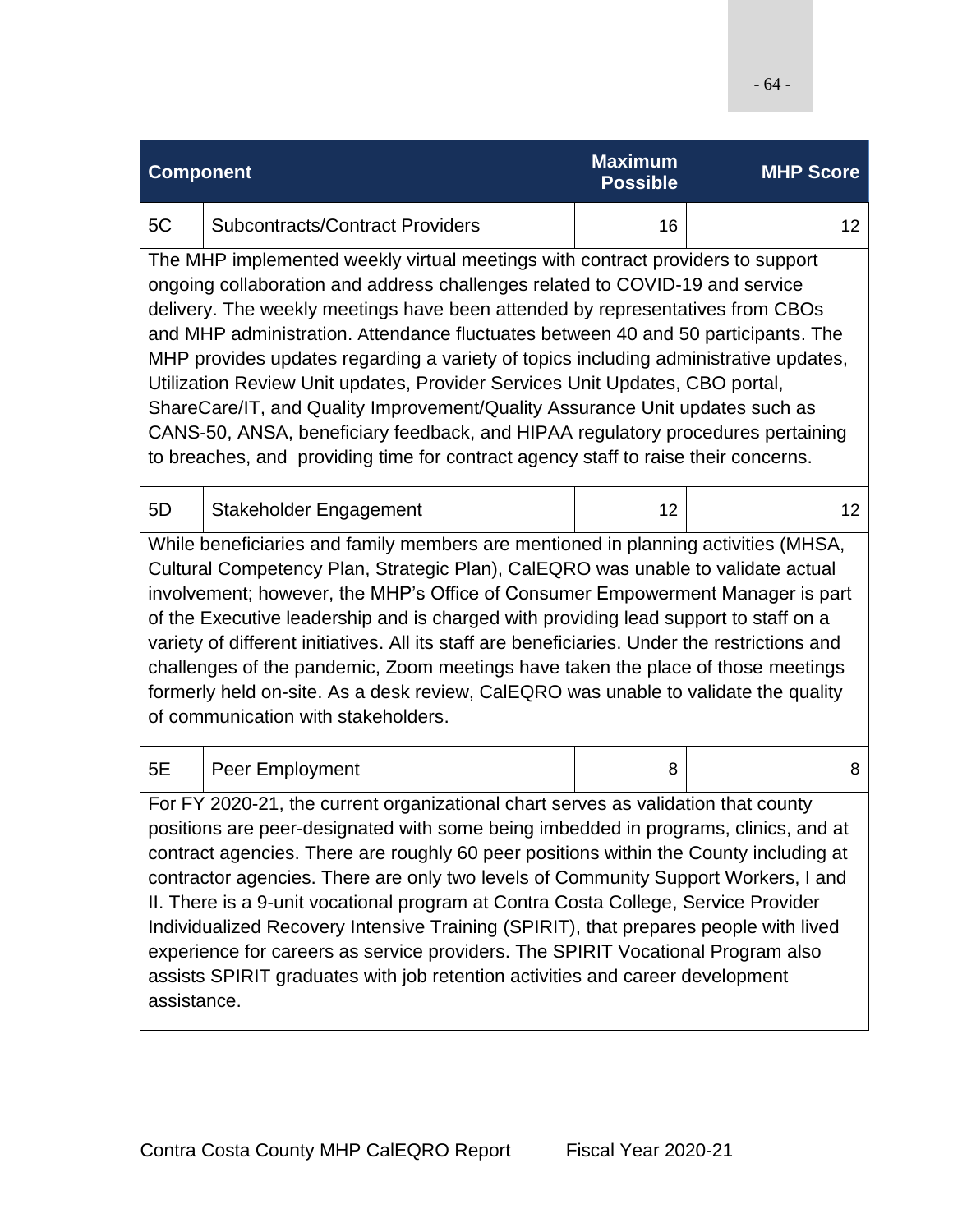This section summarizes the CalEQRO findings from the FY 2020-21 review of Contra Costa MHP related to access, timeliness, and quality of care.

# **MHP Environment – Changes, Strengths and Opportunities**

## **PIP Status**

**Clinical PIP Status:** Active and ongoing

### **Non-clinical PIP Status:** Active and ongoing

• While both PIPs are active, the quality of the PIPs could be improved with TA and collaboration with CalEQRO.

## **Access to Care**

### **Changes within the Past Year:**

• During outbreak of the pandemic, the MHP expanded their service model to include increased telehealth and phone appointments, in addition to in-person field visits. The MHP provided 33 percent more services overall during March to September 2020 as compared to the six months prior. Similarly, the Mobile Crisis Response Team also experienced a 24 percent increase in calls.

### **Strengths:**

• The MHP was able through its contract with a local pharmacy to provide prescription delivery services to beneficiaries at their residences. Additionally, as part of this contract, medication delivery was also secured for those beneficiaries who were being housed at hotels/motels throughout the county.

### **Opportunities for Improvement:**

• The MHP's website does not include Spanish language translation to the mental health pages which could be remedied through an embedded browser feature or by providing Spanish language links to services with descriptions and contact information. This was a recommendation from FY 2019-20.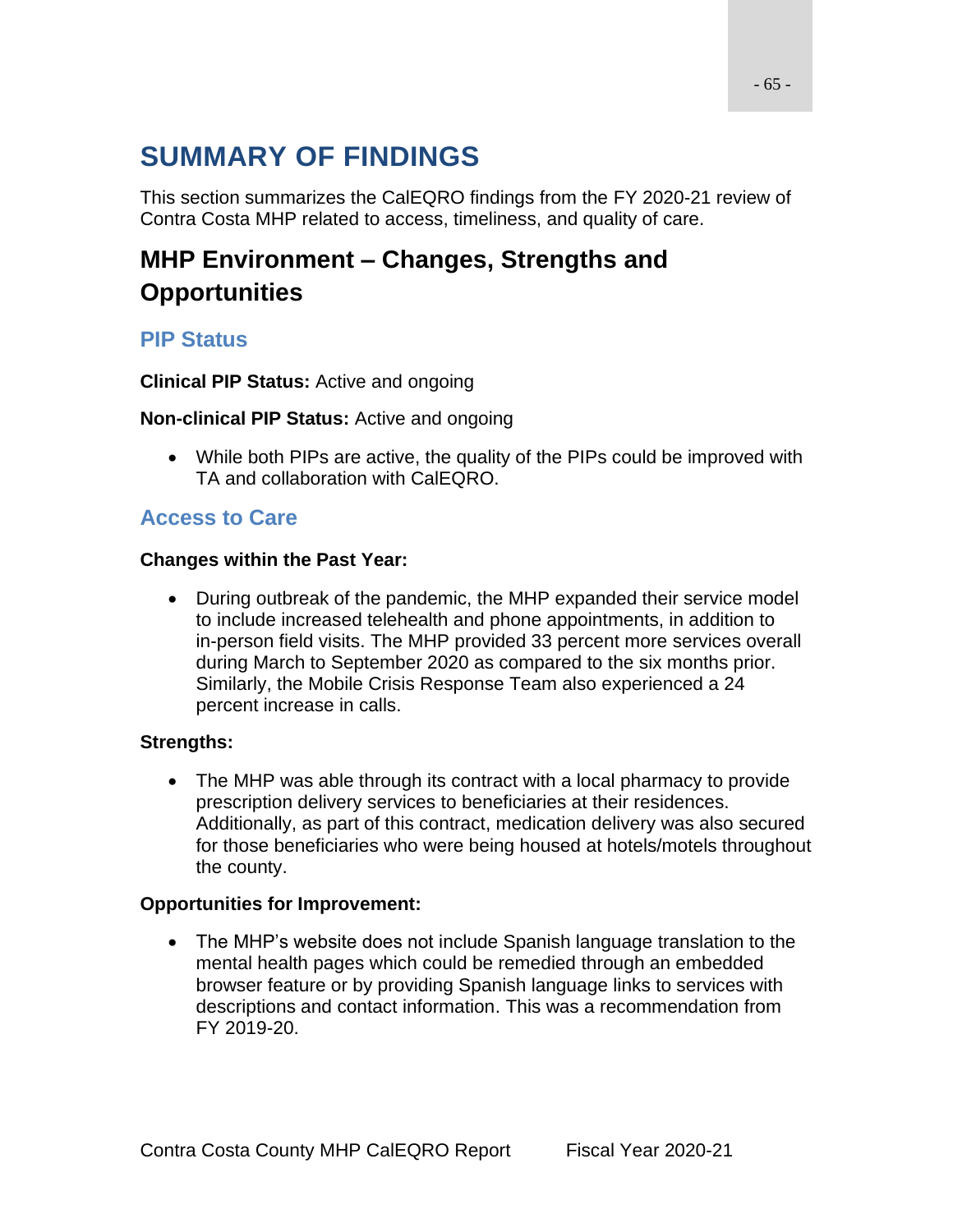### **Timeliness of Services**

#### **Changes within the Past Year:**

• The MHP implemented same-day assessment tools for staff providing services to beneficiaries at alternative care sites. The new tools allow staff to document services regardless of whether the beneficiary is open to specialty MH, receiving a wellness check, or being screened for opening to specialty MH.

#### **Strengths:**

• The MHP improved its timeliness of both offered and kept first assessment appointments, and adult offered psychiatry appointments.

#### **Opportunities for Improvement:**

- The MHP's timeliness data on hospital discharge follow-up appointments appears inconsistent, as the MHP reports that 38.8 percent of appointments meet the 7-day standard while the reported wait times average eight and ten days for adults and children, respectively. This relates to a FY 2019-20 recommendation to improve the then-current rate of 41.8 percent.
- With an overall no-show rate of nearly 20 percent, the MHP's no-show rates fail to meet its 10 percent standard by a large margin.

### **Quality of Care**

#### **Changes within the Past Year:**

- To decrease overcrowding and wait times for hospital admissions for adults, a new acute in-patient ward (4D) was opened to increase access to acute services while improving infection prevention practices.
- The MHP participated in a quality improvement event to assess Behavioral Health and Public Health's response to community crisis events. The project aims to identify metrics for improvement, proposed actions, and a timeline of subsequent rapid improvement events addressing response to crises.
- In December 2020, the MHP adjusted the productivity standards for staff from 55 to 60 percent to improve timely access to care and align with NA standards. A productivity dashboard was developed for program managers, supervisors and clinicians to monitor real-time productivity and review needed administrative paperwork like CANS-50 and utilization review forms.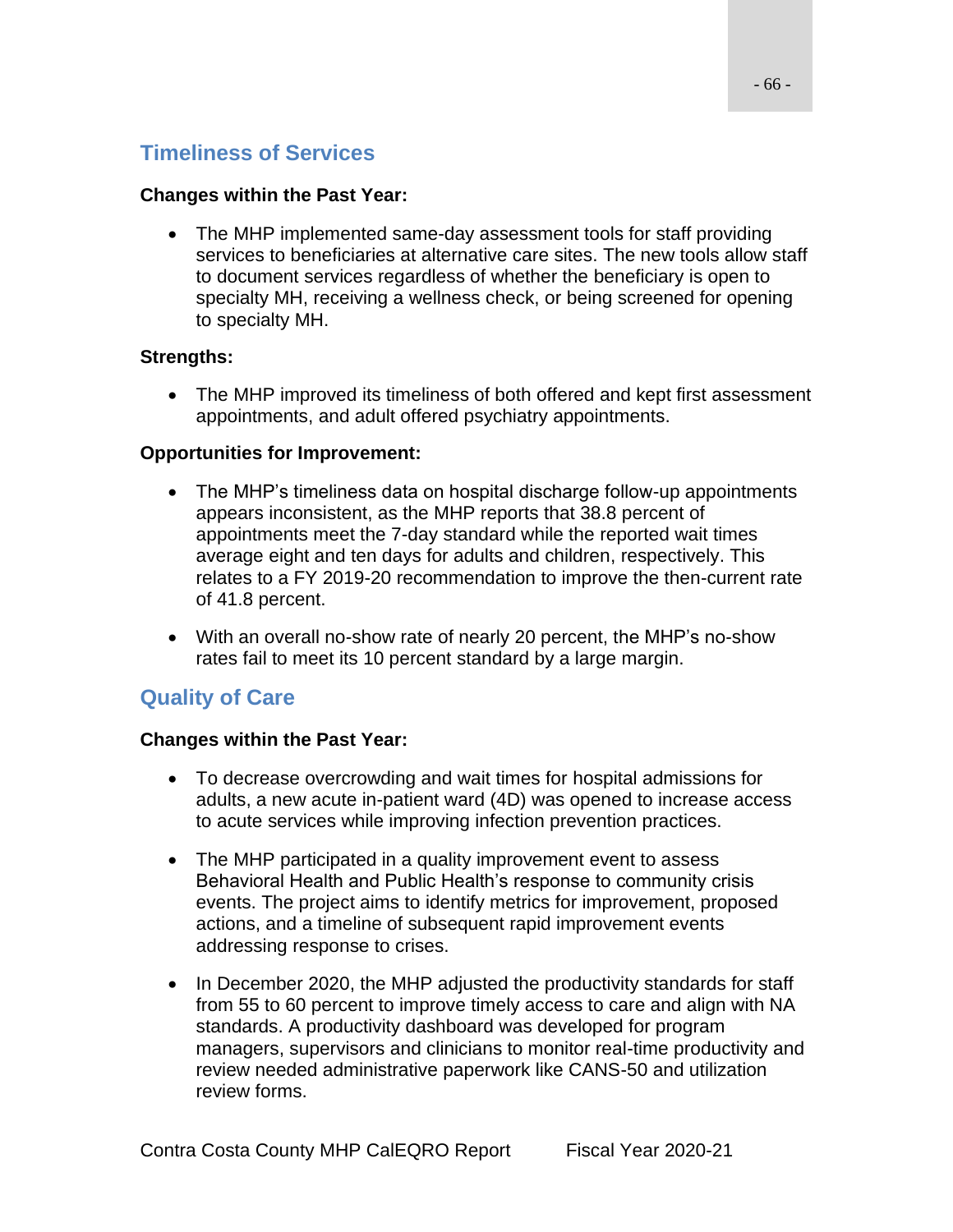• The MHP utilizes an evidence-based practice (EBP) enrollment tracking and monitoring report for both the children's and adult system of care. This report captures beneficiaries enrolled in various EBPs and provides alerts when beneficiaries are missing data.

### **Opportunities for Improvement:**

• None noted.

## **Beneficiary Outcomes**

#### **Changes within the Past Year:**

• ANSA 101 trainings started in July 2020 via Zoom; currently 92 staff are certified in the tool. In October 2020, the MHP implemented its first monthly joint CANS-50 and ANSA 101 training for staff.

### **Strengths:**

- The MHP is now in its third year of CANS-50 and PSC-35 implementation. As of November 2020, 8,740 CANS-50 and 7,870 PSC-35 forms have been submitted to DHCS.
- The MHP is using aggregate data from the CANS-50 to assess key areas of needs and strengths among children as well as treatment outcomes by looking at differences in CANS-50 scores between intake and discharge.

#### **Opportunities for Improvement:**

• None noted.

### **Foster Care**

#### **Changes within the Past Year:**

- The MHP updated the Katie A./Pathways to Well Being policy and the ICC eligibility screening tool, and provided refresher trainings to all CBOs, partnering school districts and clinic staff members.
- The MHP reports a 40-50 percent decrease in FC MH referrals since COVID-19 (March 2020-current). The MHP is working with Children and Family Services to identify causes.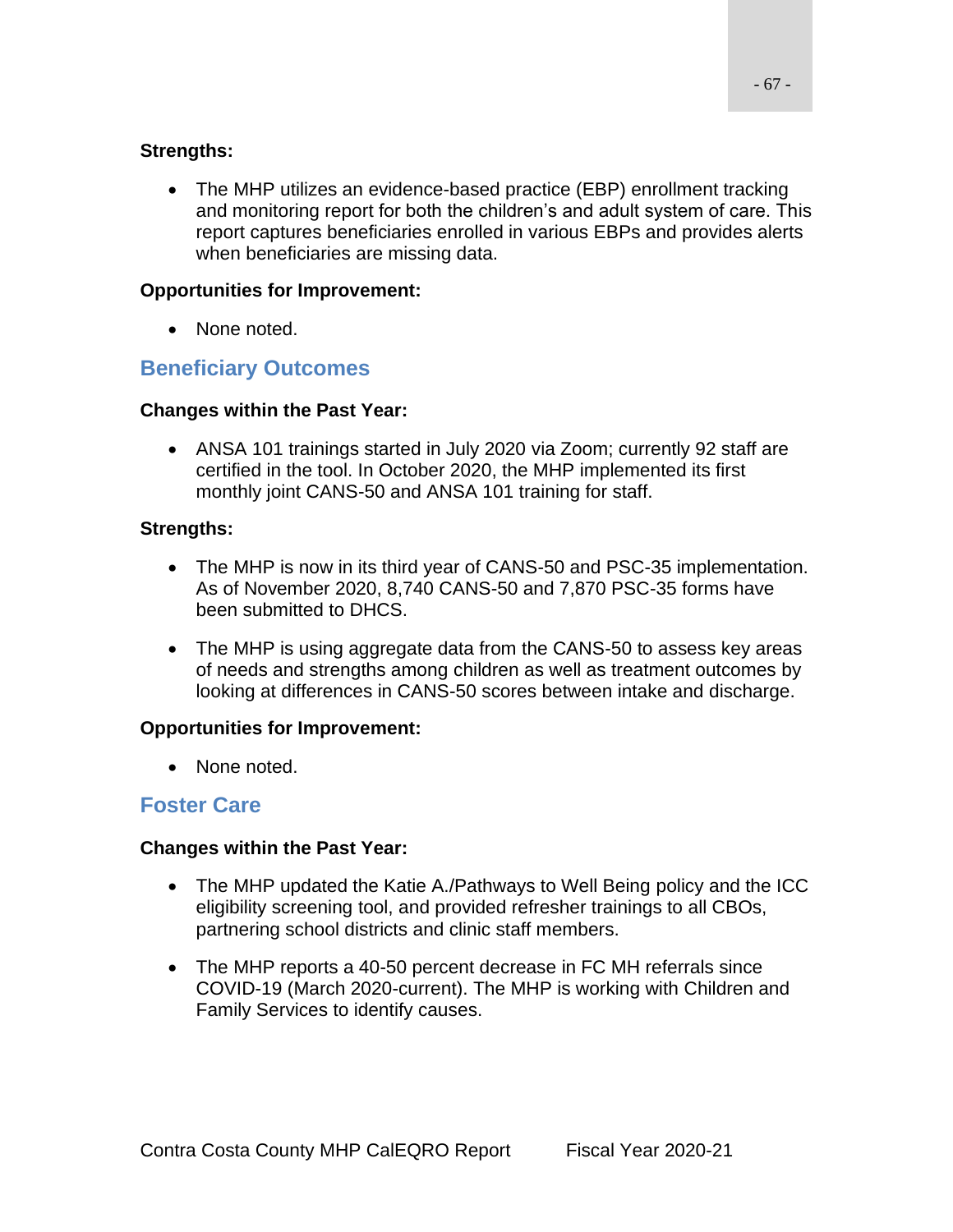#### **Strengths:**

• The MHP tracks and trends data on use of singular and multiple concurrent psychotropic medications for children and adolescents as well as prescribed Attention Deficit Hyperactivity Disorder medications.

#### **Opportunities for Improvement:**

• None noted.

### **Information Systems**

#### **Changes within the Past Year:**

- The MHP implemented a Provider Portal for all MH and AODS CBOs.
- The MHP began sharing medical information and MH Partnership Plans with beneficiaries through MyChart in support of ONC 21st Century Cures Act.
- Zoom telehealth video conferencing was implemented along with same-day assessment documentation tools and screening in response to COVID-19.
- Physician navigation, assessment documentation and utilization review checklist improvements were made.
- The MHP implemented clinician-facing productivity dashboards.

### **Strengths:**

• The MHP's EHR, Epic/ccLink, is a web-based application that integrates both physical health and MH records in one system allowing beneficiaries to access both via smart phone, tablet, or computer.

#### **Opportunities for Improvement:**

- The MHP's capacity to evaluate would benefit from implementation of behavioral health dashboards and the migration of custom databases.
- The MHP's ability and efficiency to focus on service delivery would improve by completing the service interface of CBO EHRs to ShareCare.
- The MHP plans to complete the EHR's implementation of the Electronic Signature for MHP Beneficiaries and will consult with other counties for resolution of roadblocks.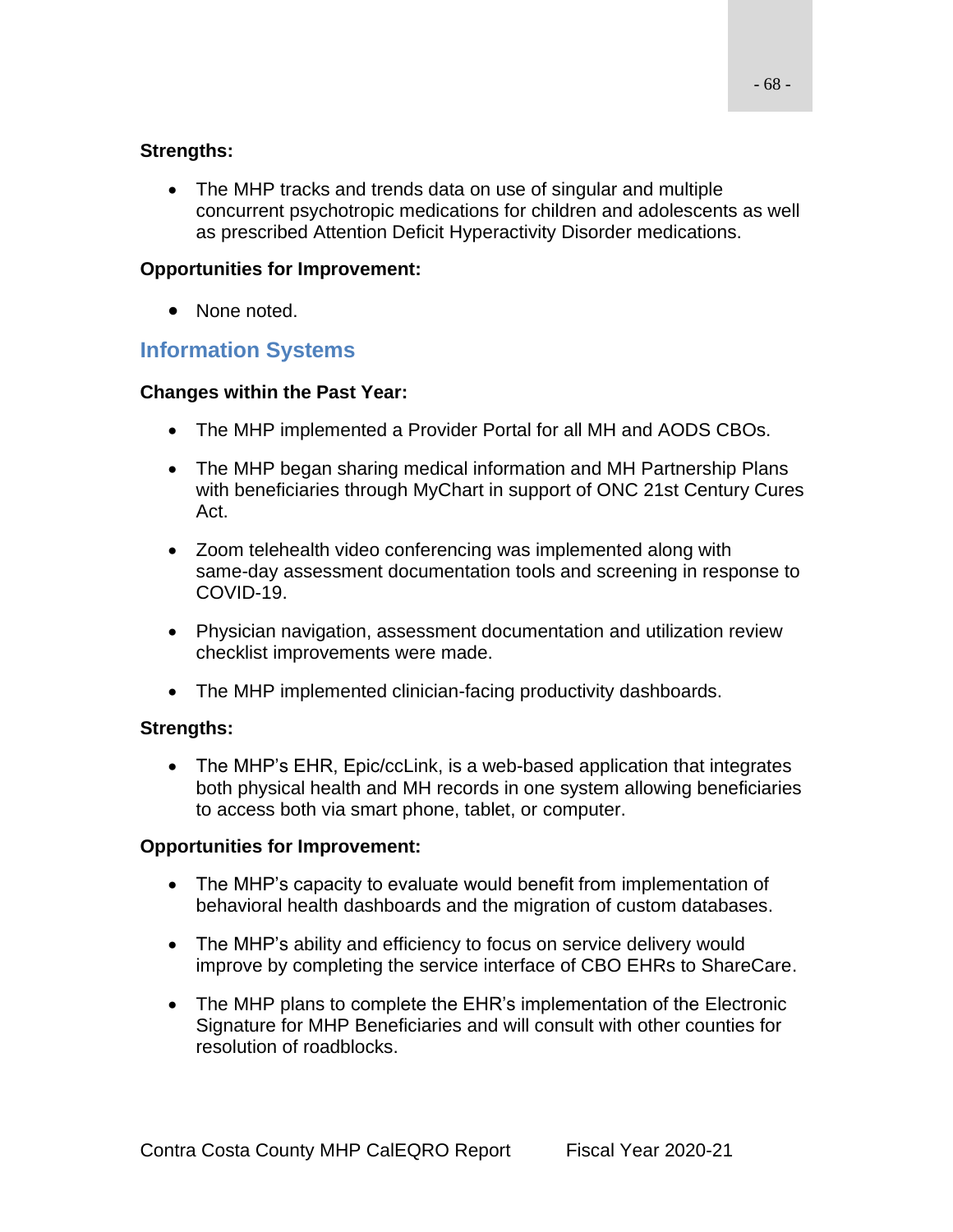### **Structure and Operations**

#### **Changes within the Past Year:**

- The MHP developed real-time dashboards to track in-person and virtual staffing and personal protective equipment supplies being provided and used at BHS sites around the county.
- The MHP began a weekly Information Blocking Committee to develop a plan and timeline for sharing electronic health information with beneficiaries per the 21<sup>st</sup> Century Cures Act Final Rule and the ONC Health IT Certification program regulations.
- There was a hiring freeze between June and September 2020. The MHP is currently interviewing for a Mental Health Program Chief. In November and December 2020, the MHP hired a Mental Health Program Supervisor for Education-Related Mental Health Services and the Mental Health Program Supervisor for Prevention and Early Intervention will be filled.

#### **Strengths:**

- The MHP provided on-site wellness support to staff by setting up a phoneline to call when/if they needed someone to talk to with availability from 8 a.m. to 6 p.m. seven days per week.
- The MHP developed a self-care team with the purpose of "healing the healers." It has a self-care webpage that consolidated a variety of resources for staff, county memos and health orders, telehealth training materials, and self-care resources such as activities, tip sheets, and apps.
- The MHP began self-care sessions available to all staff and contract providers. These 20-minute sessions occurred every Monday, Wednesday and Friday over Zoom and featured a different guided self-care activity such as mindfulness meditation, gratitude practice, or expressive arts.

#### **Opportunities for Improvement:**

- Additional resources are needed for the successful recruitment and retention of the Office of Informatics and Technology staff.
- The MHP continues to rely on a hybrid medical record chart.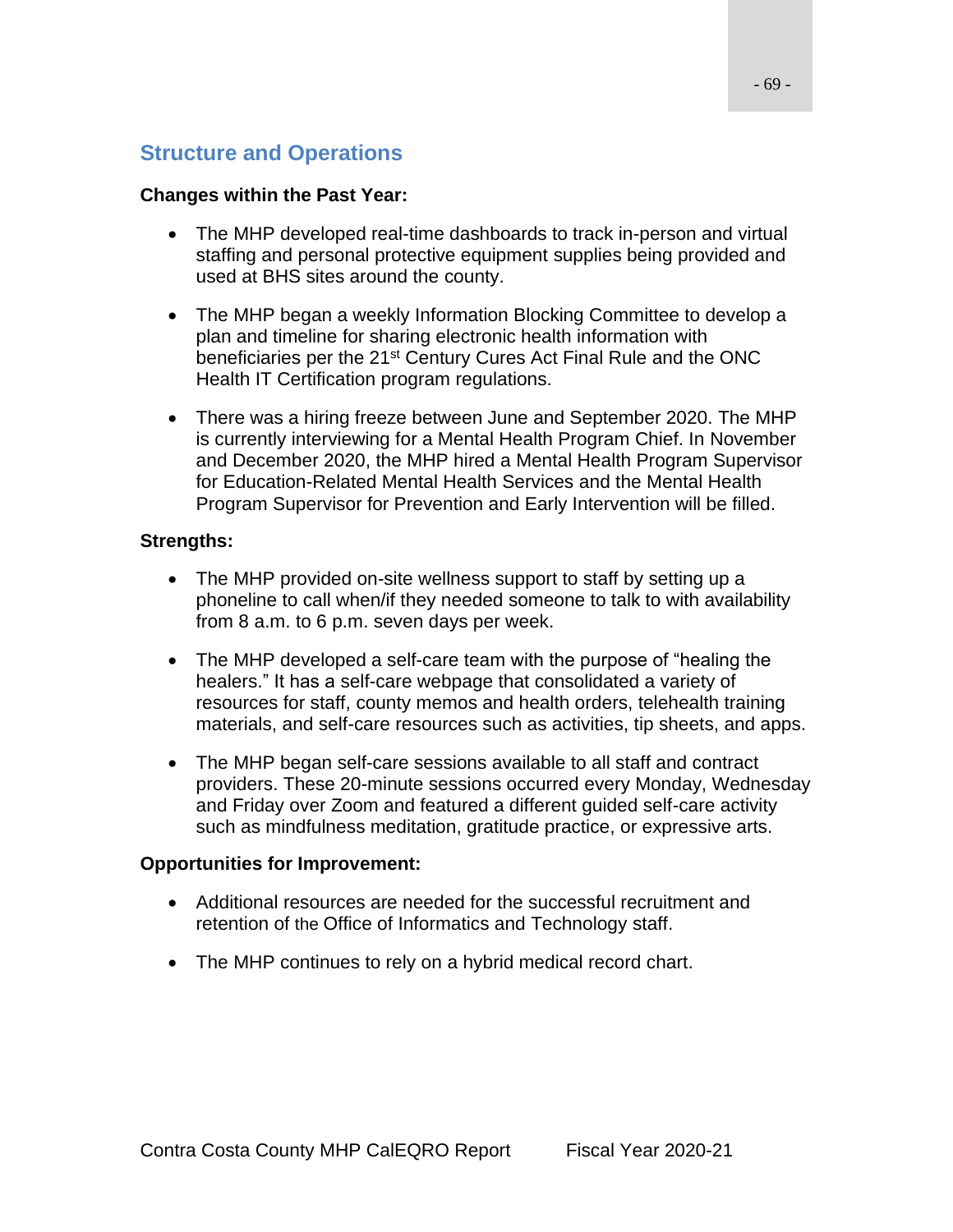# **FY 2020-21 Recommendations**

### **PIP Status**

**Recommendation 1:** Seek ongoing and regular technical assistance (TA) from CalEQRO in the continued implementation of its Performance Improvement Projects (PIPs).

### **Access to Care**

**Recommendation 2:** Include Spanish language translation on the mental health pages of the county website through an embedded browser feature or by providing Spanish language links to services with descriptions and contact information. (*This is a carry-over recommendation from FY 2019-20*.)

### **Timeliness of Services**

- **Recommendation 3:** Improve the FY 2019-20 rate (38.8 percent) of post-hospitalization follow-up appointments meeting the 7-day standard, while ensuring accuracy of the data. *(This is a carry-over recommendation from FY 2019-20.)*
- **Recommendation 4:** Investigate the reasons for high no-show rates starting with the clinician no-show rates.

### **Quality of Care**

None noted.

### **Beneficiary Outcomes**

None noted.

#### **Foster Care**

None noted.

### **Information Systems**

- **Recommendation 5:** Automate the service interface between community-based organization (CBO) EHRs to Sharecare to eliminate double data entry.
- **Recommendation 6:** Complete the EHR's implementation of the Electronic Signature for MHP beneficiaries.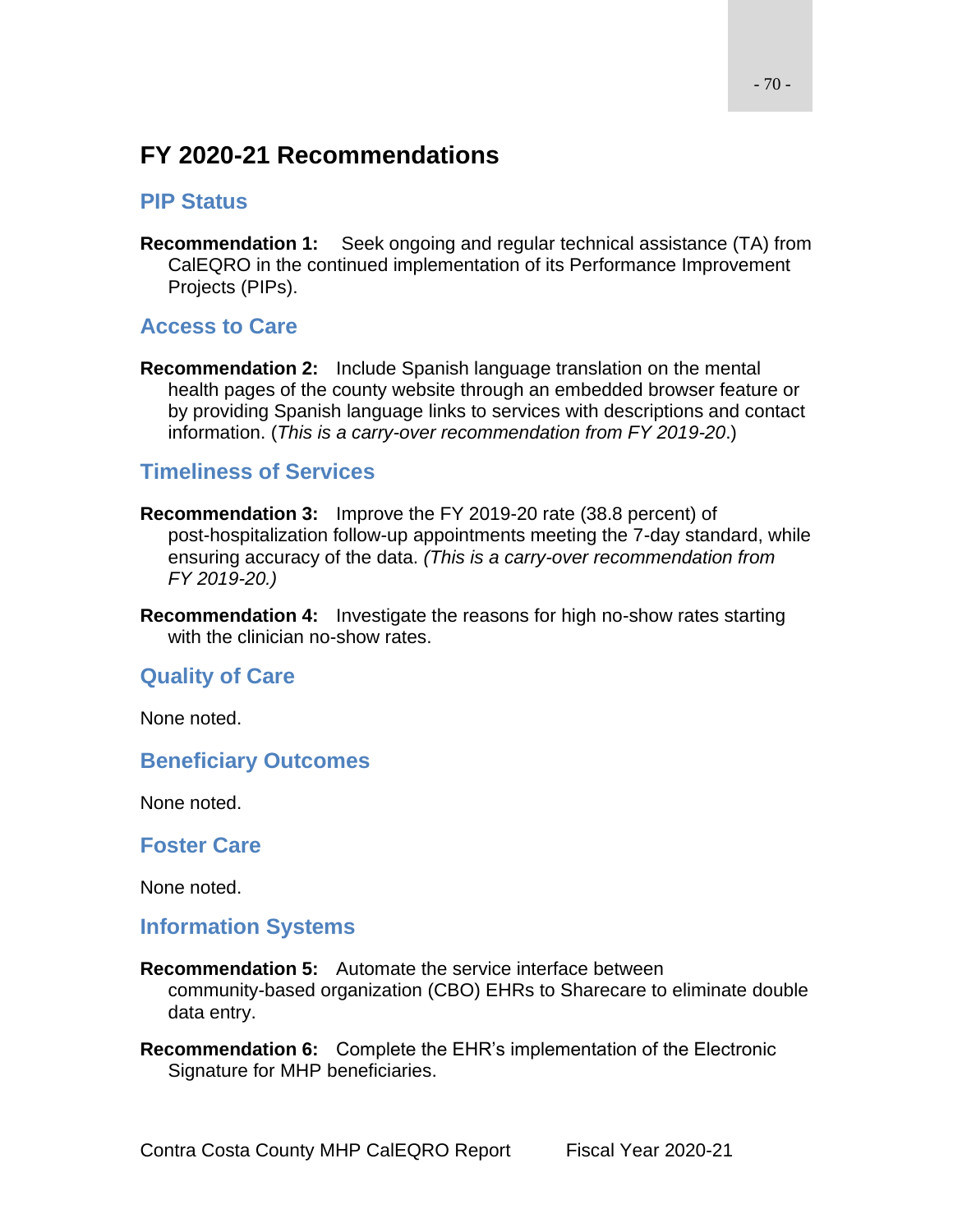## **Structure and Operations**

**Recommendation 7:** Evaluate whether resources are sufficient for the successful recruitment and retention of the Office of Informatics and Technology staff. Augment when gaps are identified.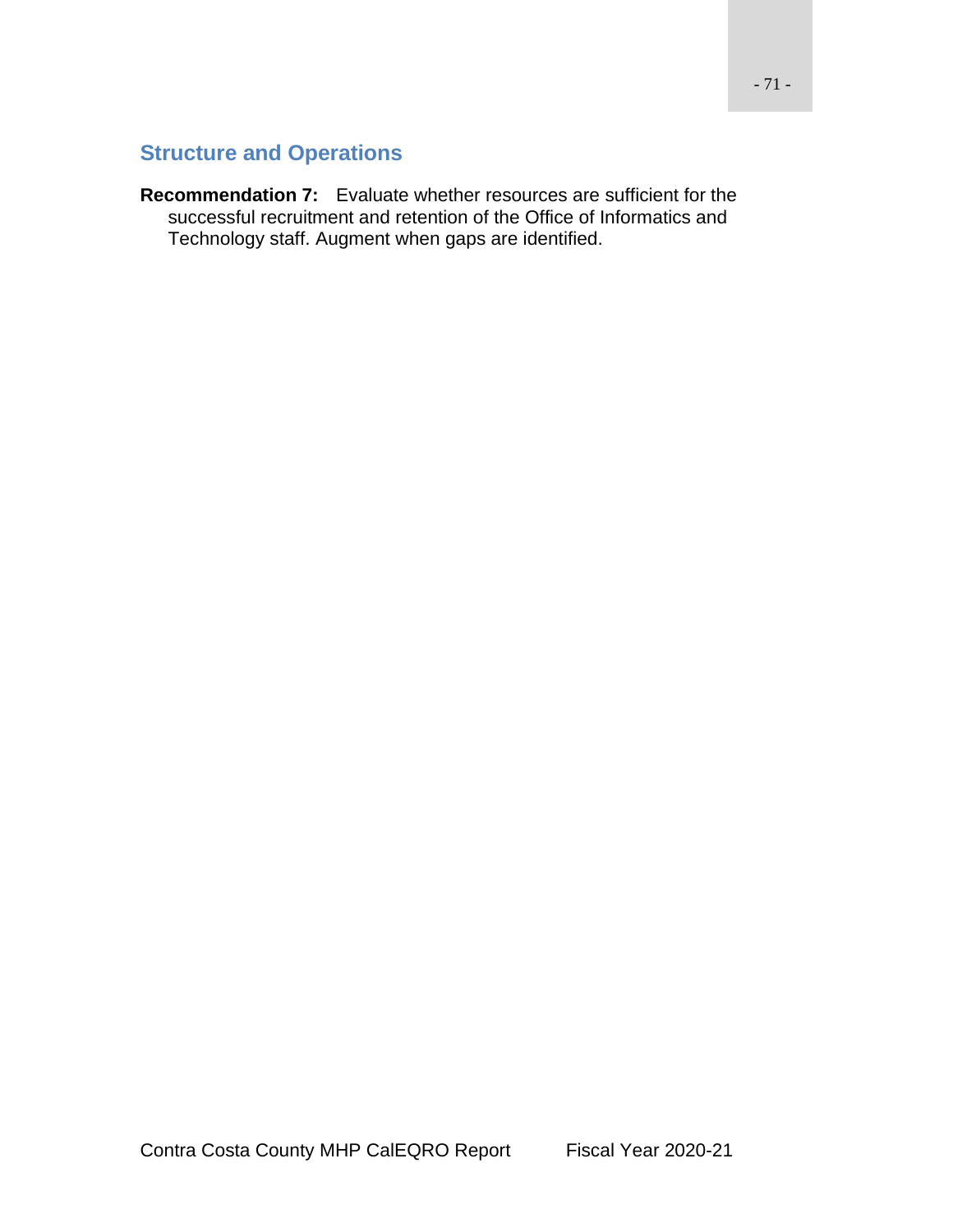# **SITE REVIEW PROCESS BARRIERS**

The following conditions significantly affected CalEQRO's ability to prepare for and/or conduct a comprehensive review:

• In accordance with the California Governor's Executive Order N-33-20 promulgating statewide Shelter-In-Place, it was not possible to conduct an on-site external quality review of the MHP. Consequently, some areas of the review were limited, and others were not possible.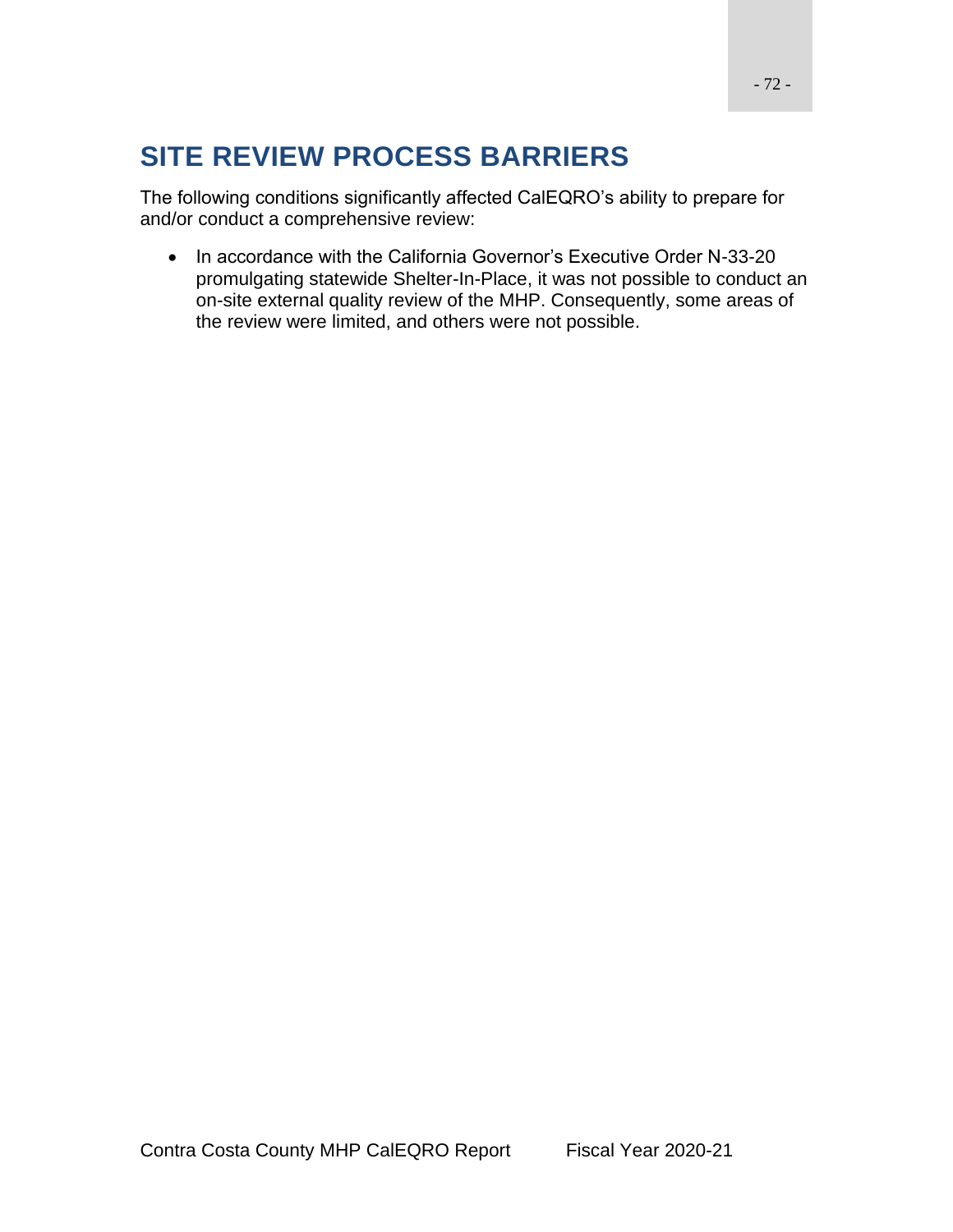# **ATTACHMENTS**

Attachment A: Review Agenda

- Attachment B: Review Participants
- Attachment C: Approved Claims Data
- Attachment D: ACA Penetration Rates and ACBs
- Attachment E: ACB Range Distributions
- Attachment F: List of Commonly Used Acronyms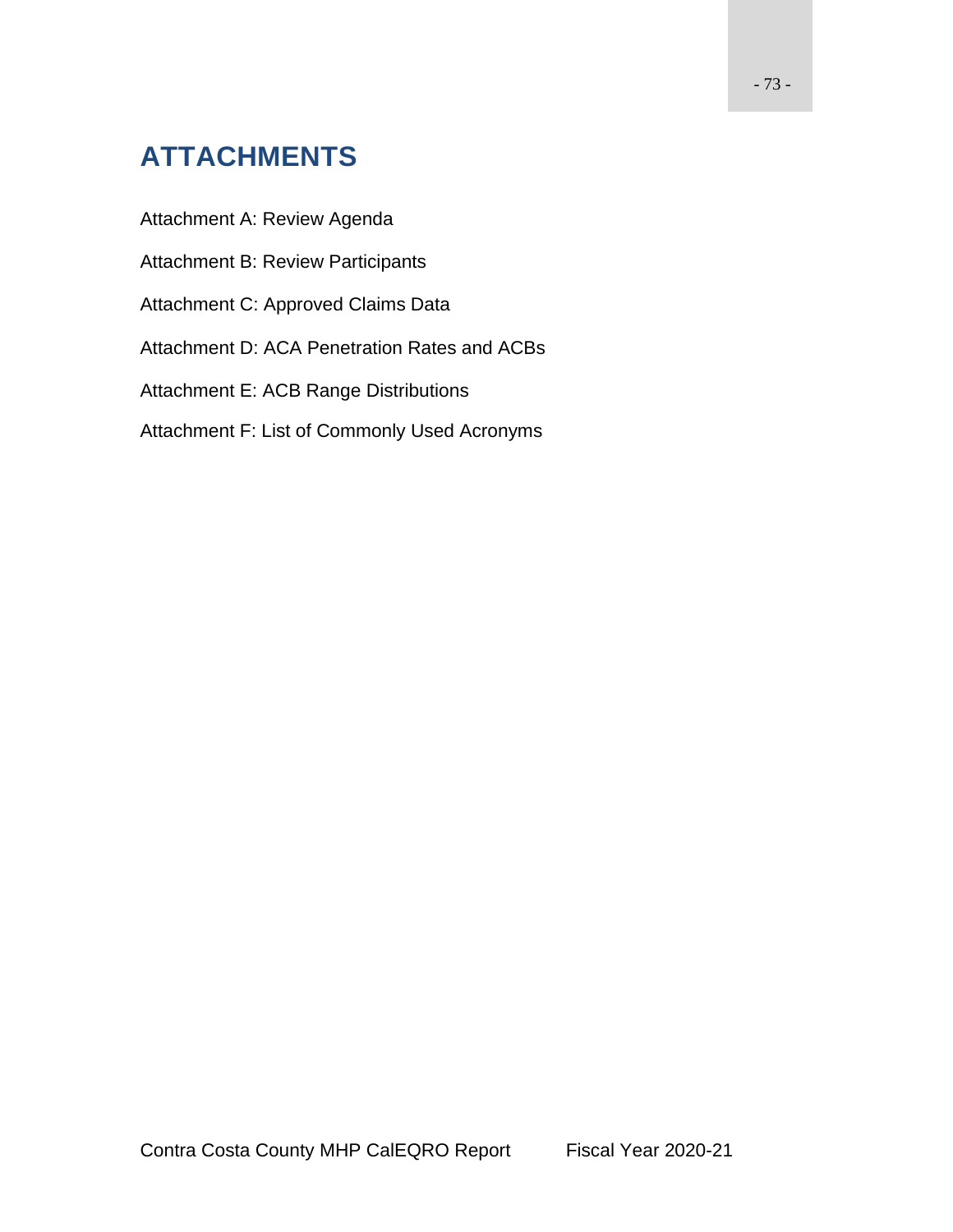## **Attachment A—Review Agenda**

The FY 2020-21 review was a desk review due to the COVID-19 pandemic. No sessions were held.

**Table A1: EQRO Review Sessions (Not Held; Desk Review)**

### **Contra Costa MHP**

Opening Session – Changes in the past year; current initiatives; and status of previous year's recommendations

Use of Data to Support Program Operations

Cultural Competence, Disparities and Performance Measures

Timeliness Performance Measures/Timeliness Self-Assessment

Quality Management, Quality Improvement and System-wide Outcomes

Beneficiary Satisfaction and Other Surveys

Performance Improvement Projects

Primary and Specialty Care Collaboration and Integration

Acute and Crisis Care Collaboration and Integration

Health Plan and Mental Health Plan Collaboration Initiatives

Clinical Line Staff Group Interview

Clinical Supervisors Group Interview

Program Managers Group Interview

Clinical Directors Group Interview

Consumer and Family Member Focus Group(s)

Peer Employees/Parent Partner Group Interview

Peer Inclusion/Peer Employees within the System of Care

Contract Provider Group Interview – Operations and Quality Management

Contract Provider Group Interview – Clinical Management and Supervision

Medical Prescribers Group Interview

Services Focused on High Acuity and Engagement-Challenged Beneficiaries

Forensics and Law Enforcement Group Interview

Community-Based Services Agencies Group Interview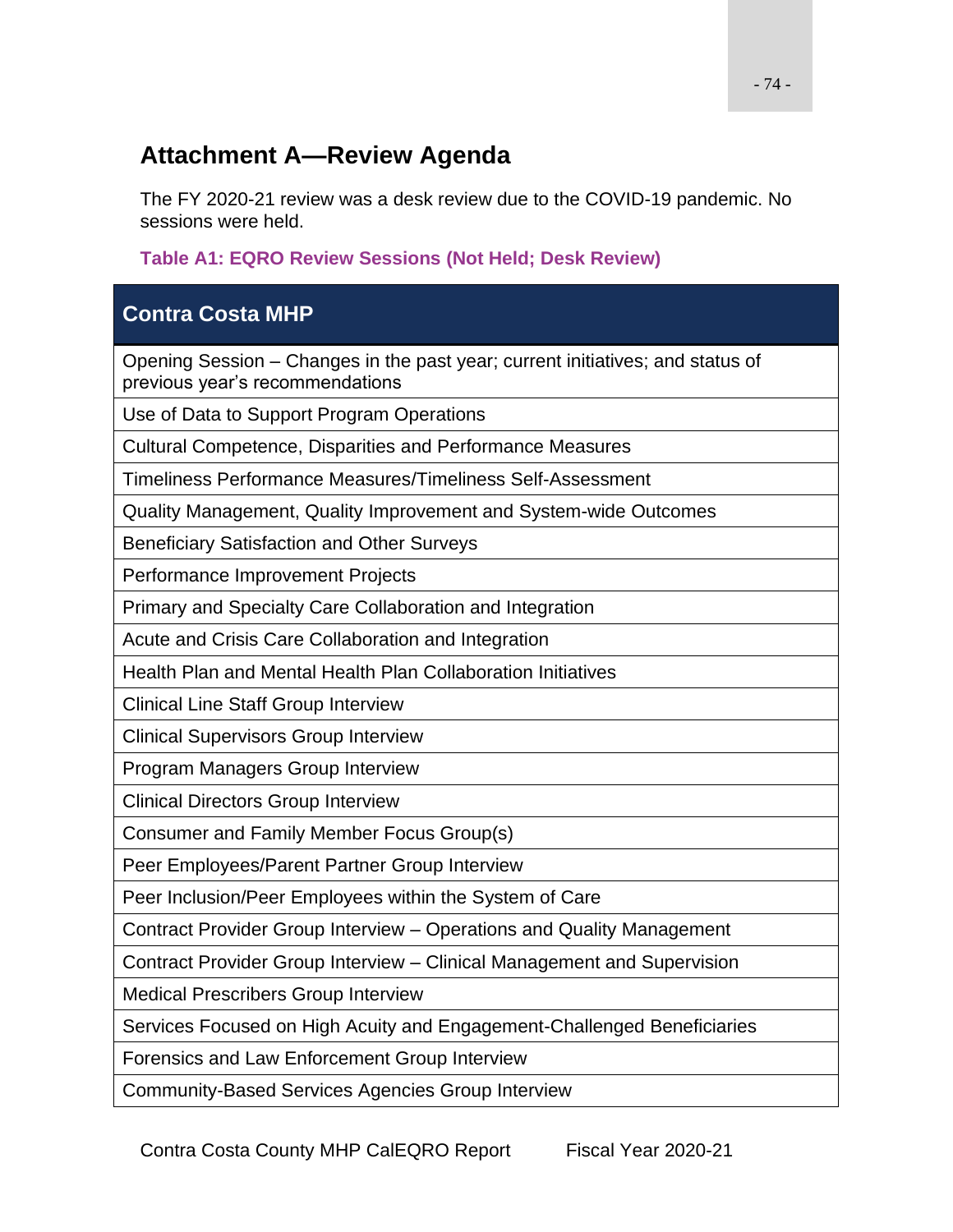### **Contra Costa MHP**

Supported Employment Interview

Validation of Findings for Pathways to Mental Health Services (Katie A./CCR)

Information Systems Billing and Fiscal Interview

Information Systems Capabilities Assessment (ISCA)

Electronic Health Record Deployment

Electronic Health Record Hands-On Observation

**Telehealth** 

Access Call Center Site Visit

Wellness Center Site Visit

Contract Provider Site Visit

Crisis Stabilization/Psychiatric Health Facility Site Visit

Jail Mental Health Services Site Visit

Site Visit to Innovative Clinical Programs: Innovative program/clinic that serve special populations or offer special/new outpatient services.

Final Questions and Answers - Exit Interview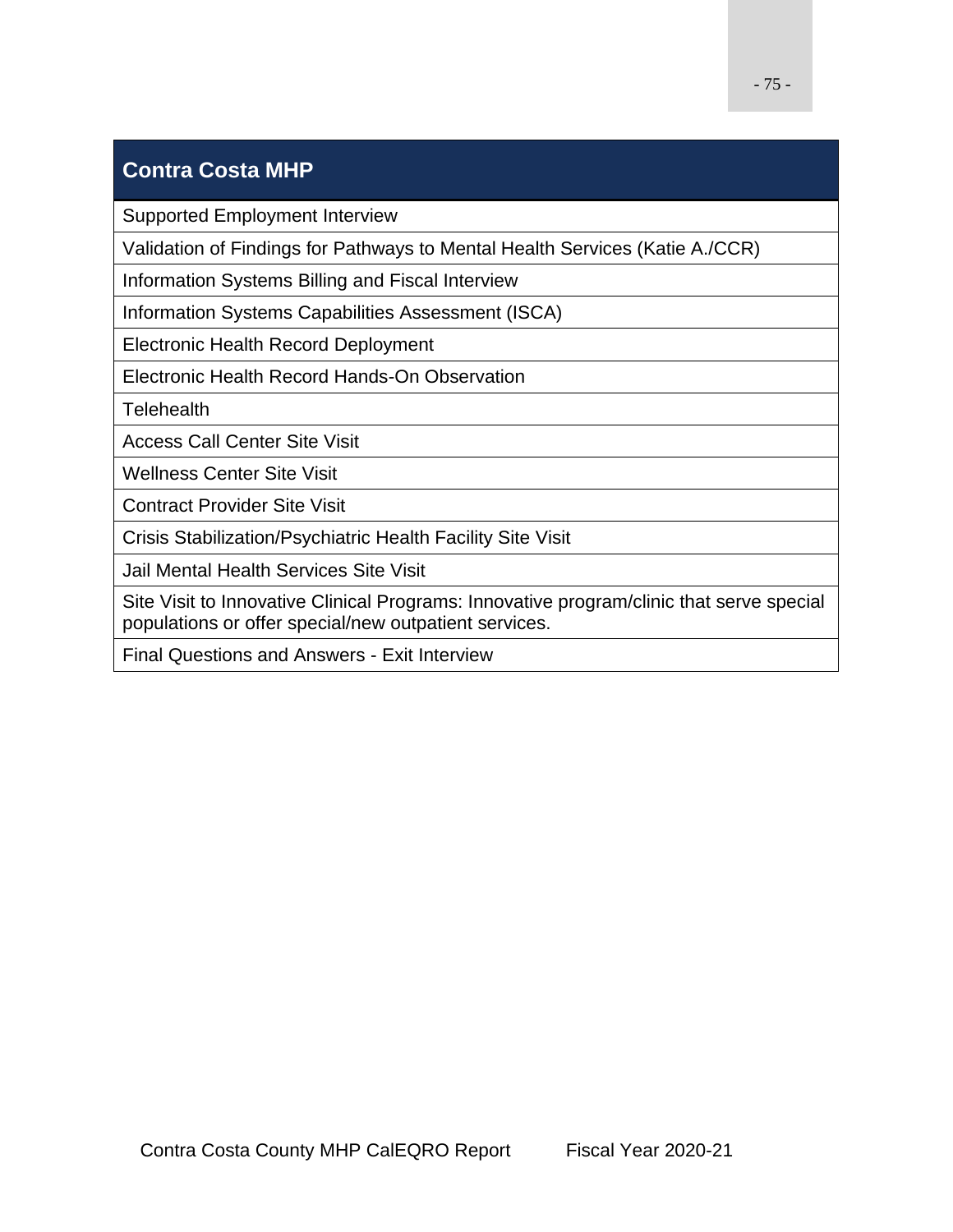## **Attachment B—Review Participants**

#### **CalEQRO Reviewers**

Cyndi Lancaster, Quality Reviewer Saumitra SenGupta, Quality Reviewer Lamar Brandysky, Information Systems Reviewer Deb Strong, Consumer/Family Member Consultant

Additional CalEQRO staff members were involved in the review process, assessments, and recommendations. They provided significant contributions to the overall review by participating in both the pre-site and the post-site meetings and in preparing the recommendations within this report.

### **MHP Review Sites and Participants**

MHP Sites

Contra Costa County Behavioral Health Services 1340 Arnold Drive, Suite 200 Martinez, CA 94553

The FY 2020-21 review was conducted as a desk review due to COVID-19 restrictions.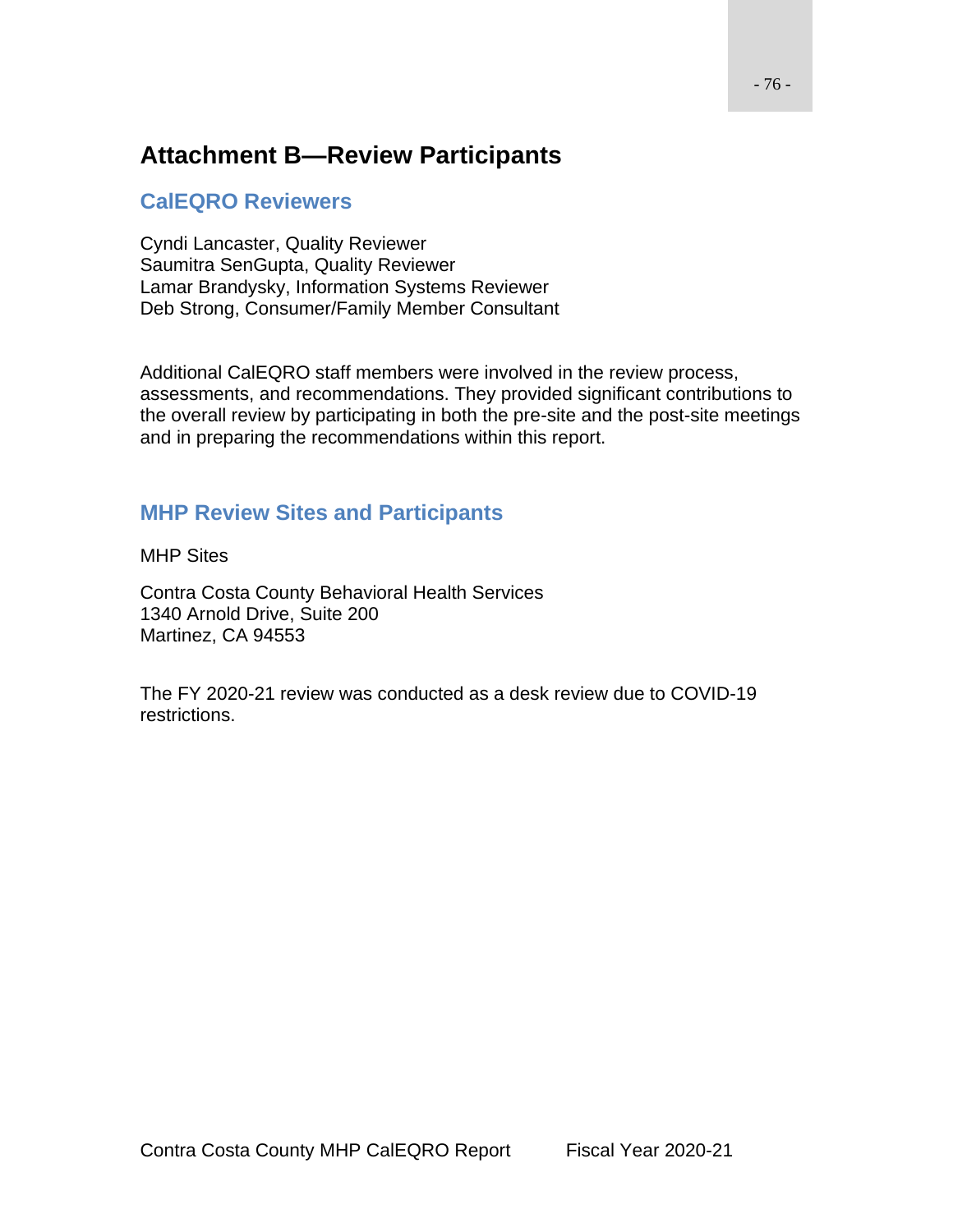### **Table B1: Participants Representing the MHP**

| <b>Last Name</b> | <b>First Name</b>                                                                                            | <b>Position</b> | <b>Agency</b> |  |  |
|------------------|--------------------------------------------------------------------------------------------------------------|-----------------|---------------|--|--|
|                  |                                                                                                              |                 |               |  |  |
|                  | The FY 2020-21 review was conducted as a desk review due to COVID-19<br>restrictions. No sessions were held. |                 |               |  |  |
|                  |                                                                                                              |                 |               |  |  |
|                  |                                                                                                              |                 |               |  |  |
|                  |                                                                                                              |                 |               |  |  |
|                  |                                                                                                              |                 |               |  |  |
|                  |                                                                                                              |                 |               |  |  |
|                  |                                                                                                              |                 |               |  |  |
|                  |                                                                                                              |                 |               |  |  |
|                  |                                                                                                              |                 |               |  |  |
|                  |                                                                                                              |                 |               |  |  |
|                  |                                                                                                              |                 |               |  |  |
|                  |                                                                                                              |                 |               |  |  |
|                  |                                                                                                              |                 |               |  |  |
|                  |                                                                                                              |                 |               |  |  |
|                  |                                                                                                              |                 |               |  |  |
|                  |                                                                                                              |                 |               |  |  |
|                  |                                                                                                              |                 |               |  |  |
|                  |                                                                                                              |                 |               |  |  |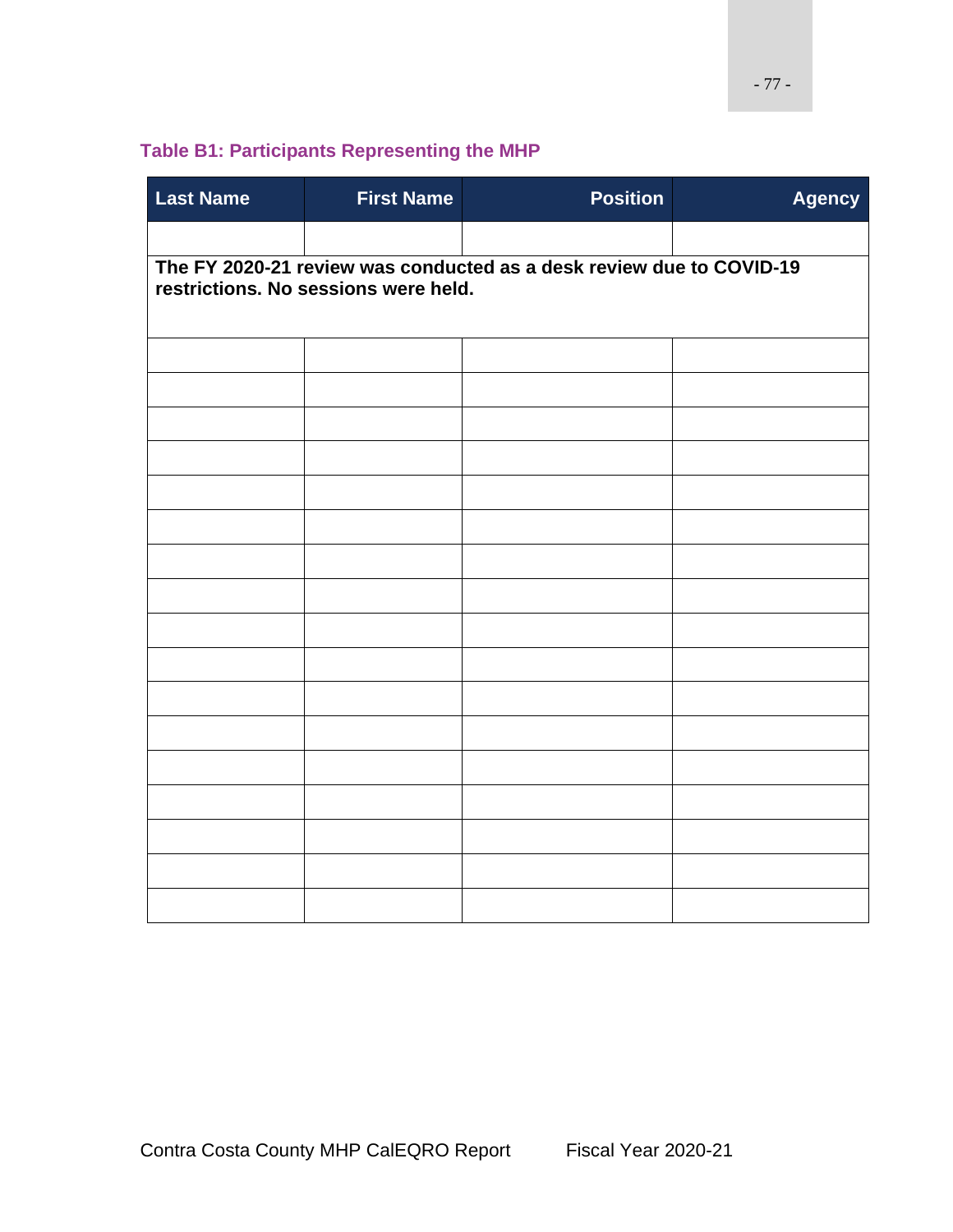## **Attachment C—Approved Claims Data**

Approved Claims Summaries are provided separately to the MHP in a HIPAA-compliant manner. Values are suppressed to protect confidentiality of the individuals summarized in the data sets where beneficiary count is less than or equal to 11 (\*). Additionally, suppression may be required to prevent calculation of initially suppressed data, corresponding penetration rate percentages (n/a); and cells containing zero, missing data or dollar amounts (-).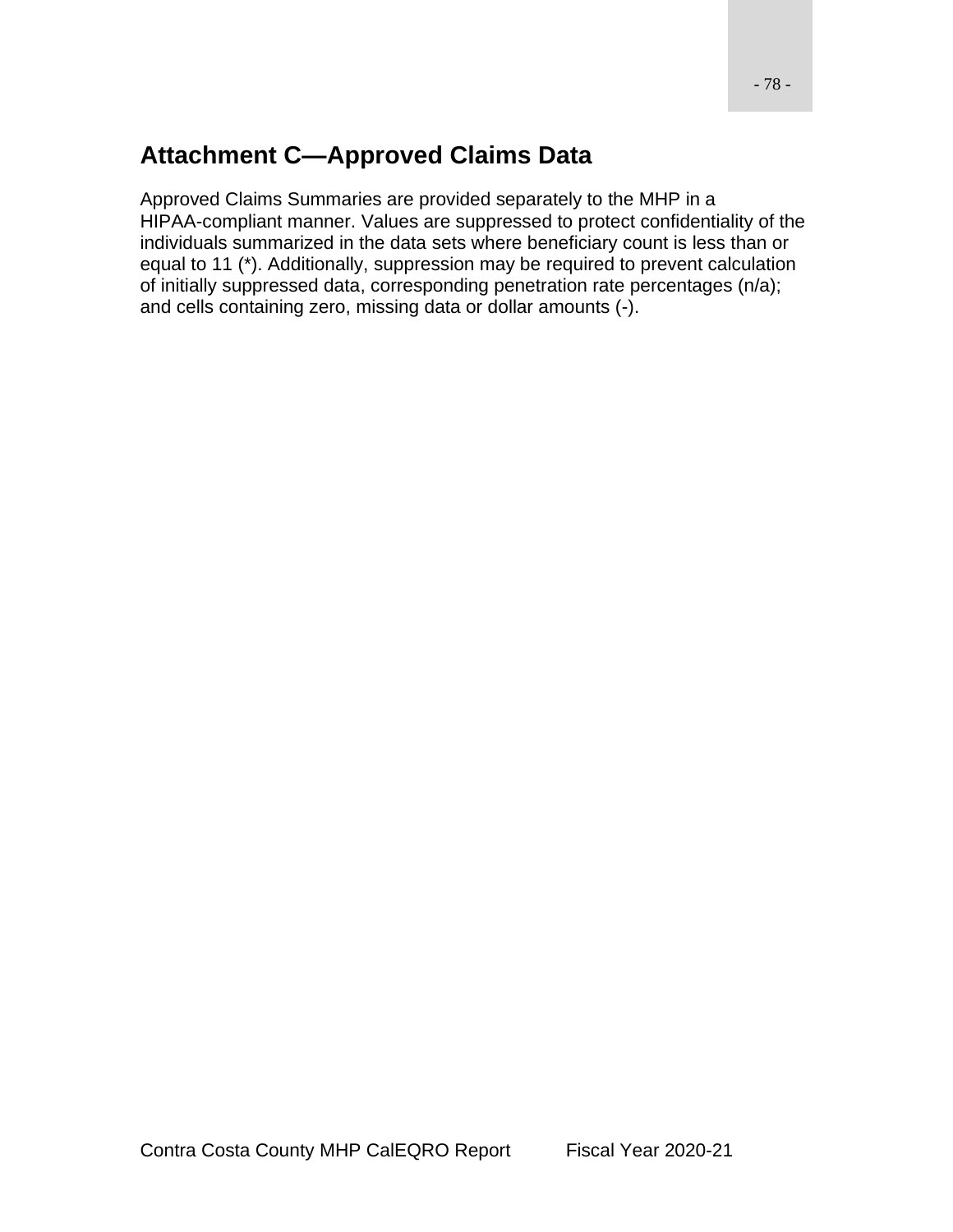## **Attachment D—ACA Penetration Rates and ACBs**

Table D1 shows the ACA Penetration Rate and ACB separately. Since CY 2016, CalEQRO has included the ACA Expansion data in the PMs presented in the Performance Measurement section.

| <b>Contra Costa MHP</b> |                                                          |                                       |                                   |                                                  |            |
|-------------------------|----------------------------------------------------------|---------------------------------------|-----------------------------------|--------------------------------------------------|------------|
| <b>Entity</b>           | <b>Average</b><br><b>Monthly ACA</b><br><b>Enrollees</b> | <b>Beneficiaries</b><br><b>Served</b> | <b>Penetration</b><br><b>Rate</b> | <b>Total</b><br><b>Approved</b><br><b>Claims</b> | <b>ACB</b> |
| Statewide               | 3,719,952                                                | 159,904                               | 4.30%                             | \$824,153,538                                    | \$5,154    |
| Large                   | 1,791,890                                                | 69,726                                | 3.89%                             | \$372,190,347                                    | \$5,338    |
| <b>MHP</b>              | 73,820                                                   | 3,301                                 | 4.47%                             | \$14,020,858                                     | \$4,247    |

### **Table D1: CY 2019 Medi-Cal Expansion (ACA) Penetration Rate and ACB**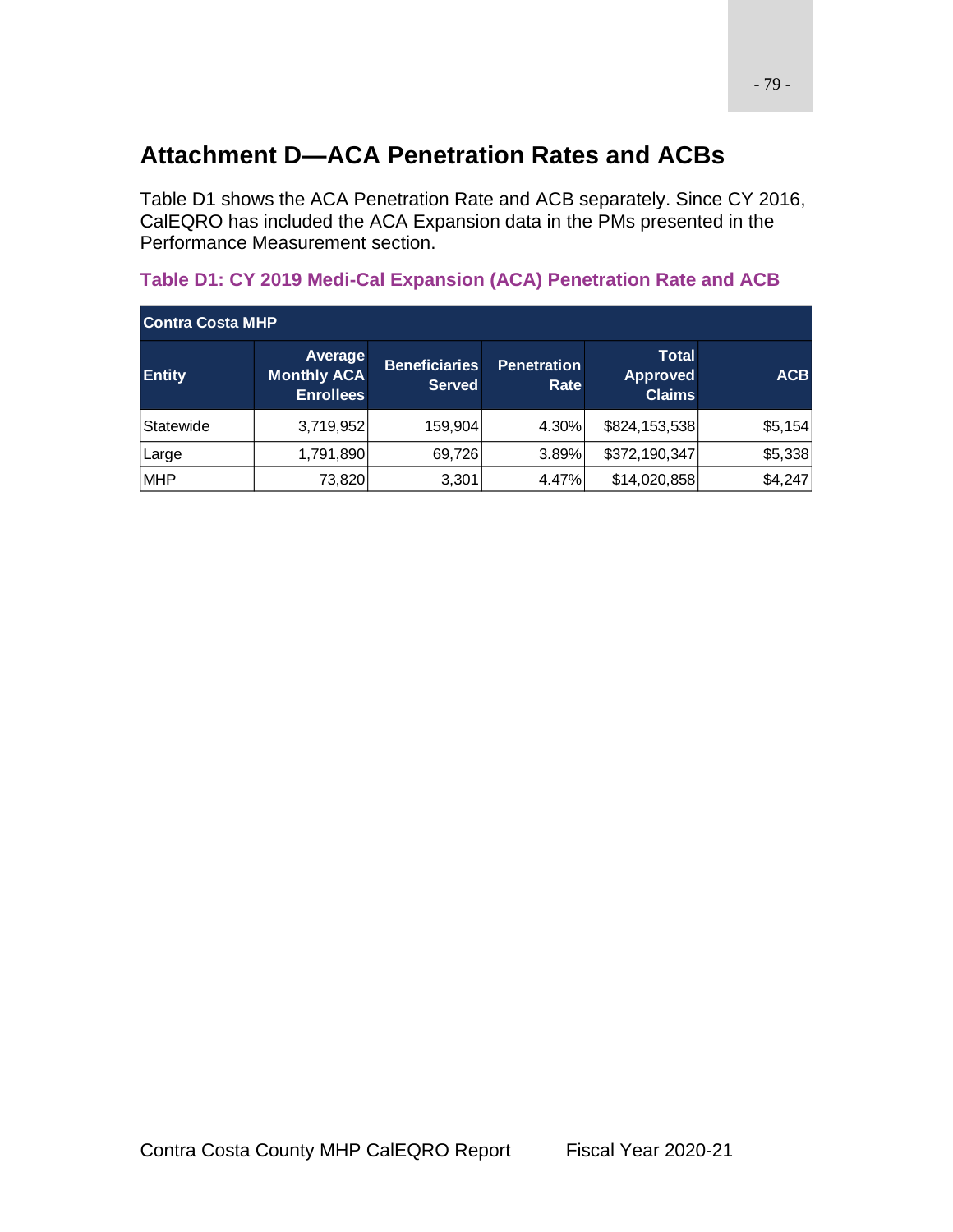# **Attachment E—ACB Range Distributions**

Table E1 shows the distribution of the MHP beneficiaries served by ACB range for three cost categories: under \$20,000; \$20,000 to \$30,000; and above \$30,000.

#### **Table E1: CY 2019 Distribution of Beneficiaries by ACB Range**

| <b>Contra Costa MHP</b> |                             |                                                                                 |                                          |                                                      |                          |                                |                                                                                 |                                                                                |
|-------------------------|-----------------------------|---------------------------------------------------------------------------------|------------------------------------------|------------------------------------------------------|--------------------------|--------------------------------|---------------------------------------------------------------------------------|--------------------------------------------------------------------------------|
| <b>ACB</b><br>Range     | <b>MHP</b><br><b>Served</b> | <b>MHP</b><br>Beneficiaries Percentage of Percentage of<br><b>Beneficiaries</b> | <b>Statewide</b><br><b>Beneficiaries</b> | <b>MHP Total</b><br><b>Approved</b><br><b>Claims</b> | <b>MHP</b><br><b>ACB</b> | <b>Statewide</b><br><b>ACB</b> | <b>MHP</b><br><b>Percentage</b><br>of Total<br><b>Approved</b><br><b>Claims</b> | <b>Statewide</b><br>Percentage<br>of Total<br><b>Approved</b><br><b>Claims</b> |
| $<$ \$20K               | 13,507                      | 91.49%                                                                          | 93.31%                                   | \$49,011,009                                         | \$3,629                  | \$3,998                        | 46.51%                                                                          | 59.06%                                                                         |
| $> $20K -$<br>\$30K     | 536                         | 3.63%                                                                           | 3.20%                                    | \$13,058,343                                         | \$24,363                 | \$24,251                       | 12.39%                                                                          | 12.29%                                                                         |
| > \$30K                 | 721                         | 4.88%                                                                           | 3.49%                                    | \$43,309,899                                         | \$60,069                 | \$51,883                       | 41.10%                                                                          | 28.65%                                                                         |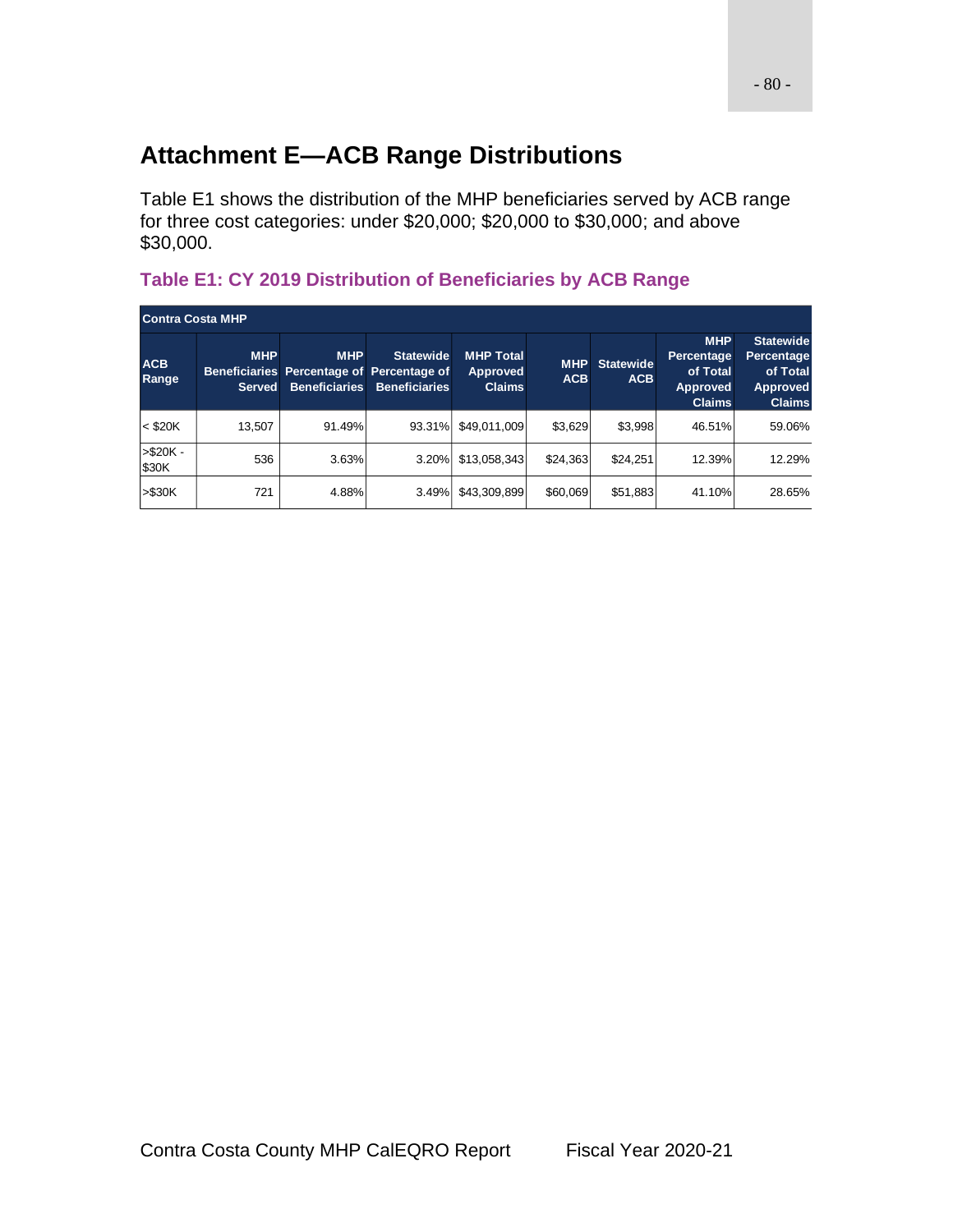# **Attachment F—List of Commonly Used Acronyms**

| <b>Acronym</b> | <b>Full Term</b>                                        |
|----------------|---------------------------------------------------------|
| <b>AAS</b>     | <b>Alternative Access Standards</b>                     |
| <b>AB</b>      | <b>Assembly Bill</b>                                    |
| <b>ACA</b>     | Affordable Care Act                                     |
| <b>ACB</b>     | Approved Claims per Beneficiary                         |
| <b>ACO</b>     | Accountable Care Organization                           |
| <b>ACT</b>     | <b>Assertive Community Treatment</b>                    |
| <b>ANSA</b>    | Adult Needs and Strengths Assessment                    |
| <b>ANSI</b>    | American National Standards Institute                   |
| <b>API</b>     | Asian/Pacific Islander                                  |
| <b>ASAM</b>    | American Society of Addiction Medicine                  |
| <b>BAL</b>     | <b>Beneficiary Access Line</b>                          |
| <b>BHC</b>     | <b>Behavioral Health Concepts</b>                       |
| <b>BHIN</b>    | <b>Behavioral Health Information Notice</b>             |
| <b>CAHPS</b>   | Consumer Assessment of Healthcare Providers and Systems |
| CalEQRO        | California External Quality Review Organization         |
| CalOMS         | California Outcomes Measurement System                  |
| <b>CANS</b>    | Child and Adolescent Needs and Strengths                |
| <b>CBO</b>     | <b>Community Based Organizations</b>                    |
| <b>CBT</b>     | <b>Cognitive Behavioral Therapy</b>                     |
| CCC            | <b>Cultural Competency Committee</b>                    |
| <b>CDSS</b>    | <b>California Department of Social Services</b>         |
| <b>CFM</b>     | <b>Consumer and Family Member</b>                       |
| <b>CFR</b>     | <b>Code of Federal Regulations</b>                      |
| <b>CFT</b>     | <b>Child Family Team</b>                                |
| <b>CIO</b>     | <b>Chief Information Officer</b>                        |
| <b>CMS</b>     | <b>Centers for Medicare and Medicaid Services</b>       |

#### **Table F1: List of Commonly Used Acronyms**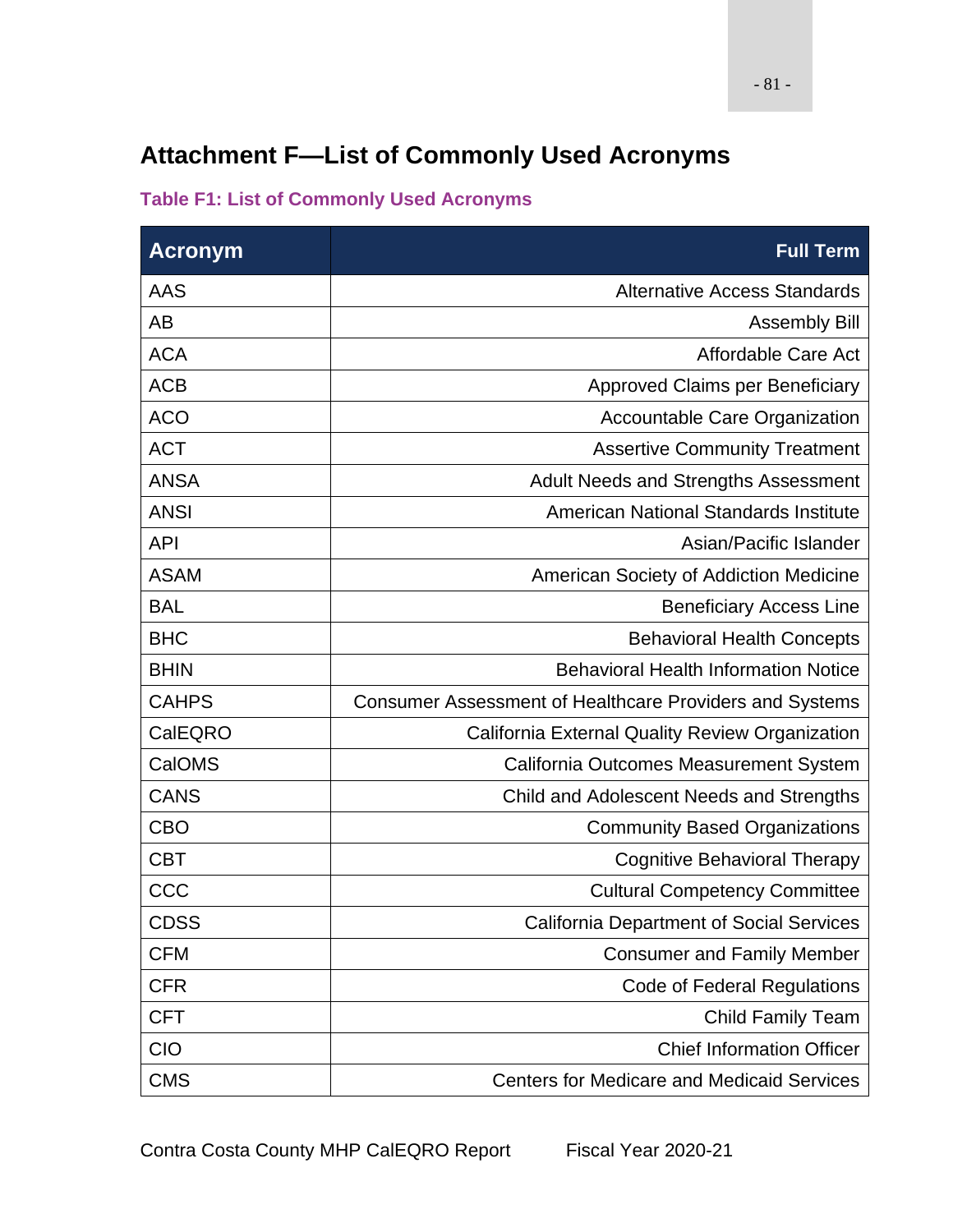| <b>Acronym</b> | <b>Full Term</b>                                                         |
|----------------|--------------------------------------------------------------------------|
| COVID-19       | Corona Virus Disease-2019                                                |
| <b>CPM</b>     | <b>Core Practice Model</b>                                               |
| <b>CPS</b>     | <b>Client Perception Survey</b>                                          |
| <b>CSI</b>     | <b>Client Services Information</b>                                       |
| CSU            | <b>Crisis Stabilization Unit</b>                                         |
| <b>CURES</b>   | <b>Controlled Substances Utilization Review and Evaluation</b><br>System |
| <b>CWS</b>     | <b>Child Welfare Services</b>                                            |
| <b>CY</b>      | <b>Calendar Year</b>                                                     |
| <b>DBT</b>     | <b>Dialectical Behavioral Therapy</b>                                    |
| <b>DHCS</b>    | Department of Health Care Services                                       |
| DMC-ODS        | Drug Medi-Cal Organized Delivery System                                  |
| <b>EBP</b>     | Evidence-based Program or Practice                                       |
| <b>EDI</b>     | Electronic Data Interchange                                              |
| <b>EHR</b>     | <b>Electronic Health Record</b>                                          |
| <b>EMR</b>     | <b>Electronic Medical Record</b>                                         |
| <b>EPSDT</b>   | Early and Periodic Screening, Diagnosis, and Treatment                   |
| <b>EQR</b>     | <b>External Quality Review</b>                                           |
| <b>EQRO</b>    | <b>External Quality Review Organization</b>                              |
| <b>FC</b>      | <b>Foster Care</b>                                                       |
| FG             | <b>Focus Group</b>                                                       |
| <b>FQHC</b>    | <b>Federally Qualified Health Center</b>                                 |
| <b>FSP</b>     | <b>Full-Service Partnership</b>                                          |
| <b>FTE</b>     | <b>Full Time Equivalent</b>                                              |
| FY             | <b>Fiscal Year</b>                                                       |
| <b>HCB</b>     | <b>High-Cost Beneficiary</b>                                             |
| <b>HEDIS</b>   | Healthcare Effectiveness Data and Information Set                        |
| <b>HIE</b>     | <b>Health Information Exchange</b>                                       |
| <b>HIPAA</b>   | Health Insurance Portability and Accountability Act                      |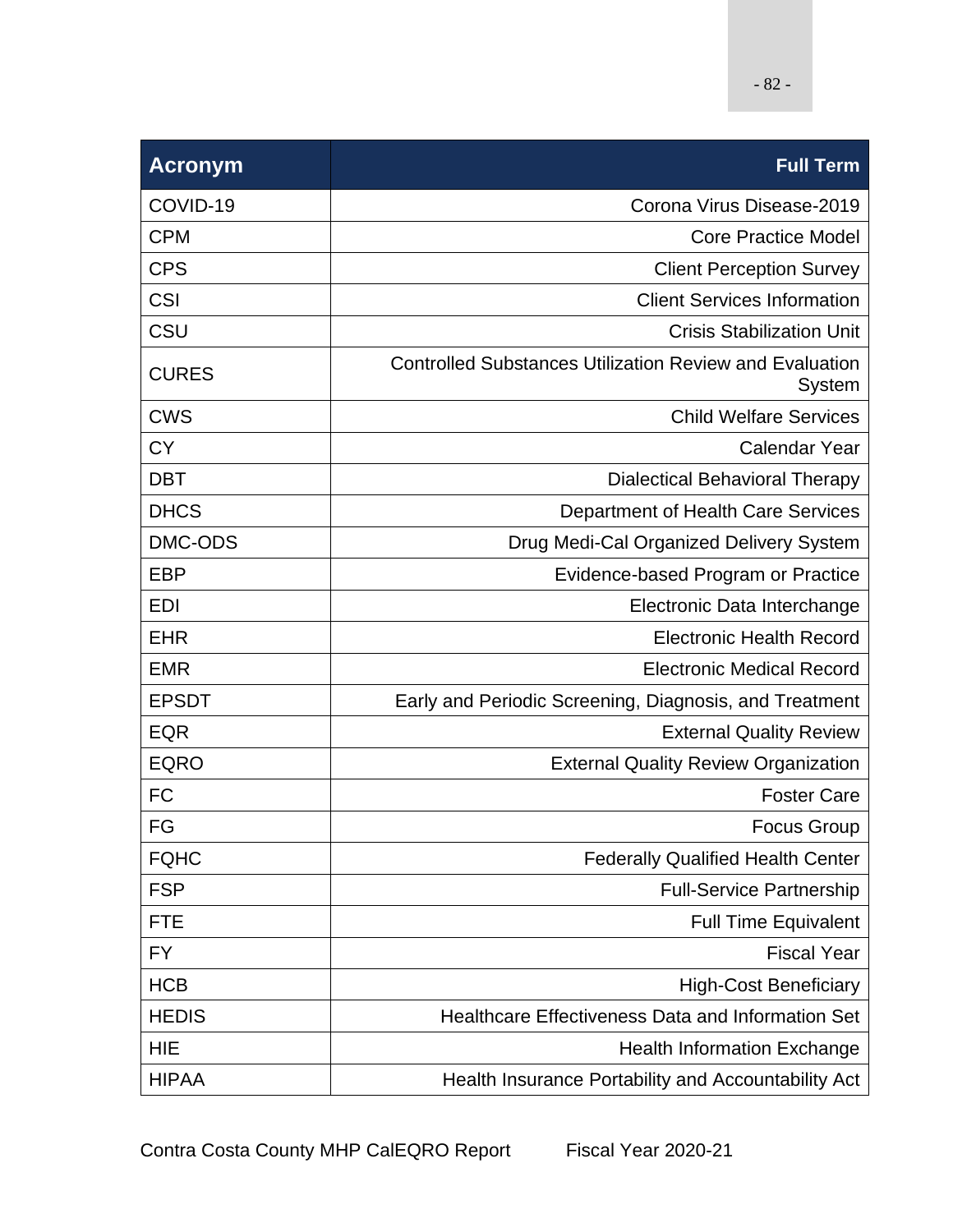| <b>Acronym</b> | <b>Full Term</b>                                                             |
|----------------|------------------------------------------------------------------------------|
| <b>HIS</b>     | <b>Health Information System</b>                                             |
| <b>HITECH</b>  | Health Information Technology for Economic and Clinical<br><b>Health Act</b> |
| <b>HPSA</b>    | <b>Health Professional Shortage Area</b>                                     |
| <b>HR</b>      | <b>Human Resources</b>                                                       |
| IA             | Inter-Agency Agreement                                                       |
| <b>ICC</b>     | <b>Intensive Care Coordination</b>                                           |
| <b>IHBS</b>    | <b>Intensive Home-Based Services</b>                                         |
| <b>IMD</b>     | <b>Institution for Mental Diseases</b>                                       |
| IN             | <b>Information Notice</b>                                                    |
| <b>IOT</b>     | <b>Intensive Outpatient Treatment</b>                                        |
| IS             | <b>Information Systems</b>                                                   |
| <b>ISCA</b>    | Information Systems Capabilities Assessment                                  |
| IT             | <b>Information Technology</b>                                                |
| <b>KPI</b>     | Key Performance Indicator                                                    |
| <b>LCSW</b>    | <b>Licensed Clinical Social Worker</b>                                       |
| <b>LGBTQ</b>   | Lesbian, Gay, Bisexual, Transgender or Questioning                           |
| <b>LMFT</b>    | Licensed Marriage and Family Therapist                                       |
| <b>LOC</b>     | Level of Care                                                                |
| <b>LOS</b>     | Length of Stay                                                               |
| <b>LPHA</b>    | Licensed Practitioner of the Healing Arts                                    |
| <b>MAT</b>     | <b>Medication Assisted Treatment</b>                                         |
| <b>MCO</b>     | <b>Managed Care Organizations</b>                                            |
| <b>MCP</b>     | <b>Managed Care Plan</b>                                                     |
| <b>MDT</b>     | <b>Multi-Disciplinary Team</b>                                               |
| <b>MFA</b>     | <b>Multi-Factor Authentication</b>                                           |
| <b>MHBG</b>    | <b>Mental Health Block Grant</b>                                             |
| <b>MHP</b>     | <b>Mental Health Plan</b>                                                    |
| <b>MHSA</b>    | <b>Mental Health Services Act</b>                                            |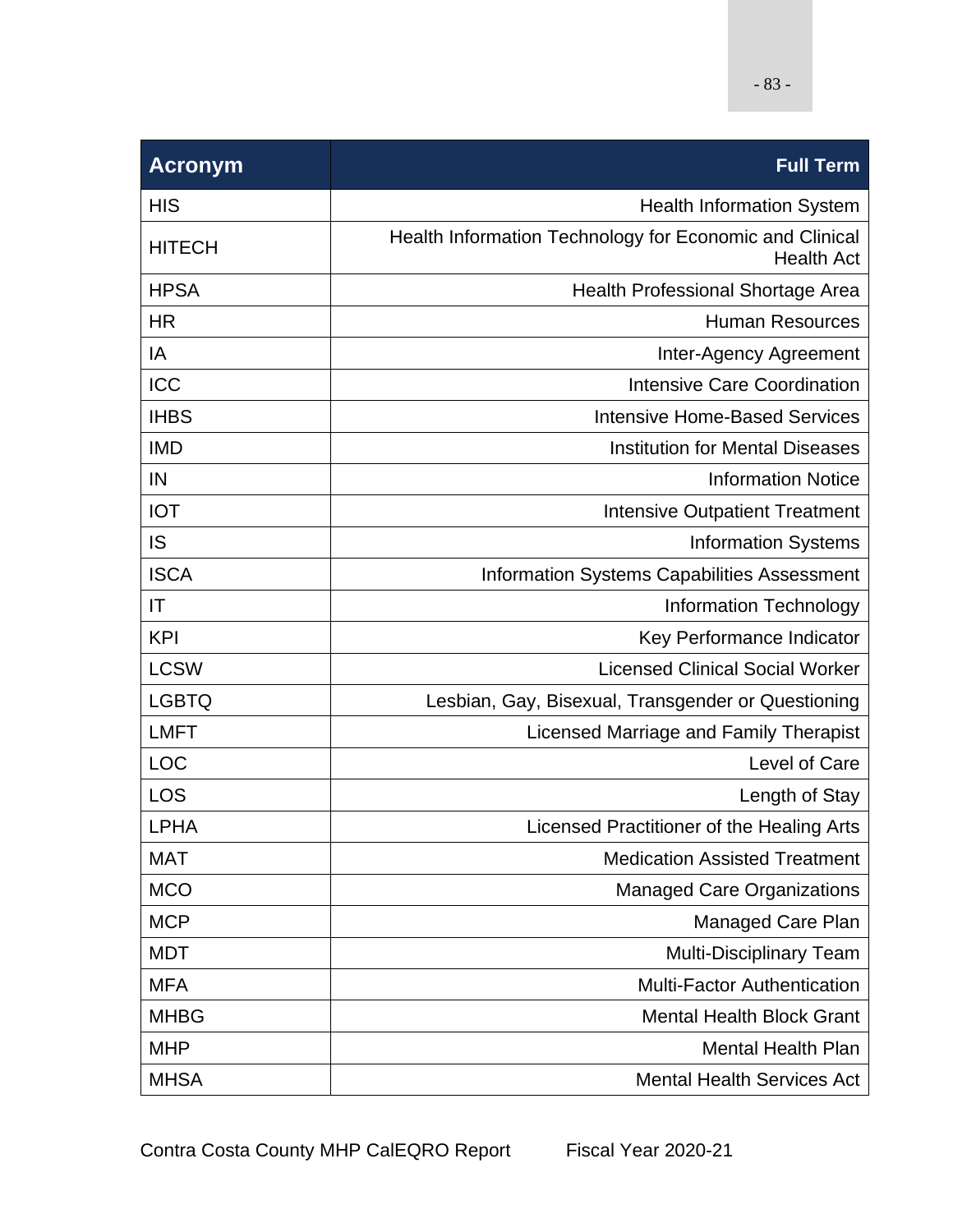| <b>Acronym</b> | <b>Full Term</b>                                          |
|----------------|-----------------------------------------------------------|
| <b>MHST</b>    | <b>Mental Health Screening Tool</b>                       |
| MI             | Motivational Interviewing                                 |
| <b>MOU</b>     | Memorandum of Understanding                               |
| <b>MSO</b>     | <b>Management Services Organization</b>                   |
| <b>NA</b>      | Network Adequacy                                          |
| n/a            | Not Applicable                                            |
| <b>NACT</b>    | <b>Network Adequacy Certification Tool</b>                |
| <b>NP</b>      | <b>Nurse Practitioner</b>                                 |
| <b>NPI</b>     | National Provider Identifier                              |
| <b>NPPES</b>   | National Plan and Provider Enumeration System             |
| <b>NTP</b>     | <b>Narcotic Treatment Program</b>                         |
| <b>OON</b>     | Out-of-Network                                            |
| <b>OTP</b>     | <b>Opioid Treatment Program</b>                           |
| <b>PA</b>      | <b>Physician Assistant</b>                                |
| <b>PDSA</b>    | Plan Do Study Act                                         |
| <b>PHF</b>     | <b>Psychiatric Health Facility</b>                        |
| PHI            | <b>Protected Health Information</b>                       |
| <b>PHR</b>     | <b>Personal Health Record</b>                             |
| <b>PIHP</b>    | Prepaid Inpatient Health Plan                             |
| <b>PIN</b>     | <b>Personal Identification Number</b>                     |
| <b>PIP</b>     | Performance Improvement Project                           |
| <b>PM</b>      | <b>Performance Measure</b>                                |
| QI             | <b>Quality Improvement</b>                                |
| QIC            | <b>Quality Improvement Committee</b>                      |
| <b>RFP</b>     | <b>Request for Proposal</b>                               |
| <b>RN</b>      | <b>Registered Nurse</b>                                   |
| <b>ROI</b>     | Release of Information                                    |
| <b>SAR</b>     | <b>Service Authorization Request</b>                      |
| <b>SAMHSA</b>  | Substance Abuse and Mental Health Services Administration |